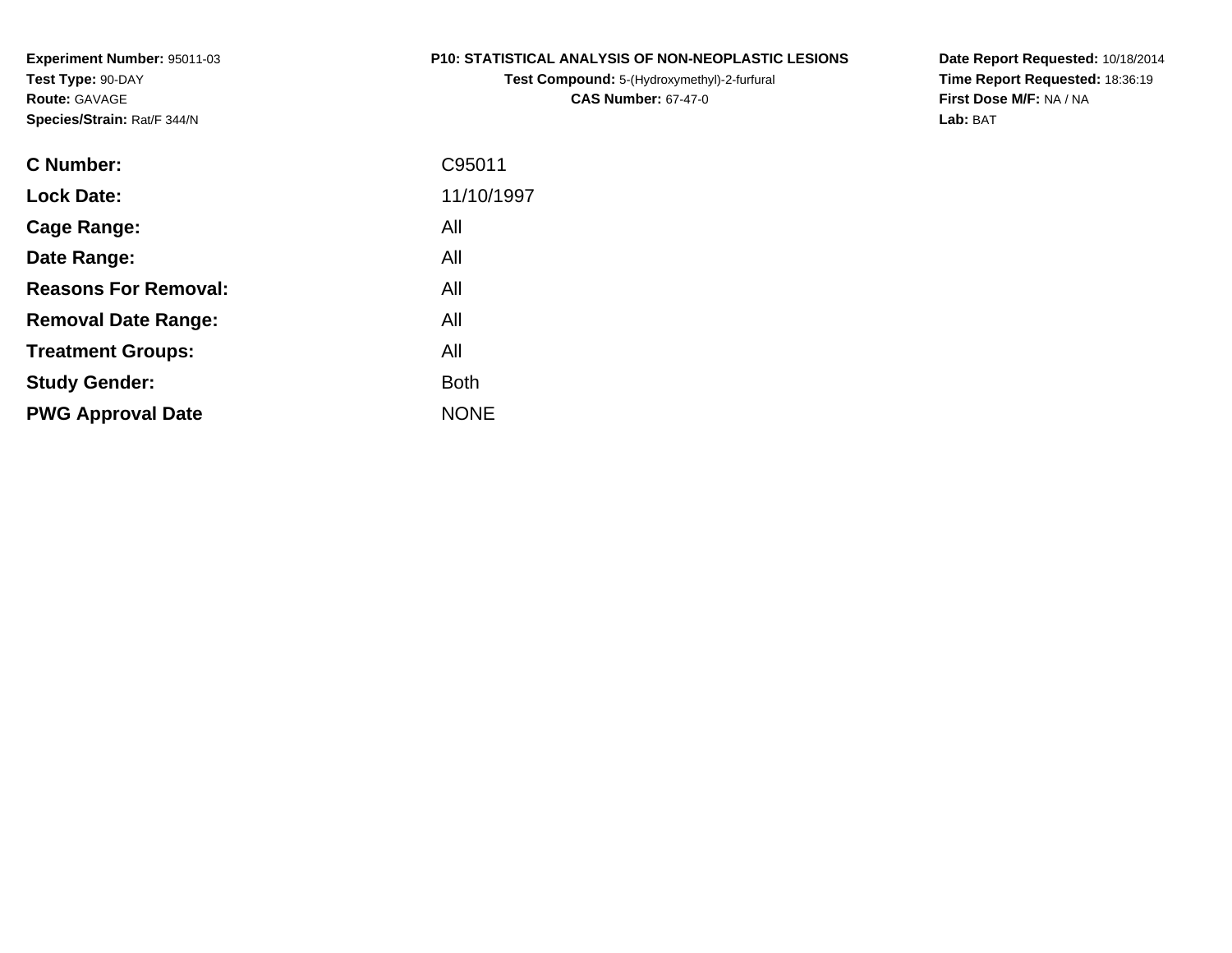**Experiment Number:** 95011-03**Test Type:** 90-DAY**Route:** GAVAGE**Species/Strain:** Rat/F 344/N

#### **P10: STATISTICAL ANALYSIS OF NON-NEOPLASTIC LESIONS**

**Test Compound:** 5-(Hydroxymethyl)-2-furfural **CAS Number:** 67-47-0

**Date Report Requested:** 10/18/2014**Time Report Requested:** 18:36:19**First Dose M/F:** NA / NA**Lab:** BAT

# **SUMMARY OF STATISTICALLY SIGNIFICANT (P<=.05) RESULTS IN THE ANALYSIS OF 5-(HYDROXYMETHYL)-2-FURFURAL**

| <b>MALE RAT</b>        |                                  |
|------------------------|----------------------------------|
| Organ                  | <b>Morphology</b>                |
| Liver                  | Hepatodiaphragmatic Nodule       |
| Nose                   | Inflammation                     |
| <b>FEMALE RAT</b>      |                                  |
| Organ                  | <b>Morphology</b>                |
| <b>Brain</b>           | Congestion                       |
| Liver                  | Inflammation Granulomatous       |
|                        | Hepatodiaphragmatic Nodule       |
| Lymph Node, Mesenteric | Infiltration Cellular Histiocyte |
|                        | Hyperplasia Lymphoid             |
| Spleen                 | Hyperplasia Stromal              |
| Spleen: Lymph Follic   | Atrophy                          |
|                        |                                  |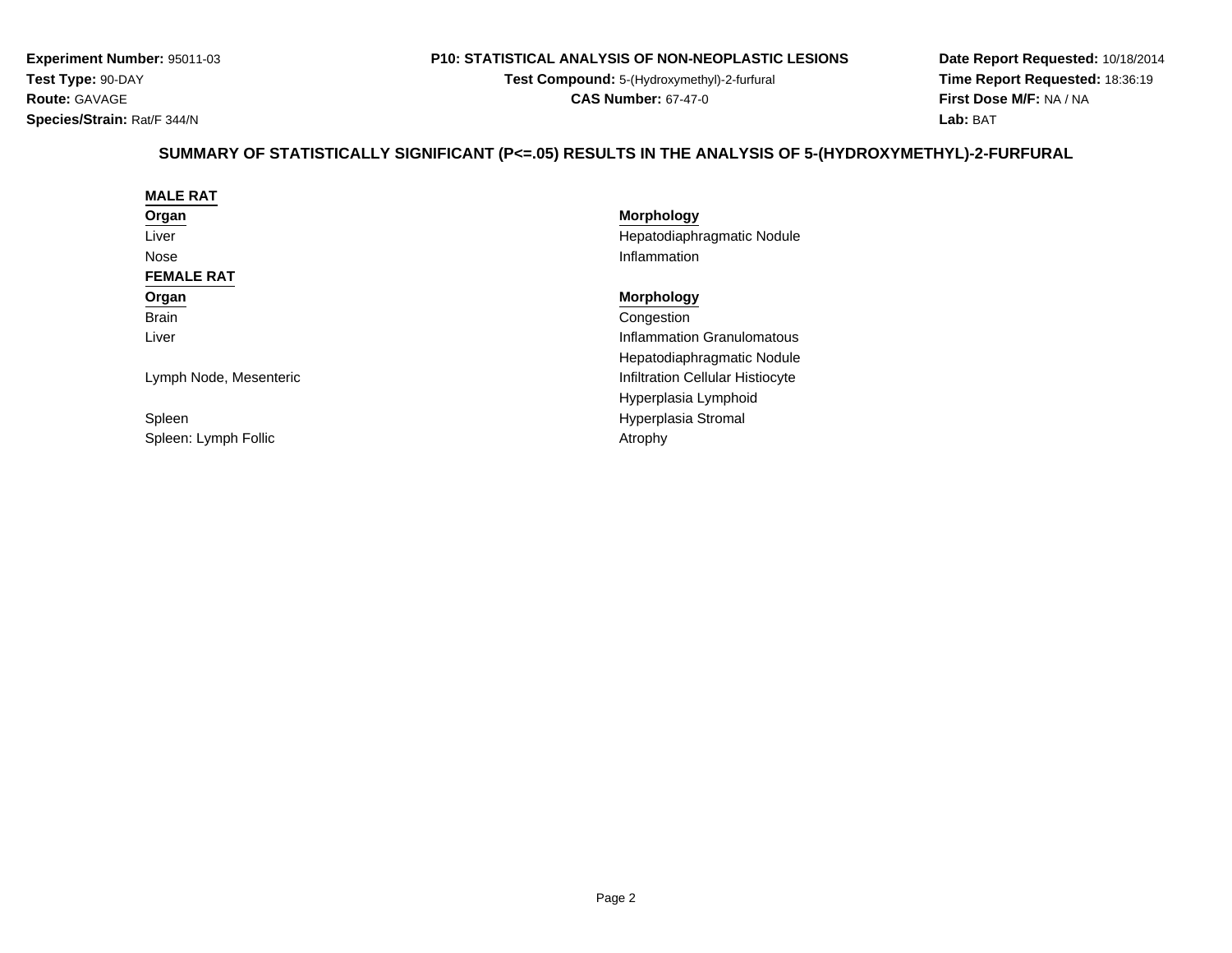**Test Compound:** 5-(Hydroxymethyl)-2-furfural

**CAS Number:** 67-47-0

**Date Report Requested:** 10/18/2014**Time Report Requested:** 18:36:19**First Dose M/F:** NA / NA**Lab:** BAT

#### **STATISTICAL ANALYSIS OF NON-NEOPLASTIC LESIONS IN RAT(F 344/N) LAST REMOVAL AT 3 WEEKS**

|                            |             |                 | <b>MALE</b>         |                     |                     |                      |
|----------------------------|-------------|-----------------|---------------------|---------------------|---------------------|----------------------|
| <b>DOSE</b>                | 0 MG/KG     | <b>94 MG/KG</b> | <b>MG/KG</b><br>188 | <b>MG/KG</b><br>375 | <b>MG/KG</b><br>750 | <b>MG/KG</b><br>1500 |
| <b>Brain</b>               |             |                 |                     |                     |                     |                      |
| <b>Congestion</b>          |             |                 |                     |                     |                     |                      |
| <b>LESION RATES</b>        |             |                 |                     |                     |                     |                      |
| <b>OVERALL(a)</b>          | $0/10(0\%)$ | $0/10(0\%)$     | $0/10(0\%)$         | $0/10(0\%)$         | $0/10(0\%)$         | $1/10(10\%)$         |
| POLY-3 RATE (b)            | 0/10.00     | 0/10.00         | 0/10.00             | 0/10.00             | 0/10.00             | 1/10.00              |
| POLY-3 PERCENT (g)         | 0%          | 0%              | $0\%$               | 0%                  | $0\%$               | 10%                  |
| <b>TERMINAL (d)</b>        | $0/10(0\%)$ | $0/10(0\%)$     | $0/10(0\%)$         | $0/10(0\%)$         | $0/10(0\%)$         | $0/9(0\%)$           |
| <b>FIRST INCIDENCE</b>     | $---$       | $---$           | ---                 | ---                 | ---                 | 16                   |
| <b>STATISTICAL TESTS</b>   |             |                 |                     |                     |                     |                      |
| POLY <sub>3</sub>          | $P = 0.107$ | (e)             | (e)                 | (e)                 | (e)                 | $P = 0.500$          |
| <b>POLY 1.5</b>            | $P=0.107$   | (e)             | (e)                 | (e)                 | (e)                 | $P = 0.500$          |
| POLY <sub>6</sub>          | $P=0.107$   | (e)             | (e)                 | (e)                 | (e)                 | $P = 0.500$          |
| <b>COCH-ARM / FISHERS</b>  | $P = 0.105$ | (e)             | (e)                 | (e)                 | (e)                 | $P = 0.500$          |
| <b>MAX-ISO-POLY-3</b>      | $P=0.075$   | (e)             | (e)                 | (e)                 | (e)                 | $P = 0.159$          |
| <b>HISTCONT SAME RTE</b>   |             |                 |                     |                     |                     |                      |
| <b>HISTCONT ALL RTES</b>   |             |                 |                     |                     |                     |                      |
| <b>CURR VS HC SAME RTE</b> |             |                 |                     |                     |                     |                      |
| <b>CURR VS HC ALL RTES</b> |             |                 |                     |                     |                     |                      |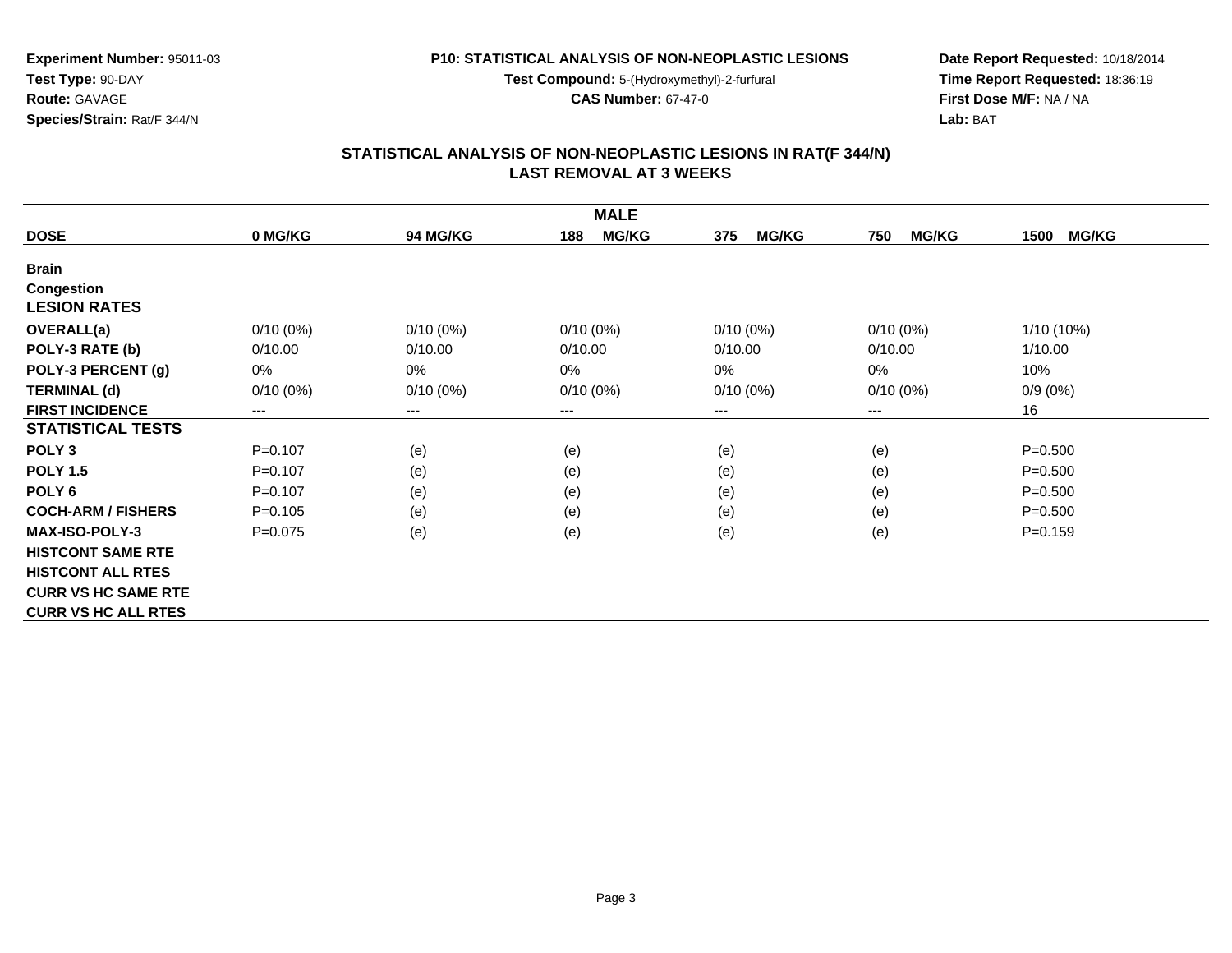**Test Compound:** 5-(Hydroxymethyl)-2-furfural

**CAS Number:** 67-47-0

**Date Report Requested:** 10/18/2014**Time Report Requested:** 18:36:19**First Dose M/F:** NA / NA**Lab:** BAT

## **STATISTICAL ANALYSIS OF NON-NEOPLASTIC LESIONS IN RAT(F 344/N) LAST REMOVAL AT 3 WEEKS**

|                              |                            |                        | <b>MALE</b>         |                     |                     |                      |
|------------------------------|----------------------------|------------------------|---------------------|---------------------|---------------------|----------------------|
| <b>DOSE</b>                  | 0 MG/KG                    | <b>94 MG/KG</b>        | <b>MG/KG</b><br>188 | <b>MG/KG</b><br>375 | <b>MG/KG</b><br>750 | <b>MG/KG</b><br>1500 |
| <b>Esophagus: Muscularis</b> |                            |                        |                     |                     |                     |                      |
| <b>Degeneration</b>          |                            |                        |                     |                     |                     |                      |
| <b>LESION RATES</b>          |                            |                        |                     |                     |                     |                      |
| <b>OVERALL(a)</b>            | $0/10(0\%)$                | $0/0 (0\%)$            | $0/0 (0\%)$         | $0/0 (0\%)$         | $0/0 (0\%)$         | 2/10(20%)            |
| POLY-3 RATE (b)              | 0/10.00                    | 0/0.00                 | 0/0.00              | 0/0.00              | 0/0.00              | 2/10.00              |
| POLY-3 PERCENT (g)           | 0%                         | 0%                     | 0%                  | 0%                  | 0%                  | 20%                  |
| <b>TERMINAL (d)</b>          | $0/10(0\%)$                | $0/0 (0\%)$            | $0/0 (0\%)$         | $0/0 (0\%)$         | $0/0 (0\%)$         | 1/9 (11%)            |
| <b>FIRST INCIDENCE</b>       | $\qquad \qquad - \qquad -$ | $\qquad \qquad \cdots$ | $---$               | ---                 | $---$               | 16                   |
| <b>STATISTICAL TESTS</b>     |                            |                        |                     |                     |                     |                      |
| POLY <sub>3</sub>            | (e)                        | (e)                    | (e)                 | (e)                 | (e)                 | $P=0.227$            |
| <b>POLY 1.5</b>              | (e)                        | (e)                    | (e)                 | (e)                 | (e)                 | $P=0.227$            |
| POLY <sub>6</sub>            | (e)                        | (e)                    | (e)                 | (e)                 | (e)                 | $P=0.227$            |
| <b>COCH-ARM / FISHERS</b>    | $P=0.132$                  | (e)                    | (e)                 | (e)                 | (e)                 | $P=0.237$            |
| <b>MAX-ISO-POLY-3</b>        | (e)                        | (e)                    | (e)                 | (e)                 | (e)                 | $P = 0.067$          |
| <b>HISTCONT SAME RTE</b>     |                            |                        |                     |                     |                     |                      |
| <b>HISTCONT ALL RTES</b>     |                            |                        |                     |                     |                     |                      |
| <b>CURR VS HC SAME RTE</b>   |                            |                        |                     |                     |                     |                      |
| <b>CURR VS HC ALL RTES</b>   |                            |                        |                     |                     |                     |                      |

**Species/Strain:** Rat/F 344/N

**Test Type:** 90-DAY**Route:** GAVAGE

**Experiment Number:** 95011-03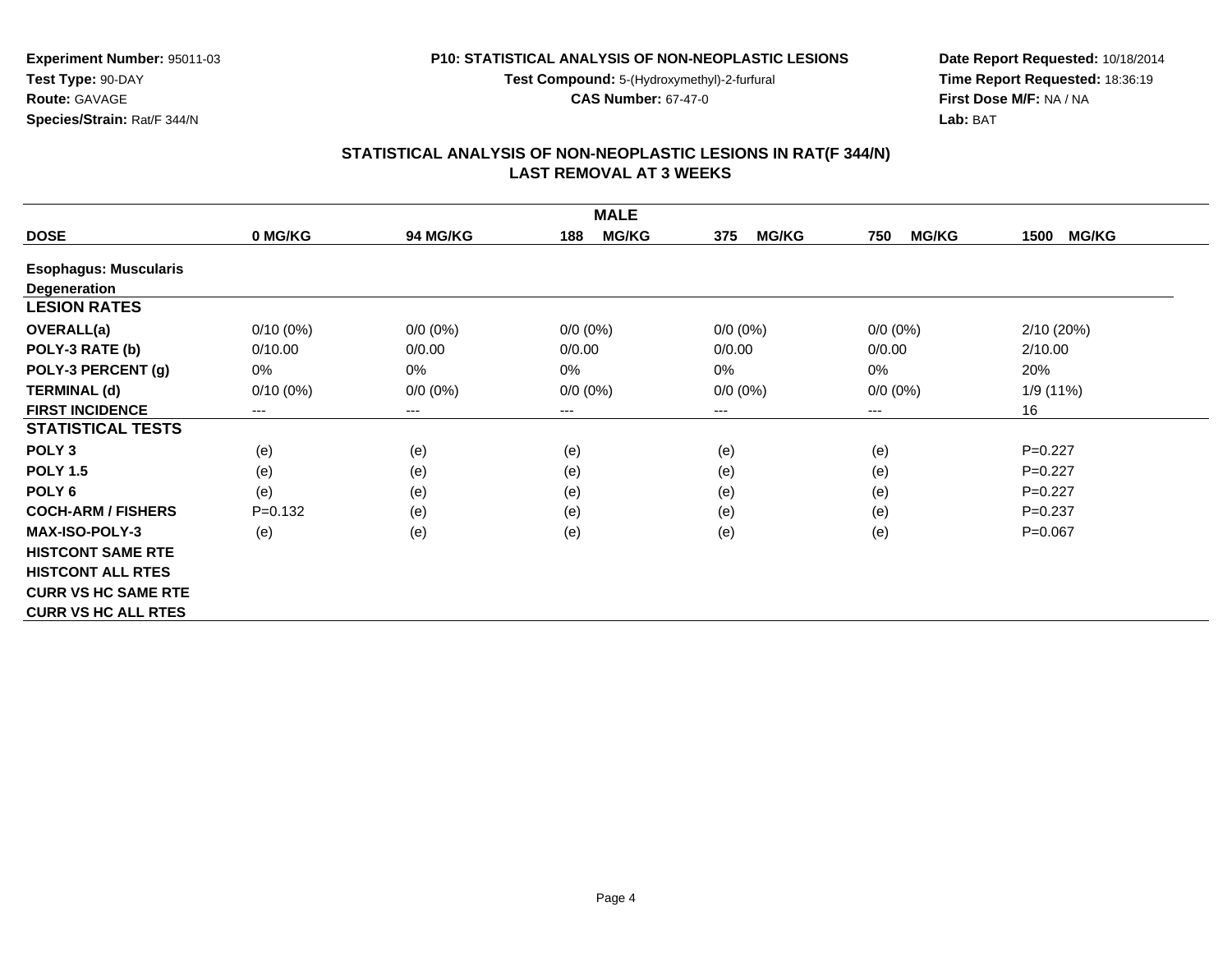**Test Compound:** 5-(Hydroxymethyl)-2-furfural

**CAS Number:** 67-47-0

**Date Report Requested:** 10/18/2014**Time Report Requested:** 18:36:19**First Dose M/F:** NA / NA**Lab:** BAT

#### **STATISTICAL ANALYSIS OF NON-NEOPLASTIC LESIONS IN RAT(F 344/N) LAST REMOVAL AT 3 WEEKS**

|                              |                            |                        | <b>MALE</b>         |                     |                     |                      |
|------------------------------|----------------------------|------------------------|---------------------|---------------------|---------------------|----------------------|
| <b>DOSE</b>                  | 0 MG/KG                    | <b>94 MG/KG</b>        | <b>MG/KG</b><br>188 | <b>MG/KG</b><br>375 | <b>MG/KG</b><br>750 | <b>MG/KG</b><br>1500 |
| <b>Esophagus: Muscularis</b> |                            |                        |                     |                     |                     |                      |
| <b>Inflammation Chronic</b>  |                            |                        |                     |                     |                     |                      |
| <b>LESION RATES</b>          |                            |                        |                     |                     |                     |                      |
| <b>OVERALL(a)</b>            | $0/10(0\%)$                | $0/0 (0\%)$            | $0/0 (0\%)$         | $0/0 (0\%)$         | $0/0 (0\%)$         | 1/10 (10%)           |
| POLY-3 RATE (b)              | 0/10.00                    | 0/0.00                 | 0/0.00              | 0/0.00              | 0/0.00              | 1/9.00               |
| POLY-3 PERCENT (g)           | 0%                         | 0%                     | 0%                  | 0%                  | 0%                  | 11.1%                |
| <b>TERMINAL (d)</b>          | $0/10(0\%)$                | $0/0 (0\%)$            | $0/0 (0\%)$         | $0/0 (0\%)$         | $0/0 (0\%)$         | 1/9 (11%)            |
| <b>FIRST INCIDENCE</b>       | $\qquad \qquad - \qquad -$ | $\qquad \qquad \cdots$ | $---$               | ---                 | $---$               | 94(T)                |
| <b>STATISTICAL TESTS</b>     |                            |                        |                     |                     |                     |                      |
| POLY <sub>3</sub>            | (e)                        | (e)                    | (e)                 | (e)                 | (e)                 | $P = 0.479$          |
| <b>POLY 1.5</b>              | (e)                        | (e)                    | (e)                 | (e)                 | (e)                 | $P=0.480$            |
| POLY <sub>6</sub>            | (e)                        | (e)                    | (e)                 | (e)                 | (e)                 | $P = 0.479$          |
| <b>COCH-ARM / FISHERS</b>    | $P=0.304$                  | (e)                    | (e)                 | (e)                 | (e)                 | $P = 0.500$          |
| <b>MAX-ISO-POLY-3</b>        | (e)                        | (e)                    | (e)                 | (e)                 | (e)                 | $P = 0.158$          |
| <b>HISTCONT SAME RTE</b>     |                            |                        |                     |                     |                     |                      |
| <b>HISTCONT ALL RTES</b>     |                            |                        |                     |                     |                     |                      |
| <b>CURR VS HC SAME RTE</b>   |                            |                        |                     |                     |                     |                      |
| <b>CURR VS HC ALL RTES</b>   |                            |                        |                     |                     |                     |                      |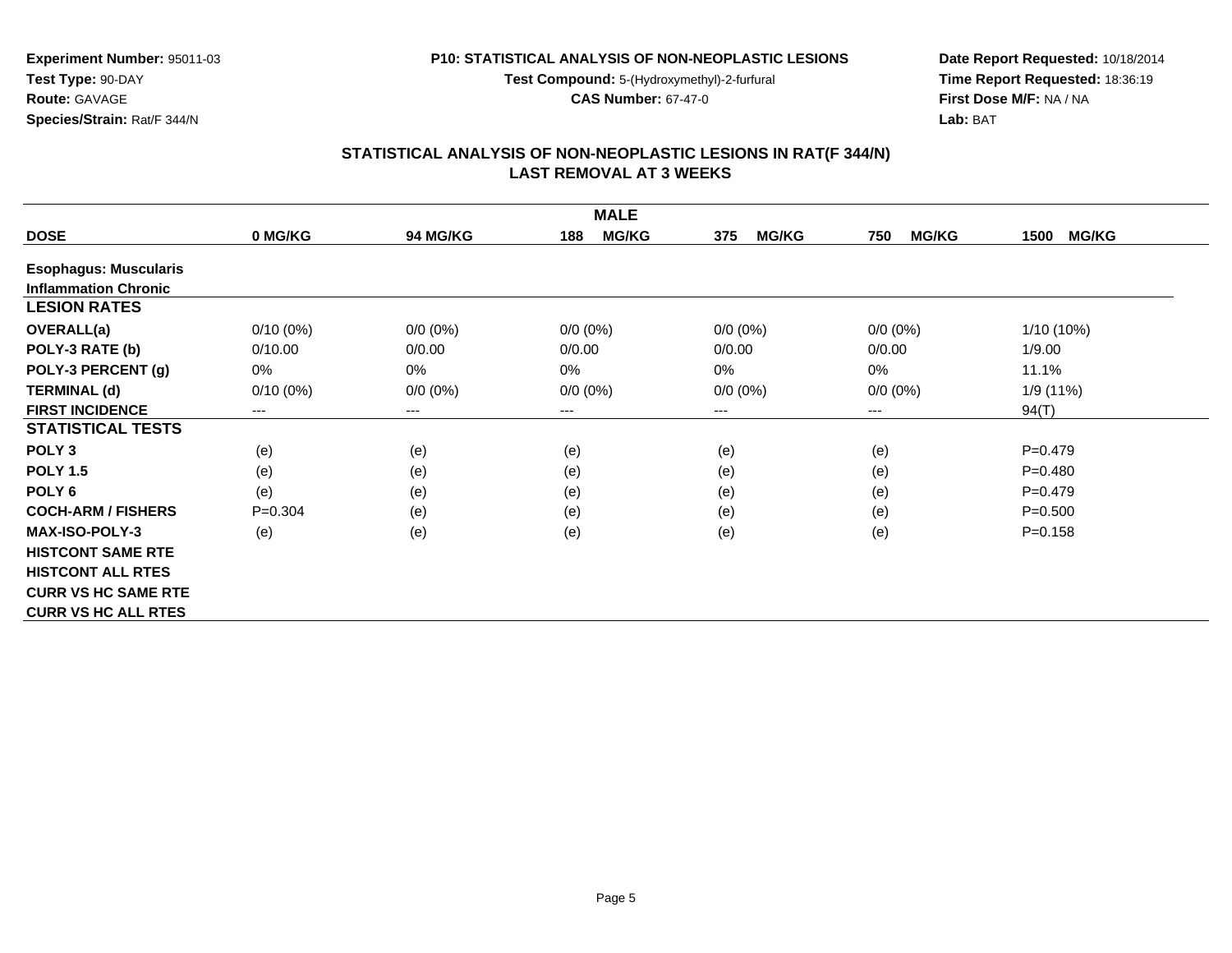**Test Compound:** 5-(Hydroxymethyl)-2-furfural

**CAS Number:** 67-47-0

**Date Report Requested:** 10/18/2014**Time Report Requested:** 18:36:19**First Dose M/F:** NA / NA**Lab:** BAT

|                            |             |                 | <b>MALE</b>         |                     |                     |                      |
|----------------------------|-------------|-----------------|---------------------|---------------------|---------------------|----------------------|
| <b>DOSE</b>                | 0 MG/KG     | <b>94 MG/KG</b> | <b>MG/KG</b><br>188 | <b>MG/KG</b><br>375 | <b>MG/KG</b><br>750 | <b>MG/KG</b><br>1500 |
| <b>Heart: Myocardium</b>   |             |                 |                     |                     |                     |                      |
| <b>Degeneration</b>        |             |                 |                     |                     |                     |                      |
| <b>LESION RATES</b>        |             |                 |                     |                     |                     |                      |
| <b>OVERALL(a)</b>          | $0/10(0\%)$ | $0/0 (0\%)$     | $0/0 (0\%)$         | $0/0 (0\%)$         | $0/0 (0\%)$         | $0/10(0\%)$          |
| POLY-3 RATE (b)            | 0/10.00     | 0/0.00          | 0/0.00              | 0/0.00              | 0/0.00              | 0/9.00               |
| POLY-3 PERCENT (g)         | 0%          | 0%              | 0%                  | 0%                  | 0%                  | 0%                   |
| <b>TERMINAL (d)</b>        | $0/10(0\%)$ | $0/0 (0\%)$     | $0/0 (0\%)$         | $0/0 (0\%)$         | $0/0 (0\%)$         | $0/9(0\%)$           |
| <b>FIRST INCIDENCE</b>     | $---$       | $---$           | $---$               | ---                 | $---$               | ---                  |
| <b>STATISTICAL TESTS</b>   |             |                 |                     |                     |                     |                      |
| POLY <sub>3</sub>          | (n)         | (n)             | (n)                 | (n)                 | (n)                 | (n)                  |
| <b>POLY 1.5</b>            | (n)         | (n)             | (n)                 | (n)                 | (n)                 | (n)                  |
| POLY <sub>6</sub>          | (n)         | (n)             | (n)                 | (n)                 | (n)                 | (n)                  |
| <b>COCH-ARM / FISHERS</b>  | (n)         | (n)             | (n)                 | (n)                 | (n)                 | (n)                  |
| <b>MAX-ISO-POLY-3</b>      | (n)         | (n)             | (n)                 | (n)                 | (n)                 | (n)                  |
| <b>HISTCONT SAME RTE</b>   |             |                 |                     |                     |                     |                      |
| <b>HISTCONT ALL RTES</b>   |             |                 |                     |                     |                     |                      |
| <b>CURR VS HC SAME RTE</b> |             |                 |                     |                     |                     |                      |
| <b>CURR VS HC ALL RTES</b> |             |                 |                     |                     |                     |                      |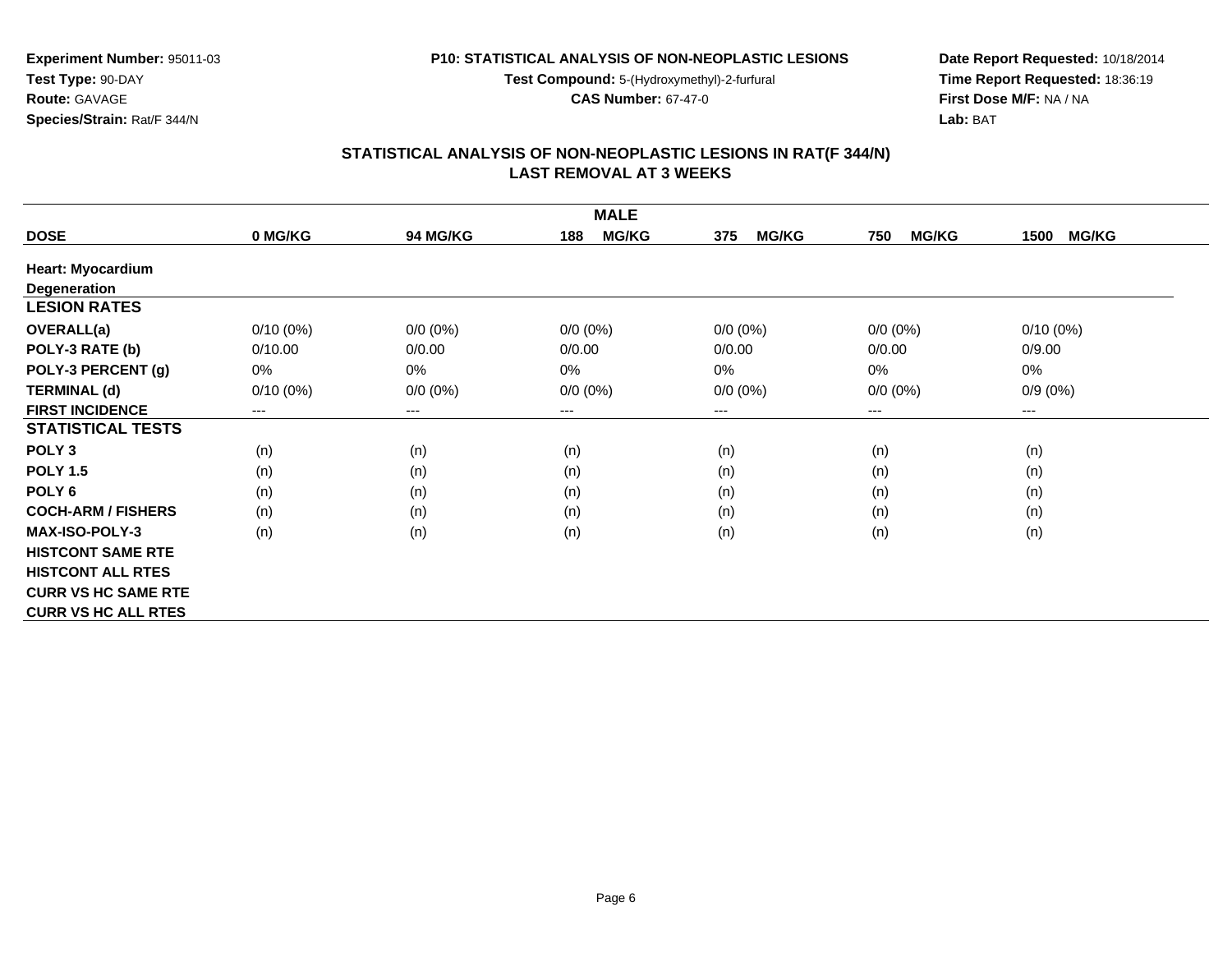**Test Compound:** 5-(Hydroxymethyl)-2-furfural

**CAS Number:** 67-47-0

**Date Report Requested:** 10/18/2014**Time Report Requested:** 18:36:19**First Dose M/F:** NA / NA**Lab:** BAT

#### **STATISTICAL ANALYSIS OF NON-NEOPLASTIC LESIONS IN RAT(F 344/N) LAST REMOVAL AT 3 WEEKS**

|                            |              |                        | <b>MALE</b>         |                     |                     |                      |
|----------------------------|--------------|------------------------|---------------------|---------------------|---------------------|----------------------|
| <b>DOSE</b>                | 0 MG/KG      | <b>94 MG/KG</b>        | <b>MG/KG</b><br>188 | <b>MG/KG</b><br>375 | <b>MG/KG</b><br>750 | <b>MG/KG</b><br>1500 |
| <b>Heart: Myocardium</b>   |              |                        |                     |                     |                     |                      |
| <b>Degeneration Focal</b>  |              |                        |                     |                     |                     |                      |
| <b>LESION RATES</b>        |              |                        |                     |                     |                     |                      |
| OVERALL(a)                 | 7/10 (70%)   | $0/0 (0\%)$            | $0/0 (0\%)$         | $0/0 (0\%)$         | $0/0 (0\%)$         | 5/10 (50%)           |
| POLY-3 RATE (b)            | 7/10.00      | 0/0.00                 | 0/0.00              | 0/0.00              | 0/0.00              | 5/9.00               |
| POLY-3 PERCENT (g)         | 70%          | 0%                     | $0\%$               | 0%                  | 0%                  | 55.6%                |
| <b>TERMINAL (d)</b>        | 7/10 (70%)   | $0/0 (0\%)$            | $0/0 (0\%)$         | $0/0 (0\%)$         | $0/0 (0\%)$         | 5/9 (56%)            |
| <b>FIRST INCIDENCE</b>     | 94(T)        | $\qquad \qquad \cdots$ | ---                 | ---                 | ---                 | 94(T)                |
| <b>STATISTICAL TESTS</b>   |              |                        |                     |                     |                     |                      |
| POLY <sub>3</sub>          | (e)          | (e)                    | (e)                 | (e)                 | (e)                 | P=0.433N             |
| <b>POLY 1.5</b>            | (e)          | (e)                    | (e)                 | (e)                 | (e)                 | P=0.425N             |
| POLY <sub>6</sub>          | (e)          | (e)                    | (e)                 | (e)                 | (e)                 | $P = 0.433N$         |
| <b>COCH-ARM / FISHERS</b>  | $P = 0.247N$ | (e)                    | (e)                 | (e)                 | (e)                 | P=0.325N             |
| <b>MAX-ISO-POLY-3</b>      | (e)          | (e)                    | (e)                 | (e)                 | (e)                 | P=0.276N             |
| <b>HISTCONT SAME RTE</b>   |              |                        |                     |                     |                     |                      |
| <b>HISTCONT ALL RTES</b>   |              |                        |                     |                     |                     |                      |
| <b>CURR VS HC SAME RTE</b> |              |                        |                     |                     |                     |                      |
| <b>CURR VS HC ALL RTES</b> |              |                        |                     |                     |                     |                      |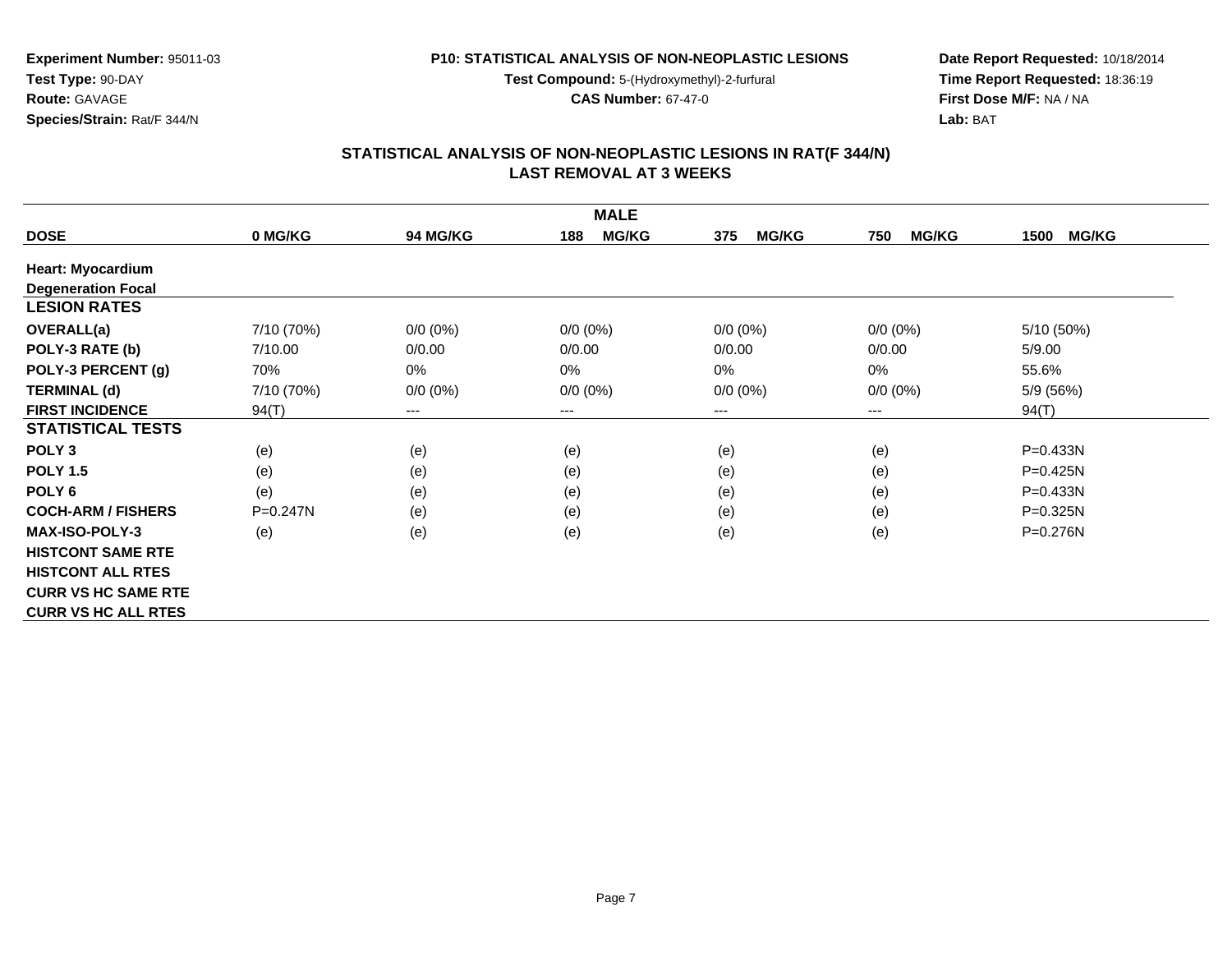**Test Compound:** 5-(Hydroxymethyl)-2-furfural

**CAS Number:** 67-47-0

**Date Report Requested:** 10/18/2014**Time Report Requested:** 18:36:19**First Dose M/F:** NA / NA**Lab:** BAT

#### **STATISTICAL ANALYSIS OF NON-NEOPLASTIC LESIONS IN RAT(F 344/N) LAST REMOVAL AT 3 WEEKS**

|                               |              |                 | <b>MALE</b>         |                     |                     |                      |
|-------------------------------|--------------|-----------------|---------------------|---------------------|---------------------|----------------------|
| <b>DOSE</b>                   | 0 MG/KG      | <b>94 MG/KG</b> | <b>MG/KG</b><br>188 | <b>MG/KG</b><br>375 | <b>MG/KG</b><br>750 | <b>MG/KG</b><br>1500 |
| <b>Intestine Large, Colon</b> |              |                 |                     |                     |                     |                      |
| <b>Parasite Metazoan</b>      |              |                 |                     |                     |                     |                      |
| <b>LESION RATES</b>           |              |                 |                     |                     |                     |                      |
| <b>OVERALL(a)</b>             | $1/10(10\%)$ | $0/0 (0\%)$     | $0/0 (0\%)$         | $0/0 (0\%)$         | $0/0 (0\%)$         | $0/10(0\%)$          |
| POLY-3 RATE (b)               | 1/10.00      | 0/0.00          | 0/0.00              | 0/0.00              | 0/0.00              | 0/9.00               |
| POLY-3 PERCENT (g)            | 10%          | 0%              | $0\%$               | 0%                  | $0\%$               | $0\%$                |
| <b>TERMINAL (d)</b>           | $1/10(10\%)$ | $0/0 (0\%)$     | $0/0 (0\%)$         | $0/0 (0\%)$         | $0/0 (0\%)$         | $0/9(0\%)$           |
| <b>FIRST INCIDENCE</b>        | 94(T)        | $---$           | $---$               | ---                 | $---$               | ---                  |
| <b>STATISTICAL TESTS</b>      |              |                 |                     |                     |                     |                      |
| POLY <sub>3</sub>             | (e)          | (e)             | (e)                 | (e)                 | (e)                 | $P = 0.521N$         |
| <b>POLY 1.5</b>               | (e)          | (e)             | (e)                 | (e)                 | (e)                 | P=0.519N             |
| POLY <sub>6</sub>             | (e)          | (e)             | (e)                 | (e)                 | (e)                 | $P = 0.521N$         |
| <b>COCH-ARM / FISHERS</b>     | $P = 0.304N$ | (e)             | (e)                 | (e)                 | (e)                 | $P = 0.500N$         |
| <b>MAX-ISO-POLY-3</b>         | (e)          | (e)             | (e)                 | (e)                 | (e)                 | P=0.185N             |
| <b>HISTCONT SAME RTE</b>      |              |                 |                     |                     |                     |                      |
| <b>HISTCONT ALL RTES</b>      |              |                 |                     |                     |                     |                      |
| <b>CURR VS HC SAME RTE</b>    |              |                 |                     |                     |                     |                      |
| <b>CURR VS HC ALL RTES</b>    |              |                 |                     |                     |                     |                      |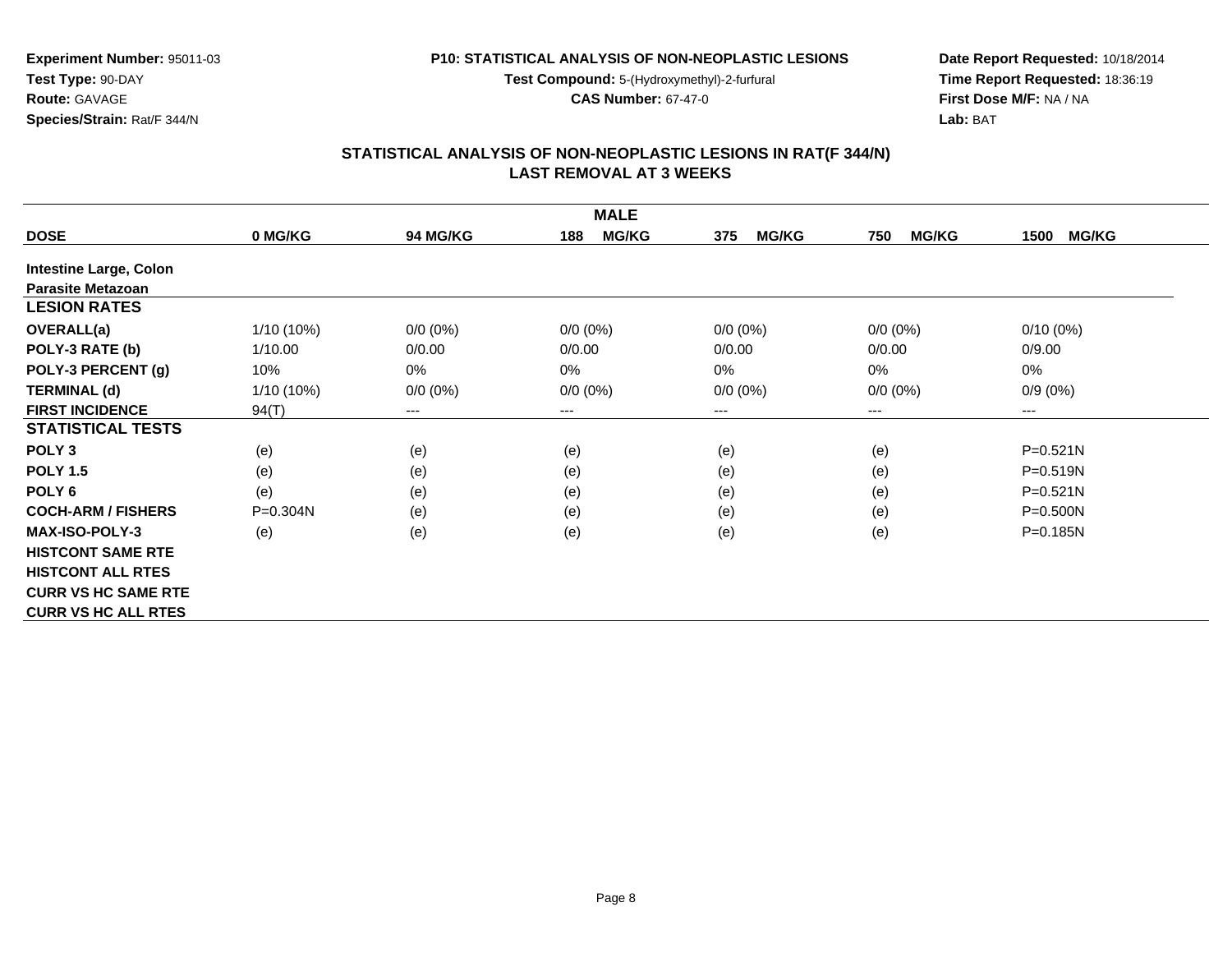**Test Compound:** 5-(Hydroxymethyl)-2-furfural

**CAS Number:** 67-47-0

**Date Report Requested:** 10/18/2014**Time Report Requested:** 18:36:19**First Dose M/F:** NA / NA**Lab:** BAT

#### **STATISTICAL ANALYSIS OF NON-NEOPLASTIC LESIONS IN RAT(F 344/N) LAST REMOVAL AT 3 WEEKS**

|                               |             |                 | <b>MALE</b>         |                     |                     |                      |
|-------------------------------|-------------|-----------------|---------------------|---------------------|---------------------|----------------------|
| <b>DOSE</b>                   | 0 MG/KG     | <b>94 MG/KG</b> | <b>MG/KG</b><br>188 | <b>MG/KG</b><br>375 | <b>MG/KG</b><br>750 | <b>MG/KG</b><br>1500 |
| <b>Intestine Large, Colon</b> |             |                 |                     |                     |                     |                      |
| <b>Ulcer</b>                  |             |                 |                     |                     |                     |                      |
| <b>LESION RATES</b>           |             |                 |                     |                     |                     |                      |
| <b>OVERALL(a)</b>             | $0/10(0\%)$ | $0/0 (0\%)$     | $0/0 (0\%)$         | $0/0 (0\%)$         | $0/0 (0\%)$         | $0/10(0\%)$          |
| POLY-3 RATE (b)               | 0/10.00     | 0/0.00          | 0/0.00              | 0/0.00              | 0/0.00              | 0/9.00               |
| POLY-3 PERCENT (g)            | 0%          | 0%              | $0\%$               | $0\%$               | 0%                  | 0%                   |
| <b>TERMINAL (d)</b>           | $0/10(0\%)$ | $0/0 (0\%)$     | $0/0 (0\%)$         | $0/0 (0\%)$         | $0/0 (0\%)$         | $0/9(0\%)$           |
| <b>FIRST INCIDENCE</b>        | $---$       | $\cdots$        | $---$               | ---                 | ---                 | ---                  |
| <b>STATISTICAL TESTS</b>      |             |                 |                     |                     |                     |                      |
| POLY <sub>3</sub>             | (n)         | (n)             | (n)                 | (n)                 | (n)                 | (n)                  |
| <b>POLY 1.5</b>               | (n)         | (n)             | (n)                 | (n)                 | (n)                 | (n)                  |
| POLY <sub>6</sub>             | (n)         | (n)             | (n)                 | (n)                 | (n)                 | (n)                  |
| <b>COCH-ARM / FISHERS</b>     | (n)         | (n)             | (n)                 | (n)                 | (n)                 | (n)                  |
| <b>MAX-ISO-POLY-3</b>         | (n)         | (n)             | (n)                 | (n)                 | (n)                 | (n)                  |
| <b>HISTCONT SAME RTE</b>      |             |                 |                     |                     |                     |                      |
| <b>HISTCONT ALL RTES</b>      |             |                 |                     |                     |                     |                      |
| <b>CURR VS HC SAME RTE</b>    |             |                 |                     |                     |                     |                      |
| <b>CURR VS HC ALL RTES</b>    |             |                 |                     |                     |                     |                      |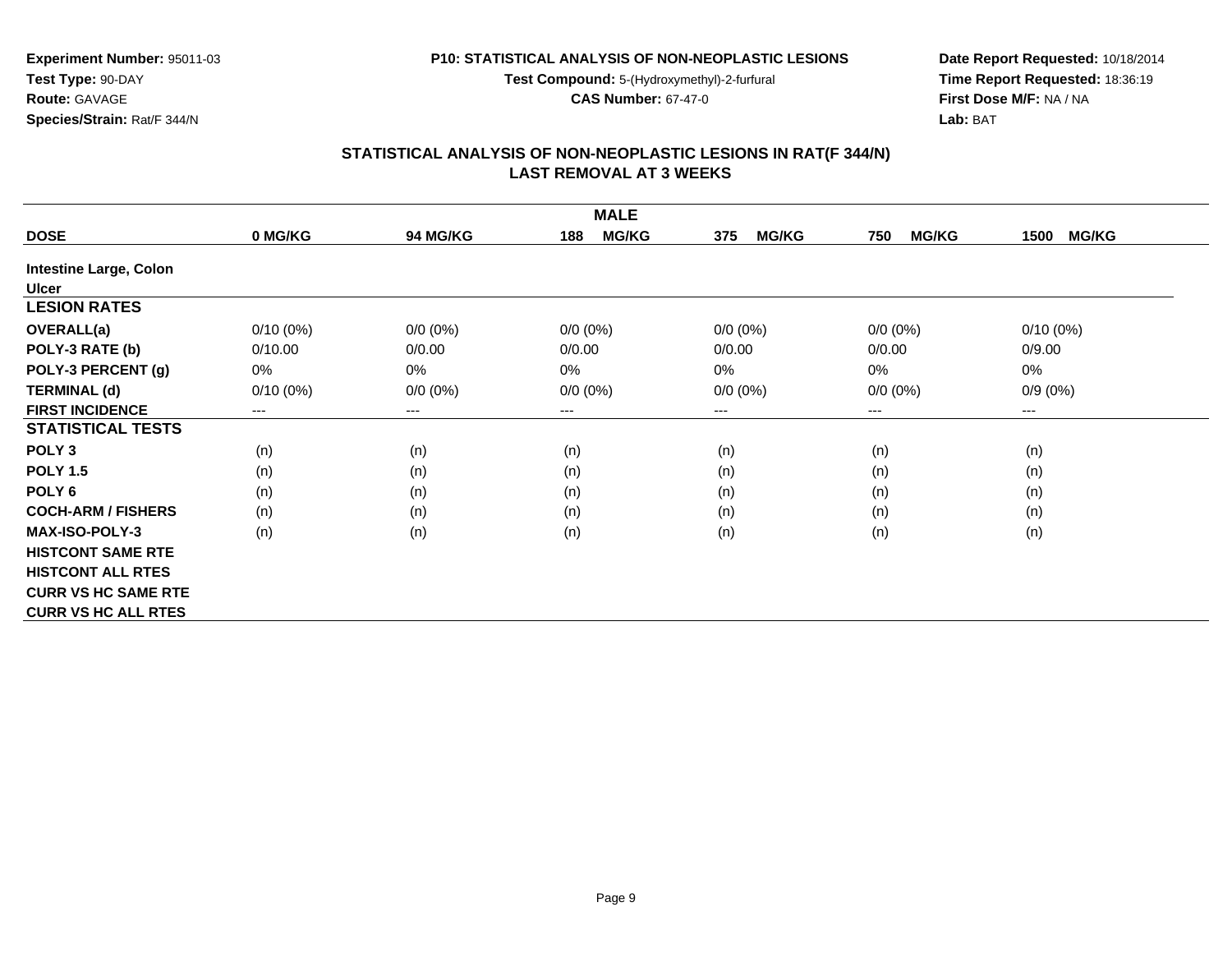**Test Compound:** 5-(Hydroxymethyl)-2-furfural

**CAS Number:** 67-47-0

**Date Report Requested:** 10/18/2014**Time Report Requested:** 18:36:19**First Dose M/F:** NA / NA**Lab:** BAT

## **STATISTICAL ANALYSIS OF NON-NEOPLASTIC LESIONS IN RAT(F 344/N) LAST REMOVAL AT 3 WEEKS**

|                                |              |                 | <b>MALE</b>         |                     |                     |                      |
|--------------------------------|--------------|-----------------|---------------------|---------------------|---------------------|----------------------|
| <b>DOSE</b>                    | 0 MG/KG      | <b>94 MG/KG</b> | <b>MG/KG</b><br>188 | <b>MG/KG</b><br>375 | <b>MG/KG</b><br>750 | <b>MG/KG</b><br>1500 |
| <b>Intestine Large, Rectum</b> |              |                 |                     |                     |                     |                      |
| <b>Parasite Metazoan</b>       |              |                 |                     |                     |                     |                      |
| <b>LESION RATES</b>            |              |                 |                     |                     |                     |                      |
| <b>OVERALL(a)</b>              | $1/10(10\%)$ | $0/0 (0\%)$     | $0/0 (0\%)$         | $0/0 (0\%)$         | $0/0 (0\%)$         | 1/10 (10%)           |
| POLY-3 RATE (b)                | 1/10.00      | 0/0.00          | 0/0.00              | 0/0.00              | 0/0.00              | 1/9.00               |
| POLY-3 PERCENT (g)             | 10%          | $0\%$           | 0%                  | 0%                  | $0\%$               | 11.1%                |
| <b>TERMINAL (d)</b>            | $1/10(10\%)$ | $0/0 (0\%)$     | $0/0 (0\%)$         | $0/0 (0\%)$         | $0/0 (0\%)$         | 1/9 (11%)            |
| <b>FIRST INCIDENCE</b>         | 94(T)        | $\cdots$        | ---                 | ---                 | ---                 | 94(T)                |
| <b>STATISTICAL TESTS</b>       |              |                 |                     |                     |                     |                      |
| POLY <sub>3</sub>              | (e)          | (e)             | (e)                 | (e)                 | (e)                 | $P = 0.737$          |
| <b>POLY 1.5</b>                | (e)          | (e)             | (e)                 | (e)                 | (e)                 | $P = 0.739$          |
| POLY <sub>6</sub>              | (e)          | (e)             | (e)                 | (e)                 | (e)                 | $P=0.737$            |
| <b>COCH-ARM / FISHERS</b>      | $P=0.645$    | (e)             | (e)                 | (e)                 | (e)                 | $P = 0.763N$         |
| <b>MAX-ISO-POLY-3</b>          | (e)          | (e)             | (e)                 | (e)                 | (e)                 | $P=0.472$            |
| <b>HISTCONT SAME RTE</b>       |              |                 |                     |                     |                     |                      |
| <b>HISTCONT ALL RTES</b>       |              |                 |                     |                     |                     |                      |
| <b>CURR VS HC SAME RTE</b>     |              |                 |                     |                     |                     |                      |
| <b>CURR VS HC ALL RTES</b>     |              |                 |                     |                     |                     |                      |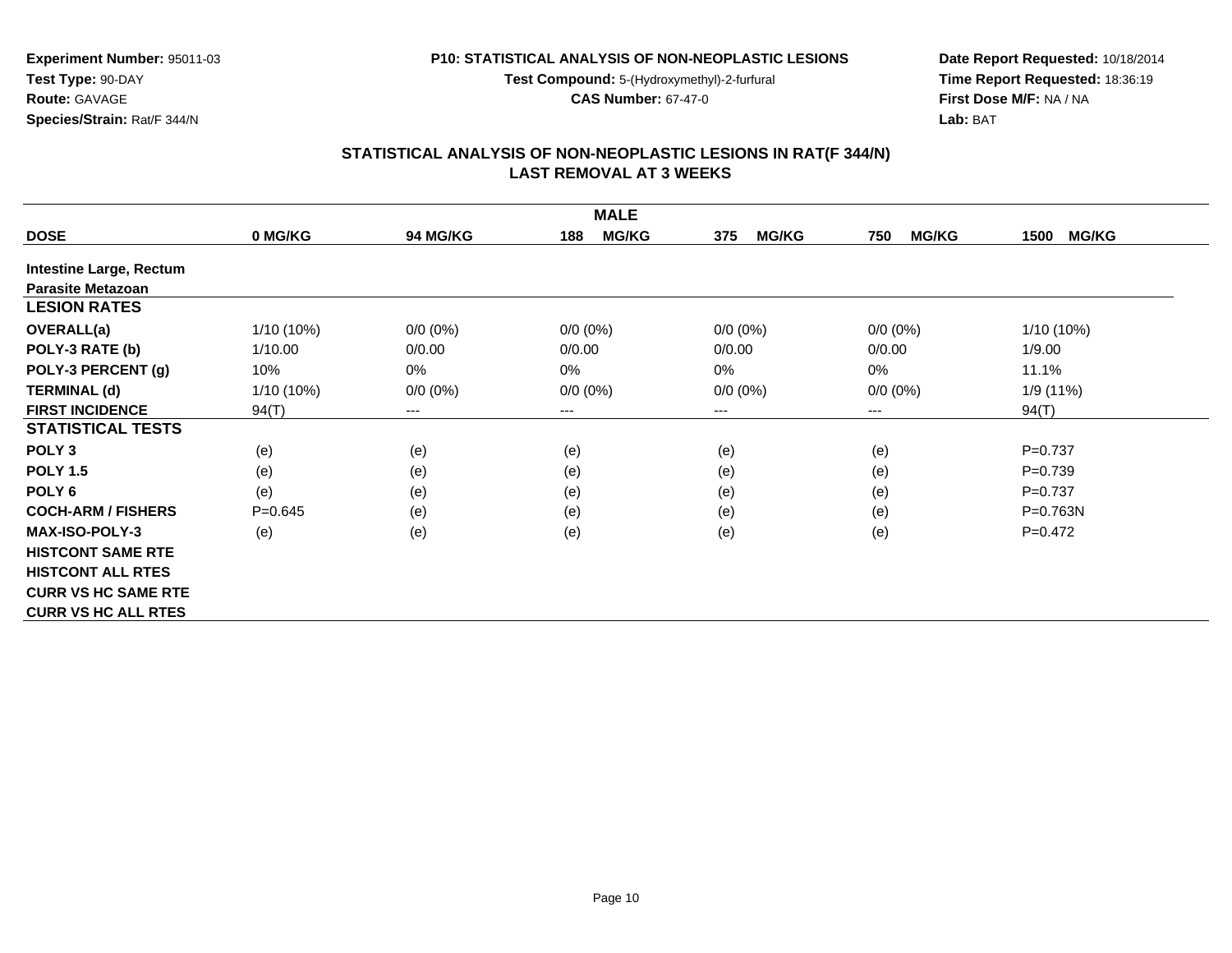**Test Compound:** 5-(Hydroxymethyl)-2-furfural

**CAS Number:** 67-47-0

**Date Report Requested:** 10/18/2014**Time Report Requested:** 18:36:19**First Dose M/F:** NA / NA**Lab:** BAT

#### **STATISTICAL ANALYSIS OF NON-NEOPLASTIC LESIONS IN RAT(F 344/N) LAST REMOVAL AT 3 WEEKS**

|                            |             |                        | <b>MALE</b>         |                     |                     |                      |
|----------------------------|-------------|------------------------|---------------------|---------------------|---------------------|----------------------|
| <b>DOSE</b>                | 0 MG/KG     | <b>94 MG/KG</b>        | <b>MG/KG</b><br>188 | <b>MG/KG</b><br>375 | <b>MG/KG</b><br>750 | <b>MG/KG</b><br>1500 |
| Kidney                     |             |                        |                     |                     |                     |                      |
| <b>Congestion</b>          |             |                        |                     |                     |                     |                      |
| <b>LESION RATES</b>        |             |                        |                     |                     |                     |                      |
| <b>OVERALL(a)</b>          | $0/10(0\%)$ | $0/0 (0\%)$            | $0/0 (0\%)$         | $0/0 (0\%)$         | $0/0 (0\%)$         | $0/10(0\%)$          |
| POLY-3 RATE (b)            | 0/10.00     | 0/0.00                 | 0/0.00              | 0/0.00              | 0/0.00              | 0/9.00               |
| POLY-3 PERCENT (g)         | 0%          | $0\%$                  | 0%                  | 0%                  | 0%                  | 0%                   |
| <b>TERMINAL (d)</b>        | $0/10(0\%)$ | $0/0 (0\%)$            | $0/0 (0\%)$         | $0/0 (0\%)$         | $0/0 (0\%)$         | $0/9(0\%)$           |
| <b>FIRST INCIDENCE</b>     | $--$        | $\qquad \qquad \cdots$ | ---                 | ---                 | $---$               | ---                  |
| <b>STATISTICAL TESTS</b>   |             |                        |                     |                     |                     |                      |
| POLY <sub>3</sub>          | (n)         | (n)                    | (n)                 | (n)                 | (n)                 | (n)                  |
| <b>POLY 1.5</b>            | (n)         | (n)                    | (n)                 | (n)                 | (n)                 | (n)                  |
| POLY <sub>6</sub>          | (n)         | (n)                    | (n)                 | (n)                 | (n)                 | (n)                  |
| <b>COCH-ARM / FISHERS</b>  | (n)         | (n)                    | (n)                 | (n)                 | (n)                 | (n)                  |
| <b>MAX-ISO-POLY-3</b>      | (n)         | (n)                    | (n)                 | (n)                 | (n)                 | (n)                  |
| <b>HISTCONT SAME RTE</b>   |             |                        |                     |                     |                     |                      |
| <b>HISTCONT ALL RTES</b>   |             |                        |                     |                     |                     |                      |
| <b>CURR VS HC SAME RTE</b> |             |                        |                     |                     |                     |                      |
| <b>CURR VS HC ALL RTES</b> |             |                        |                     |                     |                     |                      |

**Experiment Number:** 95011-03

**Species/Strain:** Rat/F 344/N

**Test Type:** 90-DAY**Route:** GAVAGE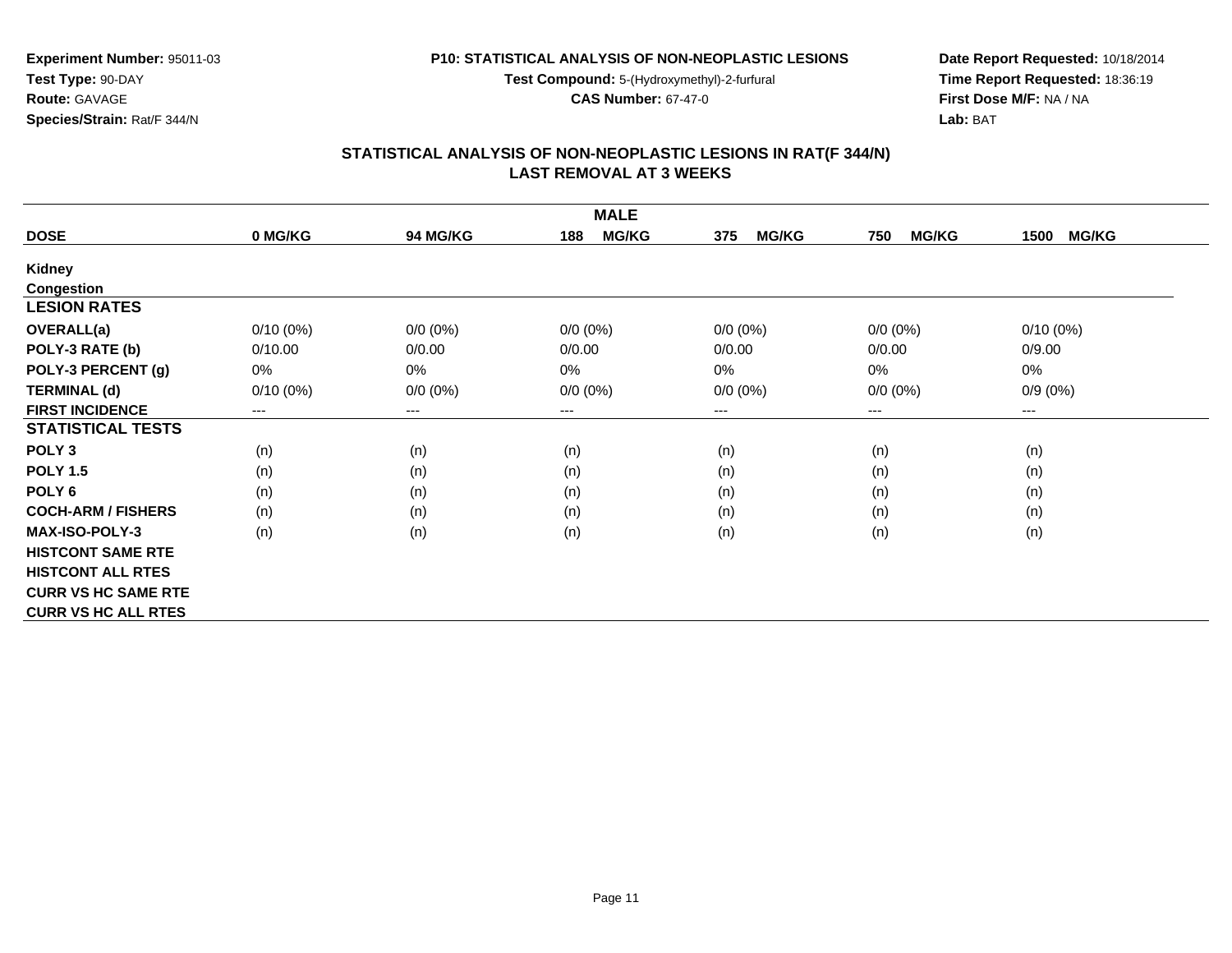**Test Compound:** 5-(Hydroxymethyl)-2-furfural

**CAS Number:** 67-47-0

**Date Report Requested:** 10/18/2014**Time Report Requested:** 18:36:19**First Dose M/F:** NA / NA**Lab:** BAT

| <b>MALE</b>                   |             |             |                     |                     |                     |                        |  |  |
|-------------------------------|-------------|-------------|---------------------|---------------------|---------------------|------------------------|--|--|
| <b>DOSE</b>                   | 0 MG/KG     | 94 MG/KG    | <b>MG/KG</b><br>188 | <b>MG/KG</b><br>375 | <b>MG/KG</b><br>750 | <b>MG/KG</b><br>1500   |  |  |
| Kidney                        |             |             |                     |                     |                     |                        |  |  |
| <b>Hemorrhage Acute Focal</b> |             |             |                     |                     |                     |                        |  |  |
| <b>LESION RATES</b>           |             |             |                     |                     |                     |                        |  |  |
| <b>OVERALL(a)</b>             | $0/10(0\%)$ | $0/0 (0\%)$ | $0/0 (0\%)$         | $0/0 (0\%)$         | $0/0 (0\%)$         | $0/10(0\%)$            |  |  |
| POLY-3 RATE (b)               | 0/10.00     | 0/0.00      | 0/0.00              | 0/0.00              | 0/0.00              | 0/9.00                 |  |  |
| POLY-3 PERCENT (g)            | 0%          | 0%          | $0\%$               | 0%                  | $0\%$               | 0%                     |  |  |
| <b>TERMINAL (d)</b>           | $0/10(0\%)$ | $0/0 (0\%)$ | $0/0 (0\%)$         | $0/0 (0\%)$         | $0/0 (0\%)$         | $0/9(0\%)$             |  |  |
| <b>FIRST INCIDENCE</b>        | $---$       | $---$       | ---                 | ---                 | ---                 | $\qquad \qquad \cdots$ |  |  |
| <b>STATISTICAL TESTS</b>      |             |             |                     |                     |                     |                        |  |  |
| POLY <sub>3</sub>             | (n)         | (n)         | (n)                 | (n)                 | (n)                 | (n)                    |  |  |
| <b>POLY 1.5</b>               | (n)         | (n)         | (n)                 | (n)                 | (n)                 | (n)                    |  |  |
| POLY <sub>6</sub>             | (n)         | (n)         | (n)                 | (n)                 | (n)                 | (n)                    |  |  |
| <b>COCH-ARM / FISHERS</b>     | (n)         | (n)         | (n)                 | (n)                 | (n)                 | (n)                    |  |  |
| <b>MAX-ISO-POLY-3</b>         | (n)         | (n)         | (n)                 | (n)                 | (n)                 | (n)                    |  |  |
| <b>HISTCONT SAME RTE</b>      |             |             |                     |                     |                     |                        |  |  |
| <b>HISTCONT ALL RTES</b>      |             |             |                     |                     |                     |                        |  |  |
| <b>CURR VS HC SAME RTE</b>    |             |             |                     |                     |                     |                        |  |  |
| <b>CURR VS HC ALL RTES</b>    |             |             |                     |                     |                     |                        |  |  |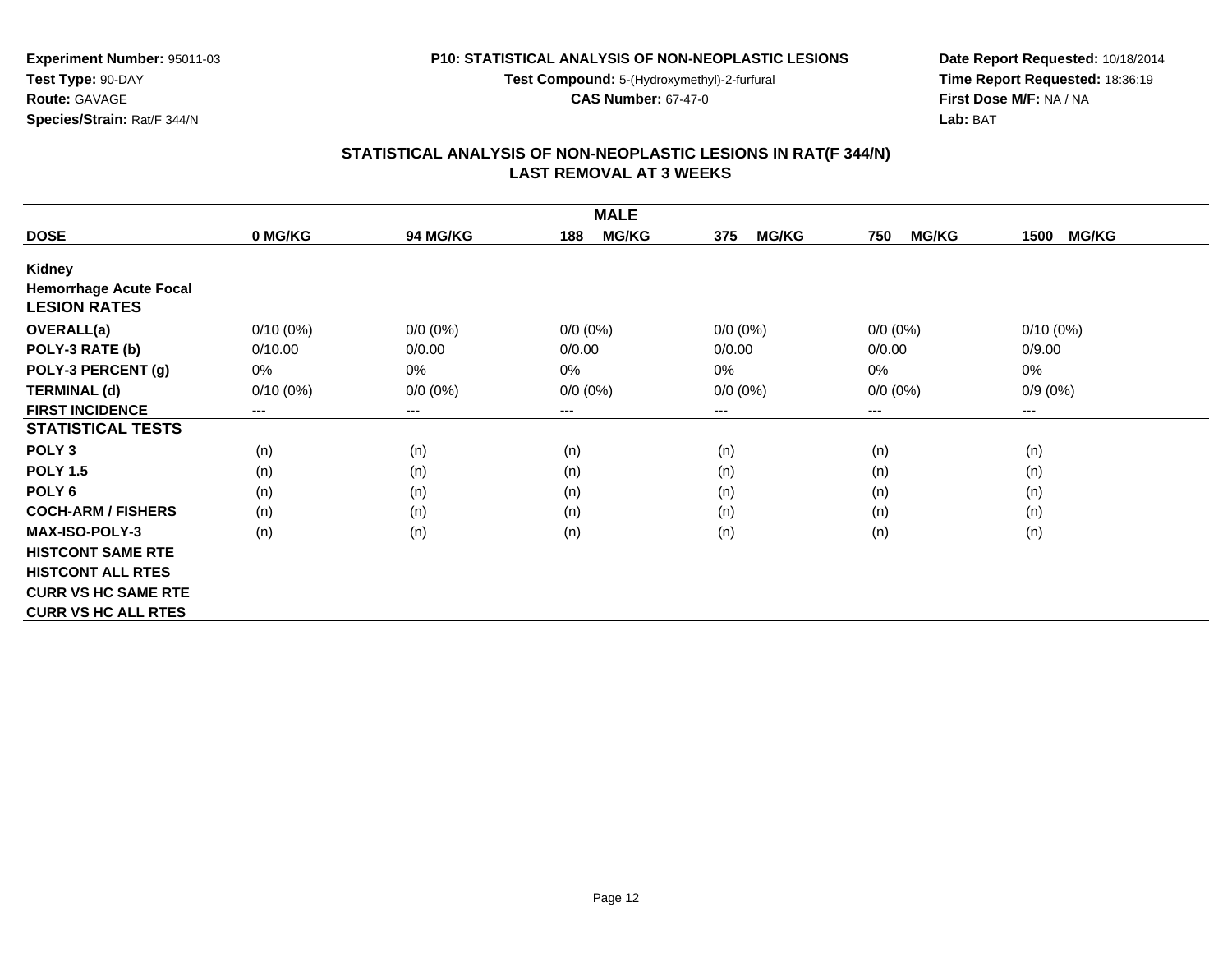**Test Compound:** 5-(Hydroxymethyl)-2-furfural

**CAS Number:** 67-47-0

**Date Report Requested:** 10/18/2014**Time Report Requested:** 18:36:19**First Dose M/F:** NA / NA**Lab:** BAT

| <b>MALE</b>                 |                        |             |                     |                     |                     |                        |  |  |
|-----------------------------|------------------------|-------------|---------------------|---------------------|---------------------|------------------------|--|--|
| <b>DOSE</b>                 | 0 MG/KG                | 94 MG/KG    | <b>MG/KG</b><br>188 | <b>MG/KG</b><br>375 | <b>MG/KG</b><br>750 | <b>MG/KG</b><br>1500   |  |  |
| <b>Kidney: Renal Tubule</b> |                        |             |                     |                     |                     |                        |  |  |
| <b>Necrosis Acute Focal</b> |                        |             |                     |                     |                     |                        |  |  |
| <b>LESION RATES</b>         |                        |             |                     |                     |                     |                        |  |  |
| <b>OVERALL(a)</b>           | $0/10(0\%)$            | $0/0 (0\%)$ | $0/0 (0\%)$         | $0/0 (0\%)$         | $0/0 (0\%)$         | $0/10(0\%)$            |  |  |
| POLY-3 RATE (b)             | 0/10.00                | 0/0.00      | 0/0.00              | 0/0.00              | 0/0.00              | 0/9.00                 |  |  |
| POLY-3 PERCENT (g)          | 0%                     | $0\%$       | 0%                  | 0%                  | $0\%$               | $0\%$                  |  |  |
| <b>TERMINAL (d)</b>         | $0/10(0\%)$            | $0/0 (0\%)$ | $0/0 (0\%)$         | $0/0 (0\%)$         | $0/0 (0\%)$         | $0/9(0\%)$             |  |  |
| <b>FIRST INCIDENCE</b>      | $\qquad \qquad \cdots$ | $\cdots$    | ---                 | ---                 | $---$               | $\qquad \qquad \cdots$ |  |  |
| <b>STATISTICAL TESTS</b>    |                        |             |                     |                     |                     |                        |  |  |
| POLY <sub>3</sub>           | (n)                    | (n)         | (n)                 | (n)                 | (n)                 | (n)                    |  |  |
| <b>POLY 1.5</b>             | (n)                    | (n)         | (n)                 | (n)                 | (n)                 | (n)                    |  |  |
| POLY <sub>6</sub>           | (n)                    | (n)         | (n)                 | (n)                 | (n)                 | (n)                    |  |  |
| <b>COCH-ARM / FISHERS</b>   | (n)                    | (n)         | (n)                 | (n)                 | (n)                 | (n)                    |  |  |
| <b>MAX-ISO-POLY-3</b>       | (n)                    | (n)         | (n)                 | (n)                 | (n)                 | (n)                    |  |  |
| <b>HISTCONT SAME RTE</b>    |                        |             |                     |                     |                     |                        |  |  |
| <b>HISTCONT ALL RTES</b>    |                        |             |                     |                     |                     |                        |  |  |
| <b>CURR VS HC SAME RTE</b>  |                        |             |                     |                     |                     |                        |  |  |
| <b>CURR VS HC ALL RTES</b>  |                        |             |                     |                     |                     |                        |  |  |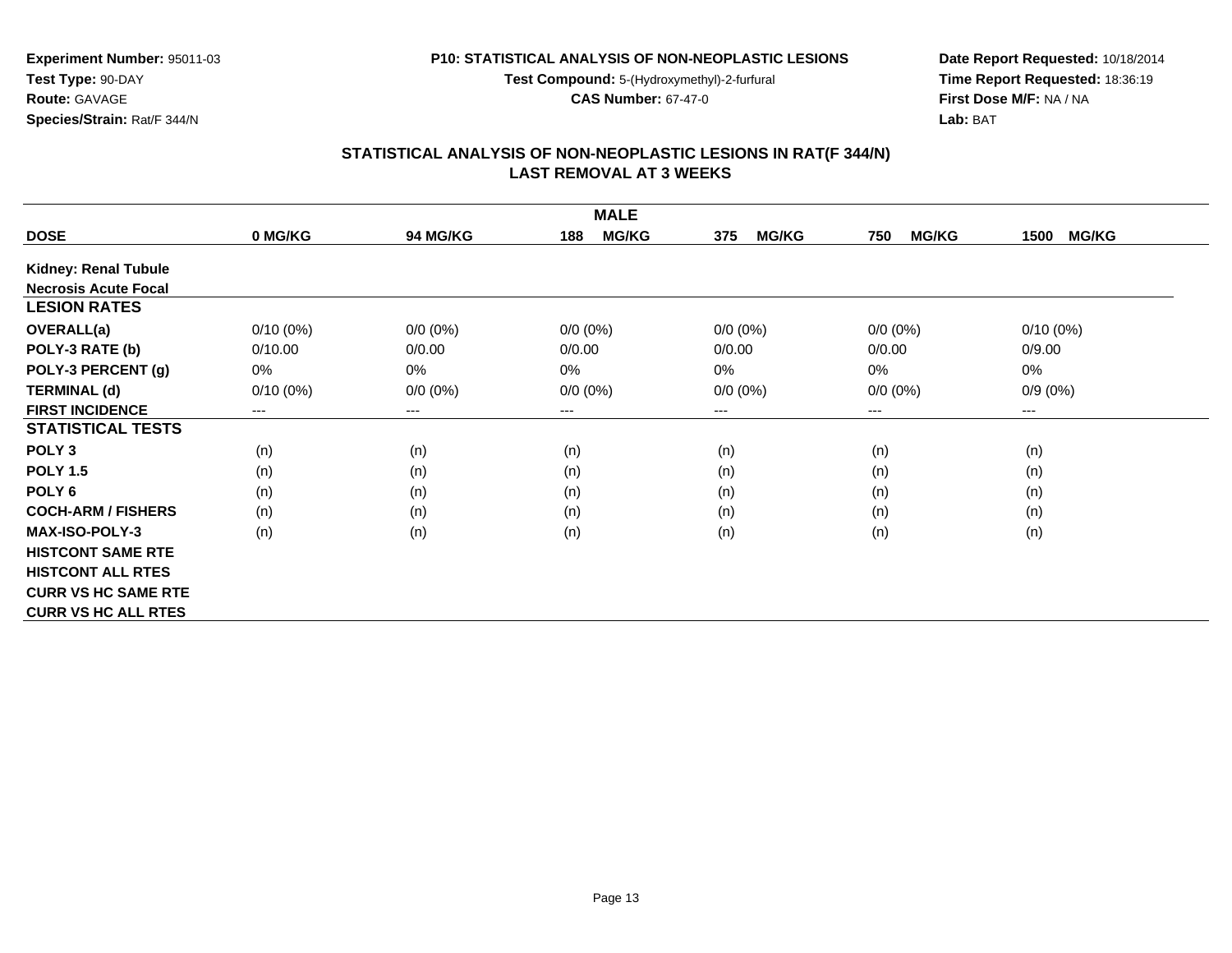**Test Compound:** 5-(Hydroxymethyl)-2-furfural

**CAS Number:** 67-47-0

**Date Report Requested:** 10/18/2014**Time Report Requested:** 18:36:19**First Dose M/F:** NA / NA**Lab:** BAT

#### **STATISTICAL ANALYSIS OF NON-NEOPLASTIC LESIONS IN RAT(F 344/N) LAST REMOVAL AT 3 WEEKS**

| <b>MALE</b>                |             |                 |                     |                     |                     |                      |  |  |
|----------------------------|-------------|-----------------|---------------------|---------------------|---------------------|----------------------|--|--|
| <b>DOSE</b>                | 0 MG/KG     | <b>94 MG/KG</b> | <b>MG/KG</b><br>188 | <b>MG/KG</b><br>375 | <b>MG/KG</b><br>750 | <b>MG/KG</b><br>1500 |  |  |
| Liver                      |             |                 |                     |                     |                     |                      |  |  |
| Hepatodiaphragmatic Nodule |             |                 |                     |                     |                     |                      |  |  |
| <b>LESION RATES</b>        |             |                 |                     |                     |                     |                      |  |  |
| <b>OVERALL(a)</b>          | $0/10(0\%)$ | $1/1$ (100%)    | 2/2(100%)           | $1/1$ (100%)        | 2/2 (100%)          | $0/10(0\%)$          |  |  |
| POLY-3 RATE (b)            | 0/10.00     | 1/1.00          | 2/2.00              | 1/1.00              | 2/2.00              | 0/9.00               |  |  |
| POLY-3 PERCENT (g)         | 0%          | 100%            | 100%                | 100%                | 100%                | 0%                   |  |  |
| <b>TERMINAL (d)</b>        | $0/10(0\%)$ | 1/1 (100%)      | 2/2 (100%)          | $1/1$ (100%)        | 2/2(100%)           | $0/9(0\%)$           |  |  |
| <b>FIRST INCIDENCE</b>     | ---         | 94(T)           | 94(T)               | 94(T)               | 94(T)               | $\cdots$             |  |  |
| <b>STATISTICAL TESTS</b>   |             |                 |                     |                     |                     |                      |  |  |
| POLY <sub>3</sub>          | P=0.000N**  | $P = 0.091$     | $P=NA$              | $P = 0.091$         | $P=NA$              | (e)                  |  |  |
| <b>POLY 1.5</b>            | P=0.000N**  | $P = 0.091$     | $P=NA$              | $P = 0.091$         | $P=NA$              | (e)                  |  |  |
| POLY <sub>6</sub>          | P=0.000N**  | $P = 0.091$     | $P=NA$              | $P = 0.091$         | $P=NA$              | (e)                  |  |  |
| <b>COCH-ARM / FISHERS</b>  | $P=0.192N$  | $P = 0.091$     | $P=0.015*$          | $P = 0.091$         | $P=0.015*$          | (e)                  |  |  |
| <b>MAX-ISO-POLY-3</b>      | $P=0.000**$ | $P=0.000**$     | $P=0.000**$         | $P=0.000**$         | $P=0.000**$         | (e)                  |  |  |
| <b>HISTCONT SAME RTE</b>   |             |                 |                     |                     |                     |                      |  |  |
| <b>HISTCONT ALL RTES</b>   |             |                 |                     |                     |                     |                      |  |  |
| <b>CURR VS HC SAME RTE</b> |             |                 |                     |                     |                     |                      |  |  |
| <b>CURR VS HC ALL RTES</b> |             |                 |                     |                     |                     |                      |  |  |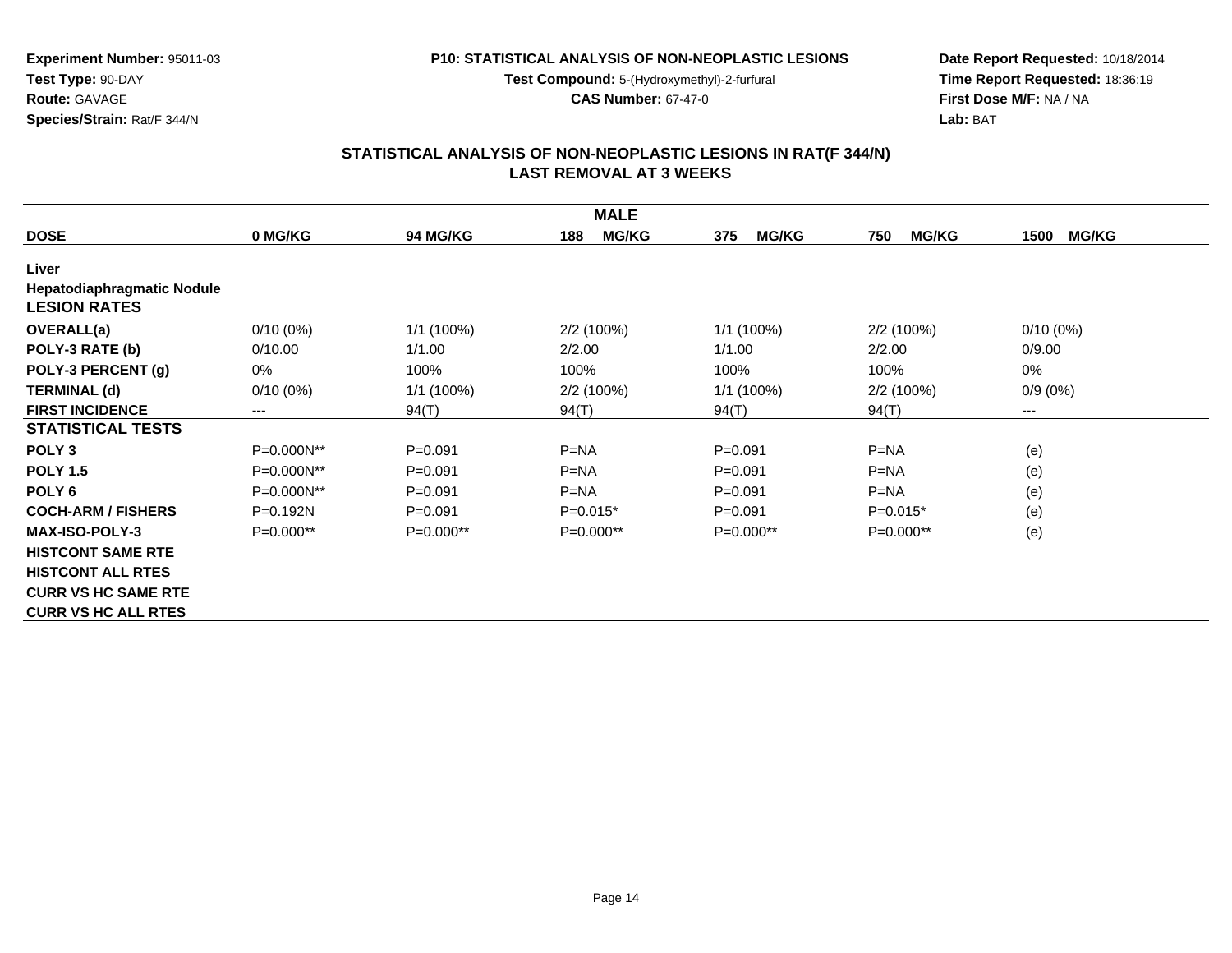**Test Compound:** 5-(Hydroxymethyl)-2-furfural

**CAS Number:** 67-47-0

**Date Report Requested:** 10/18/2014**Time Report Requested:** 18:36:19**First Dose M/F:** NA / NA**Lab:** BAT

#### **STATISTICAL ANALYSIS OF NON-NEOPLASTIC LESIONS IN RAT(F 344/N) LAST REMOVAL AT 3 WEEKS**

| <b>MALE</b>                       |             |            |                     |                     |                     |                        |  |  |
|-----------------------------------|-------------|------------|---------------------|---------------------|---------------------|------------------------|--|--|
| <b>DOSE</b>                       | 0 MG/KG     | 94 MG/KG   | <b>MG/KG</b><br>188 | <b>MG/KG</b><br>375 | <b>MG/KG</b><br>750 | <b>MG/KG</b><br>1500   |  |  |
| Liver                             |             |            |                     |                     |                     |                        |  |  |
| <b>Inflammation Granulomatous</b> |             |            |                     |                     |                     |                        |  |  |
| <b>LESION RATES</b>               |             |            |                     |                     |                     |                        |  |  |
| <b>OVERALL(a)</b>                 | $0/10(0\%)$ | $0/1$ (0%) | 0/2(0%)             | $0/1$ (0%)          | 0/2(0%)             | $0/10(0\%)$            |  |  |
| POLY-3 RATE (b)                   | 0/10.00     | 0/1.00     | 0/2.00              | 0/1.00              | 0/2.00              | 0/9.00                 |  |  |
| POLY-3 PERCENT (g)                | 0%          | 0%         | $0\%$               | 0%                  | $0\%$               | $0\%$                  |  |  |
| <b>TERMINAL (d)</b>               | $0/10(0\%)$ | $0/1$ (0%) | 0/2(0%)             | $0/1$ $(0%)$        | 0/2(0%)             | $0/9(0\%)$             |  |  |
| <b>FIRST INCIDENCE</b>            | $---$       | $---$      | ---                 | ---                 | ---                 | $\qquad \qquad \cdots$ |  |  |
| <b>STATISTICAL TESTS</b>          |             |            |                     |                     |                     |                        |  |  |
| POLY <sub>3</sub>                 | (n)         | (n)        | (n)                 | (n)                 | (n)                 | (n)                    |  |  |
| <b>POLY 1.5</b>                   | (n)         | (n)        | (n)                 | (n)                 | (n)                 | (n)                    |  |  |
| POLY <sub>6</sub>                 | (n)         | (n)        | (n)                 | (n)                 | (n)                 | (n)                    |  |  |
| <b>COCH-ARM / FISHERS</b>         | (n)         | (n)        | (n)                 | (n)                 | (n)                 | (n)                    |  |  |
| <b>MAX-ISO-POLY-3</b>             | (n)         | (n)        | (n)                 | (n)                 | (n)                 | (n)                    |  |  |
| <b>HISTCONT SAME RTE</b>          |             |            |                     |                     |                     |                        |  |  |
| <b>HISTCONT ALL RTES</b>          |             |            |                     |                     |                     |                        |  |  |
| <b>CURR VS HC SAME RTE</b>        |             |            |                     |                     |                     |                        |  |  |
| <b>CURR VS HC ALL RTES</b>        |             |            |                     |                     |                     |                        |  |  |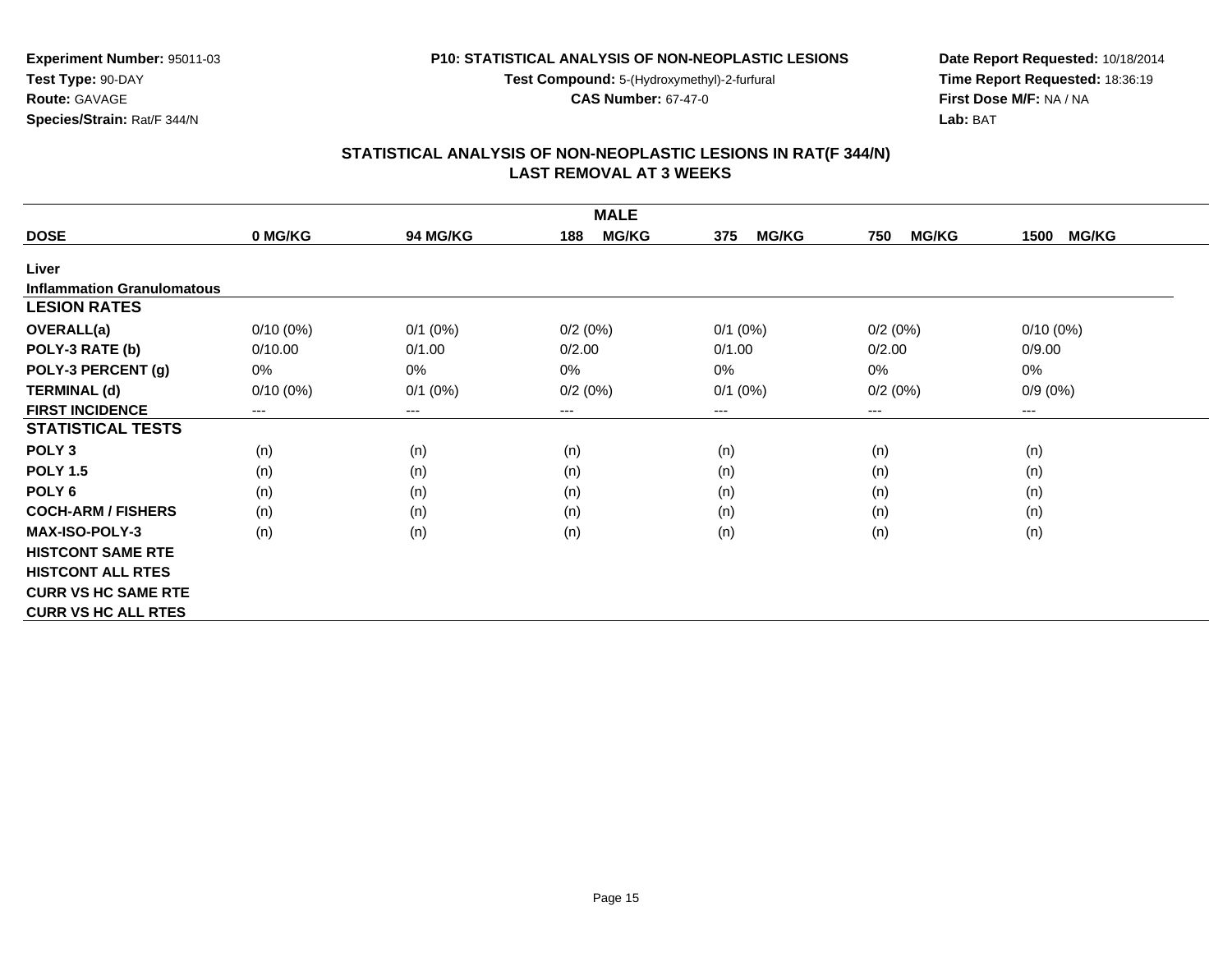**Test Compound:** 5-(Hydroxymethyl)-2-furfural

**CAS Number:** 67-47-0

**Date Report Requested:** 10/18/2014**Time Report Requested:** 18:36:19**First Dose M/F:** NA / NA**Lab:** BAT

## **STATISTICAL ANALYSIS OF NON-NEOPLASTIC LESIONS IN RAT(F 344/N) LAST REMOVAL AT 3 WEEKS**

| <b>MALE</b>                |             |                 |                     |                     |                     |                      |  |  |
|----------------------------|-------------|-----------------|---------------------|---------------------|---------------------|----------------------|--|--|
| <b>DOSE</b>                | 0 MG/KG     | <b>94 MG/KG</b> | <b>MG/KG</b><br>188 | <b>MG/KG</b><br>375 | <b>MG/KG</b><br>750 | <b>MG/KG</b><br>1500 |  |  |
| Liver: Centrilobular       |             |                 |                     |                     |                     |                      |  |  |
| <b>Fatty Change</b>        |             |                 |                     |                     |                     |                      |  |  |
| <b>LESION RATES</b>        |             |                 |                     |                     |                     |                      |  |  |
| <b>OVERALL(a)</b>          | $0/10(0\%)$ | $0/1$ (0%)      | 0/2(0%)             | $0/1$ $(0%)$        | 0/2(0%)             | $1/10(10\%)$         |  |  |
| POLY-3 RATE (b)            | 0/10.00     | 0/1.00          | 0/2.00              | 0/1.00              | 0/2.00              | 1/10.00              |  |  |
| POLY-3 PERCENT (g)         | 0%          | $0\%$           | 0%                  | 0%                  | 0%                  | 10%                  |  |  |
| <b>TERMINAL (d)</b>        | $0/10(0\%)$ | $0/1$ (0%)      | 0/2(0%)             | $0/1$ (0%)          | 0/2(0%)             | $0/9(0\%)$           |  |  |
| <b>FIRST INCIDENCE</b>     | $--$        | $---$           | $---$               | ---                 | ---                 | 16                   |  |  |
| <b>STATISTICAL TESTS</b>   |             |                 |                     |                     |                     |                      |  |  |
| POLY <sub>3</sub>          | $P = 0.269$ | (e)             | (e)                 | (e)                 | (e)                 | $P = 0.500$          |  |  |
| <b>POLY 1.5</b>            | $P = 0.269$ | (e)             | (e)                 | (e)                 | (e)                 | $P = 0.500$          |  |  |
| POLY <sub>6</sub>          | $P = 0.269$ | (e)             | (e)                 | (e)                 | (e)                 | $P = 0.500$          |  |  |
| <b>COCH-ARM / FISHERS</b>  | $P = 0.248$ | (e)             | (e)                 | (e)                 | (e)                 | $P = 0.500$          |  |  |
| <b>MAX-ISO-POLY-3</b>      | $P=0.267$   | (e)             | (e)                 | (e)                 | (e)                 | $P = 0.159$          |  |  |
| <b>HISTCONT SAME RTE</b>   |             |                 |                     |                     |                     |                      |  |  |
| <b>HISTCONT ALL RTES</b>   |             |                 |                     |                     |                     |                      |  |  |
| <b>CURR VS HC SAME RTE</b> |             |                 |                     |                     |                     |                      |  |  |
| <b>CURR VS HC ALL RTES</b> |             |                 |                     |                     |                     |                      |  |  |

**Experiment Number:** 95011-03

**Species/Strain:** Rat/F 344/N

**Test Type:** 90-DAY**Route:** GAVAGE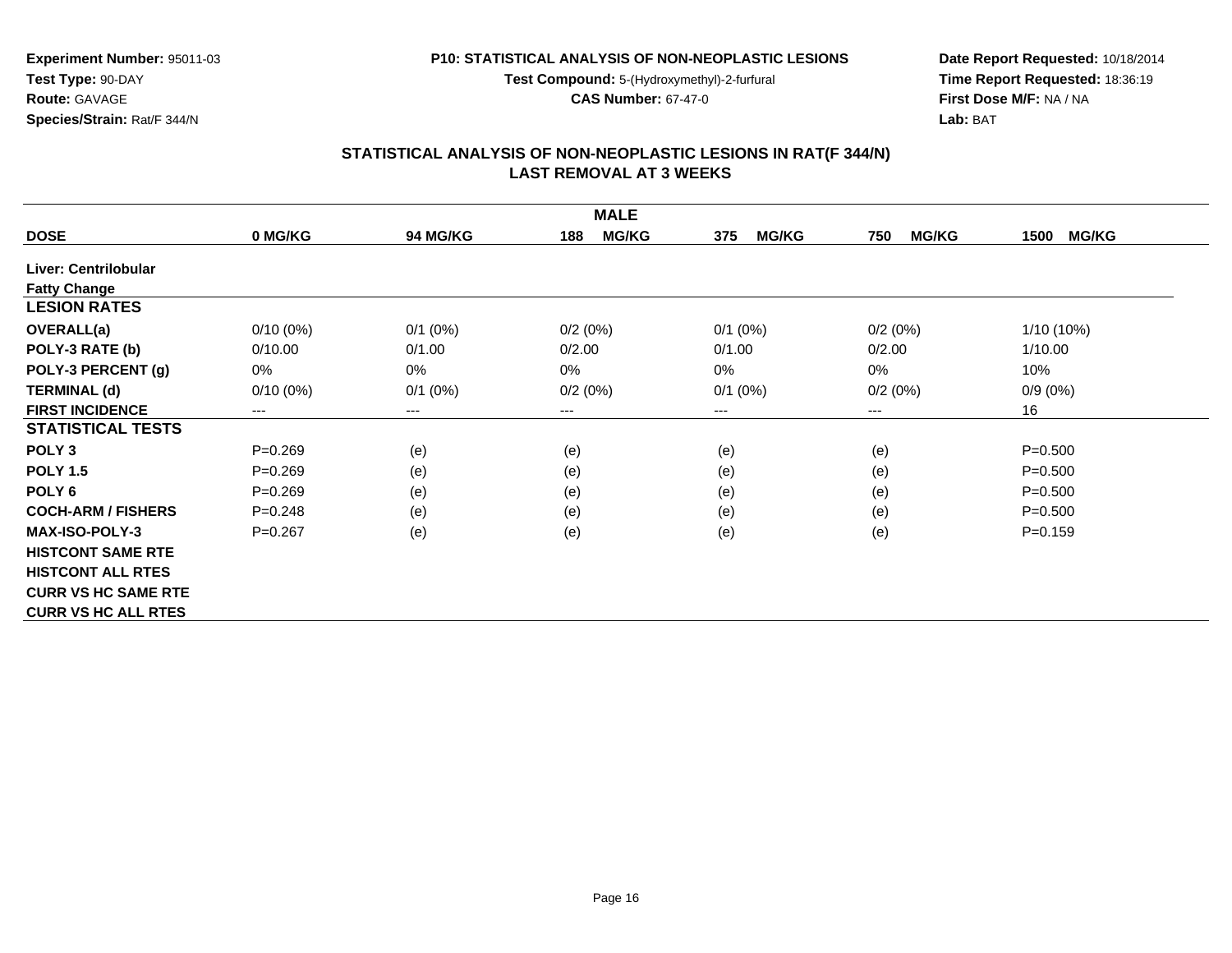**Test Compound:** 5-(Hydroxymethyl)-2-furfural

**CAS Number:** 67-47-0

**Date Report Requested:** 10/18/2014**Time Report Requested:** 18:36:19**First Dose M/F:** NA / NA**Lab:** BAT

#### **STATISTICAL ANALYSIS OF NON-NEOPLASTIC LESIONS IN RAT(F 344/N) LAST REMOVAL AT 3 WEEKS**

| <b>MALE</b>                |                        |                        |                     |                     |                        |                      |  |  |
|----------------------------|------------------------|------------------------|---------------------|---------------------|------------------------|----------------------|--|--|
| <b>DOSE</b>                | 0 MG/KG                | <b>94 MG/KG</b>        | <b>MG/KG</b><br>188 | <b>MG/KG</b><br>375 | <b>MG/KG</b><br>750    | <b>MG/KG</b><br>1500 |  |  |
| Lung                       |                        |                        |                     |                     |                        |                      |  |  |
| <b>Congestion</b>          |                        |                        |                     |                     |                        |                      |  |  |
| <b>LESION RATES</b>        |                        |                        |                     |                     |                        |                      |  |  |
| <b>OVERALL(a)</b>          | $0/10(0\%)$            | $0/0 (0\%)$            | $0/0 (0\%)$         | $0/0 (0\%)$         | $0/0 (0\%)$            | $1/10(10\%)$         |  |  |
| POLY-3 RATE (b)            | 0/10.00                | 0/0.00                 | 0/0.00              | 0/0.00              | 0/0.00                 | 1/10.00              |  |  |
| POLY-3 PERCENT (g)         | 0%                     | 0%                     | 0%                  | 0%                  | 0%                     | 10%                  |  |  |
| <b>TERMINAL (d)</b>        | $0/10(0\%)$            | $0/0 (0\%)$            | $0/0 (0\%)$         | $0/0 (0\%)$         | $0/0 (0\%)$            | $0/9(0\%)$           |  |  |
| <b>FIRST INCIDENCE</b>     | $\qquad \qquad \cdots$ | $\qquad \qquad \cdots$ | ---                 | ---                 | $\qquad \qquad \cdots$ | 16                   |  |  |
| <b>STATISTICAL TESTS</b>   |                        |                        |                     |                     |                        |                      |  |  |
| POLY <sub>3</sub>          | (e)                    | (e)                    | (e)                 | (e)                 | (e)                    | $P = 0.500$          |  |  |
| <b>POLY 1.5</b>            | (e)                    | (e)                    | (e)                 | (e)                 | (e)                    | $P = 0.500$          |  |  |
| POLY <sub>6</sub>          | (e)                    | (e)                    | (e)                 | (e)                 | (e)                    | $P = 0.500$          |  |  |
| <b>COCH-ARM / FISHERS</b>  | $P=0.304$              | (e)                    | (e)                 | (e)                 | (e)                    | $P = 0.500$          |  |  |
| <b>MAX-ISO-POLY-3</b>      | (e)                    | (e)                    | (e)                 | (e)                 | (e)                    | $P = 0.159$          |  |  |
| <b>HISTCONT SAME RTE</b>   |                        |                        |                     |                     |                        |                      |  |  |
| <b>HISTCONT ALL RTES</b>   |                        |                        |                     |                     |                        |                      |  |  |
| <b>CURR VS HC SAME RTE</b> |                        |                        |                     |                     |                        |                      |  |  |
| <b>CURR VS HC ALL RTES</b> |                        |                        |                     |                     |                        |                      |  |  |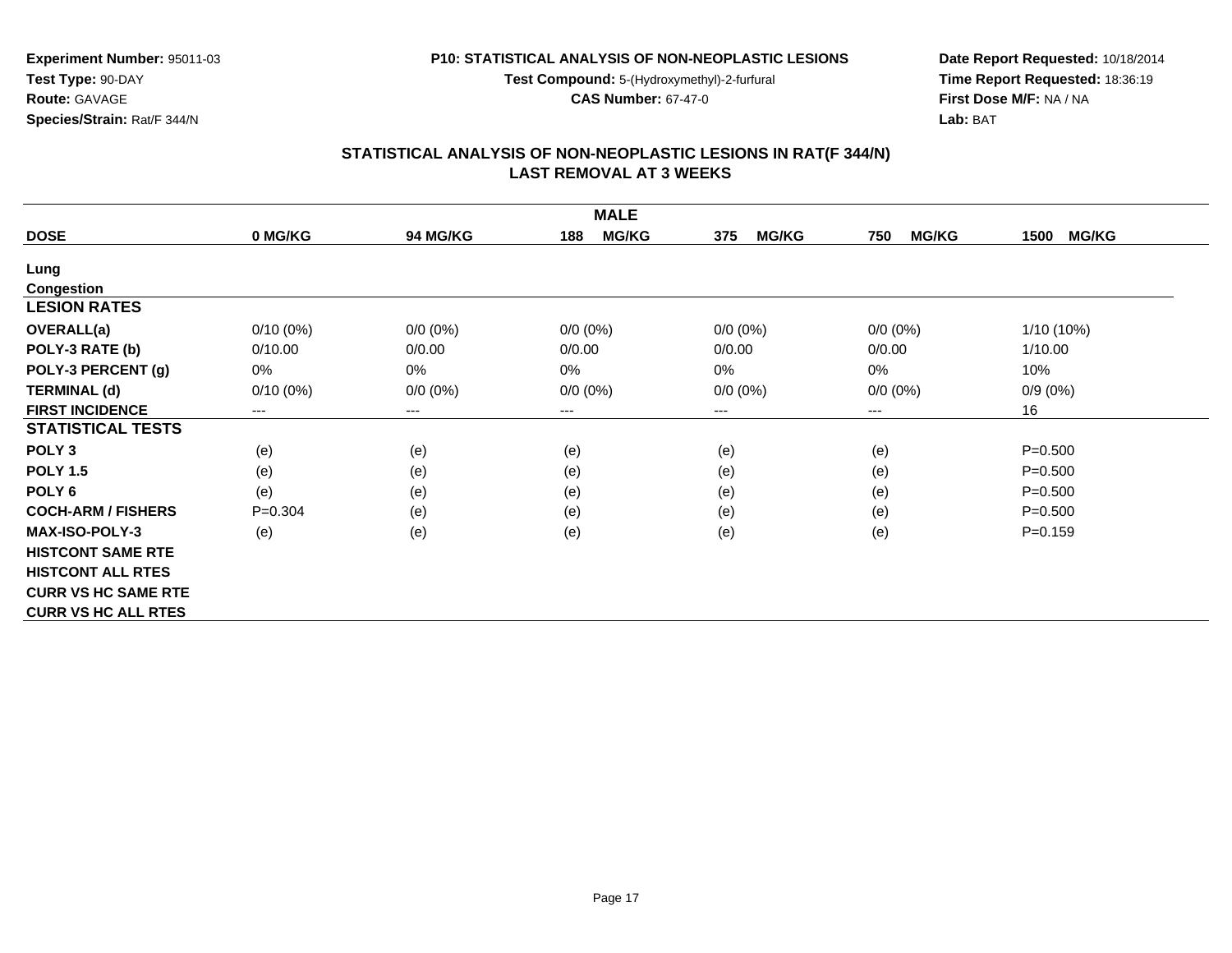**Test Compound:** 5-(Hydroxymethyl)-2-furfural

**CAS Number:** 67-47-0

**Date Report Requested:** 10/18/2014**Time Report Requested:** 18:36:19**First Dose M/F:** NA / NA**Lab:** BAT

# **STATISTICAL ANALYSIS OF NON-NEOPLASTIC LESIONS IN RAT(F 344/N) LAST REMOVAL AT 3 WEEKS**

| <b>MALE</b>                             |             |                 |                     |                     |                     |                      |  |  |
|-----------------------------------------|-------------|-----------------|---------------------|---------------------|---------------------|----------------------|--|--|
| <b>DOSE</b>                             | 0 MG/KG     | <b>94 MG/KG</b> | <b>MG/KG</b><br>188 | <b>MG/KG</b><br>375 | <b>MG/KG</b><br>750 | <b>MG/KG</b><br>1500 |  |  |
| Lung                                    |             |                 |                     |                     |                     |                      |  |  |
| <b>Hematopoietic Cell Proliferation</b> |             |                 |                     |                     |                     |                      |  |  |
| <b>LESION RATES</b>                     |             |                 |                     |                     |                     |                      |  |  |
| <b>OVERALL(a)</b>                       | $0/10(0\%)$ | $0/0 (0\%)$     | $0/0 (0\%)$         | $0/0 (0\%)$         | $0/0(0\%)$          | 1/10 (10%)           |  |  |
| POLY-3 RATE (b)                         | 0/10.00     | 0/0.00          | 0/0.00              | 0/0.00              | 0/0.00              | 1/9.00               |  |  |
| POLY-3 PERCENT (g)                      | 0%          | 0%              | 0%                  | 0%                  | 0%                  | 11.1%                |  |  |
| <b>TERMINAL (d)</b>                     | $0/10(0\%)$ | $0/0 (0\%)$     | $0/0 (0\%)$         | $0/0 (0\%)$         | $0/0 (0\%)$         | 1/9(11%)             |  |  |
| <b>FIRST INCIDENCE</b>                  | $---$       | $---$           | ---                 | $---$               | ---                 | 94(T)                |  |  |
| <b>STATISTICAL TESTS</b>                |             |                 |                     |                     |                     |                      |  |  |
| POLY <sub>3</sub>                       | (e)         | (e)             | (e)                 | (e)                 | (e)                 | $P=0.479$            |  |  |
| <b>POLY 1.5</b>                         | (e)         | (e)             | (e)                 | (e)                 | (e)                 | $P=0.480$            |  |  |
| POLY <sub>6</sub>                       | (e)         | (e)             | (e)                 | (e)                 | (e)                 | $P=0.479$            |  |  |
| <b>COCH-ARM / FISHERS</b>               | $P = 0.304$ | (e)             | (e)                 | (e)                 | (e)                 | $P = 0.500$          |  |  |
| <b>MAX-ISO-POLY-3</b>                   | (e)         | (e)             | (e)                 | (e)                 | (e)                 | $P = 0.158$          |  |  |
| <b>HISTCONT SAME RTE</b>                |             |                 |                     |                     |                     |                      |  |  |
| <b>HISTCONT ALL RTES</b>                |             |                 |                     |                     |                     |                      |  |  |
| <b>CURR VS HC SAME RTE</b>              |             |                 |                     |                     |                     |                      |  |  |
| <b>CURR VS HC ALL RTES</b>              |             |                 |                     |                     |                     |                      |  |  |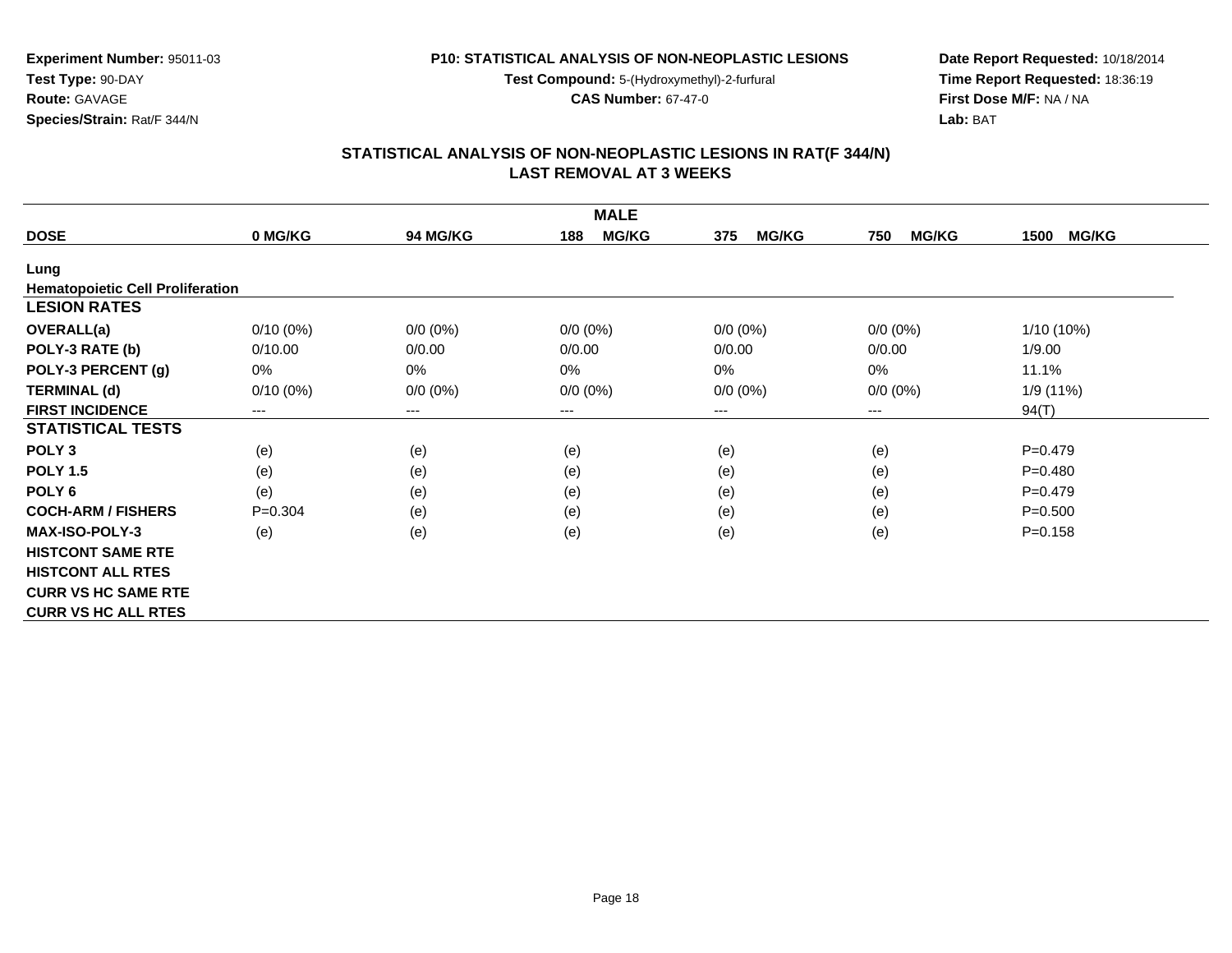**Test Compound:** 5-(Hydroxymethyl)-2-furfural

**CAS Number:** 67-47-0

**Date Report Requested:** 10/18/2014**Time Report Requested:** 18:36:19**First Dose M/F:** NA / NA**Lab:** BAT

#### **STATISTICAL ANALYSIS OF NON-NEOPLASTIC LESIONS IN RAT(F 344/N) LAST REMOVAL AT 3 WEEKS**

| <b>MALE</b>                |                        |             |                     |                     |                     |                      |  |  |
|----------------------------|------------------------|-------------|---------------------|---------------------|---------------------|----------------------|--|--|
| <b>DOSE</b>                | 0 MG/KG                | 94 MG/KG    | <b>MG/KG</b><br>188 | <b>MG/KG</b><br>375 | <b>MG/KG</b><br>750 | <b>MG/KG</b><br>1500 |  |  |
| Lung                       |                        |             |                     |                     |                     |                      |  |  |
| Hemorrhage                 |                        |             |                     |                     |                     |                      |  |  |
| <b>LESION RATES</b>        |                        |             |                     |                     |                     |                      |  |  |
| <b>OVERALL(a)</b>          | $0/10(0\%)$            | $0/0 (0\%)$ | $0/0 (0\%)$         | $0/0 (0\%)$         | $0/0 (0\%)$         | 2/10(20%)            |  |  |
| POLY-3 RATE (b)            | 0/10.00                | 0/0.00      | 0/0.00              | 0/0.00              | 0/0.00              | 2/9.00               |  |  |
| POLY-3 PERCENT (g)         | 0%                     | $0\%$       | 0%                  | $0\%$               | 0%                  | 22.2%                |  |  |
| <b>TERMINAL (d)</b>        | $0/10(0\%)$            | $0/0 (0\%)$ | $0/0 (0\%)$         | $0/0 (0\%)$         | $0/0 (0\%)$         | 2/9(22%)             |  |  |
| <b>FIRST INCIDENCE</b>     | $\qquad \qquad \cdots$ | $---$       | ---                 | ---                 | $--$                | 94(T)                |  |  |
| <b>STATISTICAL TESTS</b>   |                        |             |                     |                     |                     |                      |  |  |
| POLY <sub>3</sub>          | (e)                    | (e)         | (e)                 | (e)                 | (e)                 | $P=0.202$            |  |  |
| <b>POLY 1.5</b>            | (e)                    | (e)         | (e)                 | (e)                 | (e)                 | $P=0.203$            |  |  |
| POLY <sub>6</sub>          | (e)                    | (e)         | (e)                 | (e)                 | (e)                 | $P=0.202$            |  |  |
| <b>COCH-ARM / FISHERS</b>  | $P = 0.132$            | (e)         | (e)                 | (e)                 | (e)                 | $P=0.237$            |  |  |
| <b>MAX-ISO-POLY-3</b>      | (e)                    | (e)         | (e)                 | (e)                 | (e)                 | $P = 0.065$          |  |  |
| <b>HISTCONT SAME RTE</b>   |                        |             |                     |                     |                     |                      |  |  |
| <b>HISTCONT ALL RTES</b>   |                        |             |                     |                     |                     |                      |  |  |
| <b>CURR VS HC SAME RTE</b> |                        |             |                     |                     |                     |                      |  |  |
| <b>CURR VS HC ALL RTES</b> |                        |             |                     |                     |                     |                      |  |  |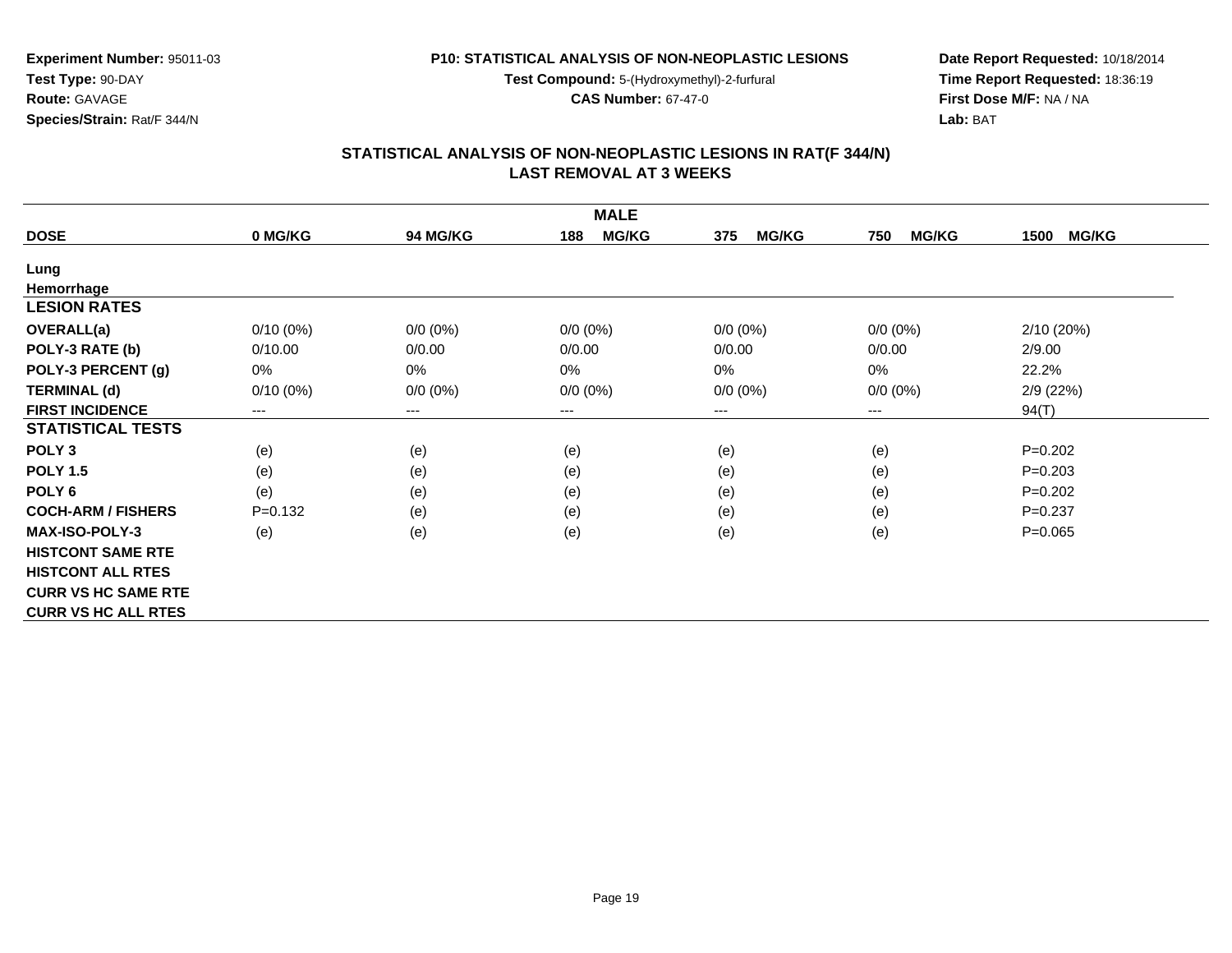**Test Compound:** 5-(Hydroxymethyl)-2-furfural

**CAS Number:** 67-47-0

**Date Report Requested:** 10/18/2014**Time Report Requested:** 18:36:19**First Dose M/F:** NA / NA**Lab:** BAT

#### **STATISTICAL ANALYSIS OF NON-NEOPLASTIC LESIONS IN RAT(F 344/N) LAST REMOVAL AT 3 WEEKS**

| <b>MALE</b>                |             |                        |                     |                     |                     |                      |  |  |
|----------------------------|-------------|------------------------|---------------------|---------------------|---------------------|----------------------|--|--|
| <b>DOSE</b>                | 0 MG/KG     | 94 MG/KG               | <b>MG/KG</b><br>188 | <b>MG/KG</b><br>375 | <b>MG/KG</b><br>750 | <b>MG/KG</b><br>1500 |  |  |
| Lung                       |             |                        |                     |                     |                     |                      |  |  |
| <b>Hemorrhage Acute</b>    |             |                        |                     |                     |                     |                      |  |  |
| <b>LESION RATES</b>        |             |                        |                     |                     |                     |                      |  |  |
| <b>OVERALL(a)</b>          | $0/10(0\%)$ | $0/0 (0\%)$            | $0/0 (0\%)$         | $0/0 (0\%)$         | $0/0 (0\%)$         | 1/10 (10%)           |  |  |
| POLY-3 RATE (b)            | 0/10.00     | 0/0.00                 | 0/0.00              | 0/0.00              | 0/0.00              | 1/9.00               |  |  |
| POLY-3 PERCENT (g)         | 0%          | $0\%$                  | 0%                  | 0%                  | 0%                  | 11.1%                |  |  |
| <b>TERMINAL (d)</b>        | $0/10(0\%)$ | $0/0 (0\%)$            | $0/0 (0\%)$         | $0/0 (0\%)$         | $0/0 (0\%)$         | 1/9 (11%)            |  |  |
| <b>FIRST INCIDENCE</b>     | $--$        | $\qquad \qquad \cdots$ | ---                 | ---                 | $---$               | 94(T)                |  |  |
| <b>STATISTICAL TESTS</b>   |             |                        |                     |                     |                     |                      |  |  |
| POLY <sub>3</sub>          | (e)         | (e)                    | (e)                 | (e)                 | (e)                 | $P=0.479$            |  |  |
| <b>POLY 1.5</b>            | (e)         | (e)                    | (e)                 | (e)                 | (e)                 | $P = 0.480$          |  |  |
| POLY <sub>6</sub>          | (e)         | (e)                    | (e)                 | (e)                 | (e)                 | $P=0.479$            |  |  |
| <b>COCH-ARM / FISHERS</b>  | $P = 0.304$ | (e)                    | (e)                 | (e)                 | (e)                 | $P = 0.500$          |  |  |
| <b>MAX-ISO-POLY-3</b>      | (e)         | (e)                    | (e)                 | (e)                 | (e)                 | $P = 0.158$          |  |  |
| <b>HISTCONT SAME RTE</b>   |             |                        |                     |                     |                     |                      |  |  |
| <b>HISTCONT ALL RTES</b>   |             |                        |                     |                     |                     |                      |  |  |
| <b>CURR VS HC SAME RTE</b> |             |                        |                     |                     |                     |                      |  |  |
| <b>CURR VS HC ALL RTES</b> |             |                        |                     |                     |                     |                      |  |  |

**Experiment Number:** 95011-03

**Test Type:** 90-DAY**Route:** GAVAGE

**Species/Strain:** Rat/F 344/N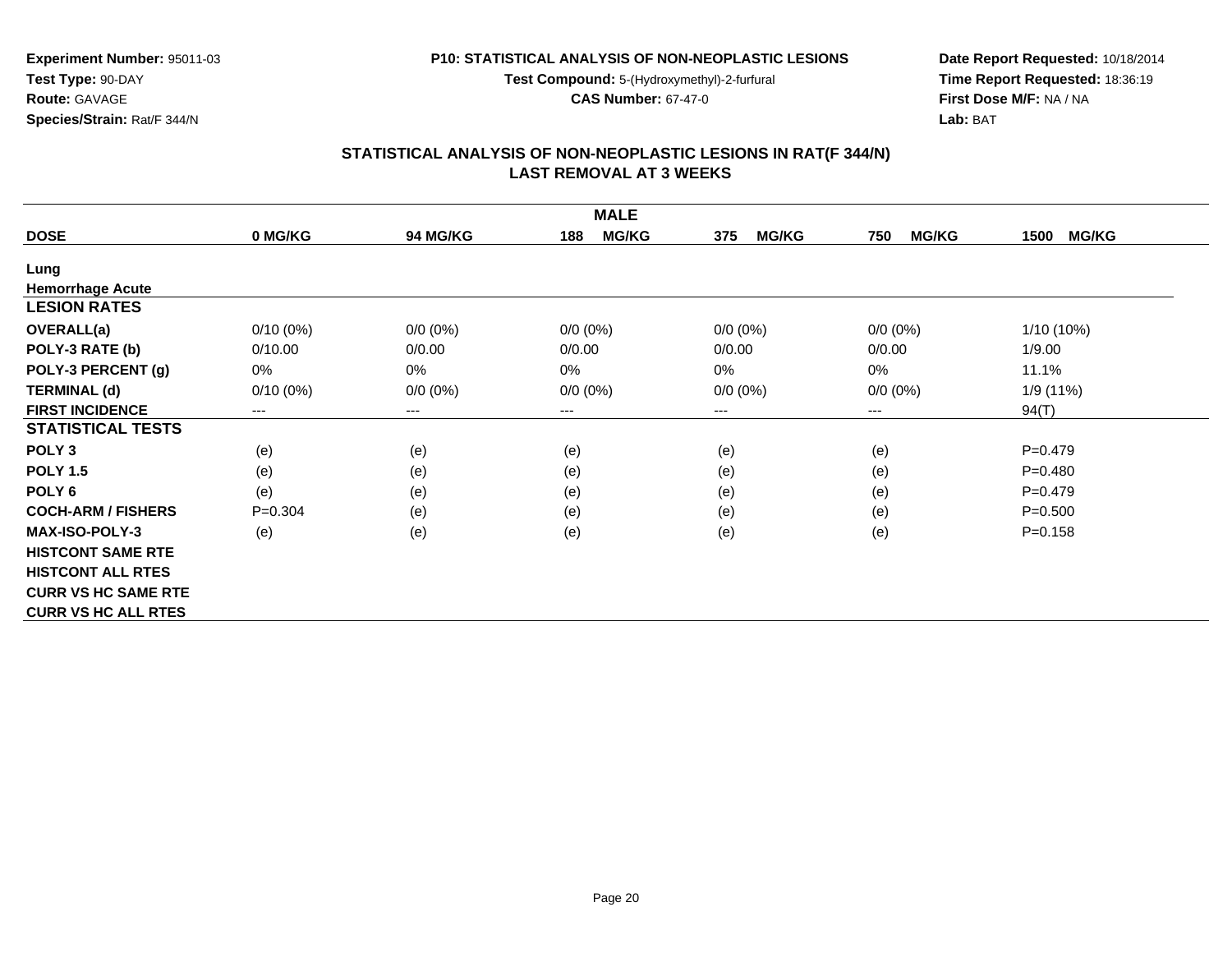**Test Compound:** 5-(Hydroxymethyl)-2-furfural

**CAS Number:** 67-47-0

**Date Report Requested:** 10/18/2014**Time Report Requested:** 18:36:19**First Dose M/F:** NA / NA**Lab:** BAT

| <b>MALE</b>                             |                        |                        |                     |                     |                     |                      |  |  |
|-----------------------------------------|------------------------|------------------------|---------------------|---------------------|---------------------|----------------------|--|--|
| <b>DOSE</b>                             | 0 MG/KG                | <b>94 MG/KG</b>        | <b>MG/KG</b><br>188 | <b>MG/KG</b><br>375 | <b>MG/KG</b><br>750 | <b>MG/KG</b><br>1500 |  |  |
| <b>Lung: Alveolus</b>                   |                        |                        |                     |                     |                     |                      |  |  |
| <b>Infiltration Cellular Histiocyte</b> |                        |                        |                     |                     |                     |                      |  |  |
| <b>LESION RATES</b>                     |                        |                        |                     |                     |                     |                      |  |  |
| <b>OVERALL(a)</b>                       | $0/10(0\%)$            | $0/0 (0\%)$            | $0/0 (0\%)$         | $0/0 (0\%)$         | $0/0 (0\%)$         | $1/10(10\%)$         |  |  |
| POLY-3 RATE (b)                         | 0/10.00                | 0/0.00                 | 0/0.00              | 0/0.00              | 0/0.00              | 1/9.00               |  |  |
| POLY-3 PERCENT (g)                      | 0%                     | 0%                     | 0%                  | 0%                  | 0%                  | 11.1%                |  |  |
| <b>TERMINAL (d)</b>                     | $0/10(0\%)$            | $0/0 (0\%)$            | $0/0 (0\%)$         | $0/0 (0\%)$         | $0/0 (0\%)$         | 1/9(11%)             |  |  |
| <b>FIRST INCIDENCE</b>                  | $\qquad \qquad \cdots$ | $\qquad \qquad \cdots$ | $---$               | ---                 | $---$               | 94(T)                |  |  |
| <b>STATISTICAL TESTS</b>                |                        |                        |                     |                     |                     |                      |  |  |
| POLY <sub>3</sub>                       | (e)                    | (e)                    | (e)                 | (e)                 | (e)                 | $P=0.479$            |  |  |
| <b>POLY 1.5</b>                         | (e)                    | (e)                    | (e)                 | (e)                 | (e)                 | $P=0.480$            |  |  |
| POLY <sub>6</sub>                       | (e)                    | (e)                    | (e)                 | (e)                 | (e)                 | $P=0.479$            |  |  |
| <b>COCH-ARM / FISHERS</b>               | $P=0.304$              | (e)                    | (e)                 | (e)                 | (e)                 | $P = 0.500$          |  |  |
| <b>MAX-ISO-POLY-3</b>                   | (e)                    | (e)                    | (e)                 | (e)                 | (e)                 | $P = 0.158$          |  |  |
| <b>HISTCONT SAME RTE</b>                |                        |                        |                     |                     |                     |                      |  |  |
| <b>HISTCONT ALL RTES</b>                |                        |                        |                     |                     |                     |                      |  |  |
| <b>CURR VS HC SAME RTE</b>              |                        |                        |                     |                     |                     |                      |  |  |
| <b>CURR VS HC ALL RTES</b>              |                        |                        |                     |                     |                     |                      |  |  |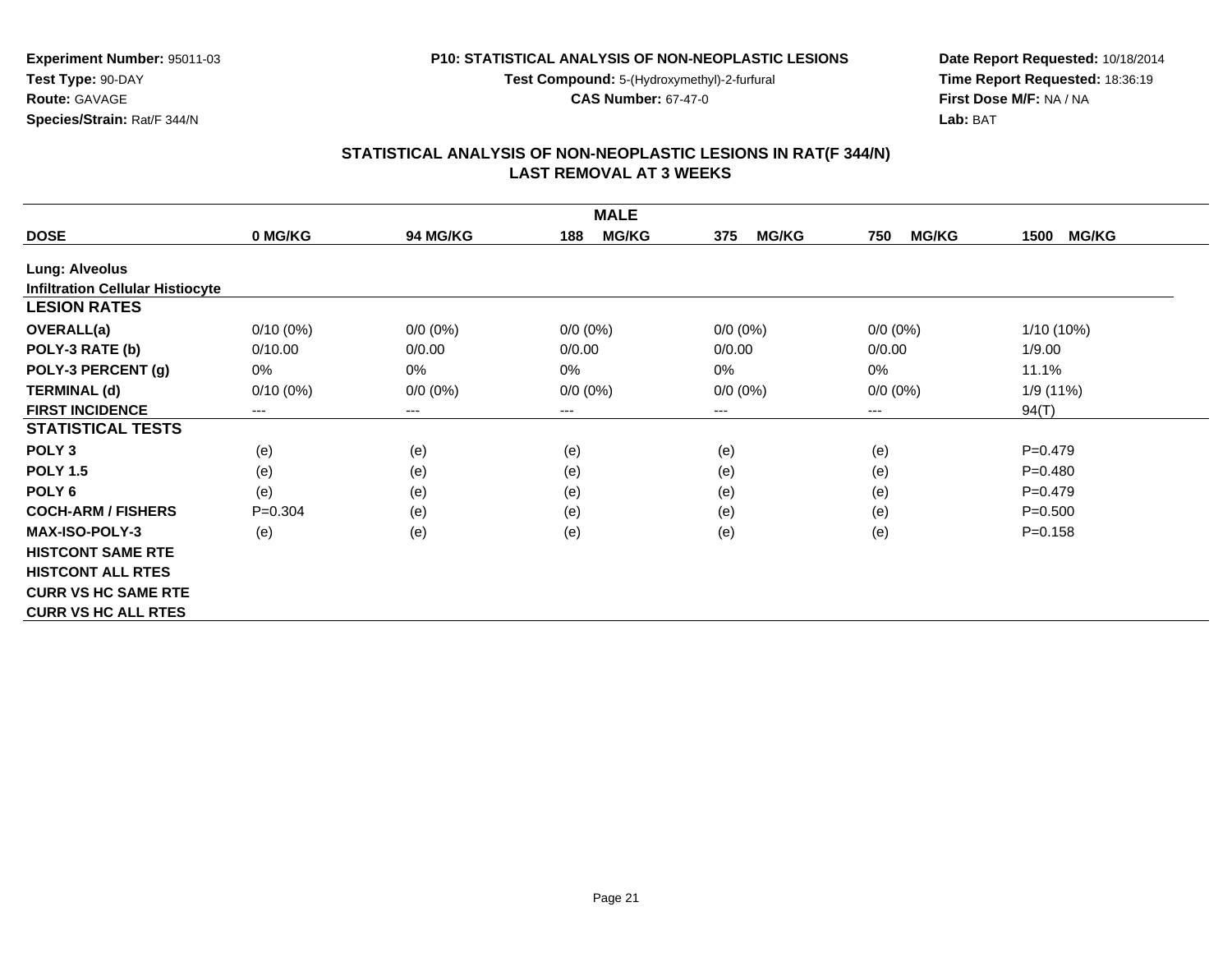**Test Compound:** 5-(Hydroxymethyl)-2-furfural

**CAS Number:** 67-47-0

**Date Report Requested:** 10/18/2014**Time Report Requested:** 18:36:19**First Dose M/F:** NA / NA**Lab:** BAT

| <b>MALE</b>                 |             |                 |                     |                     |                     |                      |  |  |
|-----------------------------|-------------|-----------------|---------------------|---------------------|---------------------|----------------------|--|--|
| <b>DOSE</b>                 | 0 MG/KG     | <b>94 MG/KG</b> | <b>MG/KG</b><br>188 | <b>MG/KG</b><br>375 | <b>MG/KG</b><br>750 | <b>MG/KG</b><br>1500 |  |  |
| <b>Lung: Alveolus</b>       |             |                 |                     |                     |                     |                      |  |  |
| <b>Inflammation Chronic</b> |             |                 |                     |                     |                     |                      |  |  |
| <b>LESION RATES</b>         |             |                 |                     |                     |                     |                      |  |  |
| <b>OVERALL(a)</b>           | $0/10(0\%)$ | $0/0 (0\%)$     | $0/0 (0\%)$         | $0/0 (0\%)$         | $0/0 (0\%)$         | $0/10(0\%)$          |  |  |
| POLY-3 RATE (b)             | 0/10.00     | 0/0.00          | 0/0.00              | 0/0.00              | 0/0.00              | 0/9.00               |  |  |
| POLY-3 PERCENT (g)          | 0%          | $0\%$           | 0%                  | 0%                  | $0\%$               | 0%                   |  |  |
| <b>TERMINAL (d)</b>         | $0/10(0\%)$ | $0/0 (0\%)$     | $0/0 (0\%)$         | $0/0 (0\%)$         | $0/0 (0\%)$         | $0/9(0\%)$           |  |  |
| <b>FIRST INCIDENCE</b>      | $---$       | $---$           | ---                 | ---                 | $---$               | $---$                |  |  |
| <b>STATISTICAL TESTS</b>    |             |                 |                     |                     |                     |                      |  |  |
| POLY <sub>3</sub>           | (n)         | (n)             | (n)                 | (n)                 | (n)                 | (n)                  |  |  |
| <b>POLY 1.5</b>             | (n)         | (n)             | (n)                 | (n)                 | (n)                 | (n)                  |  |  |
| POLY <sub>6</sub>           | (n)         | (n)             | (n)                 | (n)                 | (n)                 | (n)                  |  |  |
| <b>COCH-ARM / FISHERS</b>   | (n)         | (n)             | (n)                 | (n)                 | (n)                 | (n)                  |  |  |
| <b>MAX-ISO-POLY-3</b>       | (n)         | (n)             | (n)                 | (n)                 | (n)                 | (n)                  |  |  |
| <b>HISTCONT SAME RTE</b>    |             |                 |                     |                     |                     |                      |  |  |
| <b>HISTCONT ALL RTES</b>    |             |                 |                     |                     |                     |                      |  |  |
| <b>CURR VS HC SAME RTE</b>  |             |                 |                     |                     |                     |                      |  |  |
| <b>CURR VS HC ALL RTES</b>  |             |                 |                     |                     |                     |                      |  |  |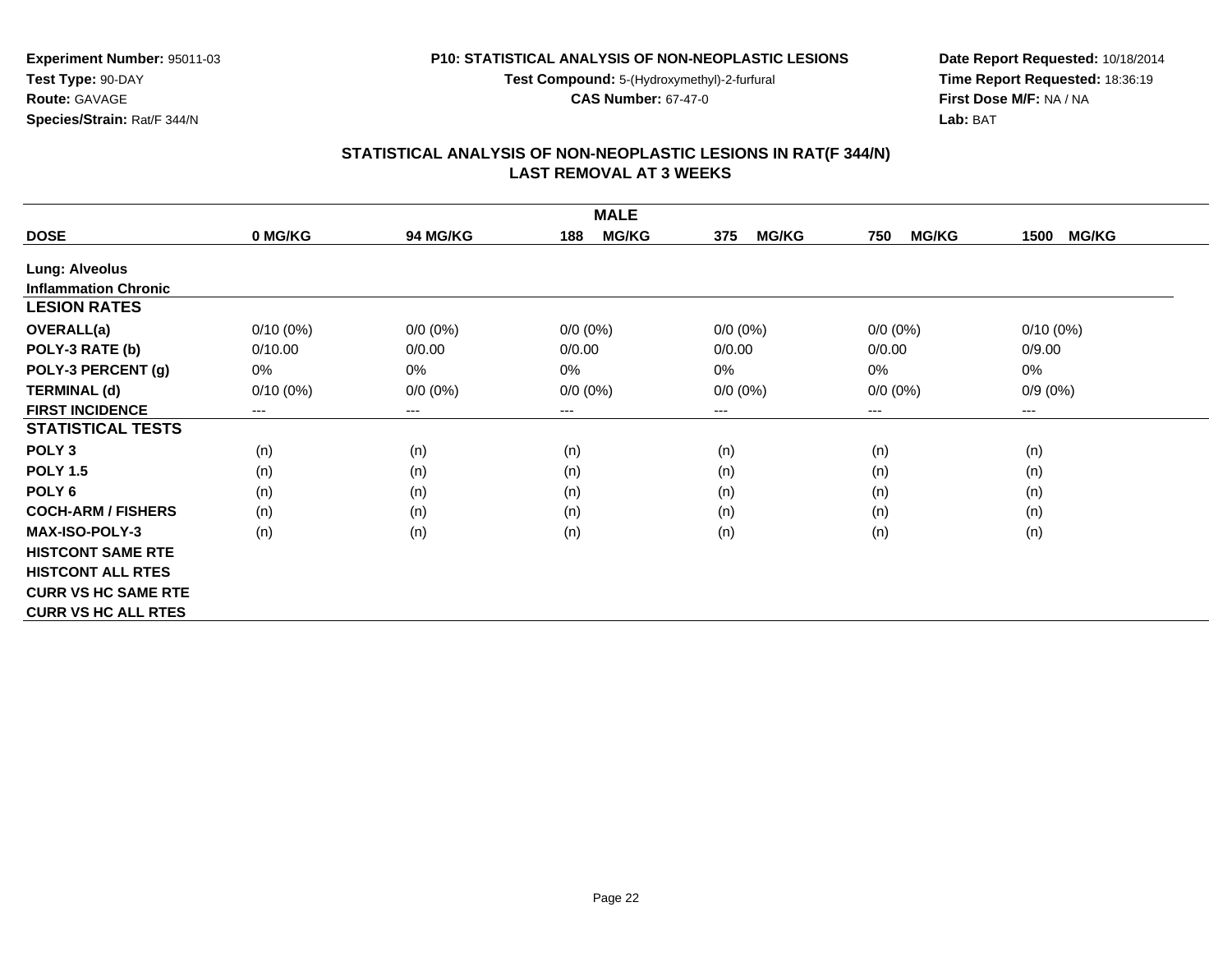**Test Compound:** 5-(Hydroxymethyl)-2-furfural

**CAS Number:** 67-47-0

**Date Report Requested:** 10/18/2014**Time Report Requested:** 18:36:19**First Dose M/F:** NA / NA**Lab:** BAT

## **STATISTICAL ANALYSIS OF NON-NEOPLASTIC LESIONS IN RAT(F 344/N) LAST REMOVAL AT 3 WEEKS**

| <b>MALE</b>                   |             |             |                     |                     |                     |                        |  |  |
|-------------------------------|-------------|-------------|---------------------|---------------------|---------------------|------------------------|--|--|
| <b>DOSE</b>                   | 0 MG/KG     | 94 MG/KG    | <b>MG/KG</b><br>188 | <b>MG/KG</b><br>375 | <b>MG/KG</b><br>750 | <b>MG/KG</b><br>1500   |  |  |
| <b>Lymph Node, Mesenteric</b> |             |             |                     |                     |                     |                        |  |  |
| <b>Atrophy</b>                |             |             |                     |                     |                     |                        |  |  |
| <b>LESION RATES</b>           |             |             |                     |                     |                     |                        |  |  |
| <b>OVERALL(a)</b>             | $0/10(0\%)$ | $0/0 (0\%)$ | $0/0 (0\%)$         | $0/0 (0\%)$         | $0/0 (0\%)$         | $0/10(0\%)$            |  |  |
| POLY-3 RATE (b)               | 0/10.00     | 0/0.00      | 0/0.00              | 0/0.00              | 0/0.00              | 0/9.00                 |  |  |
| POLY-3 PERCENT (g)            | 0%          | 0%          | $0\%$               | 0%                  | $0\%$               | $0\%$                  |  |  |
| <b>TERMINAL (d)</b>           | $0/10(0\%)$ | $0/0 (0\%)$ | $0/0 (0\%)$         | $0/0 (0\%)$         | $0/0 (0\%)$         | $0/9(0\%)$             |  |  |
| <b>FIRST INCIDENCE</b>        | $---$       | $---$       | ---                 | ---                 | ---                 | $\qquad \qquad \cdots$ |  |  |
| <b>STATISTICAL TESTS</b>      |             |             |                     |                     |                     |                        |  |  |
| POLY <sub>3</sub>             | (n)         | (n)         | (n)                 | (n)                 | (n)                 | (n)                    |  |  |
| <b>POLY 1.5</b>               | (n)         | (n)         | (n)                 | (n)                 | (n)                 | (n)                    |  |  |
| POLY <sub>6</sub>             | (n)         | (n)         | (n)                 | (n)                 | (n)                 | (n)                    |  |  |
| <b>COCH-ARM / FISHERS</b>     | (n)         | (n)         | (n)                 | (n)                 | (n)                 | (n)                    |  |  |
| <b>MAX-ISO-POLY-3</b>         | (n)         | (n)         | (n)                 | (n)                 | (n)                 | (n)                    |  |  |
| <b>HISTCONT SAME RTE</b>      |             |             |                     |                     |                     |                        |  |  |
| <b>HISTCONT ALL RTES</b>      |             |             |                     |                     |                     |                        |  |  |
| <b>CURR VS HC SAME RTE</b>    |             |             |                     |                     |                     |                        |  |  |
| <b>CURR VS HC ALL RTES</b>    |             |             |                     |                     |                     |                        |  |  |

**Experiment Number:** 95011-03

**Species/Strain:** Rat/F 344/N

**Test Type:** 90-DAY**Route:** GAVAGE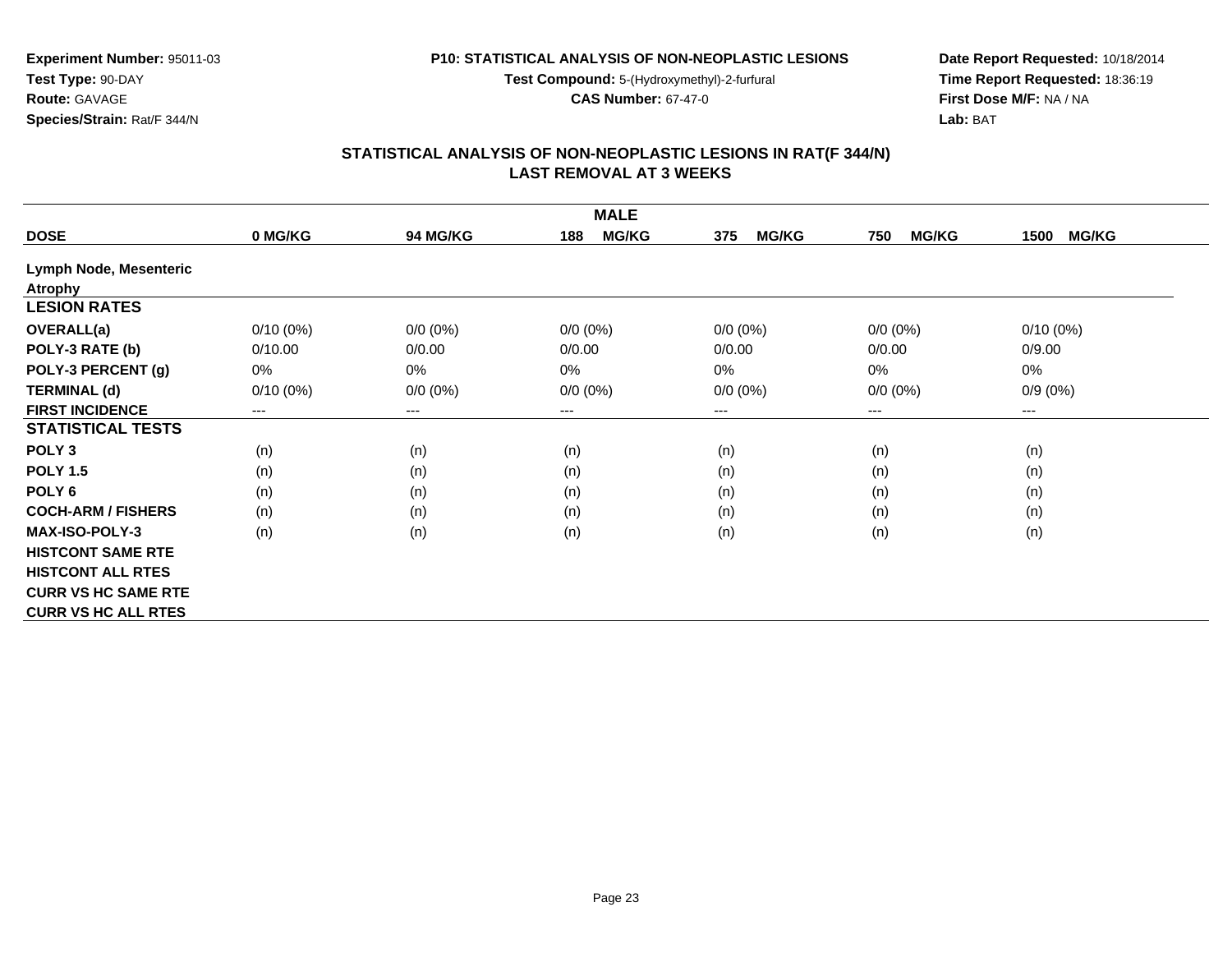**Test Compound:** 5-(Hydroxymethyl)-2-furfural

**CAS Number:** 67-47-0

**Date Report Requested:** 10/18/2014**Time Report Requested:** 18:36:19**First Dose M/F:** NA / NA**Lab:** BAT

## **STATISTICAL ANALYSIS OF NON-NEOPLASTIC LESIONS IN RAT(F 344/N) LAST REMOVAL AT 3 WEEKS**

| <b>MALE</b>                   |                        |                        |                     |                     |                     |                      |  |  |
|-------------------------------|------------------------|------------------------|---------------------|---------------------|---------------------|----------------------|--|--|
| <b>DOSE</b>                   | 0 MG/KG                | <b>94 MG/KG</b>        | <b>MG/KG</b><br>188 | <b>MG/KG</b><br>375 | <b>MG/KG</b><br>750 | <b>MG/KG</b><br>1500 |  |  |
| <b>Lymph Node, Mesenteric</b> |                        |                        |                     |                     |                     |                      |  |  |
| Hyperplasia Lymphoid          |                        |                        |                     |                     |                     |                      |  |  |
| <b>LESION RATES</b>           |                        |                        |                     |                     |                     |                      |  |  |
| <b>OVERALL(a)</b>             | $0/10(0\%)$            | $0/0 (0\%)$            | $0/0 (0\%)$         | $0/0$ $(0%)$        | $0/0 (0\%)$         | $0/10(0\%)$          |  |  |
| POLY-3 RATE (b)               | 0/10.00                | 0/0.00                 | 0/0.00              | 0/0.00              | 0/0.00              | 0/9.00               |  |  |
| POLY-3 PERCENT (g)            | 0%                     | $0\%$                  | 0%                  | 0%                  | $0\%$               | 0%                   |  |  |
| <b>TERMINAL (d)</b>           | $0/10(0\%)$            | $0/0 (0\%)$            | $0/0 (0\%)$         | $0/0 (0\%)$         | $0/0 (0\%)$         | $0/9(0\%)$           |  |  |
| <b>FIRST INCIDENCE</b>        | $\qquad \qquad \cdots$ | $\qquad \qquad \cdots$ | $---$               | $---$               | ---                 | ---                  |  |  |
| <b>STATISTICAL TESTS</b>      |                        |                        |                     |                     |                     |                      |  |  |
| POLY <sub>3</sub>             | (n)                    | (n)                    | (n)                 | (n)                 | (n)                 | (n)                  |  |  |
| <b>POLY 1.5</b>               | (n)                    | (n)                    | (n)                 | (n)                 | (n)                 | (n)                  |  |  |
| POLY <sub>6</sub>             | (n)                    | (n)                    | (n)                 | (n)                 | (n)                 | (n)                  |  |  |
| <b>COCH-ARM / FISHERS</b>     | (n)                    | (n)                    | (n)                 | (n)                 | (n)                 | (n)                  |  |  |
| <b>MAX-ISO-POLY-3</b>         | (n)                    | (n)                    | (n)                 | (n)                 | (n)                 | (n)                  |  |  |
| <b>HISTCONT SAME RTE</b>      |                        |                        |                     |                     |                     |                      |  |  |
| <b>HISTCONT ALL RTES</b>      |                        |                        |                     |                     |                     |                      |  |  |
| <b>CURR VS HC SAME RTE</b>    |                        |                        |                     |                     |                     |                      |  |  |
| <b>CURR VS HC ALL RTES</b>    |                        |                        |                     |                     |                     |                      |  |  |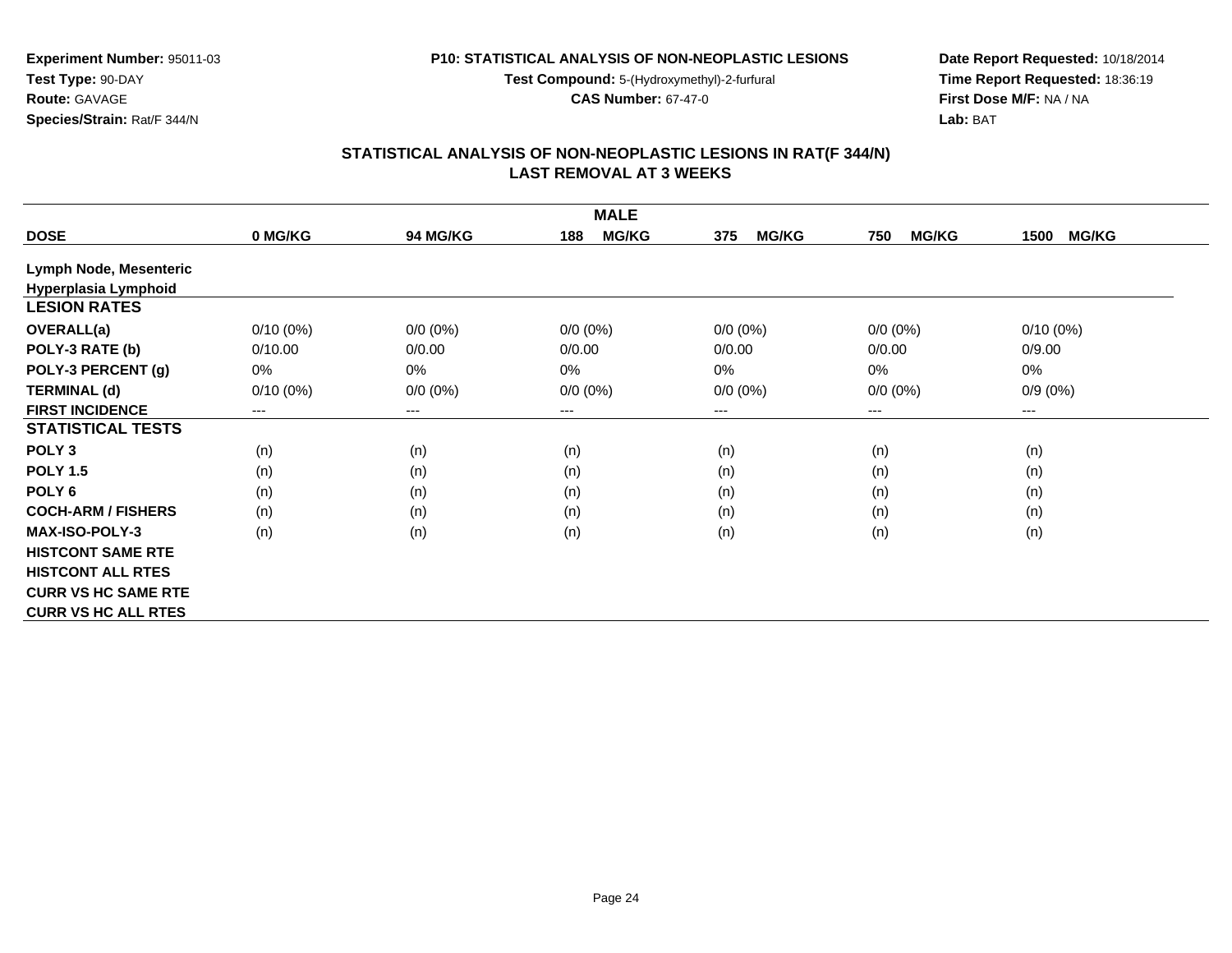**Test Compound:** 5-(Hydroxymethyl)-2-furfural

**CAS Number:** 67-47-0

**Date Report Requested:** 10/18/2014**Time Report Requested:** 18:36:19**First Dose M/F:** NA / NA**Lab:** BAT

#### **STATISTICAL ANALYSIS OF NON-NEOPLASTIC LESIONS IN RAT(F 344/N) LAST REMOVAL AT 3 WEEKS**

| <b>MALE</b>                             |             |                        |                     |                     |                     |                      |  |  |
|-----------------------------------------|-------------|------------------------|---------------------|---------------------|---------------------|----------------------|--|--|
| <b>DOSE</b>                             | 0 MG/KG     | <b>94 MG/KG</b>        | <b>MG/KG</b><br>188 | <b>MG/KG</b><br>375 | <b>MG/KG</b><br>750 | <b>MG/KG</b><br>1500 |  |  |
| <b>Lymph Node, Mesenteric</b>           |             |                        |                     |                     |                     |                      |  |  |
| <b>Infiltration Cellular Histiocyte</b> |             |                        |                     |                     |                     |                      |  |  |
| <b>LESION RATES</b>                     |             |                        |                     |                     |                     |                      |  |  |
| <b>OVERALL(a)</b>                       | $0/10(0\%)$ | $0/0 (0\%)$            | $0/0 (0\%)$         | $0/0 (0\%)$         | $0/0 (0\%)$         | $0/10(0\%)$          |  |  |
| POLY-3 RATE (b)                         | 0/10.00     | 0/0.00                 | 0/0.00              | 0/0.00              | 0/0.00              | 0/9.00               |  |  |
| POLY-3 PERCENT (g)                      | 0%          | 0%                     | $0\%$               | 0%                  | 0%                  | 0%                   |  |  |
| <b>TERMINAL (d)</b>                     | $0/10(0\%)$ | $0/0 (0\%)$            | $0/0 (0\%)$         | $0/0 (0\%)$         | $0/0 (0\%)$         | $0/9(0\%)$           |  |  |
| <b>FIRST INCIDENCE</b>                  | $---$       | $\qquad \qquad \cdots$ | ---                 | ---                 | ---                 | ---                  |  |  |
| <b>STATISTICAL TESTS</b>                |             |                        |                     |                     |                     |                      |  |  |
| POLY <sub>3</sub>                       | (n)         | (n)                    | (n)                 | (n)                 | (n)                 | (n)                  |  |  |
| <b>POLY 1.5</b>                         | (n)         | (n)                    | (n)                 | (n)                 | (n)                 | (n)                  |  |  |
| POLY <sub>6</sub>                       | (n)         | (n)                    | (n)                 | (n)                 | (n)                 | (n)                  |  |  |
| <b>COCH-ARM / FISHERS</b>               | (n)         | (n)                    | (n)                 | (n)                 | (n)                 | (n)                  |  |  |
| <b>MAX-ISO-POLY-3</b>                   | (n)         | (n)                    | (n)                 | (n)                 | (n)                 | (n)                  |  |  |
| <b>HISTCONT SAME RTE</b>                |             |                        |                     |                     |                     |                      |  |  |
| <b>HISTCONT ALL RTES</b>                |             |                        |                     |                     |                     |                      |  |  |
| <b>CURR VS HC SAME RTE</b>              |             |                        |                     |                     |                     |                      |  |  |
| <b>CURR VS HC ALL RTES</b>              |             |                        |                     |                     |                     |                      |  |  |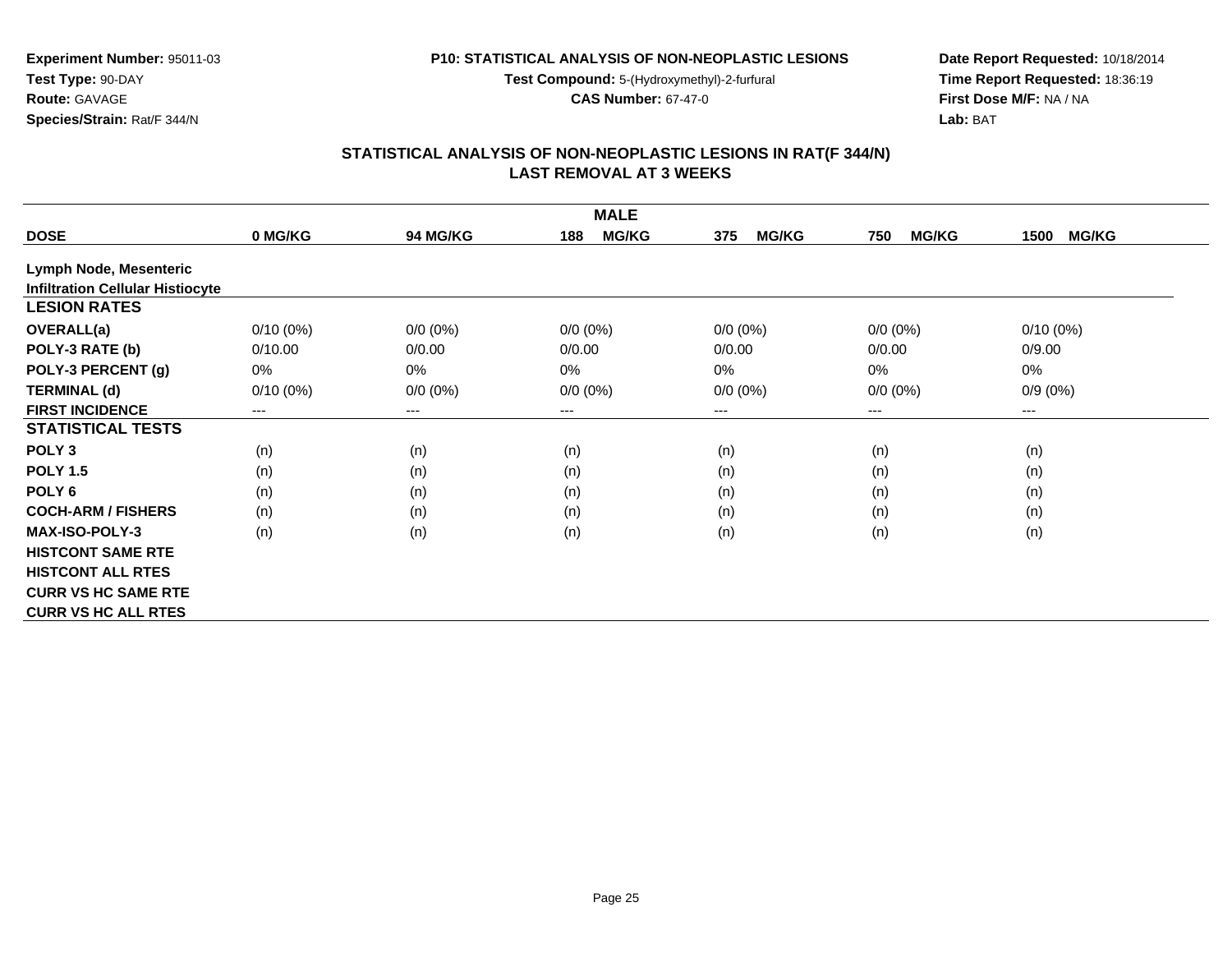**Test Compound:** 5-(Hydroxymethyl)-2-furfural

**CAS Number:** 67-47-0

**Date Report Requested:** 10/18/2014**Time Report Requested:** 18:36:19**First Dose M/F:** NA / NA**Lab:** BAT

| <b>MALE</b>                |             |                        |                     |                     |                     |                      |  |  |
|----------------------------|-------------|------------------------|---------------------|---------------------|---------------------|----------------------|--|--|
| <b>DOSE</b>                | 0 MG/KG     | <b>94 MG/KG</b>        | <b>MG/KG</b><br>188 | <b>MG/KG</b><br>375 | <b>MG/KG</b><br>750 | <b>MG/KG</b><br>1500 |  |  |
| <b>Mesentery: Fat</b>      |             |                        |                     |                     |                     |                      |  |  |
| <b>Necrosis</b>            |             |                        |                     |                     |                     |                      |  |  |
| <b>LESION RATES</b>        |             |                        |                     |                     |                     |                      |  |  |
| <b>OVERALL(a)</b>          | $0/0 (0\%)$ | $0/0 (0\%)$            | $0/0 (0\%)$         | $0/0 (0\%)$         | $0/0 (0\%)$         | $0/0 (0\%)$          |  |  |
| POLY-3 RATE (b)            | 0/0.00      | 0/0.00                 | 0/0.00              | 0/0.00              | 0/0.00              | 0/0.00               |  |  |
| POLY-3 PERCENT (g)         | 0%          | 0%                     | 0%                  | 0%                  | 0%                  | $0\%$                |  |  |
| <b>TERMINAL (d)</b>        | $0/0 (0\%)$ | $0/0 (0\%)$            | $0/0 (0\%)$         | $0/0 (0\%)$         | $0/0 (0\%)$         | $0/0 (0\%)$          |  |  |
| <b>FIRST INCIDENCE</b>     | ---         | $\qquad \qquad \cdots$ | $---$               | ---                 | $---$               | ---                  |  |  |
| <b>STATISTICAL TESTS</b>   |             |                        |                     |                     |                     |                      |  |  |
| POLY <sub>3</sub>          | (n)         | (n)                    | (n)                 | (n)                 | (n)                 | (n)                  |  |  |
| <b>POLY 1.5</b>            | (n)         | (n)                    | (n)                 | (n)                 | (n)                 | (n)                  |  |  |
| POLY <sub>6</sub>          | (n)         | (n)                    | (n)                 | (n)                 | (n)                 | (n)                  |  |  |
| <b>COCH-ARM / FISHERS</b>  | (n)         | (n)                    | (n)                 | (n)                 | (n)                 | (n)                  |  |  |
| <b>MAX-ISO-POLY-3</b>      | (n)         | (n)                    | (n)                 | (n)                 | (n)                 | (n)                  |  |  |
| <b>HISTCONT SAME RTE</b>   |             |                        |                     |                     |                     |                      |  |  |
| <b>HISTCONT ALL RTES</b>   |             |                        |                     |                     |                     |                      |  |  |
| <b>CURR VS HC SAME RTE</b> |             |                        |                     |                     |                     |                      |  |  |
| <b>CURR VS HC ALL RTES</b> |             |                        |                     |                     |                     |                      |  |  |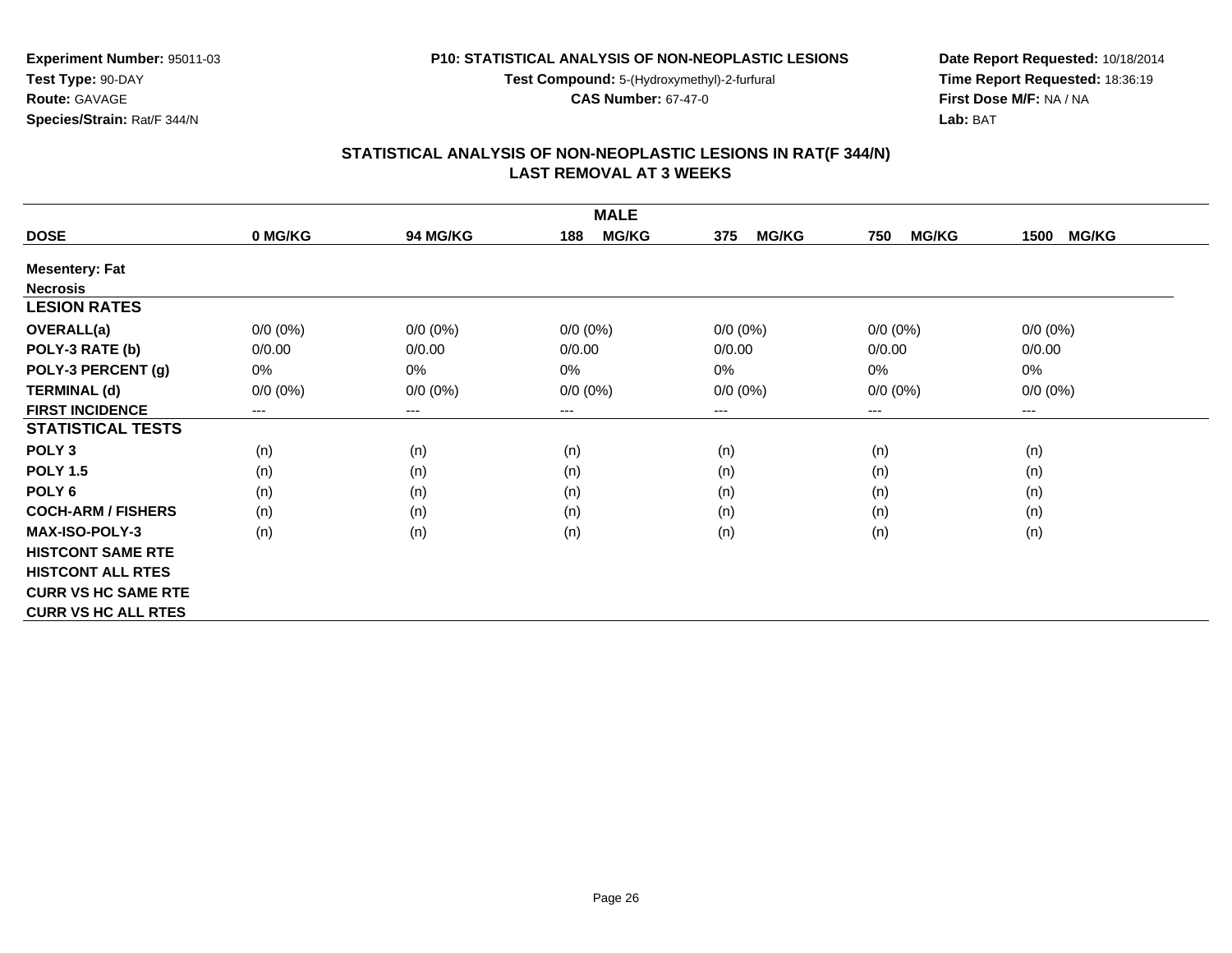**Test Compound:** 5-(Hydroxymethyl)-2-furfural

**CAS Number:** 67-47-0

**Date Report Requested:** 10/18/2014**Time Report Requested:** 18:36:19**First Dose M/F:** NA / NA**Lab:** BAT

#### **STATISTICAL ANALYSIS OF NON-NEOPLASTIC LESIONS IN RAT(F 344/N) LAST REMOVAL AT 3 WEEKS**

| <b>MALE</b>                |             |                 |                     |                     |                     |                      |  |  |
|----------------------------|-------------|-----------------|---------------------|---------------------|---------------------|----------------------|--|--|
| <b>DOSE</b>                | 0 MG/KG     | <b>94 MG/KG</b> | <b>MG/KG</b><br>188 | <b>MG/KG</b><br>375 | <b>MG/KG</b><br>750 | <b>MG/KG</b><br>1500 |  |  |
| <b>Nose</b>                |             |                 |                     |                     |                     |                      |  |  |
| <b>Congestion</b>          |             |                 |                     |                     |                     |                      |  |  |
| <b>LESION RATES</b>        |             |                 |                     |                     |                     |                      |  |  |
| <b>OVERALL(a)</b>          | $0/10(0\%)$ | $0/0 (0\%)$     | $0/0 (0\%)$         | $0/0 (0\%)$         | $0/0 (0\%)$         | $0/10(0\%)$          |  |  |
| POLY-3 RATE (b)            | 0/10.00     | 0/0.00          | 0/0.00              | 0/0.00              | 0/0.00              | 0/9.00               |  |  |
| POLY-3 PERCENT (g)         | 0%          | 0%              | 0%                  | $0\%$               | 0%                  | 0%                   |  |  |
| <b>TERMINAL (d)</b>        | $0/10(0\%)$ | $0/0 (0\%)$     | $0/0 (0\%)$         | $0/0 (0\%)$         | $0/0 (0\%)$         | $0/9(0\%)$           |  |  |
| <b>FIRST INCIDENCE</b>     | $---$       | $\cdots$        | ---                 | ---                 | ---                 | ---                  |  |  |
| <b>STATISTICAL TESTS</b>   |             |                 |                     |                     |                     |                      |  |  |
| POLY <sub>3</sub>          | (n)         | (n)             | (n)                 | (n)                 | (n)                 | (n)                  |  |  |
| <b>POLY 1.5</b>            | (n)         | (n)             | (n)                 | (n)                 | (n)                 | (n)                  |  |  |
| POLY <sub>6</sub>          | (n)         | (n)             | (n)                 | (n)                 | (n)                 | (n)                  |  |  |
| <b>COCH-ARM / FISHERS</b>  | (n)         | (n)             | (n)                 | (n)                 | (n)                 | (n)                  |  |  |
| <b>MAX-ISO-POLY-3</b>      | (n)         | (n)             | (n)                 | (n)                 | (n)                 | (n)                  |  |  |
| <b>HISTCONT SAME RTE</b>   |             |                 |                     |                     |                     |                      |  |  |
| <b>HISTCONT ALL RTES</b>   |             |                 |                     |                     |                     |                      |  |  |
| <b>CURR VS HC SAME RTE</b> |             |                 |                     |                     |                     |                      |  |  |
| <b>CURR VS HC ALL RTES</b> |             |                 |                     |                     |                     |                      |  |  |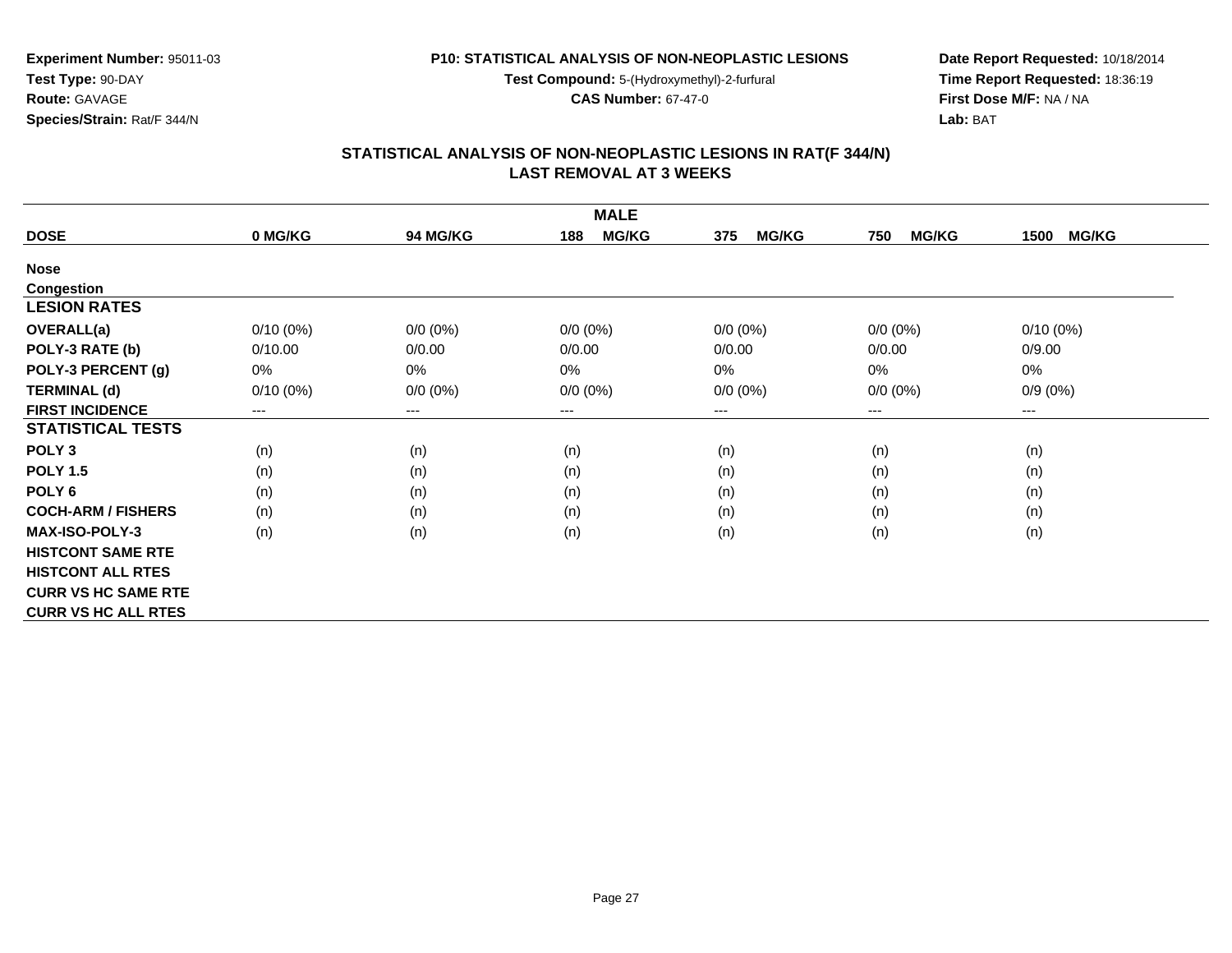**Test Compound:** 5-(Hydroxymethyl)-2-furfural

**CAS Number:** 67-47-0

**Date Report Requested:** 10/18/2014**Time Report Requested:** 18:36:19**First Dose M/F:** NA / NA**Lab:** BAT

#### **STATISTICAL ANALYSIS OF NON-NEOPLASTIC LESIONS IN RAT(F 344/N) LAST REMOVAL AT 3 WEEKS**

| <b>MALE</b>                |             |                        |                     |                     |                     |                      |  |  |
|----------------------------|-------------|------------------------|---------------------|---------------------|---------------------|----------------------|--|--|
| <b>DOSE</b>                | 0 MG/KG     | <b>94 MG/KG</b>        | <b>MG/KG</b><br>188 | <b>MG/KG</b><br>375 | <b>MG/KG</b><br>750 | <b>MG/KG</b><br>1500 |  |  |
| <b>Nose</b>                |             |                        |                     |                     |                     |                      |  |  |
| <b>Inflammation</b>        |             |                        |                     |                     |                     |                      |  |  |
| <b>LESION RATES</b>        |             |                        |                     |                     |                     |                      |  |  |
| <b>OVERALL(a)</b>          | $0/10(0\%)$ | $0/0 (0\%)$            | $0/0 (0\%)$         | $0/0 (0\%)$         | $0/0 (0\%)$         | 3/10 (30%)           |  |  |
| POLY-3 RATE (b)            | 0/10.00     | 0/0.00                 | 0/0.00              | 0/0.00              | 0/0.00              | 3/9.00               |  |  |
| POLY-3 PERCENT (g)         | 0%          | 0%                     | 0%                  | 0%                  | $0\%$               | 33.3%                |  |  |
| <b>TERMINAL (d)</b>        | $0/10(0\%)$ | $0/0 (0\%)$            | $0/0 (0\%)$         | $0/0 (0\%)$         | $0/0 (0\%)$         | 3/9 (33%)            |  |  |
| <b>FIRST INCIDENCE</b>     | $---$       | $\qquad \qquad \cdots$ | $---$               | ---                 | ---                 | 94(T)                |  |  |
| <b>STATISTICAL TESTS</b>   |             |                        |                     |                     |                     |                      |  |  |
| POLY <sub>3</sub>          | (e)         | (e)                    | (e)                 | (e)                 | (e)                 | $P=0.076$            |  |  |
| <b>POLY 1.5</b>            | (e)         | (e)                    | (e)                 | (e)                 | (e)                 | $P=0.077$            |  |  |
| POLY <sub>6</sub>          | (e)         | (e)                    | (e)                 | (e)                 | (e)                 | $P=0.076$            |  |  |
| <b>COCH-ARM / FISHERS</b>  | $P=0.059$   | (e)                    | (e)                 | (e)                 | (e)                 | $P=0.105$            |  |  |
| <b>MAX-ISO-POLY-3</b>      | (e)         | (e)                    | (e)                 | (e)                 | (e)                 | $P=0.023*$           |  |  |
| <b>HISTCONT SAME RTE</b>   |             |                        |                     |                     |                     |                      |  |  |
| <b>HISTCONT ALL RTES</b>   |             |                        |                     |                     |                     |                      |  |  |
| <b>CURR VS HC SAME RTE</b> |             |                        |                     |                     |                     |                      |  |  |
| <b>CURR VS HC ALL RTES</b> |             |                        |                     |                     |                     |                      |  |  |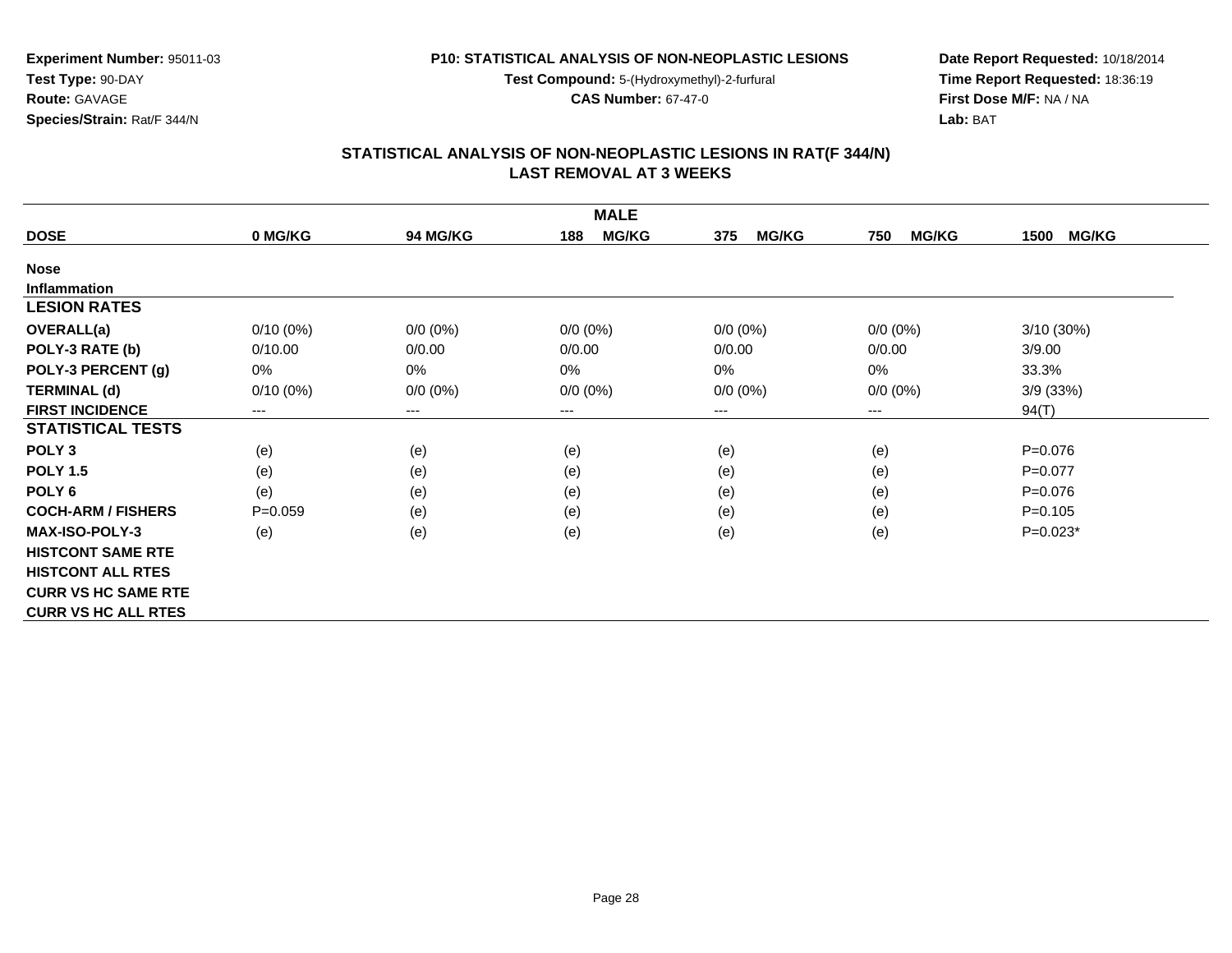**Test Compound:** 5-(Hydroxymethyl)-2-furfural

**CAS Number:** 67-47-0

**Date Report Requested:** 10/18/2014 **Time Report Requested:** 18:36:20**First Dose M/F:** NA / NA**Lab:** BAT

| <b>MALE</b>                 |             |                 |                     |                     |                     |                      |  |  |
|-----------------------------|-------------|-----------------|---------------------|---------------------|---------------------|----------------------|--|--|
| <b>DOSE</b>                 | 0 MG/KG     | <b>94 MG/KG</b> | <b>MG/KG</b><br>188 | <b>MG/KG</b><br>375 | <b>MG/KG</b><br>750 | <b>MG/KG</b><br>1500 |  |  |
| <b>Nose</b>                 |             |                 |                     |                     |                     |                      |  |  |
| <b>Inflammation Chronic</b> |             |                 |                     |                     |                     |                      |  |  |
| <b>LESION RATES</b>         |             |                 |                     |                     |                     |                      |  |  |
| <b>OVERALL(a)</b>           | $0/10(0\%)$ | $0/0 (0\%)$     | $0/0 (0\%)$         | $0/0 (0\%)$         | $0/0 (0\%)$         | $0/10(0\%)$          |  |  |
| POLY-3 RATE (b)             | 0/10.00     | 0/0.00          | 0/0.00              | 0/0.00              | 0/0.00              | 0/9.00               |  |  |
| POLY-3 PERCENT (g)          | 0%          | 0%              | $0\%$               | 0%                  | 0%                  | $0\%$                |  |  |
| <b>TERMINAL (d)</b>         | $0/10(0\%)$ | $0/0 (0\%)$     | $0/0 (0\%)$         | $0/0 (0\%)$         | $0/0 (0\%)$         | $0/9(0\%)$           |  |  |
| <b>FIRST INCIDENCE</b>      | $---$       | $---$           | ---                 | ---                 | ---                 | $---$                |  |  |
| <b>STATISTICAL TESTS</b>    |             |                 |                     |                     |                     |                      |  |  |
| POLY <sub>3</sub>           | (n)         | (n)             | (n)                 | (n)                 | (n)                 | (n)                  |  |  |
| <b>POLY 1.5</b>             | (n)         | (n)             | (n)                 | (n)                 | (n)                 | (n)                  |  |  |
| POLY <sub>6</sub>           | (n)         | (n)             | (n)                 | (n)                 | (n)                 | (n)                  |  |  |
| <b>COCH-ARM / FISHERS</b>   | (n)         | (n)             | (n)                 | (n)                 | (n)                 | (n)                  |  |  |
| <b>MAX-ISO-POLY-3</b>       | (n)         | (n)             | (n)                 | (n)                 | (n)                 | (n)                  |  |  |
| <b>HISTCONT SAME RTE</b>    |             |                 |                     |                     |                     |                      |  |  |
| <b>HISTCONT ALL RTES</b>    |             |                 |                     |                     |                     |                      |  |  |
| <b>CURR VS HC SAME RTE</b>  |             |                 |                     |                     |                     |                      |  |  |
| <b>CURR VS HC ALL RTES</b>  |             |                 |                     |                     |                     |                      |  |  |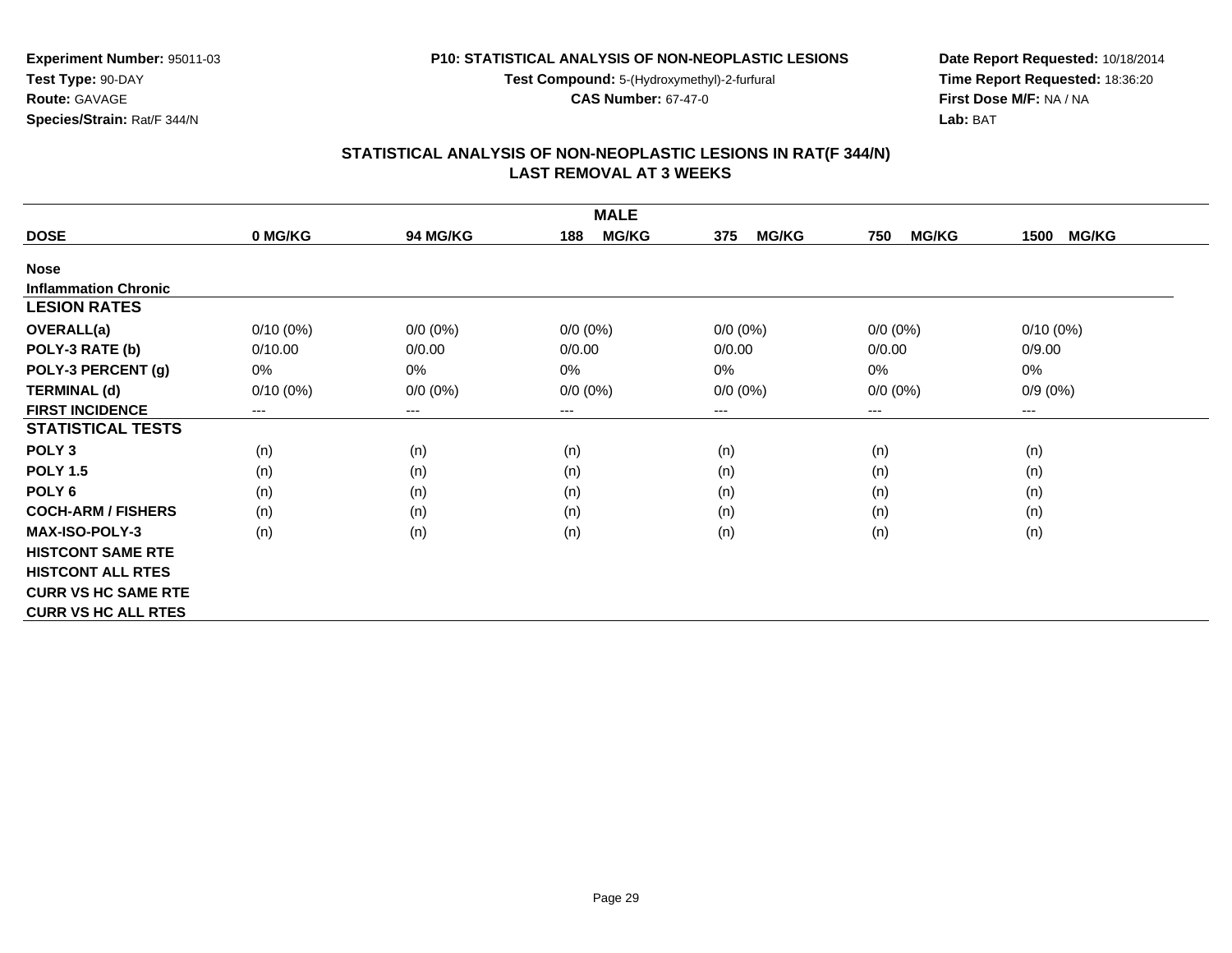**Test Compound:** 5-(Hydroxymethyl)-2-furfural

**CAS Number:** 67-47-0

**Date Report Requested:** 10/18/2014 **Time Report Requested:** 18:36:20**First Dose M/F:** NA / NA**Lab:** BAT

| <b>MALE</b>                |                            |                        |                     |                     |                     |                      |  |  |
|----------------------------|----------------------------|------------------------|---------------------|---------------------|---------------------|----------------------|--|--|
| <b>DOSE</b>                | 0 MG/KG                    | <b>94 MG/KG</b>        | <b>MG/KG</b><br>188 | <b>MG/KG</b><br>375 | <b>MG/KG</b><br>750 | <b>MG/KG</b><br>1500 |  |  |
| <b>Pancreas: Acinus</b>    |                            |                        |                     |                     |                     |                      |  |  |
| Atrophy                    |                            |                        |                     |                     |                     |                      |  |  |
| <b>LESION RATES</b>        |                            |                        |                     |                     |                     |                      |  |  |
| <b>OVERALL(a)</b>          | $0/10(0\%)$                | $0/0 (0\%)$            | $0/0 (0\%)$         | $0/0 (0\%)$         | $0/0 (0\%)$         | 1/10 (10%)           |  |  |
| POLY-3 RATE (b)            | 0/10.00                    | 0/0.00                 | 0/0.00              | 0/0.00              | 0/0.00              | 1/9.00               |  |  |
| POLY-3 PERCENT (g)         | 0%                         | 0%                     | 0%                  | 0%                  | 0%                  | 11.1%                |  |  |
| <b>TERMINAL (d)</b>        | $0/10(0\%)$                | $0/0 (0\%)$            | $0/0 (0\%)$         | $0/0 (0\%)$         | $0/0 (0\%)$         | 1/9 (11%)            |  |  |
| <b>FIRST INCIDENCE</b>     | $\qquad \qquad - \qquad -$ | $\qquad \qquad \cdots$ | $---$               | ---                 | $---$               | 94(T)                |  |  |
| <b>STATISTICAL TESTS</b>   |                            |                        |                     |                     |                     |                      |  |  |
| POLY <sub>3</sub>          | (e)                        | (e)                    | (e)                 | (e)                 | (e)                 | $P = 0.479$          |  |  |
| <b>POLY 1.5</b>            | (e)                        | (e)                    | (e)                 | (e)                 | (e)                 | $P=0.480$            |  |  |
| POLY <sub>6</sub>          | (e)                        | (e)                    | (e)                 | (e)                 | (e)                 | $P = 0.479$          |  |  |
| <b>COCH-ARM / FISHERS</b>  | $P=0.304$                  | (e)                    | (e)                 | (e)                 | (e)                 | $P = 0.500$          |  |  |
| <b>MAX-ISO-POLY-3</b>      | (e)                        | (e)                    | (e)                 | (e)                 | (e)                 | $P = 0.158$          |  |  |
| <b>HISTCONT SAME RTE</b>   |                            |                        |                     |                     |                     |                      |  |  |
| <b>HISTCONT ALL RTES</b>   |                            |                        |                     |                     |                     |                      |  |  |
| <b>CURR VS HC SAME RTE</b> |                            |                        |                     |                     |                     |                      |  |  |
| <b>CURR VS HC ALL RTES</b> |                            |                        |                     |                     |                     |                      |  |  |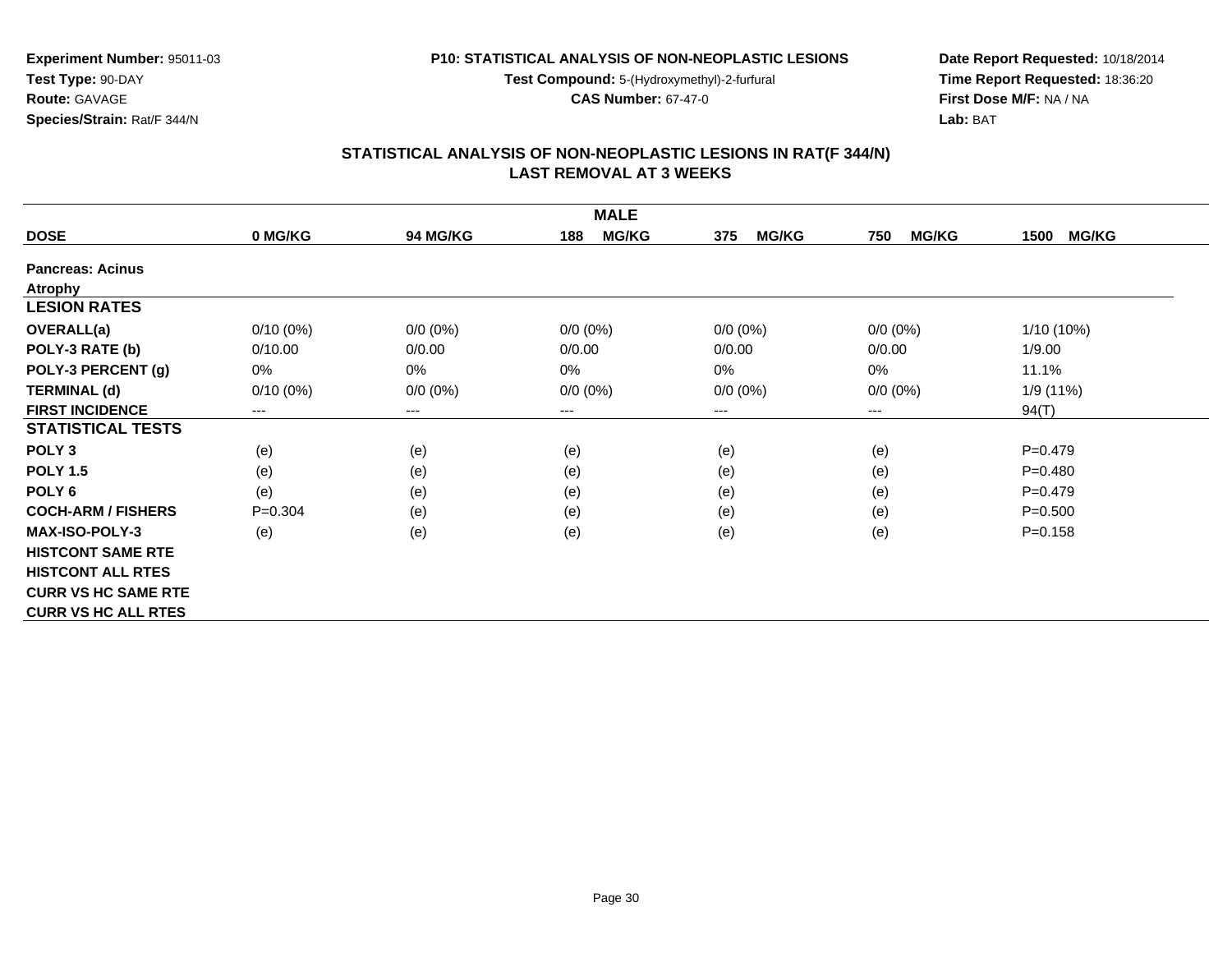**Test Compound:** 5-(Hydroxymethyl)-2-furfural

**CAS Number:** 67-47-0

**Date Report Requested:** 10/18/2014 **Time Report Requested:** 18:36:20**First Dose M/F:** NA / NA**Lab:** BAT

| <b>MALE</b>                |            |                 |                     |                     |                     |                      |  |  |
|----------------------------|------------|-----------------|---------------------|---------------------|---------------------|----------------------|--|--|
| <b>DOSE</b>                | 0 MG/KG    | <b>94 MG/KG</b> | <b>MG/KG</b><br>188 | <b>MG/KG</b><br>375 | <b>MG/KG</b><br>750 | <b>MG/KG</b><br>1500 |  |  |
| <b>Pituitary Gland</b>     |            |                 |                     |                     |                     |                      |  |  |
| <b>Necrosis Acute</b>      |            |                 |                     |                     |                     |                      |  |  |
| <b>LESION RATES</b>        |            |                 |                     |                     |                     |                      |  |  |
| <b>OVERALL(a)</b>          | $0/9(0\%)$ | $0/0 (0\%)$     | $0/0 (0\%)$         | $0/0 (0\%)$         | $0/0 (0\%)$         | $0/10(0\%)$          |  |  |
| POLY-3 RATE (b)            | 0/9.00     | 0/0.00          | 0/0.00              | 0/0.00              | 0/0.00              | 0/9.00               |  |  |
| POLY-3 PERCENT (g)         | 0%         | $0\%$           | 0%                  | 0%                  | 0%                  | 0%                   |  |  |
| <b>TERMINAL (d)</b>        | $0/9(0\%)$ | $0/0 (0\%)$     | $0/0 (0\%)$         | $0/0 (0\%)$         | $0/0 (0\%)$         | $0/9(0\%)$           |  |  |
| <b>FIRST INCIDENCE</b>     | $---$      | $---$           | ---                 | ---                 | $---$               | $---$                |  |  |
| <b>STATISTICAL TESTS</b>   |            |                 |                     |                     |                     |                      |  |  |
| POLY <sub>3</sub>          | (n)        | (n)             | (n)                 | (n)                 | (n)                 | (n)                  |  |  |
| <b>POLY 1.5</b>            | (n)        | (n)             | (n)                 | (n)                 | (n)                 | (n)                  |  |  |
| POLY <sub>6</sub>          | (n)        | (n)             | (n)                 | (n)                 | (n)                 | (n)                  |  |  |
| <b>COCH-ARM / FISHERS</b>  | (n)        | (n)             | (n)                 | (n)                 | (n)                 | (n)                  |  |  |
| <b>MAX-ISO-POLY-3</b>      | (n)        | (n)             | (n)                 | (n)                 | (n)                 | (n)                  |  |  |
| <b>HISTCONT SAME RTE</b>   |            |                 |                     |                     |                     |                      |  |  |
| <b>HISTCONT ALL RTES</b>   |            |                 |                     |                     |                     |                      |  |  |
| <b>CURR VS HC SAME RTE</b> |            |                 |                     |                     |                     |                      |  |  |
| <b>CURR VS HC ALL RTES</b> |            |                 |                     |                     |                     |                      |  |  |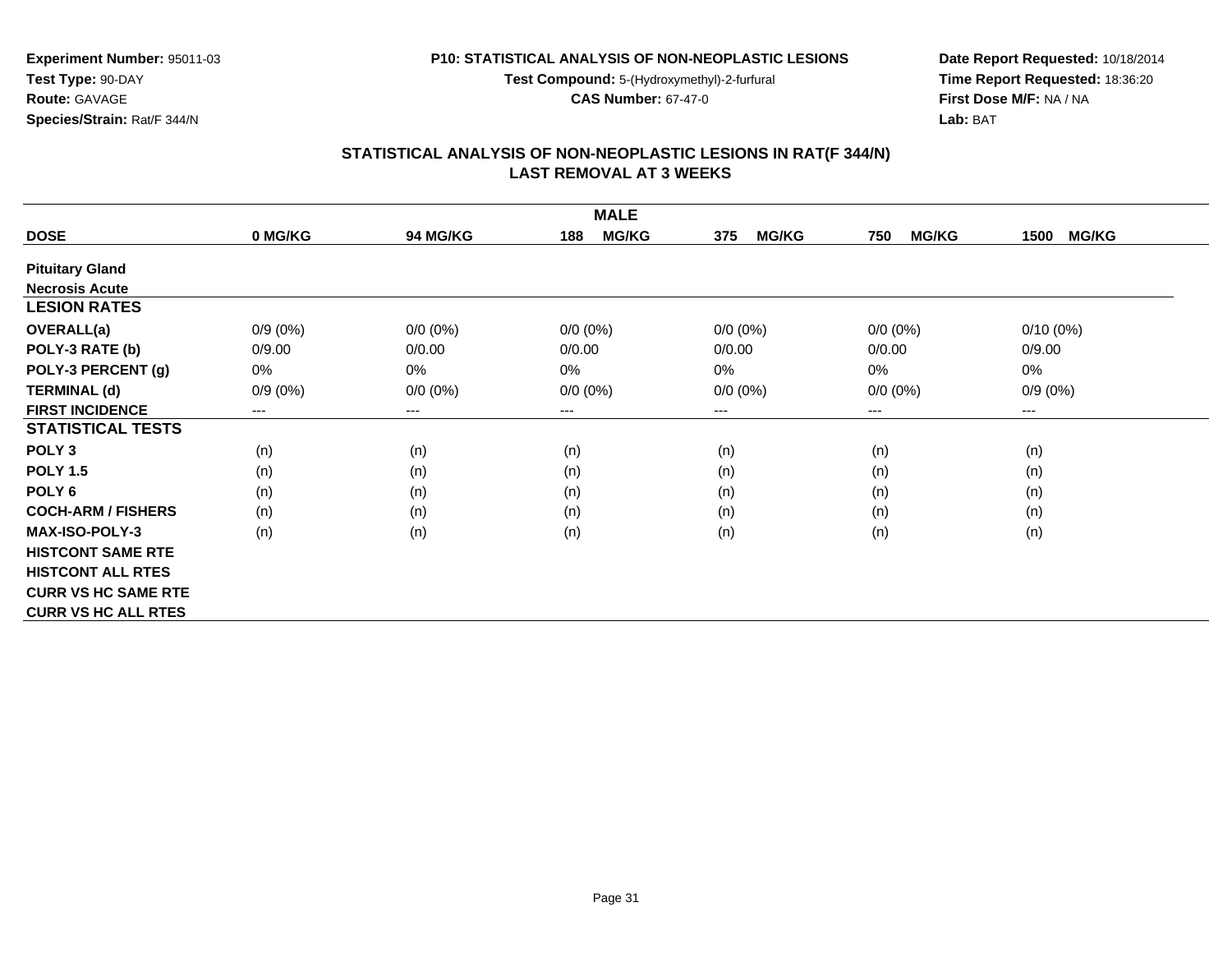**Test Compound:** 5-(Hydroxymethyl)-2-furfural

**CAS Number:** 67-47-0

**Date Report Requested:** 10/18/2014 **Time Report Requested:** 18:36:20**First Dose M/F:** NA / NA**Lab:** BAT

## **STATISTICAL ANALYSIS OF NON-NEOPLASTIC LESIONS IN RAT(F 344/N) LAST REMOVAL AT 3 WEEKS**

| <b>MALE</b>                           |            |                        |                     |                     |                     |                      |  |  |
|---------------------------------------|------------|------------------------|---------------------|---------------------|---------------------|----------------------|--|--|
| <b>DOSE</b>                           | 0 MG/KG    | <b>94 MG/KG</b>        | <b>MG/KG</b><br>188 | <b>MG/KG</b><br>375 | <b>MG/KG</b><br>750 | <b>MG/KG</b><br>1500 |  |  |
| <b>Pituitary Gland: Pars Distalis</b> |            |                        |                     |                     |                     |                      |  |  |
| <b>Hyperplasia Focal</b>              |            |                        |                     |                     |                     |                      |  |  |
| <b>LESION RATES</b>                   |            |                        |                     |                     |                     |                      |  |  |
| <b>OVERALL(a)</b>                     | $0/9(0\%)$ | $0/0 (0\%)$            | $0/0 (0\%)$         | $0/0 (0\%)$         | $0/0 (0\%)$         | $1/10(10\%)$         |  |  |
| POLY-3 RATE (b)                       | 0/9.00     | 0/0.00                 | 0/0.00              | 0/0.00              | 0/0.00              | 1/9.00               |  |  |
| POLY-3 PERCENT (g)                    | 0%         | 0%                     | $0\%$               | 0%                  | $0\%$               | 11.1%                |  |  |
| <b>TERMINAL (d)</b>                   | $0/9(0\%)$ | $0/0 (0\%)$            | $0/0 (0\%)$         | $0/0 (0\%)$         | $0/0 (0\%)$         | 1/9(11%)             |  |  |
| <b>FIRST INCIDENCE</b>                | $---$      | $\qquad \qquad \cdots$ | ---                 | ---                 | ---                 | 94(T)                |  |  |
| <b>STATISTICAL TESTS</b>              |            |                        |                     |                     |                     |                      |  |  |
| POLY <sub>3</sub>                     | (e)        | (e)                    | (e)                 | (e)                 | (e)                 | $P = 0.500$          |  |  |
| <b>POLY 1.5</b>                       | (e)        | (e)                    | (e)                 | (e)                 | (e)                 | $P = 0.502$          |  |  |
| POLY <sub>6</sub>                     | (e)        | (e)                    | (e)                 | (e)                 | (e)                 | $P = 0.500$          |  |  |
| <b>COCH-ARM / FISHERS</b>             | $P=0.323$  | (e)                    | (e)                 | (e)                 | (e)                 | $P = 0.526$          |  |  |
| <b>MAX-ISO-POLY-3</b>                 | (e)        | (e)                    | (e)                 | (e)                 | (e)                 | $P = 0.165$          |  |  |
| <b>HISTCONT SAME RTE</b>              |            |                        |                     |                     |                     |                      |  |  |
| <b>HISTCONT ALL RTES</b>              |            |                        |                     |                     |                     |                      |  |  |
| <b>CURR VS HC SAME RTE</b>            |            |                        |                     |                     |                     |                      |  |  |
| <b>CURR VS HC ALL RTES</b>            |            |                        |                     |                     |                     |                      |  |  |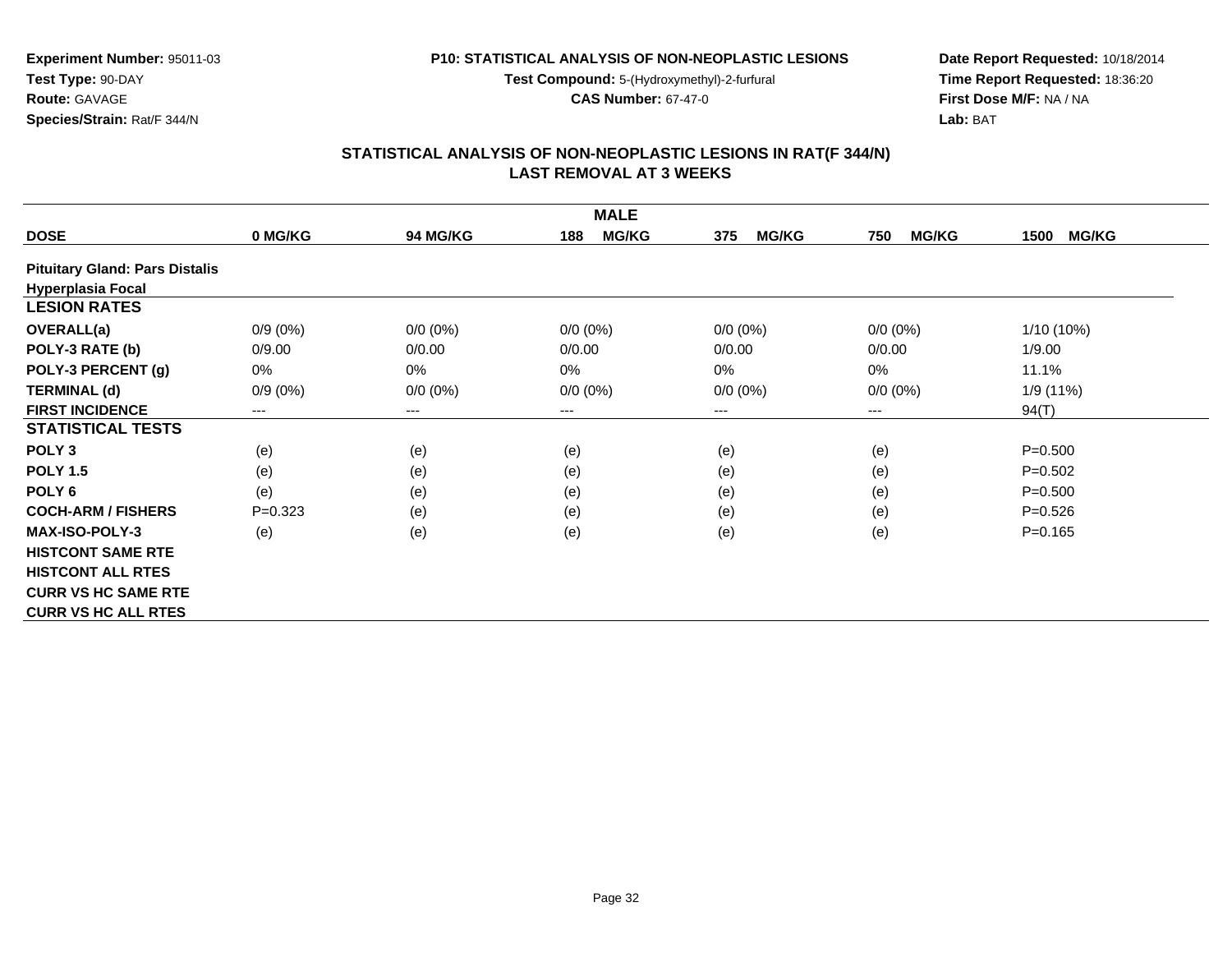**Test Compound:** 5-(Hydroxymethyl)-2-furfural

**CAS Number:** 67-47-0

**Date Report Requested:** 10/18/2014 **Time Report Requested:** 18:36:20**First Dose M/F:** NA / NA**Lab:** BAT

| <b>MALE</b>                |             |                 |                     |                     |                     |                      |  |  |
|----------------------------|-------------|-----------------|---------------------|---------------------|---------------------|----------------------|--|--|
| <b>DOSE</b>                | 0 MG/KG     | <b>94 MG/KG</b> | <b>MG/KG</b><br>188 | <b>MG/KG</b><br>375 | <b>MG/KG</b><br>750 | <b>MG/KG</b><br>1500 |  |  |
| <b>Salivary Glands</b>     |             |                 |                     |                     |                     |                      |  |  |
| <b>Necrosis</b>            |             |                 |                     |                     |                     |                      |  |  |
| <b>LESION RATES</b>        |             |                 |                     |                     |                     |                      |  |  |
| <b>OVERALL(a)</b>          | $0/10(0\%)$ | $0/0 (0\%)$     | $0/0 (0\%)$         | $0/0 (0\%)$         | $0/0 (0\%)$         | $0/10(0\%)$          |  |  |
| POLY-3 RATE (b)            | 0/10.00     | 0/0.00          | 0/0.00              | 0/0.00              | 0/0.00              | 0/9.00               |  |  |
| POLY-3 PERCENT (g)         | 0%          | 0%              | 0%                  | 0%                  | 0%                  | 0%                   |  |  |
| <b>TERMINAL (d)</b>        | $0/10(0\%)$ | $0/0 (0\%)$     | $0/0 (0\%)$         | $0/0 (0\%)$         | $0/0 (0\%)$         | $0/9(0\%)$           |  |  |
| <b>FIRST INCIDENCE</b>     | $---$       | $---$           | $---$               | ---                 | $---$               | ---                  |  |  |
| <b>STATISTICAL TESTS</b>   |             |                 |                     |                     |                     |                      |  |  |
| POLY <sub>3</sub>          | (n)         | (n)             | (n)                 | (n)                 | (n)                 | (n)                  |  |  |
| <b>POLY 1.5</b>            | (n)         | (n)             | (n)                 | (n)                 | (n)                 | (n)                  |  |  |
| POLY <sub>6</sub>          | (n)         | (n)             | (n)                 | (n)                 | (n)                 | (n)                  |  |  |
| <b>COCH-ARM / FISHERS</b>  | (n)         | (n)             | (n)                 | (n)                 | (n)                 | (n)                  |  |  |
| <b>MAX-ISO-POLY-3</b>      | (n)         | (n)             | (n)                 | (n)                 | (n)                 | (n)                  |  |  |
| <b>HISTCONT SAME RTE</b>   |             |                 |                     |                     |                     |                      |  |  |
| <b>HISTCONT ALL RTES</b>   |             |                 |                     |                     |                     |                      |  |  |
| <b>CURR VS HC SAME RTE</b> |             |                 |                     |                     |                     |                      |  |  |
| <b>CURR VS HC ALL RTES</b> |             |                 |                     |                     |                     |                      |  |  |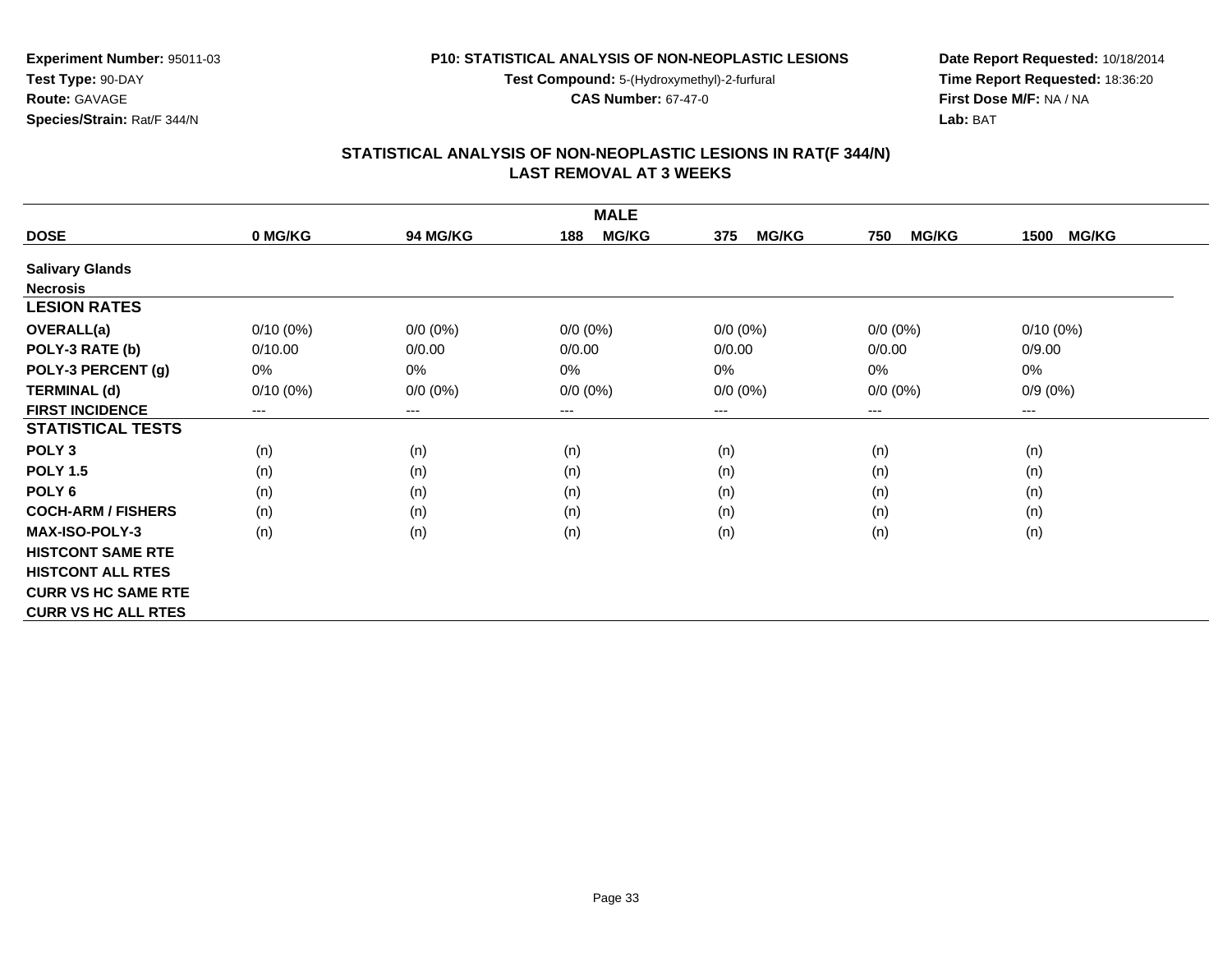**Test Compound:** 5-(Hydroxymethyl)-2-furfural

**CAS Number:** 67-47-0

**Date Report Requested:** 10/18/2014 **Time Report Requested:** 18:36:20**First Dose M/F:** NA / NA**Lab:** BAT

#### **STATISTICAL ANALYSIS OF NON-NEOPLASTIC LESIONS IN RAT(F 344/N) LAST REMOVAL AT 3 WEEKS**

| <b>MALE</b>                |             |             |                     |                     |                     |                      |  |  |
|----------------------------|-------------|-------------|---------------------|---------------------|---------------------|----------------------|--|--|
| <b>DOSE</b>                | 0 MG/KG     | 94 MG/KG    | <b>MG/KG</b><br>188 | <b>MG/KG</b><br>375 | <b>MG/KG</b><br>750 | <b>MG/KG</b><br>1500 |  |  |
| <b>Spleen</b>              |             |             |                     |                     |                     |                      |  |  |
| <b>Congestion</b>          |             |             |                     |                     |                     |                      |  |  |
| <b>LESION RATES</b>        |             |             |                     |                     |                     |                      |  |  |
| <b>OVERALL(a)</b>          | $0/10(0\%)$ | $0/0 (0\%)$ | $0/0 (0\%)$         | $0/0 (0\%)$         | $0/0 (0\%)$         | $0/10(0\%)$          |  |  |
| POLY-3 RATE (b)            | 0/10.00     | 0/0.00      | 0/0.00              | 0/0.00              | 0/0.00              | 0/9.00               |  |  |
| POLY-3 PERCENT (g)         | 0%          | 0%          | $0\%$               | 0%                  | $0\%$               | 0%                   |  |  |
| <b>TERMINAL (d)</b>        | $0/10(0\%)$ | $0/0 (0\%)$ | $0/0 (0\%)$         | $0/0 (0\%)$         | $0/0 (0\%)$         | $0/9(0\%)$           |  |  |
| <b>FIRST INCIDENCE</b>     | $---$       | $\cdots$    | $---$               | ---                 | ---                 | ---                  |  |  |
| <b>STATISTICAL TESTS</b>   |             |             |                     |                     |                     |                      |  |  |
| POLY <sub>3</sub>          | (n)         | (n)         | (n)                 | (n)                 | (n)                 | (n)                  |  |  |
| <b>POLY 1.5</b>            | (n)         | (n)         | (n)                 | (n)                 | (n)                 | (n)                  |  |  |
| POLY <sub>6</sub>          | (n)         | (n)         | (n)                 | (n)                 | (n)                 | (n)                  |  |  |
| <b>COCH-ARM / FISHERS</b>  | (n)         | (n)         | (n)                 | (n)                 | (n)                 | (n)                  |  |  |
| <b>MAX-ISO-POLY-3</b>      | (n)         | (n)         | (n)                 | (n)                 | (n)                 | (n)                  |  |  |
| <b>HISTCONT SAME RTE</b>   |             |             |                     |                     |                     |                      |  |  |
| <b>HISTCONT ALL RTES</b>   |             |             |                     |                     |                     |                      |  |  |
| <b>CURR VS HC SAME RTE</b> |             |             |                     |                     |                     |                      |  |  |
| <b>CURR VS HC ALL RTES</b> |             |             |                     |                     |                     |                      |  |  |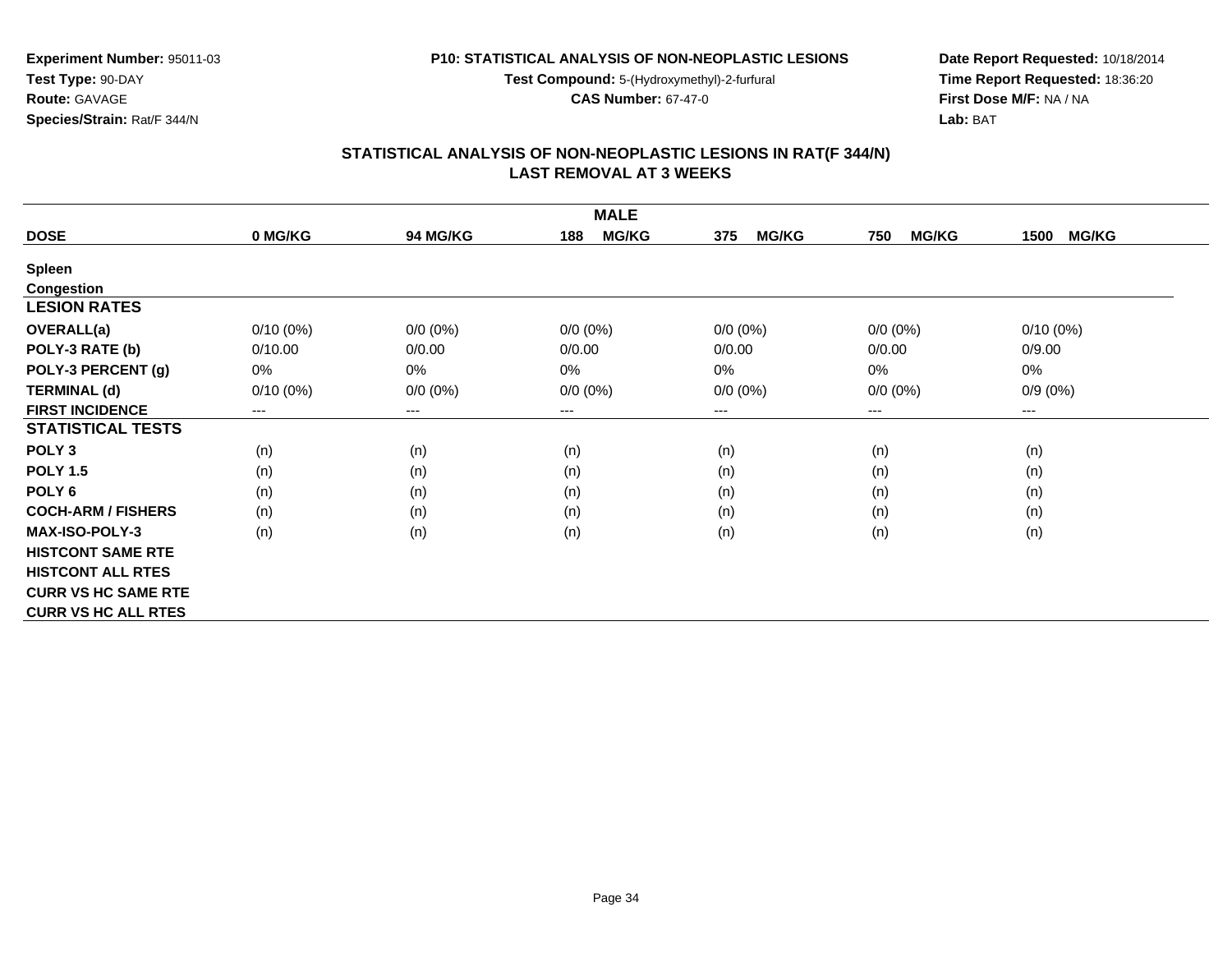**Test Compound:** 5-(Hydroxymethyl)-2-furfural

**CAS Number:** 67-47-0

**Date Report Requested:** 10/18/2014 **Time Report Requested:** 18:36:20**First Dose M/F:** NA / NA**Lab:** BAT

#### **STATISTICAL ANALYSIS OF NON-NEOPLASTIC LESIONS IN RAT(F 344/N) LAST REMOVAL AT 3 WEEKS**

| <b>MALE</b>                |             |             |                     |                     |                     |                      |  |  |
|----------------------------|-------------|-------------|---------------------|---------------------|---------------------|----------------------|--|--|
| <b>DOSE</b>                | 0 MG/KG     | 94 MG/KG    | <b>MG/KG</b><br>188 | <b>MG/KG</b><br>375 | <b>MG/KG</b><br>750 | <b>MG/KG</b><br>1500 |  |  |
| <b>Spleen</b>              |             |             |                     |                     |                     |                      |  |  |
| <b>Hyperplasia Stromal</b> |             |             |                     |                     |                     |                      |  |  |
| <b>LESION RATES</b>        |             |             |                     |                     |                     |                      |  |  |
| <b>OVERALL(a)</b>          | $0/10(0\%)$ | $0/0 (0\%)$ | $0/0 (0\%)$         | $0/0 (0\%)$         | $0/0 (0\%)$         | $0/10(0\%)$          |  |  |
| POLY-3 RATE (b)            | 0/10.00     | 0/0.00      | 0/0.00              | 0/0.00              | 0/0.00              | 0/9.00               |  |  |
| POLY-3 PERCENT (g)         | 0%          | $0\%$       | 0%                  | 0%                  | 0%                  | 0%                   |  |  |
| <b>TERMINAL (d)</b>        | $0/10(0\%)$ | $0/0 (0\%)$ | $0/0 (0\%)$         | $0/0 (0\%)$         | $0/0 (0\%)$         | $0/9(0\%)$           |  |  |
| <b>FIRST INCIDENCE</b>     | $--$        | $---$       | $---$               | ---                 | $---$               | ---                  |  |  |
| <b>STATISTICAL TESTS</b>   |             |             |                     |                     |                     |                      |  |  |
| POLY <sub>3</sub>          | (n)         | (n)         | (n)                 | (n)                 | (n)                 | (n)                  |  |  |
| <b>POLY 1.5</b>            | (n)         | (n)         | (n)                 | (n)                 | (n)                 | (n)                  |  |  |
| POLY <sub>6</sub>          | (n)         | (n)         | (n)                 | (n)                 | (n)                 | (n)                  |  |  |
| <b>COCH-ARM / FISHERS</b>  | (n)         | (n)         | (n)                 | (n)                 | (n)                 | (n)                  |  |  |
| <b>MAX-ISO-POLY-3</b>      | (n)         | (n)         | (n)                 | (n)                 | (n)                 | (n)                  |  |  |
| <b>HISTCONT SAME RTE</b>   |             |             |                     |                     |                     |                      |  |  |
| <b>HISTCONT ALL RTES</b>   |             |             |                     |                     |                     |                      |  |  |
| <b>CURR VS HC SAME RTE</b> |             |             |                     |                     |                     |                      |  |  |
| <b>CURR VS HC ALL RTES</b> |             |             |                     |                     |                     |                      |  |  |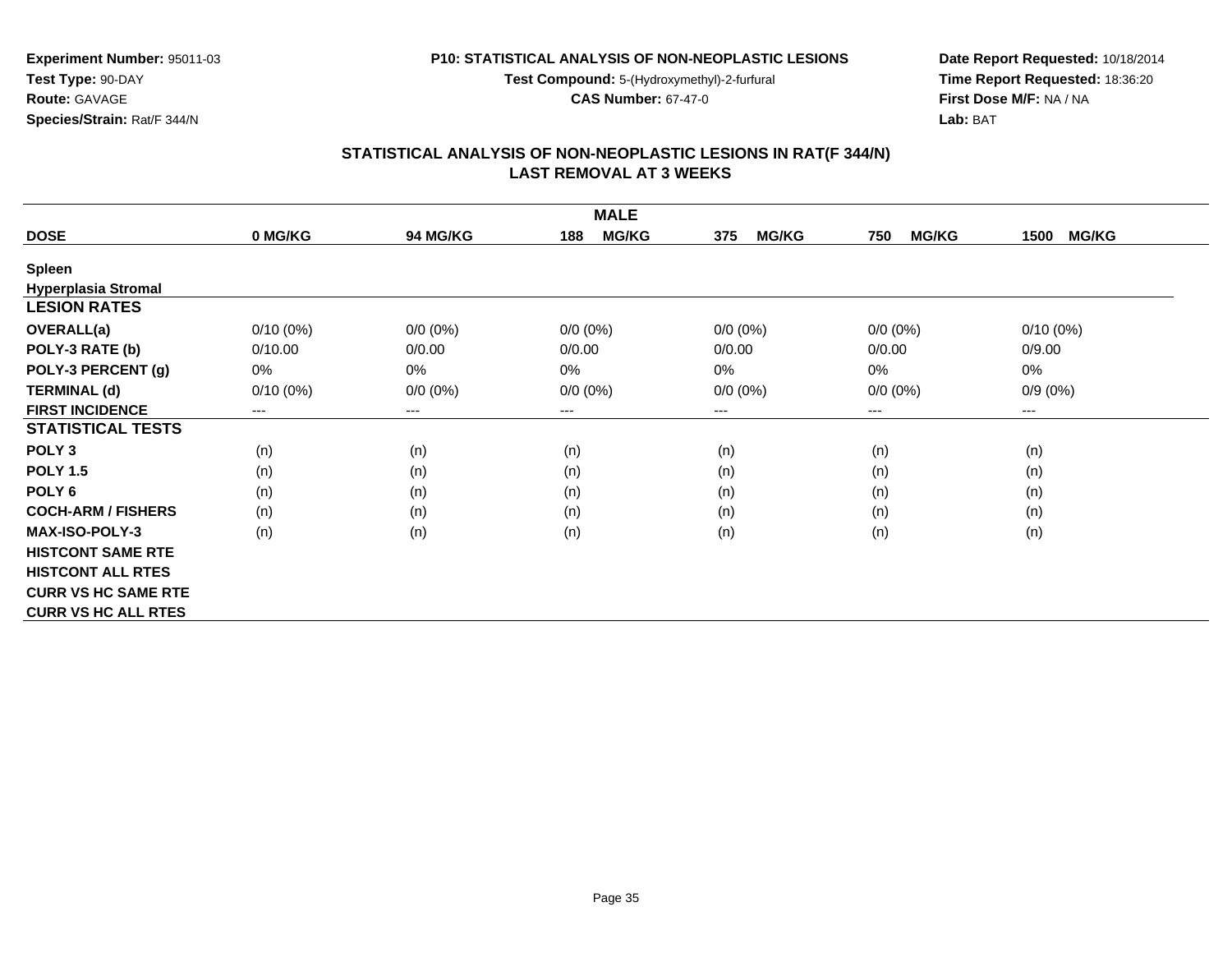**Test Compound:** 5-(Hydroxymethyl)-2-furfural

**CAS Number:** 67-47-0

**Date Report Requested:** 10/18/2014 **Time Report Requested:** 18:36:20**First Dose M/F:** NA / NA**Lab:** BAT

| <b>MALE</b>                 |             |                        |                     |                     |                     |                      |  |  |
|-----------------------------|-------------|------------------------|---------------------|---------------------|---------------------|----------------------|--|--|
| <b>DOSE</b>                 | 0 MG/KG     | <b>94 MG/KG</b>        | <b>MG/KG</b><br>188 | 375<br><b>MG/KG</b> | <b>MG/KG</b><br>750 | <b>MG/KG</b><br>1500 |  |  |
| <b>Spleen: Lymph Follic</b> |             |                        |                     |                     |                     |                      |  |  |
| <b>Atrophy</b>              |             |                        |                     |                     |                     |                      |  |  |
| <b>LESION RATES</b>         |             |                        |                     |                     |                     |                      |  |  |
| <b>OVERALL(a)</b>           | $0/10(0\%)$ | $0/0 (0\%)$            | $0/0 (0\%)$         | $0/0 (0\%)$         | $0/0 (0\%)$         | $0/10(0\%)$          |  |  |
| POLY-3 RATE (b)             | 0/10.00     | 0/0.00                 | 0/0.00              | 0/0.00              | 0/0.00              | 0/9.00               |  |  |
| POLY-3 PERCENT (g)          | 0%          | 0%                     | 0%                  | $0\%$               | 0%                  | 0%                   |  |  |
| <b>TERMINAL (d)</b>         | $0/10(0\%)$ | $0/0 (0\%)$            | $0/0 (0\%)$         | $0/0 (0\%)$         | $0/0 (0\%)$         | $0/9(0\%)$           |  |  |
| <b>FIRST INCIDENCE</b>      | $---$       | $\qquad \qquad \cdots$ | $---$               | ---                 | ---                 | ---                  |  |  |
| <b>STATISTICAL TESTS</b>    |             |                        |                     |                     |                     |                      |  |  |
| POLY <sub>3</sub>           | (n)         | (n)                    | (n)                 | (n)                 | (n)                 | (n)                  |  |  |
| <b>POLY 1.5</b>             | (n)         | (n)                    | (n)                 | (n)                 | (n)                 | (n)                  |  |  |
| POLY <sub>6</sub>           | (n)         | (n)                    | (n)                 | (n)                 | (n)                 | (n)                  |  |  |
| <b>COCH-ARM / FISHERS</b>   | (n)         | (n)                    | (n)                 | (n)                 | (n)                 | (n)                  |  |  |
| <b>MAX-ISO-POLY-3</b>       | (n)         | (n)                    | (n)                 | (n)                 | (n)                 | (n)                  |  |  |
| <b>HISTCONT SAME RTE</b>    |             |                        |                     |                     |                     |                      |  |  |
| <b>HISTCONT ALL RTES</b>    |             |                        |                     |                     |                     |                      |  |  |
| <b>CURR VS HC SAME RTE</b>  |             |                        |                     |                     |                     |                      |  |  |
| <b>CURR VS HC ALL RTES</b>  |             |                        |                     |                     |                     |                      |  |  |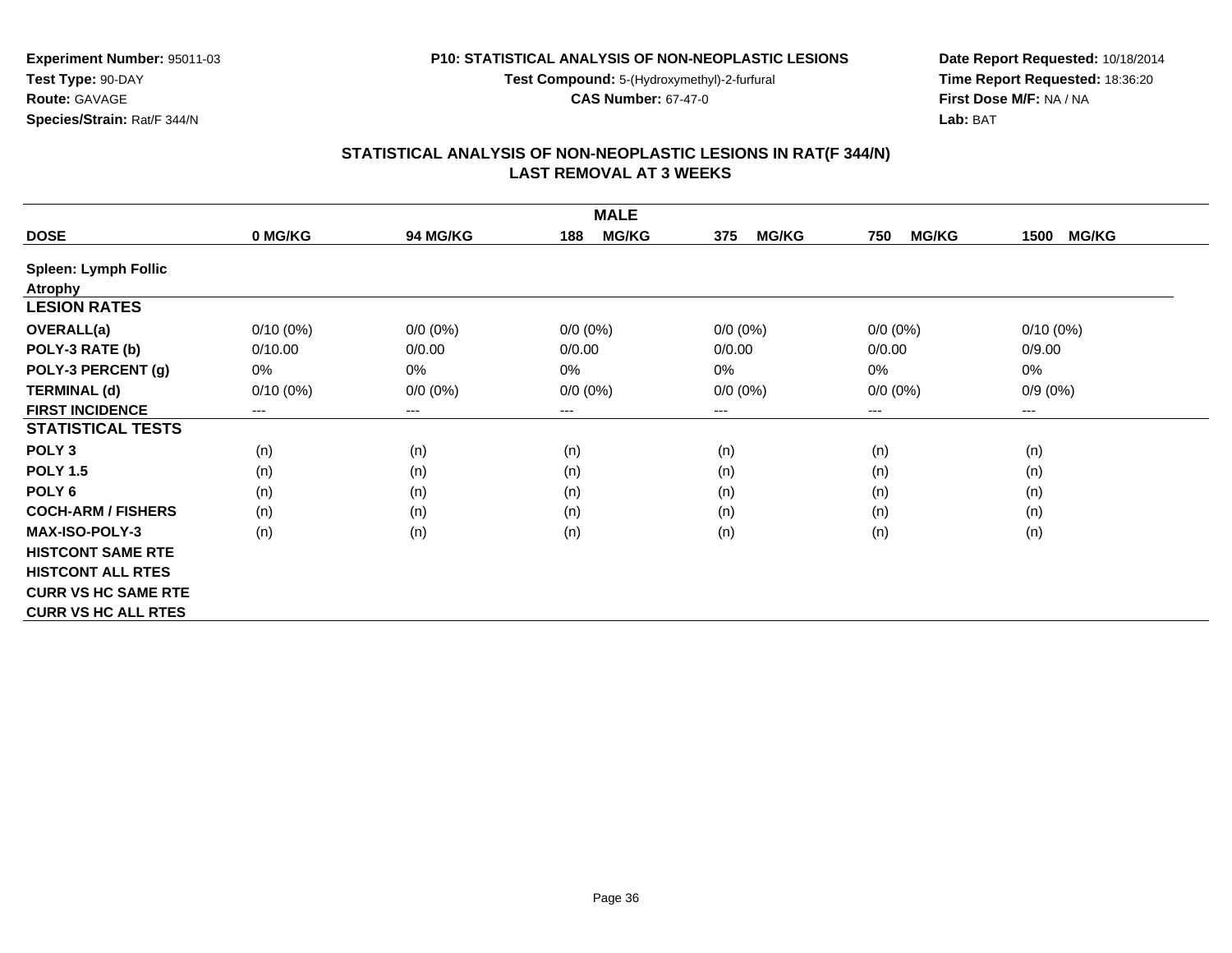**Test Compound:** 5-(Hydroxymethyl)-2-furfural

**CAS Number:** 67-47-0

**Date Report Requested:** 10/18/2014 **Time Report Requested:** 18:36:20**First Dose M/F:** NA / NA**Lab:** BAT

| <b>MALE</b>                |             |             |                     |                     |                        |                      |  |  |
|----------------------------|-------------|-------------|---------------------|---------------------|------------------------|----------------------|--|--|
| <b>DOSE</b>                | 0 MG/KG     | 94 MG/KG    | <b>MG/KG</b><br>188 | <b>MG/KG</b><br>375 | <b>MG/KG</b><br>750    | <b>MG/KG</b><br>1500 |  |  |
| Stomach, Glandular         |             |             |                     |                     |                        |                      |  |  |
| <b>Ulcer</b>               |             |             |                     |                     |                        |                      |  |  |
| <b>LESION RATES</b>        |             |             |                     |                     |                        |                      |  |  |
| OVERALL(a)                 | $0/10(0\%)$ | $0/0 (0\%)$ | $0/0 (0\%)$         | $0/0 (0\%)$         | $0/0 (0\%)$            | $0/10(0\%)$          |  |  |
| POLY-3 RATE (b)            | 0/10.00     | 0/0.00      | 0/0.00              | 0/0.00              | 0/0.00                 | 0/9.00               |  |  |
| POLY-3 PERCENT (g)         | 0%          | $0\%$       | 0%                  | $0\%$               | 0%                     | 0%                   |  |  |
| <b>TERMINAL (d)</b>        | $0/10(0\%)$ | $0/0 (0\%)$ | $0/0 (0\%)$         | $0/0 (0\%)$         | $0/0 (0\%)$            | $0/9(0\%)$           |  |  |
| <b>FIRST INCIDENCE</b>     | $\cdots$    | $---$       | ---                 | ---                 | $\qquad \qquad \cdots$ | ---                  |  |  |
| <b>STATISTICAL TESTS</b>   |             |             |                     |                     |                        |                      |  |  |
| POLY <sub>3</sub>          | (n)         | (n)         | (n)                 | (n)                 | (n)                    | (n)                  |  |  |
| <b>POLY 1.5</b>            | (n)         | (n)         | (n)                 | (n)                 | (n)                    | (n)                  |  |  |
| POLY <sub>6</sub>          | (n)         | (n)         | (n)                 | (n)                 | (n)                    | (n)                  |  |  |
| <b>COCH-ARM / FISHERS</b>  | (n)         | (n)         | (n)                 | (n)                 | (n)                    | (n)                  |  |  |
| <b>MAX-ISO-POLY-3</b>      | (n)         | (n)         | (n)                 | (n)                 | (n)                    | (n)                  |  |  |
| <b>HISTCONT SAME RTE</b>   |             |             |                     |                     |                        |                      |  |  |
| <b>HISTCONT ALL RTES</b>   |             |             |                     |                     |                        |                      |  |  |
| <b>CURR VS HC SAME RTE</b> |             |             |                     |                     |                        |                      |  |  |
| <b>CURR VS HC ALL RTES</b> |             |             |                     |                     |                        |                      |  |  |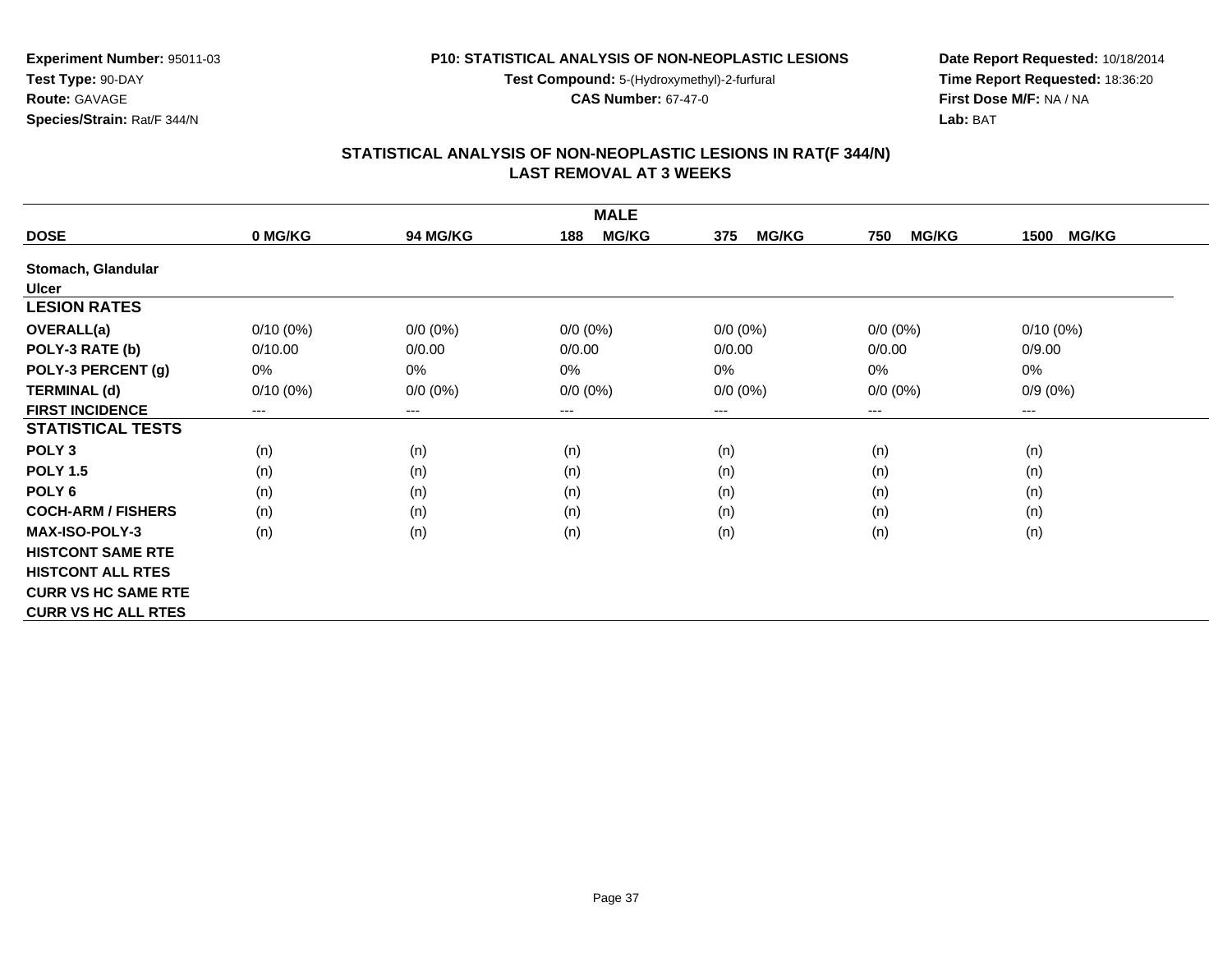**Test Compound:** 5-(Hydroxymethyl)-2-furfural

**CAS Number:** 67-47-0

**Date Report Requested:** 10/18/2014 **Time Report Requested:** 18:36:20**First Dose M/F:** NA / NA**Lab:** BAT

#### **STATISTICAL ANALYSIS OF NON-NEOPLASTIC LESIONS IN RAT(F 344/N) LAST REMOVAL AT 3 WEEKS**

| <b>MALE</b>                |                        |             |                     |                     |                     |                      |  |  |
|----------------------------|------------------------|-------------|---------------------|---------------------|---------------------|----------------------|--|--|
| <b>DOSE</b>                | 0 MG/KG                | 94 MG/KG    | <b>MG/KG</b><br>188 | <b>MG/KG</b><br>375 | <b>MG/KG</b><br>750 | <b>MG/KG</b><br>1500 |  |  |
| <b>Trachea</b>             |                        |             |                     |                     |                     |                      |  |  |
| <b>Fibrosis</b>            |                        |             |                     |                     |                     |                      |  |  |
| <b>LESION RATES</b>        |                        |             |                     |                     |                     |                      |  |  |
| <b>OVERALL(a)</b>          | $0/10(0\%)$            | $0/0 (0\%)$ | $0/0 (0\%)$         | $0/0 (0\%)$         | $0/0 (0\%)$         | 2/10(20%)            |  |  |
| POLY-3 RATE (b)            | 0/10.00                | 0/0.00      | 0/0.00              | 0/0.00              | 0/0.00              | 2/10.00              |  |  |
| POLY-3 PERCENT (g)         | 0%                     | $0\%$       | 0%                  | 0%                  | $0\%$               | 20%                  |  |  |
| <b>TERMINAL (d)</b>        | $0/10(0\%)$            | $0/0 (0\%)$ | $0/0 (0\%)$         | $0/0 (0\%)$         | $0/0 (0\%)$         | 1/9 (11%)            |  |  |
| <b>FIRST INCIDENCE</b>     | $\qquad \qquad \cdots$ | $\cdots$    | ---                 | ---                 | ---                 | 16                   |  |  |
| <b>STATISTICAL TESTS</b>   |                        |             |                     |                     |                     |                      |  |  |
| POLY <sub>3</sub>          | (e)                    | (e)         | (e)                 | (e)                 | (e)                 | $P=0.227$            |  |  |
| <b>POLY 1.5</b>            | (e)                    | (e)         | (e)                 | (e)                 | (e)                 | $P=0.227$            |  |  |
| POLY <sub>6</sub>          | (e)                    | (e)         | (e)                 | (e)                 | (e)                 | $P=0.227$            |  |  |
| <b>COCH-ARM / FISHERS</b>  | $P = 0.132$            | (e)         | (e)                 | (e)                 | (e)                 | $P=0.237$            |  |  |
| <b>MAX-ISO-POLY-3</b>      | (e)                    | (e)         | (e)                 | (e)                 | (e)                 | $P = 0.067$          |  |  |
| <b>HISTCONT SAME RTE</b>   |                        |             |                     |                     |                     |                      |  |  |
| <b>HISTCONT ALL RTES</b>   |                        |             |                     |                     |                     |                      |  |  |
| <b>CURR VS HC SAME RTE</b> |                        |             |                     |                     |                     |                      |  |  |
| <b>CURR VS HC ALL RTES</b> |                        |             |                     |                     |                     |                      |  |  |

**Test Type:** 90-DAY**Route:** GAVAGE

**Species/Strain:** Rat/F 344/N

**Experiment Number:** 95011-03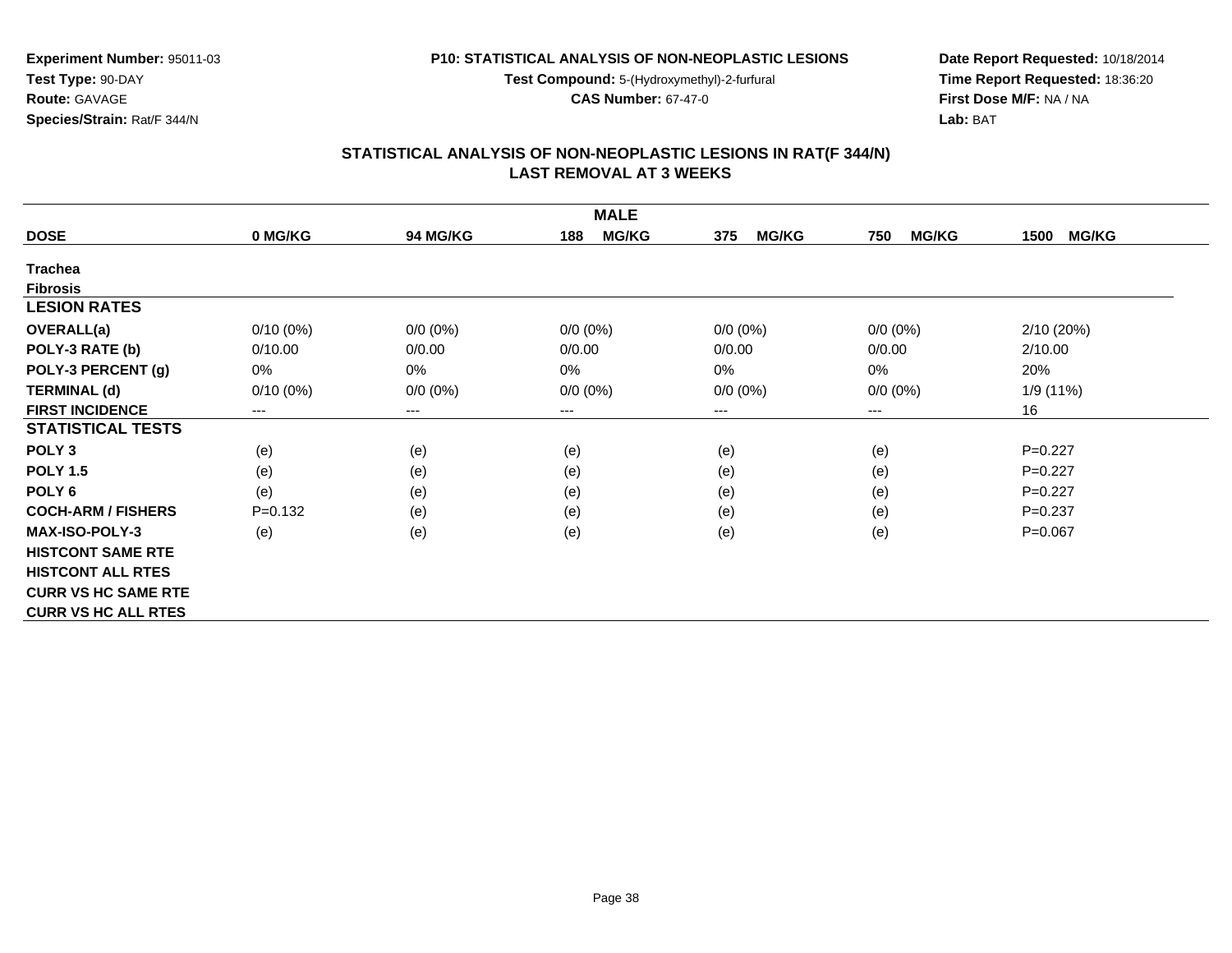**Test Compound:** 5-(Hydroxymethyl)-2-furfural

**CAS Number:** 67-47-0

**Date Report Requested:** 10/18/2014 **Time Report Requested:** 18:36:20**First Dose M/F:** NA / NA**Lab:** BAT

| <b>MALE</b>                 |             |             |                     |                     |                     |                      |  |  |
|-----------------------------|-------------|-------------|---------------------|---------------------|---------------------|----------------------|--|--|
| <b>DOSE</b>                 | 0 MG/KG     | 94 MG/KG    | <b>MG/KG</b><br>188 | <b>MG/KG</b><br>375 | <b>MG/KG</b><br>750 | <b>MG/KG</b><br>1500 |  |  |
| <b>Trachea</b>              |             |             |                     |                     |                     |                      |  |  |
| <b>Inflammation Chronic</b> |             |             |                     |                     |                     |                      |  |  |
| <b>LESION RATES</b>         |             |             |                     |                     |                     |                      |  |  |
| <b>OVERALL(a)</b>           | $0/10(0\%)$ | $0/0 (0\%)$ | $0/0 (0\%)$         | $0/0 (0\%)$         | $0/0 (0\%)$         | 2/10(20%)            |  |  |
| POLY-3 RATE (b)             | 0/10.00     | 0/0.00      | 0/0.00              | 0/0.00              | 0/0.00              | 2/10.00              |  |  |
| POLY-3 PERCENT (g)          | 0%          | 0%          | $0\%$               | 0%                  | $0\%$               | 20%                  |  |  |
| <b>TERMINAL (d)</b>         | $0/10(0\%)$ | $0/0 (0\%)$ | $0/0 (0\%)$         | $0/0 (0\%)$         | $0/0 (0\%)$         | 1/9 (11%)            |  |  |
| <b>FIRST INCIDENCE</b>      | $---$       | $---$       | ---                 | ---                 | ---                 | 16                   |  |  |
| <b>STATISTICAL TESTS</b>    |             |             |                     |                     |                     |                      |  |  |
| POLY <sub>3</sub>           | (e)         | (e)         | (e)                 | (e)                 | (e)                 | $P=0.227$            |  |  |
| <b>POLY 1.5</b>             | (e)         | (e)         | (e)                 | (e)                 | (e)                 | $P=0.227$            |  |  |
| POLY <sub>6</sub>           | (e)         | (e)         | (e)                 | (e)                 | (e)                 | $P=0.227$            |  |  |
| <b>COCH-ARM / FISHERS</b>   | $P = 0.132$ | (e)         | (e)                 | (e)                 | (e)                 | $P=0.237$            |  |  |
| <b>MAX-ISO-POLY-3</b>       | (e)         | (e)         | (e)                 | (e)                 | (e)                 | $P = 0.067$          |  |  |
| <b>HISTCONT SAME RTE</b>    |             |             |                     |                     |                     |                      |  |  |
| <b>HISTCONT ALL RTES</b>    |             |             |                     |                     |                     |                      |  |  |
| <b>CURR VS HC SAME RTE</b>  |             |             |                     |                     |                     |                      |  |  |
| <b>CURR VS HC ALL RTES</b>  |             |             |                     |                     |                     |                      |  |  |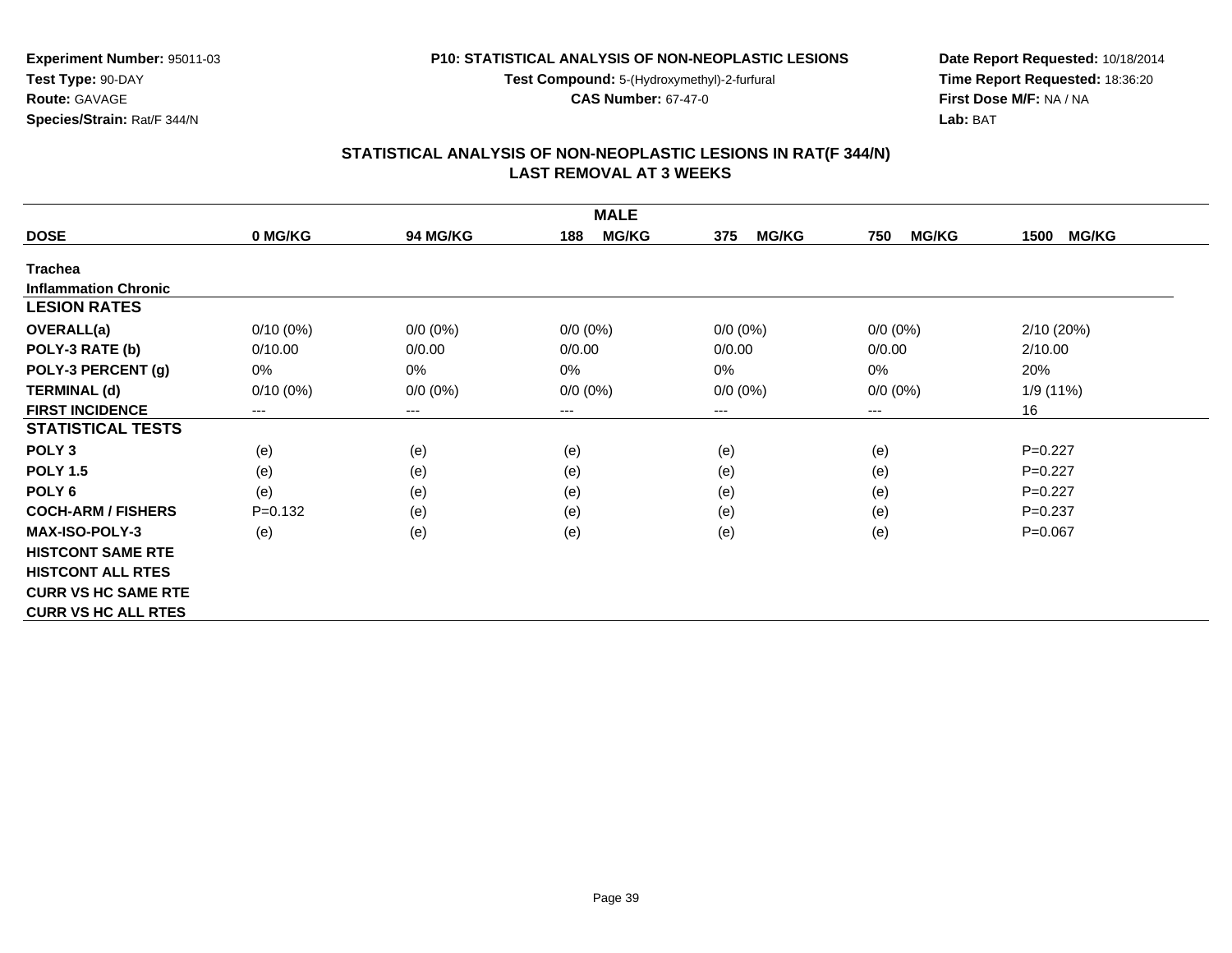**Test Compound:** 5-(Hydroxymethyl)-2-furfural

**CAS Number:** 67-47-0

**Date Report Requested:** 10/18/2014 **Time Report Requested:** 18:36:20**First Dose M/F:** NA / NA**Lab:** BAT

| <b>FEMALE</b>              |             |                 |                     |                     |                     |                      |  |  |
|----------------------------|-------------|-----------------|---------------------|---------------------|---------------------|----------------------|--|--|
| <b>DOSE</b>                | 0 MG/KG     | <b>94 MG/KG</b> | <b>MG/KG</b><br>188 | <b>MG/KG</b><br>375 | <b>MG/KG</b><br>750 | <b>MG/KG</b><br>1500 |  |  |
| <b>Brain</b>               |             |                 |                     |                     |                     |                      |  |  |
| Congestion                 |             |                 |                     |                     |                     |                      |  |  |
| <b>LESION RATES</b>        |             |                 |                     |                     |                     |                      |  |  |
| <b>OVERALL(a)</b>          | $0/10(0\%)$ | $0/10(0\%)$     | $0/10(0\%)$         | $0/10(0\%)$         | $0/10(0\%)$         | 2/10 (20%)           |  |  |
| POLY-3 RATE (b)            | 0/10.00     | 0/10.00         | 0/10.00             | 0/10.00             | 0/10.00             | 2/9.00               |  |  |
| POLY-3 PERCENT (g)         | 0%          | 0%              | 0%                  | 0%                  | 0%                  | 22.2%                |  |  |
| <b>TERMINAL (d)</b>        | $0/10(0\%)$ | $0/10(0\%)$     | $0/10(0\%)$         | $0/10(0\%)$         | $0/10(0\%)$         | 0/7(0%)              |  |  |
| <b>FIRST INCIDENCE</b>     | $---$       | $---$           | $---$               | ---                 | $---$               | 29                   |  |  |
| <b>STATISTICAL TESTS</b>   |             |                 |                     |                     |                     |                      |  |  |
| POLY <sub>3</sub>          | P=0.007**   | (e)             | (e)                 | (e)                 | (e)                 | $P=0.202$            |  |  |
| <b>POLY 1.5</b>            | $P=0.007**$ | (e)             | (e)                 | (e)                 | (e)                 | $P=0.202$            |  |  |
| POLY <sub>6</sub>          | $P=0.007**$ | (e)             | (e)                 | (e)                 | (e)                 | $P=0.202$            |  |  |
| <b>COCH-ARM / FISHERS</b>  | $P=0.010**$ | (e)             | (e)                 | (e)                 | (e)                 | $P=0.237$            |  |  |
| <b>MAX-ISO-POLY-3</b>      | P=0.008**   | (e)             | (e)                 | (e)                 | (e)                 | $P = 0.065$          |  |  |
| <b>HISTCONT SAME RTE</b>   |             |                 |                     |                     |                     |                      |  |  |
| <b>HISTCONT ALL RTES</b>   |             |                 |                     |                     |                     |                      |  |  |
| <b>CURR VS HC SAME RTE</b> |             |                 |                     |                     |                     |                      |  |  |
| <b>CURR VS HC ALL RTES</b> |             |                 |                     |                     |                     |                      |  |  |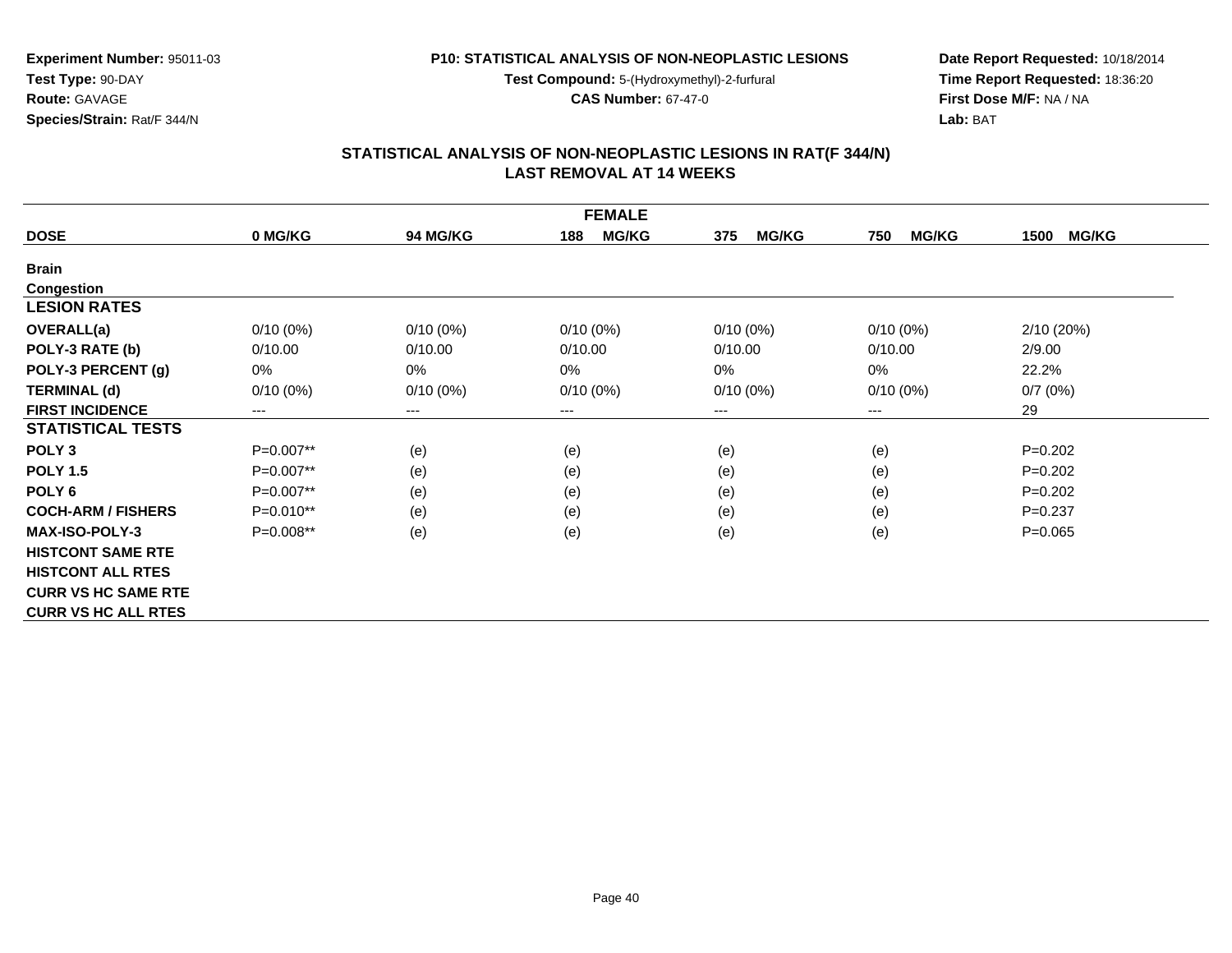**Test Compound:** 5-(Hydroxymethyl)-2-furfural

**CAS Number:** 67-47-0

**Date Report Requested:** 10/18/2014 **Time Report Requested:** 18:36:20**First Dose M/F:** NA / NA**Lab:** BAT

# **STATISTICAL ANALYSIS OF NON-NEOPLASTIC LESIONS IN RAT(F 344/N) LAST REMOVAL AT 14 WEEKS**

| <b>FEMALE</b>                |             |                 |                        |                     |                     |                      |  |  |
|------------------------------|-------------|-----------------|------------------------|---------------------|---------------------|----------------------|--|--|
| <b>DOSE</b>                  | 0 MG/KG     | <b>94 MG/KG</b> | <b>MG/KG</b><br>188    | <b>MG/KG</b><br>375 | <b>MG/KG</b><br>750 | <b>MG/KG</b><br>1500 |  |  |
| <b>Esophagus: Muscularis</b> |             |                 |                        |                     |                     |                      |  |  |
| <b>Degeneration</b>          |             |                 |                        |                     |                     |                      |  |  |
| <b>LESION RATES</b>          |             |                 |                        |                     |                     |                      |  |  |
| <b>OVERALL(a)</b>            | $0/10(0\%)$ | $0/0 (0\%)$     | $0/0 (0\%)$            | $0/0 (0\%)$         | $0/0 (0\%)$         | $0/10(0\%)$          |  |  |
| POLY-3 RATE (b)              | 0/10.00     | 0/0.00          | 0/0.00                 | 0/0.00              | 0/0.00              | 0/7.97               |  |  |
| POLY-3 PERCENT (g)           | 0%          | 0%              | 0%                     | $0\%$               | 0%                  | 0%                   |  |  |
| <b>TERMINAL (d)</b>          | $0/10(0\%)$ | $0/0 (0\%)$     | $0/0 (0\%)$            | $0/0 (0\%)$         | $0/0 (0\%)$         | 0/7(0%)              |  |  |
| <b>FIRST INCIDENCE</b>       | $---$       | ---             | $\qquad \qquad \cdots$ | ---                 | ---                 | ---                  |  |  |
| <b>STATISTICAL TESTS</b>     |             |                 |                        |                     |                     |                      |  |  |
| POLY <sub>3</sub>            | (n)         | (n)             | (n)                    | (n)                 | (n)                 | (n)                  |  |  |
| <b>POLY 1.5</b>              | (n)         | (n)             | (n)                    | (n)                 | (n)                 | (n)                  |  |  |
| POLY <sub>6</sub>            | (n)         | (n)             | (n)                    | (n)                 | (n)                 | (n)                  |  |  |
| <b>COCH-ARM / FISHERS</b>    | (n)         | (n)             | (n)                    | (n)                 | (n)                 | (n)                  |  |  |
| <b>MAX-ISO-POLY-3</b>        | (n)         | (n)             | (n)                    | (n)                 | (n)                 | (n)                  |  |  |
| <b>HISTCONT SAME RTE</b>     |             |                 |                        |                     |                     |                      |  |  |
| <b>HISTCONT ALL RTES</b>     |             |                 |                        |                     |                     |                      |  |  |
| <b>CURR VS HC SAME RTE</b>   |             |                 |                        |                     |                     |                      |  |  |
| <b>CURR VS HC ALL RTES</b>   |             |                 |                        |                     |                     |                      |  |  |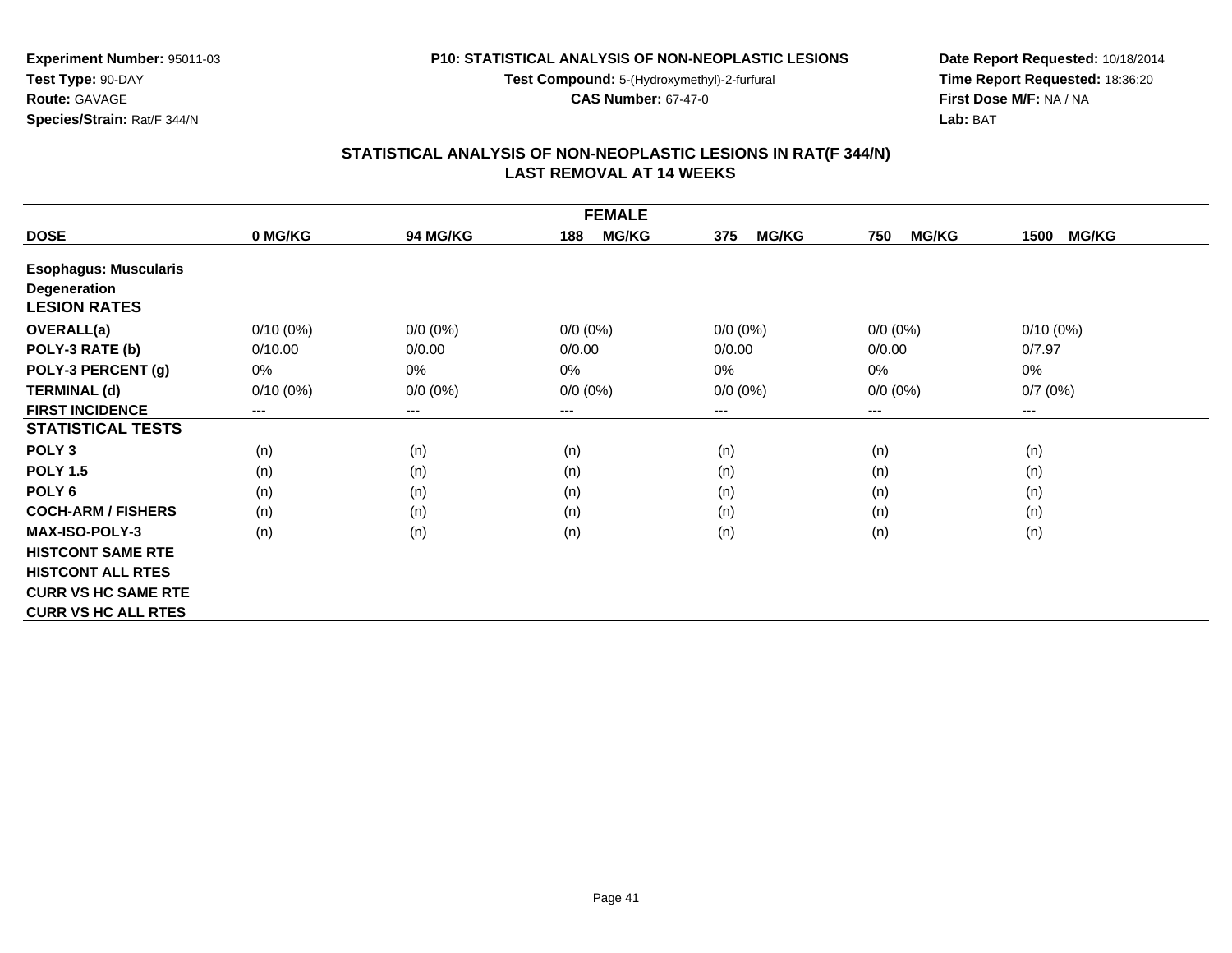**Test Compound:** 5-(Hydroxymethyl)-2-furfural

**CAS Number:** 67-47-0

**Experiment Number:** 95011-03**Test Type:** 90-DAY**Route:** GAVAGE**Species/Strain:** Rat/F 344/N

**Date Report Requested:** 10/18/2014 **Time Report Requested:** 18:36:20**First Dose M/F:** NA / NA**Lab:** BAT

| <b>FEMALE</b>                |              |                 |                        |                     |                     |                      |  |  |
|------------------------------|--------------|-----------------|------------------------|---------------------|---------------------|----------------------|--|--|
| <b>DOSE</b>                  | 0 MG/KG      | <b>94 MG/KG</b> | 188<br><b>MG/KG</b>    | <b>MG/KG</b><br>375 | <b>MG/KG</b><br>750 | <b>MG/KG</b><br>1500 |  |  |
| <b>Esophagus: Muscularis</b> |              |                 |                        |                     |                     |                      |  |  |
| <b>Inflammation Chronic</b>  |              |                 |                        |                     |                     |                      |  |  |
| <b>LESION RATES</b>          |              |                 |                        |                     |                     |                      |  |  |
| <b>OVERALL(a)</b>            | 2/10(20%)    | $0/0 (0\%)$     | $0/0 (0\%)$            | $0/0 (0\%)$         | $0/0 (0\%)$         | $0/10(0\%)$          |  |  |
| POLY-3 RATE (b)              | 2/10.00      | 0/0.00          | 0/0.00                 | 0/0.00              | 0/0.00              | 0/7.97               |  |  |
| POLY-3 PERCENT (g)           | 20%          | 0%              | 0%                     | $0\%$               | 0%                  | 0%                   |  |  |
| <b>TERMINAL (d)</b>          | 2/10(20%)    | $0/0 (0\%)$     | $0/0 (0\%)$            | $0/0 (0\%)$         | $0/0 (0\%)$         | 0/7(0%)              |  |  |
| <b>FIRST INCIDENCE</b>       | 94(T)        | ---             | $\qquad \qquad \cdots$ | ---                 | ---                 | ---                  |  |  |
| <b>STATISTICAL TESTS</b>     |              |                 |                        |                     |                     |                      |  |  |
| POLY <sub>3</sub>            | (e)          | (e)             | (e)                    | (e)                 | (e)                 | P=0.283N             |  |  |
| <b>POLY 1.5</b>              | (e)          | (e)             | (e)                    | (e)                 | (e)                 | P=0.277N             |  |  |
| POLY <sub>6</sub>            | (e)          | (e)             | (e)                    | (e)                 | (e)                 | P=0.286N             |  |  |
| <b>COCH-ARM / FISHERS</b>    | $P = 0.132N$ | (e)             | (e)                    | (e)                 | (e)                 | $P = 0.237N$         |  |  |
| <b>MAX-ISO-POLY-3</b>        | (e)          | (e)             | (e)                    | (e)                 | (e)                 | $P = 0.118N$         |  |  |
| <b>HISTCONT SAME RTE</b>     |              |                 |                        |                     |                     |                      |  |  |
| <b>HISTCONT ALL RTES</b>     |              |                 |                        |                     |                     |                      |  |  |
| <b>CURR VS HC SAME RTE</b>   |              |                 |                        |                     |                     |                      |  |  |
| <b>CURR VS HC ALL RTES</b>   |              |                 |                        |                     |                     |                      |  |  |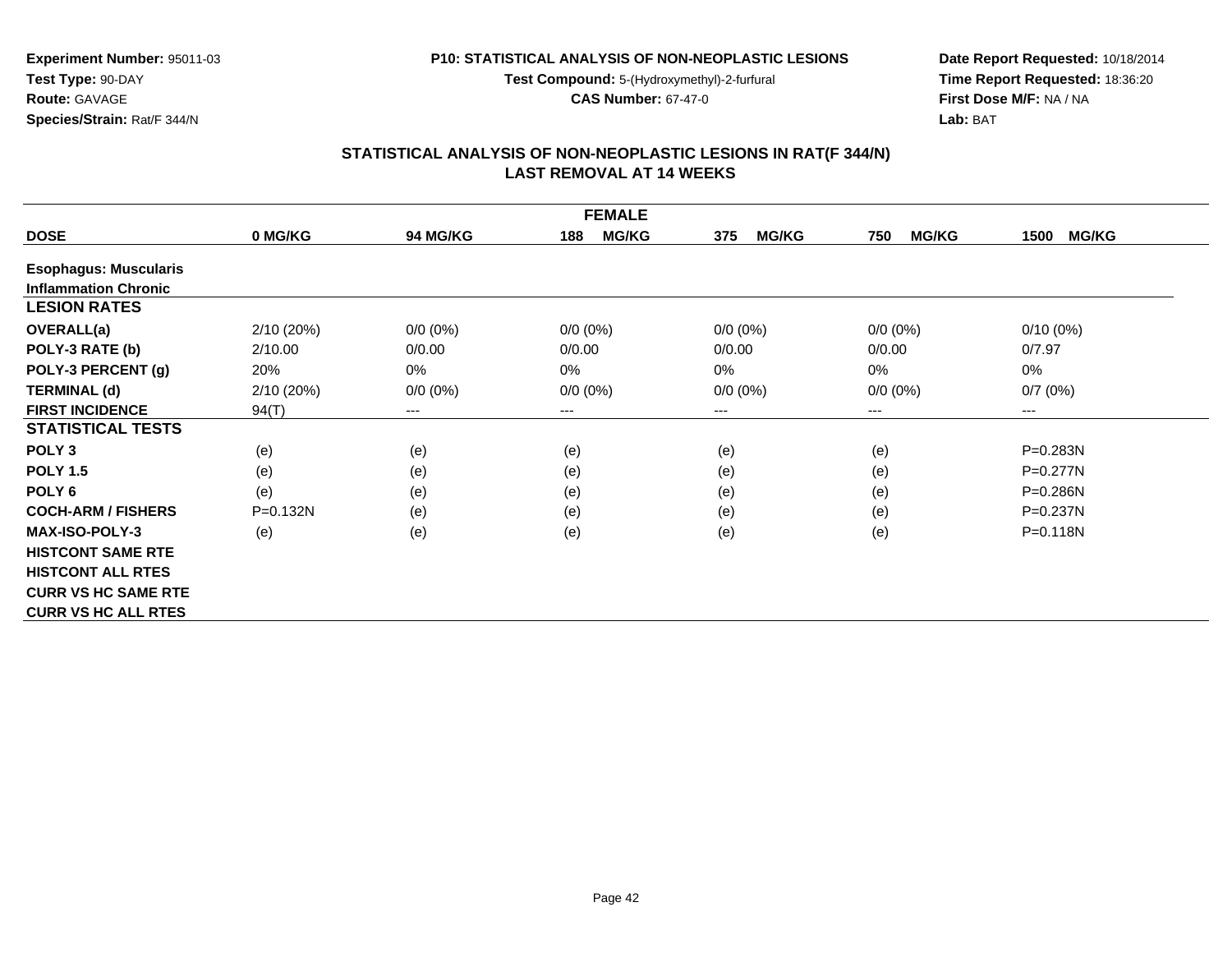**Test Compound:** 5-(Hydroxymethyl)-2-furfural

**CAS Number:** 67-47-0

**Date Report Requested:** 10/18/2014 **Time Report Requested:** 18:36:20**First Dose M/F:** NA / NA**Lab:** BAT

## **STATISTICAL ANALYSIS OF NON-NEOPLASTIC LESIONS IN RAT(F 344/N) LAST REMOVAL AT 14 WEEKS**

| <b>FEMALE</b>              |              |                        |                     |                     |                     |                      |  |  |
|----------------------------|--------------|------------------------|---------------------|---------------------|---------------------|----------------------|--|--|
| <b>DOSE</b>                | 0 MG/KG      | 94 MG/KG               | <b>MG/KG</b><br>188 | <b>MG/KG</b><br>375 | <b>MG/KG</b><br>750 | <b>MG/KG</b><br>1500 |  |  |
| <b>Heart: Myocardium</b>   |              |                        |                     |                     |                     |                      |  |  |
| Degeneration               |              |                        |                     |                     |                     |                      |  |  |
| <b>LESION RATES</b>        |              |                        |                     |                     |                     |                      |  |  |
| <b>OVERALL(a)</b>          | $1/10(10\%)$ | $0/0 (0\%)$            | $0/0 (0\%)$         | $0/0 (0\%)$         | $0/0 (0\%)$         | $0/10(0\%)$          |  |  |
| POLY-3 RATE (b)            | 1/10.00      | 0/0.00                 | 0/0.00              | 0/0.00              | 0/0.00              | 0/7.97               |  |  |
| POLY-3 PERCENT (g)         | 10%          | 0%                     | $0\%$               | 0%                  | 0%                  | 0%                   |  |  |
| <b>TERMINAL (d)</b>        | $1/10(10\%)$ | $0/0 (0\%)$            | $0/0 (0\%)$         | $0/0 (0\%)$         | $0/0 (0\%)$         | 0/7(0%)              |  |  |
| <b>FIRST INCIDENCE</b>     | 94(T)        | $\qquad \qquad \cdots$ | $--$                | ---                 | ---                 | ---                  |  |  |
| <b>STATISTICAL TESTS</b>   |              |                        |                     |                     |                     |                      |  |  |
| POLY <sub>3</sub>          | (e)          | (e)                    | (e)                 | (e)                 | (e)                 | $P = 0.545N$         |  |  |
| <b>POLY 1.5</b>            | (e)          | (e)                    | (e)                 | (e)                 | (e)                 | P=0.540N             |  |  |
| POLY <sub>6</sub>          | (e)          | (e)                    | (e)                 | (e)                 | (e)                 | $P = 0.547N$         |  |  |
| <b>COCH-ARM / FISHERS</b>  | P=0.304N     | (e)                    | (e)                 | (e)                 | (e)                 | $P = 0.500N$         |  |  |
| <b>MAX-ISO-POLY-3</b>      | (e)          | (e)                    | (e)                 | (e)                 | (e)                 | $P = 0.214N$         |  |  |
| <b>HISTCONT SAME RTE</b>   |              |                        |                     |                     |                     |                      |  |  |
| <b>HISTCONT ALL RTES</b>   |              |                        |                     |                     |                     |                      |  |  |
| <b>CURR VS HC SAME RTE</b> |              |                        |                     |                     |                     |                      |  |  |
| <b>CURR VS HC ALL RTES</b> |              |                        |                     |                     |                     |                      |  |  |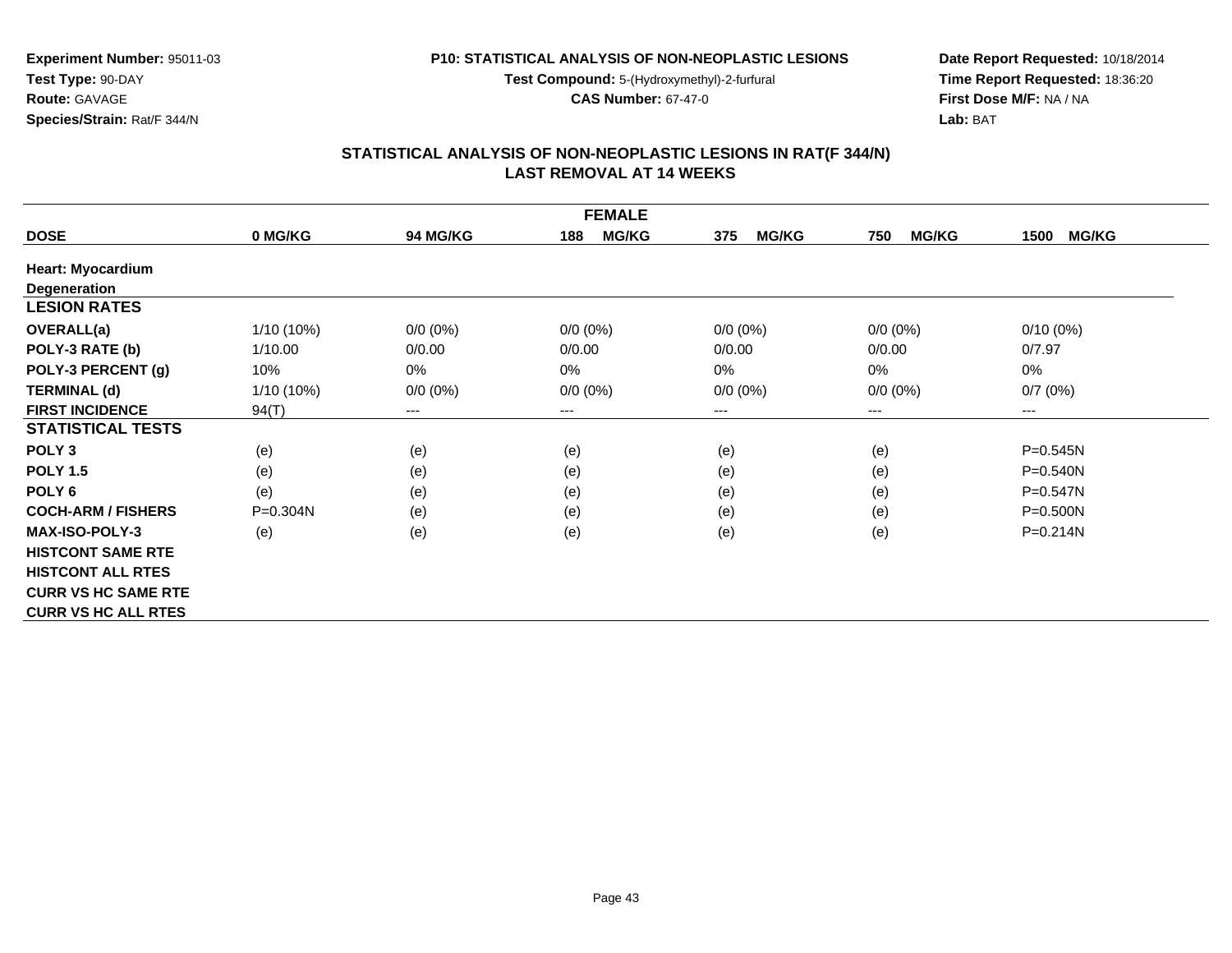**Test Compound:** 5-(Hydroxymethyl)-2-furfural

**CAS Number:** 67-47-0

**Date Report Requested:** 10/18/2014**Time Report Requested:** 18:36:20**First Dose M/F:** NA / NA**Lab:** BAT

#### **STATISTICAL ANALYSIS OF NON-NEOPLASTIC LESIONS IN RAT(F 344/N) LAST REMOVAL AT 14 WEEKS**

| <b>FEMALE</b>              |              |                        |                     |                     |                     |                      |  |  |
|----------------------------|--------------|------------------------|---------------------|---------------------|---------------------|----------------------|--|--|
| <b>DOSE</b>                | 0 MG/KG      | <b>94 MG/KG</b>        | <b>MG/KG</b><br>188 | <b>MG/KG</b><br>375 | <b>MG/KG</b><br>750 | <b>MG/KG</b><br>1500 |  |  |
| <b>Heart: Myocardium</b>   |              |                        |                     |                     |                     |                      |  |  |
| <b>Degeneration Focal</b>  |              |                        |                     |                     |                     |                      |  |  |
| <b>LESION RATES</b>        |              |                        |                     |                     |                     |                      |  |  |
| <b>OVERALL(a)</b>          | $1/10(10\%)$ | $0/0 (0\%)$            | $0/0 (0\%)$         | $0/0 (0\%)$         | $0/0 (0\%)$         | 1/10 (10%)           |  |  |
| POLY-3 RATE (b)            | 1/10.00      | 0/0.00                 | 0/0.00              | 0/0.00              | 0/0.00              | 1/8.03               |  |  |
| POLY-3 PERCENT (g)         | 10%          | $0\%$                  | 0%                  | $0\%$               | 0%                  | 12.5%                |  |  |
| <b>TERMINAL (d)</b>        | $1/10(10\%)$ | $0/0 (0\%)$            | $0/0 (0\%)$         | $0/0 (0\%)$         | $0/0 (0\%)$         | 0/7(0%)              |  |  |
| <b>FIRST INCIDENCE</b>     | 94(T)        | $\qquad \qquad \cdots$ | $\cdots$            | ---                 | $--$                | 92                   |  |  |
| <b>STATISTICAL TESTS</b>   |              |                        |                     |                     |                     |                      |  |  |
| POLY <sub>3</sub>          | (e)          | (e)                    | (e)                 | (e)                 | (e)                 | $P = 0.710$          |  |  |
| <b>POLY 1.5</b>            | (e)          | (e)                    | (e)                 | (e)                 | (e)                 | $P=0.714$            |  |  |
| POLY <sub>6</sub>          | (e)          | (e)                    | (e)                 | (e)                 | (e)                 | $P=0.709$            |  |  |
| <b>COCH-ARM / FISHERS</b>  | $P=0.645$    | (e)                    | (e)                 | (e)                 | (e)                 | P=0.763N             |  |  |
| <b>MAX-ISO-POLY-3</b>      | (e)          | (e)                    | (e)                 | (e)                 | (e)                 | $P=0.444$            |  |  |
| <b>HISTCONT SAME RTE</b>   |              |                        |                     |                     |                     |                      |  |  |
| <b>HISTCONT ALL RTES</b>   |              |                        |                     |                     |                     |                      |  |  |
| <b>CURR VS HC SAME RTE</b> |              |                        |                     |                     |                     |                      |  |  |
| <b>CURR VS HC ALL RTES</b> |              |                        |                     |                     |                     |                      |  |  |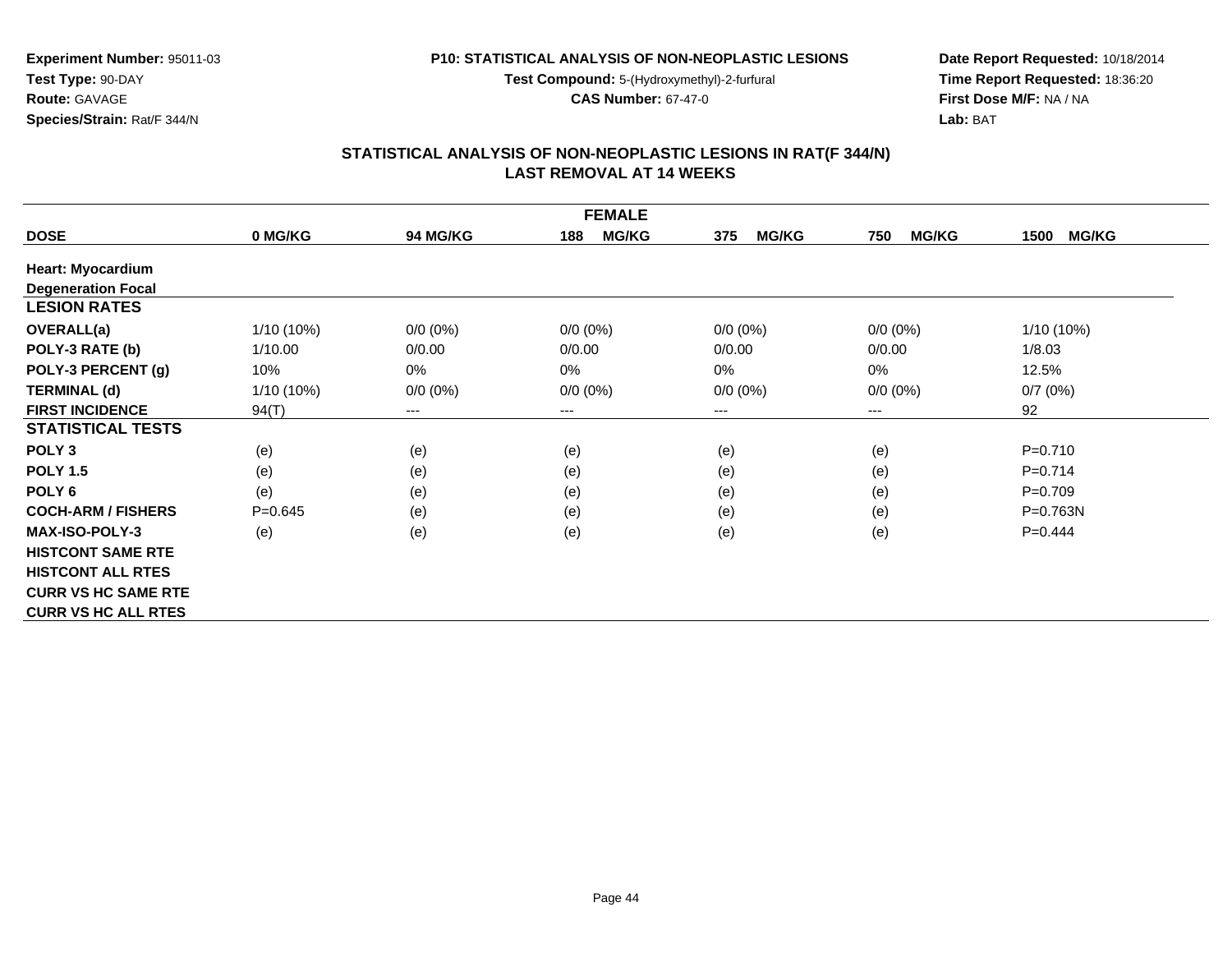**Test Compound:** 5-(Hydroxymethyl)-2-furfural

**CAS Number:** 67-47-0

**Date Report Requested:** 10/18/2014 **Time Report Requested:** 18:36:20**First Dose M/F:** NA / NA**Lab:** BAT

# **STATISTICAL ANALYSIS OF NON-NEOPLASTIC LESIONS IN RAT(F 344/N) LAST REMOVAL AT 14 WEEKS**

| <b>FEMALE</b>                 |              |             |                     |                     |                     |                      |  |  |
|-------------------------------|--------------|-------------|---------------------|---------------------|---------------------|----------------------|--|--|
| <b>DOSE</b>                   | 0 MG/KG      | 94 MG/KG    | <b>MG/KG</b><br>188 | <b>MG/KG</b><br>375 | <b>MG/KG</b><br>750 | <b>MG/KG</b><br>1500 |  |  |
| <b>Intestine Large, Colon</b> |              |             |                     |                     |                     |                      |  |  |
| <b>Parasite Metazoan</b>      |              |             |                     |                     |                     |                      |  |  |
| <b>LESION RATES</b>           |              |             |                     |                     |                     |                      |  |  |
| <b>OVERALL(a)</b>             | 1/10 (10%)   | $0/0 (0\%)$ | $0/0 (0\%)$         | $0/0 (0\%)$         | $0/0 (0\%)$         | $0/10(0\%)$          |  |  |
| POLY-3 RATE (b)               | 1/10.00      | 0/0.00      | 0/0.00              | 0/0.00              | 0/0.00              | 0/7.97               |  |  |
| POLY-3 PERCENT (g)            | 10%          | 0%          | 0%                  | $0\%$               | 0%                  | 0%                   |  |  |
| <b>TERMINAL (d)</b>           | $1/10(10\%)$ | $0/0 (0\%)$ | $0/0 (0\%)$         | $0/0 (0\%)$         | $0/0 (0\%)$         | 0/7(0%)              |  |  |
| <b>FIRST INCIDENCE</b>        | 94(T)        | ---         | $--$                | ---                 | ---                 | ---                  |  |  |
| <b>STATISTICAL TESTS</b>      |              |             |                     |                     |                     |                      |  |  |
| POLY <sub>3</sub>             | (e)          | (e)         | (e)                 | (e)                 | (e)                 | $P = 0.545N$         |  |  |
| <b>POLY 1.5</b>               | (e)          | (e)         | (e)                 | (e)                 | (e)                 | P=0.540N             |  |  |
| POLY 6                        | (e)          | (e)         | (e)                 | (e)                 | (e)                 | P=0.547N             |  |  |
| <b>COCH-ARM / FISHERS</b>     | P=0.304N     | (e)         | (e)                 | (e)                 | (e)                 | $P = 0.500N$         |  |  |
| <b>MAX-ISO-POLY-3</b>         | (e)          | (e)         | (e)                 | (e)                 | (e)                 | $P = 0.214N$         |  |  |
| <b>HISTCONT SAME RTE</b>      |              |             |                     |                     |                     |                      |  |  |
| <b>HISTCONT ALL RTES</b>      |              |             |                     |                     |                     |                      |  |  |
| <b>CURR VS HC SAME RTE</b>    |              |             |                     |                     |                     |                      |  |  |
| <b>CURR VS HC ALL RTES</b>    |              |             |                     |                     |                     |                      |  |  |

**Experiment Number:** 95011-03

**Species/Strain:** Rat/F 344/N

**Test Type:** 90-DAY**Route:** GAVAGE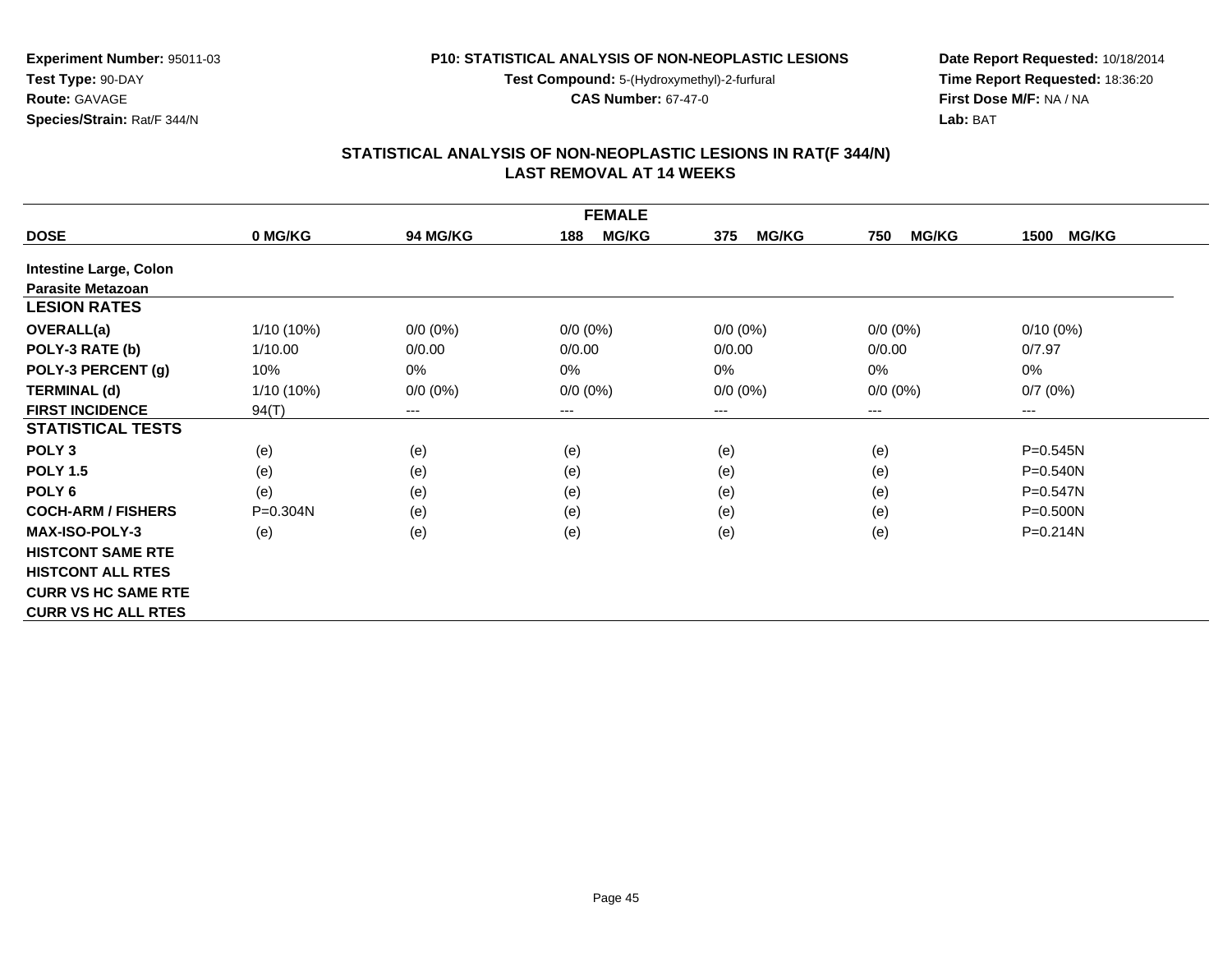**Test Compound:** 5-(Hydroxymethyl)-2-furfural

**CAS Number:** 67-47-0

**Date Report Requested:** 10/18/2014 **Time Report Requested:** 18:36:20**First Dose M/F:** NA / NA**Lab:** BAT

#### **STATISTICAL ANALYSIS OF NON-NEOPLASTIC LESIONS IN RAT(F 344/N) LAST REMOVAL AT 14 WEEKS**

| <b>FEMALE</b>                 |                        |             |                     |                     |                     |                      |  |  |
|-------------------------------|------------------------|-------------|---------------------|---------------------|---------------------|----------------------|--|--|
| <b>DOSE</b>                   | 0 MG/KG                | 94 MG/KG    | <b>MG/KG</b><br>188 | <b>MG/KG</b><br>375 | <b>MG/KG</b><br>750 | <b>MG/KG</b><br>1500 |  |  |
| <b>Intestine Large, Colon</b> |                        |             |                     |                     |                     |                      |  |  |
| <b>Ulcer</b>                  |                        |             |                     |                     |                     |                      |  |  |
| <b>LESION RATES</b>           |                        |             |                     |                     |                     |                      |  |  |
| <b>OVERALL(a)</b>             | $0/10(0\%)$            | $0/0 (0\%)$ | $0/0 (0\%)$         | $0/0 (0\%)$         | $0/0 (0\%)$         | 1/10 (10%)           |  |  |
| POLY-3 RATE (b)               | 0/10.00                | 0/0.00      | 0/0.00              | 0/0.00              | 0/0.00              | 1/8.03               |  |  |
| POLY-3 PERCENT (g)            | 0%                     | $0\%$       | 0%                  | 0%                  | $0\%$               | 12.5%                |  |  |
| <b>TERMINAL (d)</b>           | $0/10(0\%)$            | $0/0 (0\%)$ | $0/0 (0\%)$         | $0/0 (0\%)$         | $0/0 (0\%)$         | 0/7(0%)              |  |  |
| <b>FIRST INCIDENCE</b>        | $\qquad \qquad \cdots$ | $\cdots$    | ---                 | ---                 | ---                 | 92                   |  |  |
| <b>STATISTICAL TESTS</b>      |                        |             |                     |                     |                     |                      |  |  |
| POLY <sub>3</sub>             | (e)                    | (e)         | (e)                 | (e)                 | (e)                 | $P=0.456$            |  |  |
| <b>POLY 1.5</b>               | (e)                    | (e)         | (e)                 | (e)                 | (e)                 | $P = 0.460$          |  |  |
| POLY <sub>6</sub>             | (e)                    | (e)         | (e)                 | (e)                 | (e)                 | $P = 0.456$          |  |  |
| <b>COCH-ARM / FISHERS</b>     | $P=0.304$              | (e)         | (e)                 | (e)                 | (e)                 | $P = 0.500$          |  |  |
| <b>MAX-ISO-POLY-3</b>         | (e)                    | (e)         | (e)                 | (e)                 | (e)                 | $P = 0.157$          |  |  |
| <b>HISTCONT SAME RTE</b>      |                        |             |                     |                     |                     |                      |  |  |
| <b>HISTCONT ALL RTES</b>      |                        |             |                     |                     |                     |                      |  |  |
| <b>CURR VS HC SAME RTE</b>    |                        |             |                     |                     |                     |                      |  |  |
| <b>CURR VS HC ALL RTES</b>    |                        |             |                     |                     |                     |                      |  |  |

**Experiment Number:** 95011-03

**Test Type:** 90-DAY**Route:** GAVAGE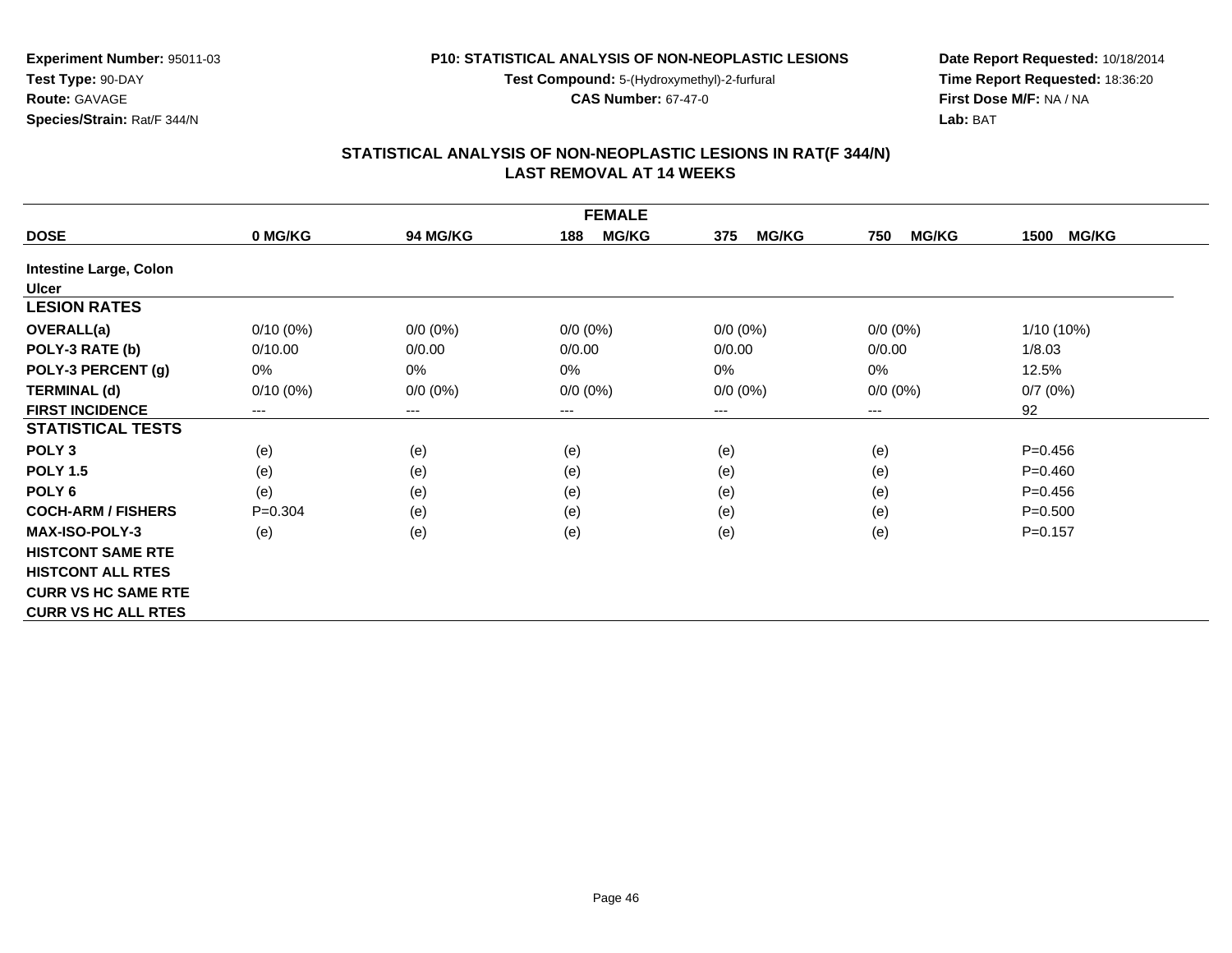**Test Compound:** 5-(Hydroxymethyl)-2-furfural

**CAS Number:** 67-47-0

**Date Report Requested:** 10/18/2014 **Time Report Requested:** 18:36:20**First Dose M/F:** NA / NA**Lab:** BAT

# **STATISTICAL ANALYSIS OF NON-NEOPLASTIC LESIONS IN RAT(F 344/N) LAST REMOVAL AT 14 WEEKS**

| <b>FEMALE</b>                  |             |                 |                     |                     |                     |                      |  |  |
|--------------------------------|-------------|-----------------|---------------------|---------------------|---------------------|----------------------|--|--|
| <b>DOSE</b>                    | 0 MG/KG     | <b>94 MG/KG</b> | <b>MG/KG</b><br>188 | <b>MG/KG</b><br>375 | <b>MG/KG</b><br>750 | <b>MG/KG</b><br>1500 |  |  |
| <b>Intestine Large, Rectum</b> |             |                 |                     |                     |                     |                      |  |  |
| <b>Parasite Metazoan</b>       |             |                 |                     |                     |                     |                      |  |  |
| <b>LESION RATES</b>            |             |                 |                     |                     |                     |                      |  |  |
| OVERALL(a)                     | $0/10(0\%)$ | $0/0 (0\%)$     | $0/0 (0\%)$         | $0/0 (0\%)$         | $0/0 (0\%)$         | $0/10(0\%)$          |  |  |
| POLY-3 RATE (b)                | 0/10.00     | 0/0.00          | 0/0.00              | 0/0.00              | 0/0.00              | 0/7.97               |  |  |
| POLY-3 PERCENT (g)             | $0\%$       | 0%              | 0%                  | $0\%$               | 0%                  | 0%                   |  |  |
| <b>TERMINAL (d)</b>            | $0/10(0\%)$ | $0/0 (0\%)$     | $0/0 (0\%)$         | $0/0 (0\%)$         | $0/0 (0\%)$         | 0/7(0%)              |  |  |
| <b>FIRST INCIDENCE</b>         | ---         | ---             | $--$                | ---                 | ---                 | ---                  |  |  |
| <b>STATISTICAL TESTS</b>       |             |                 |                     |                     |                     |                      |  |  |
| POLY <sub>3</sub>              | (n)         | (n)             | (n)                 | (n)                 | (n)                 | (n)                  |  |  |
| <b>POLY 1.5</b>                | (n)         | (n)             | (n)                 | (n)                 | (n)                 | (n)                  |  |  |
| POLY 6                         | (n)         | (n)             | (n)                 | (n)                 | (n)                 | (n)                  |  |  |
| <b>COCH-ARM / FISHERS</b>      | (n)         | (n)             | (n)                 | (n)                 | (n)                 | (n)                  |  |  |
| <b>MAX-ISO-POLY-3</b>          | (n)         | (n)             | (n)                 | (n)                 | (n)                 | (n)                  |  |  |
| <b>HISTCONT SAME RTE</b>       |             |                 |                     |                     |                     |                      |  |  |
| <b>HISTCONT ALL RTES</b>       |             |                 |                     |                     |                     |                      |  |  |
| <b>CURR VS HC SAME RTE</b>     |             |                 |                     |                     |                     |                      |  |  |
| <b>CURR VS HC ALL RTES</b>     |             |                 |                     |                     |                     |                      |  |  |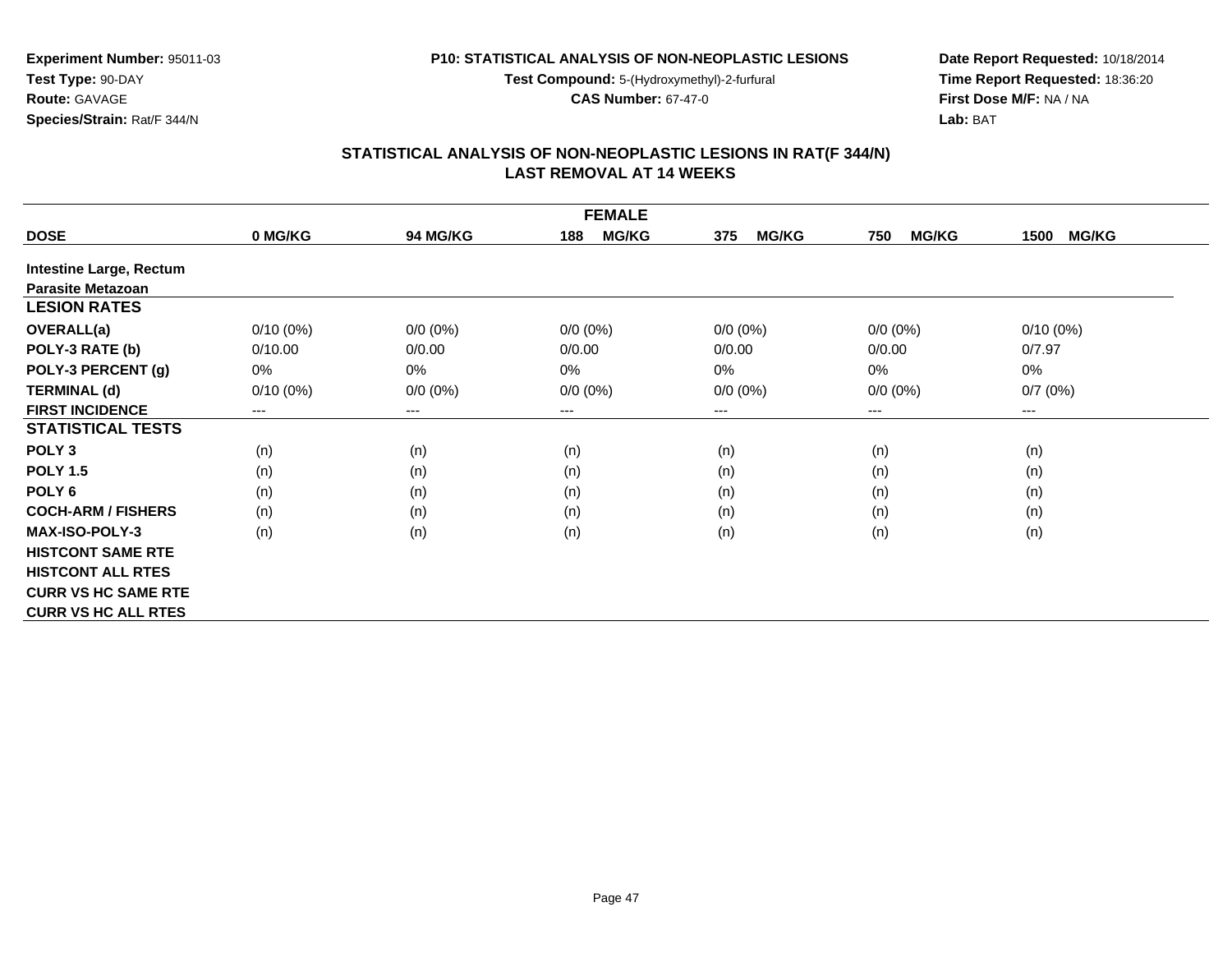**Test Compound:** 5-(Hydroxymethyl)-2-furfural

**CAS Number:** 67-47-0

**Date Report Requested:** 10/18/2014 **Time Report Requested:** 18:36:20**First Dose M/F:** NA / NA**Lab:** BAT

| <b>FEMALE</b>              |             |                 |                     |                     |                     |                      |  |  |
|----------------------------|-------------|-----------------|---------------------|---------------------|---------------------|----------------------|--|--|
| <b>DOSE</b>                | 0 MG/KG     | <b>94 MG/KG</b> | <b>MG/KG</b><br>188 | <b>MG/KG</b><br>375 | <b>MG/KG</b><br>750 | <b>MG/KG</b><br>1500 |  |  |
| <b>Kidney</b>              |             |                 |                     |                     |                     |                      |  |  |
| Congestion                 |             |                 |                     |                     |                     |                      |  |  |
| <b>LESION RATES</b>        |             |                 |                     |                     |                     |                      |  |  |
| <b>OVERALL(a)</b>          | $0/10(0\%)$ | $0/0 (0\%)$     | $0/0 (0\%)$         | $0/0 (0\%)$         | $0/0$ $(0%)$        | 1/10 (10%)           |  |  |
| POLY-3 RATE (b)            | 0/10.00     | 0/0.00          | 0/0.00              | 0/0.00              | 0/0.00              | 1/8.97               |  |  |
| POLY-3 PERCENT (g)         | 0%          | 0%              | 0%                  | 0%                  | $0\%$               | 11.1%                |  |  |
| <b>TERMINAL (d)</b>        | $0/10(0\%)$ | $0/0 (0\%)$     | $0/0 (0\%)$         | $0/0 (0\%)$         | $0/0 (0\%)$         | 0/7(0%)              |  |  |
| <b>FIRST INCIDENCE</b>     | $---$       | $---$           | $--$                | ---                 | ---                 | 4                    |  |  |
| <b>STATISTICAL TESTS</b>   |             |                 |                     |                     |                     |                      |  |  |
| POLY <sub>3</sub>          | (e)         | (e)             | (e)                 | (e)                 | (e)                 | $P=0.478$            |  |  |
| <b>POLY 1.5</b>            | (e)         | (e)             | (e)                 | (e)                 | (e)                 | $P=0.482$            |  |  |
| POLY <sub>6</sub>          | (e)         | (e)             | (e)                 | (e)                 | (e)                 | $P=0.476$            |  |  |
| <b>COCH-ARM / FISHERS</b>  | $P = 0.304$ | (e)             | (e)                 | (e)                 | (e)                 | $P = 0.500$          |  |  |
| <b>MAX-ISO-POLY-3</b>      | (e)         | (e)             | (e)                 | (e)                 | (e)                 | $P = 0.158$          |  |  |
| <b>HISTCONT SAME RTE</b>   |             |                 |                     |                     |                     |                      |  |  |
| <b>HISTCONT ALL RTES</b>   |             |                 |                     |                     |                     |                      |  |  |
| <b>CURR VS HC SAME RTE</b> |             |                 |                     |                     |                     |                      |  |  |
| <b>CURR VS HC ALL RTES</b> |             |                 |                     |                     |                     |                      |  |  |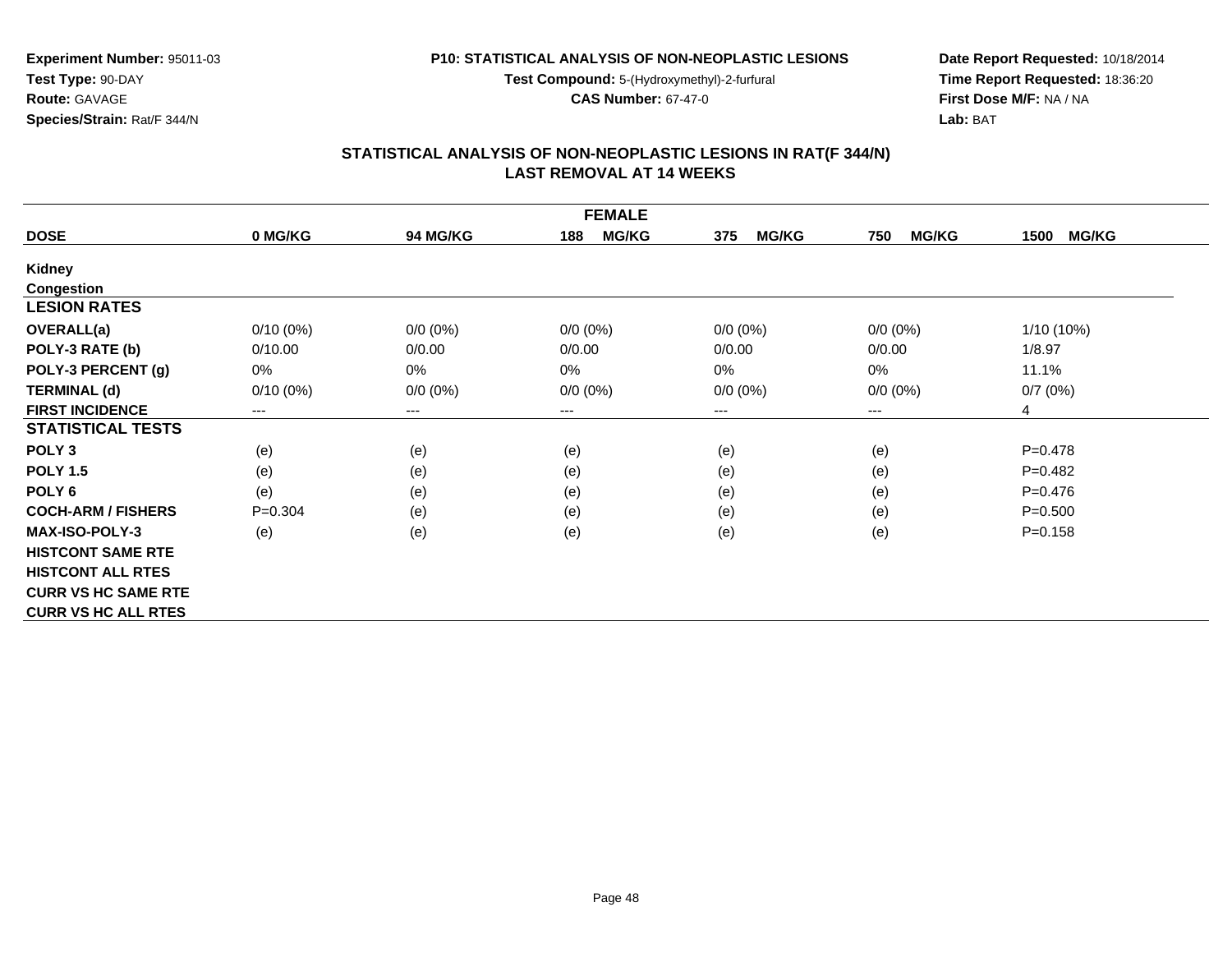**Test Compound:** 5-(Hydroxymethyl)-2-furfural

**CAS Number:** 67-47-0

**Date Report Requested:** 10/18/2014 **Time Report Requested:** 18:36:20**First Dose M/F:** NA / NA**Lab:** BAT

#### **STATISTICAL ANALYSIS OF NON-NEOPLASTIC LESIONS IN RAT(F 344/N) LAST REMOVAL AT 14 WEEKS**

| <b>FEMALE</b>                 |                        |             |                     |                     |                     |                      |  |  |
|-------------------------------|------------------------|-------------|---------------------|---------------------|---------------------|----------------------|--|--|
| <b>DOSE</b>                   | 0 MG/KG                | 94 MG/KG    | <b>MG/KG</b><br>188 | <b>MG/KG</b><br>375 | <b>MG/KG</b><br>750 | <b>MG/KG</b><br>1500 |  |  |
| Kidney                        |                        |             |                     |                     |                     |                      |  |  |
| <b>Hemorrhage Acute Focal</b> |                        |             |                     |                     |                     |                      |  |  |
| <b>LESION RATES</b>           |                        |             |                     |                     |                     |                      |  |  |
| <b>OVERALL(a)</b>             | $0/10(0\%)$            | $0/0 (0\%)$ | $0/0 (0\%)$         | $0/0 (0\%)$         | $0/0 (0\%)$         | $1/10(10\%)$         |  |  |
| POLY-3 RATE (b)               | 0/10.00                | 0/0.00      | 0/0.00              | 0/0.00              | 0/0.00              | 1/8.94               |  |  |
| POLY-3 PERCENT (g)            | 0%                     | $0\%$       | 0%                  | $0\%$               | 0%                  | 11.2%                |  |  |
| <b>TERMINAL (d)</b>           | $0/10(0\%)$            | $0/0 (0\%)$ | $0/0 (0\%)$         | $0/0 (0\%)$         | $0/0 (0\%)$         | 0/7(0%)              |  |  |
| <b>FIRST INCIDENCE</b>        | $\qquad \qquad \cdots$ | $--$        | ---                 | ---                 | ---                 | 29                   |  |  |
| <b>STATISTICAL TESTS</b>      |                        |             |                     |                     |                     |                      |  |  |
| POLY <sub>3</sub>             | (e)                    | (e)         | (e)                 | (e)                 | (e)                 | $P=0.478$            |  |  |
| <b>POLY 1.5</b>               | (e)                    | (e)         | (e)                 | (e)                 | (e)                 | $P=0.478$            |  |  |
| POLY <sub>6</sub>             | (e)                    | (e)         | (e)                 | (e)                 | (e)                 | $P=0.476$            |  |  |
| <b>COCH-ARM / FISHERS</b>     | $P = 0.304$            | (e)         | (e)                 | (e)                 | (e)                 | $P = 0.500$          |  |  |
| <b>MAX-ISO-POLY-3</b>         | (e)                    | (e)         | (e)                 | (e)                 | (e)                 | $P = 0.158$          |  |  |
| <b>HISTCONT SAME RTE</b>      |                        |             |                     |                     |                     |                      |  |  |
| <b>HISTCONT ALL RTES</b>      |                        |             |                     |                     |                     |                      |  |  |
| <b>CURR VS HC SAME RTE</b>    |                        |             |                     |                     |                     |                      |  |  |
| <b>CURR VS HC ALL RTES</b>    |                        |             |                     |                     |                     |                      |  |  |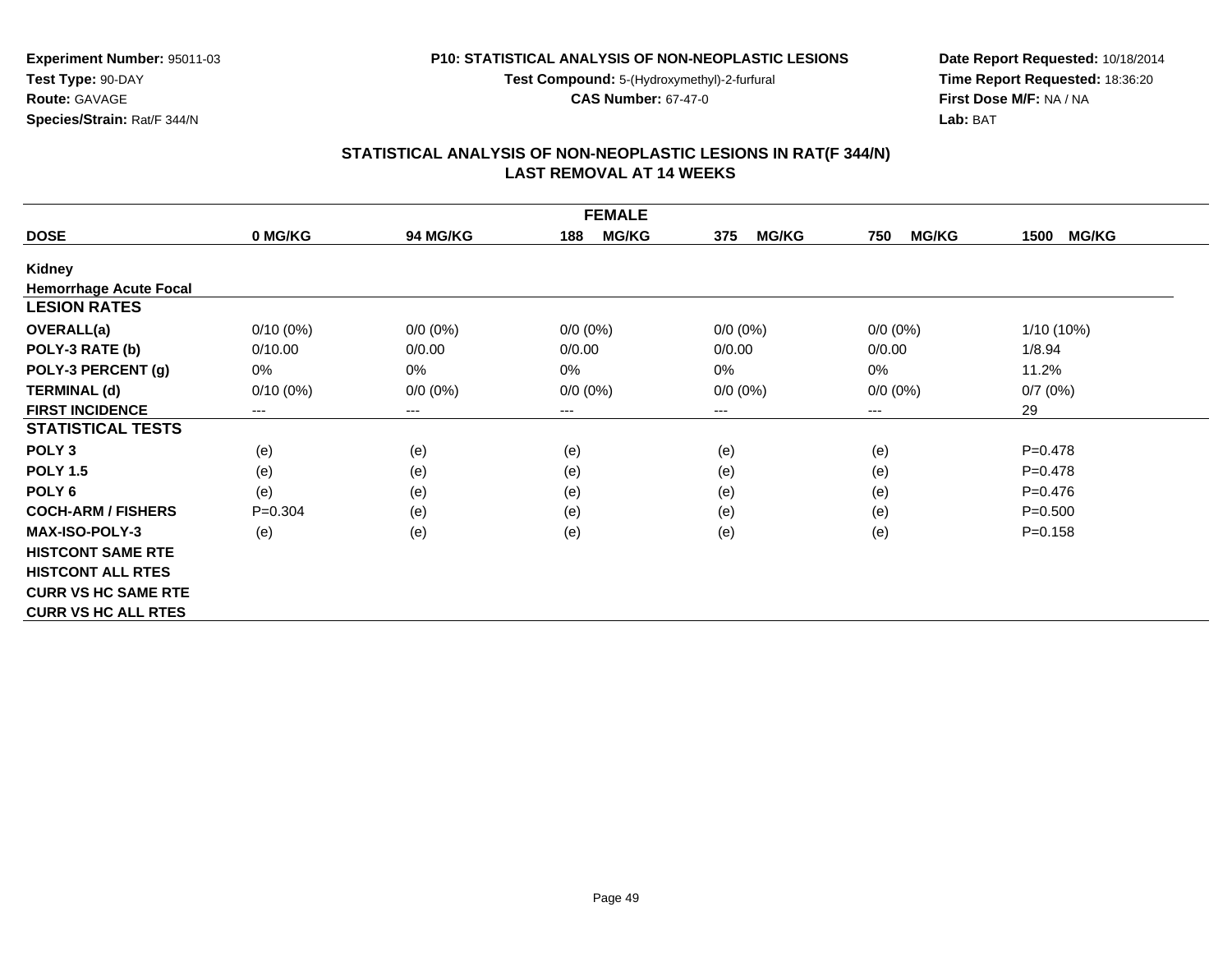**Test Compound:** 5-(Hydroxymethyl)-2-furfural

**CAS Number:** 67-47-0

**Date Report Requested:** 10/18/2014 **Time Report Requested:** 18:36:20**First Dose M/F:** NA / NA**Lab:** BAT

#### **STATISTICAL ANALYSIS OF NON-NEOPLASTIC LESIONS IN RAT(F 344/N) LAST REMOVAL AT 14 WEEKS**

| <b>FEMALE</b>               |             |                 |                     |                     |                     |                      |  |
|-----------------------------|-------------|-----------------|---------------------|---------------------|---------------------|----------------------|--|
| <b>DOSE</b>                 | 0 MG/KG     | <b>94 MG/KG</b> | <b>MG/KG</b><br>188 | <b>MG/KG</b><br>375 | <b>MG/KG</b><br>750 | <b>MG/KG</b><br>1500 |  |
| <b>Kidney: Renal Tubule</b> |             |                 |                     |                     |                     |                      |  |
| <b>Necrosis Acute Focal</b> |             |                 |                     |                     |                     |                      |  |
| <b>LESION RATES</b>         |             |                 |                     |                     |                     |                      |  |
| <b>OVERALL(a)</b>           | $0/10(0\%)$ | $0/0 (0\%)$     | $0/0 (0\%)$         | $0/0 (0\%)$         | $0/0 (0\%)$         | $1/10(10\%)$         |  |
| POLY-3 RATE (b)             | 0/10.00     | 0/0.00          | 0/0.00              | 0/0.00              | 0/0.00              | 1/8.97               |  |
| POLY-3 PERCENT (g)          | $0\%$       | $0\%$           | 0%                  | 0%                  | 0%                  | 11.1%                |  |
| <b>TERMINAL (d)</b>         | $0/10(0\%)$ | $0/0 (0\%)$     | $0/0 (0\%)$         | $0/0 (0\%)$         | $0/0 (0\%)$         | 0/7(0%)              |  |
| <b>FIRST INCIDENCE</b>      | $---$       | $\cdots$        | $---$               | $---$               | ---                 | 4                    |  |
| <b>STATISTICAL TESTS</b>    |             |                 |                     |                     |                     |                      |  |
| POLY <sub>3</sub>           | (e)         | (e)             | (e)                 | (e)                 | (e)                 | $P=0.478$            |  |
| <b>POLY 1.5</b>             | (e)         | (e)             | (e)                 | (e)                 | (e)                 | $P=0.482$            |  |
| POLY <sub>6</sub>           | (e)         | (e)             | (e)                 | (e)                 | (e)                 | $P=0.476$            |  |
| <b>COCH-ARM / FISHERS</b>   | $P = 0.304$ | (e)             | (e)                 | (e)                 | (e)                 | $P = 0.500$          |  |
| <b>MAX-ISO-POLY-3</b>       | (e)         | (e)             | (e)                 | (e)                 | (e)                 | $P = 0.158$          |  |
| <b>HISTCONT SAME RTE</b>    |             |                 |                     |                     |                     |                      |  |
| <b>HISTCONT ALL RTES</b>    |             |                 |                     |                     |                     |                      |  |
| <b>CURR VS HC SAME RTE</b>  |             |                 |                     |                     |                     |                      |  |
| <b>CURR VS HC ALL RTES</b>  |             |                 |                     |                     |                     |                      |  |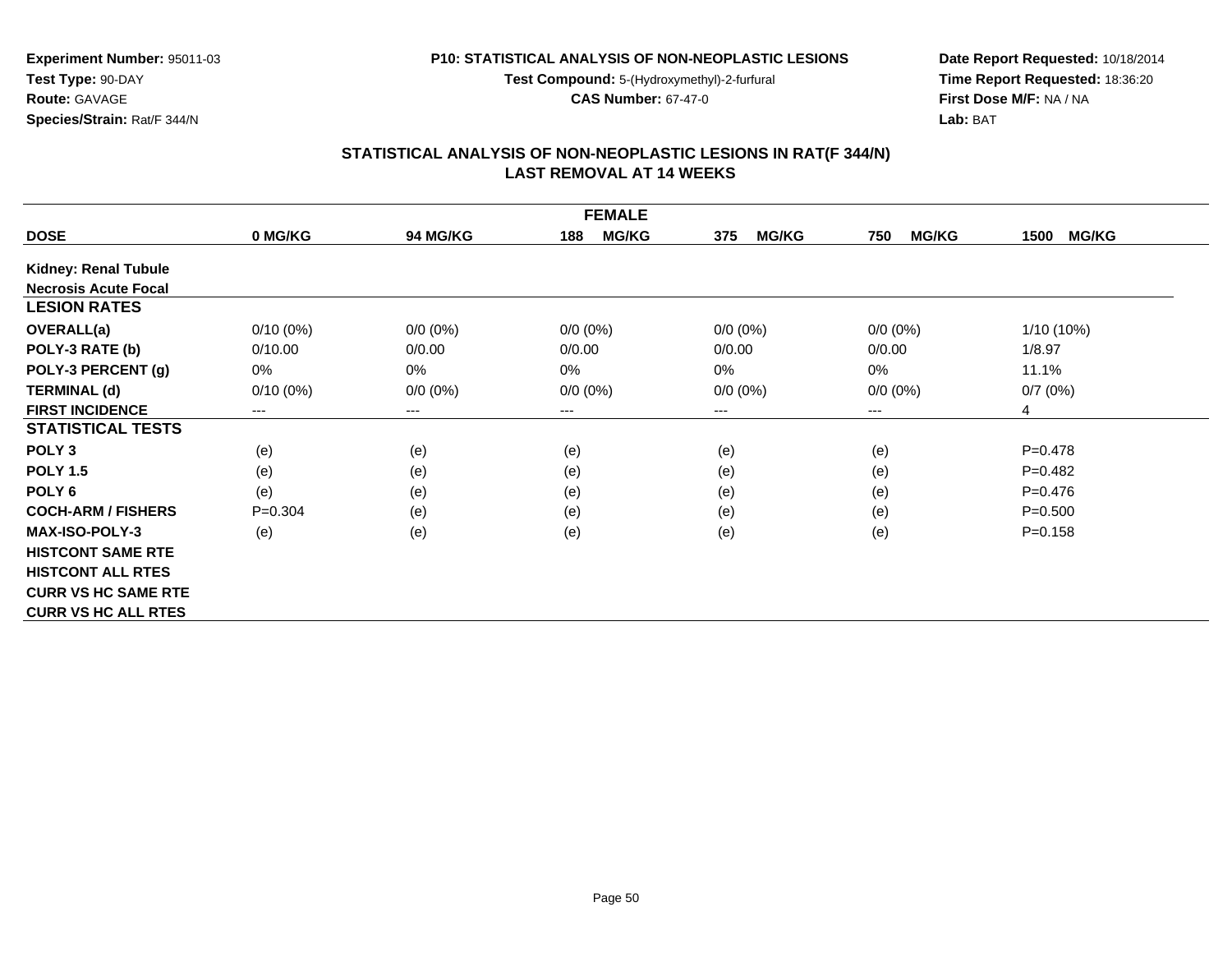**Test Compound:** 5-(Hydroxymethyl)-2-furfural

**CAS Number:** 67-47-0

**Date Report Requested:** 10/18/2014 **Time Report Requested:** 18:36:20**First Dose M/F:** NA / NA**Lab:** BAT

#### **STATISTICAL ANALYSIS OF NON-NEOPLASTIC LESIONS IN RAT(F 344/N) LAST REMOVAL AT 14 WEEKS**

| <b>FEMALE</b>                     |              |                 |                     |                     |                     |                      |  |  |
|-----------------------------------|--------------|-----------------|---------------------|---------------------|---------------------|----------------------|--|--|
| <b>DOSE</b>                       | 0 MG/KG      | <b>94 MG/KG</b> | <b>MG/KG</b><br>188 | <b>MG/KG</b><br>375 | <b>MG/KG</b><br>750 | <b>MG/KG</b><br>1500 |  |  |
| Liver                             |              |                 |                     |                     |                     |                      |  |  |
| <b>Hepatodiaphragmatic Nodule</b> |              |                 |                     |                     |                     |                      |  |  |
| <b>LESION RATES</b>               |              |                 |                     |                     |                     |                      |  |  |
| <b>OVERALL(a)</b>                 | 2/10(20%)    | 5/5 (100%)      | $2/2(100\%)$        | $2/2(100\%)$        | $1/1(100\%)$        | 2/10 (20%)           |  |  |
| POLY-3 RATE (b)                   | 2/10.00      | 5/5.00          | 2/2.00              | 2/2.00              | 1/1.00              | 2/7.97               |  |  |
| POLY-3 PERCENT (g)                | 20%          | 100%            | 100%                | 100%                | 100%                | 25.1%                |  |  |
| <b>TERMINAL (d)</b>               | 2/10 (20%)   | 5/5 (100%)      | 2/2 (100%)          | $2/2(100\%)$        | 1/1 (100%)          | 2/7(29%)             |  |  |
| <b>FIRST INCIDENCE</b>            | 94(T)        | 94(T)           | 94(T)               | 94(T)               | 94(T)               | 94(T)                |  |  |
| <b>STATISTICAL TESTS</b>          |              |                 |                     |                     |                     |                      |  |  |
| POLY <sub>3</sub>                 | $P = 0.164N$ | $P=0.000**$     | $P=0.053$           | $P=0.053$           | $P = 0.286$         | $P = 0.615$          |  |  |
| <b>POLY 1.5</b>                   | $P=0.145N$   | $P=0.000**$     | $P=0.053$           | $P = 0.053$         | $P = 0.286$         | $P=0.624$            |  |  |
| POLY <sub>6</sub>                 | $P = 0.174N$ | P=0.000**       | $P=0.053$           | $P = 0.053$         | $P = 0.286$         | $P = 0.611$          |  |  |
| <b>COCH-ARM / FISHERS</b>         | $P = 0.097N$ | $P=0.007**$     | $P = 0.091$         | $P = 0.091$         | $P=0.273$           | $P=0.709N$           |  |  |
| <b>MAX-ISO-POLY-3</b>             | $P=0.019*$   | $P=0.000**$     | $P=0.023*$          | $P=0.023*$          | $P = 0.090$         | $P=0.413$            |  |  |
| <b>HISTCONT SAME RTE</b>          |              |                 |                     |                     |                     |                      |  |  |
| <b>HISTCONT ALL RTES</b>          |              |                 |                     |                     |                     |                      |  |  |
| <b>CURR VS HC SAME RTE</b>        |              |                 |                     |                     |                     |                      |  |  |
| <b>CURR VS HC ALL RTES</b>        |              |                 |                     |                     |                     |                      |  |  |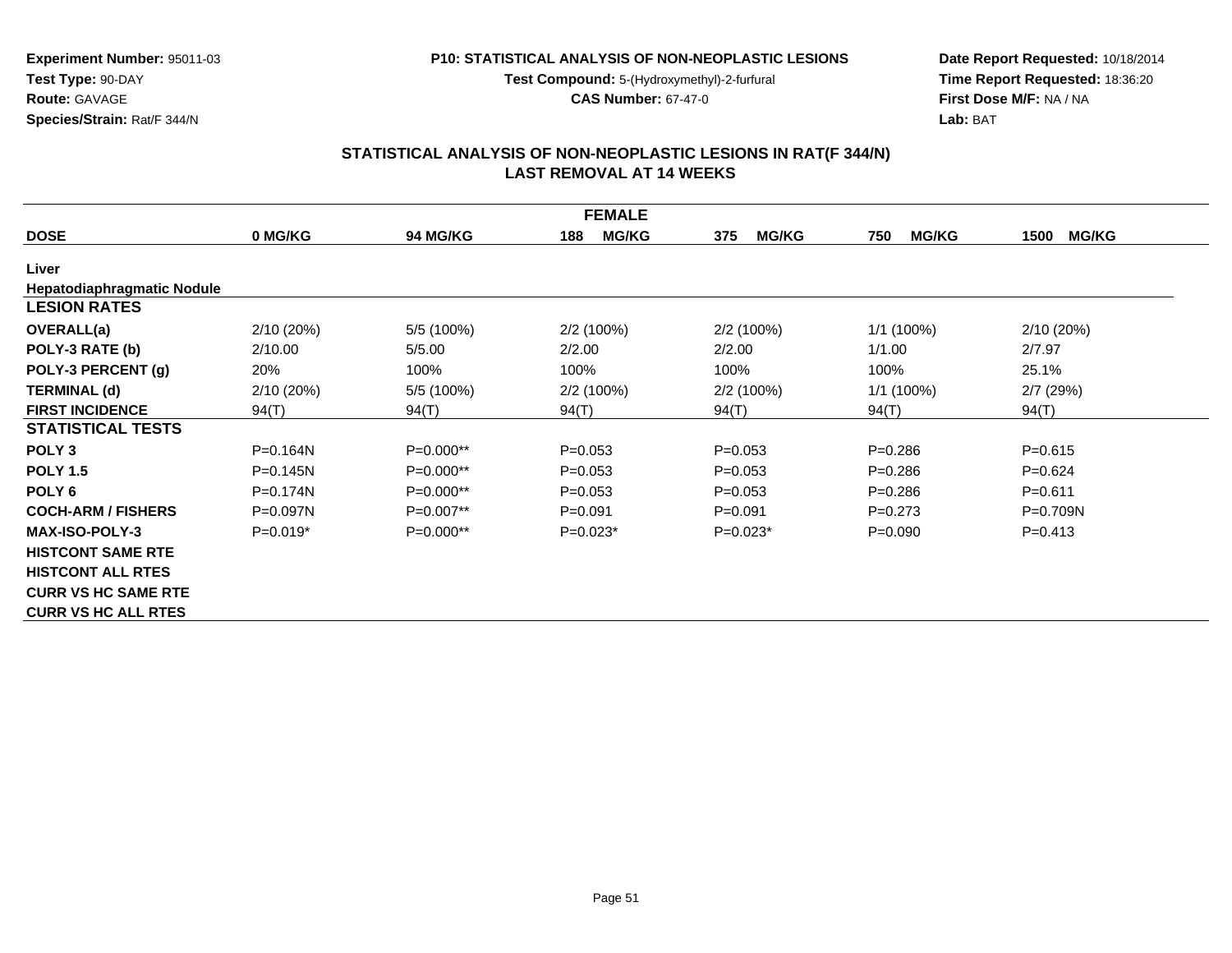**Test Compound:** 5-(Hydroxymethyl)-2-furfural

**CAS Number:** 67-47-0

**Date Report Requested:** 10/18/2014 **Time Report Requested:** 18:36:20**First Dose M/F:** NA / NA**Lab:** BAT

#### **STATISTICAL ANALYSIS OF NON-NEOPLASTIC LESIONS IN RAT(F 344/N) LAST REMOVAL AT 14 WEEKS**

| <b>FEMALE</b>                     |              |                 |                     |                     |                     |                        |  |  |
|-----------------------------------|--------------|-----------------|---------------------|---------------------|---------------------|------------------------|--|--|
| <b>DOSE</b>                       | 0 MG/KG      | <b>94 MG/KG</b> | <b>MG/KG</b><br>188 | <b>MG/KG</b><br>375 | <b>MG/KG</b><br>750 | <b>MG/KG</b><br>1500   |  |  |
| Liver                             |              |                 |                     |                     |                     |                        |  |  |
| <b>Inflammation Granulomatous</b> |              |                 |                     |                     |                     |                        |  |  |
| <b>LESION RATES</b>               |              |                 |                     |                     |                     |                        |  |  |
| <b>OVERALL(a)</b>                 | 4/10 (40%)   | 0/5(0%)         | 0/2(0%)             | 0/2(0%)             | $0/1$ (0%)          | $0/10(0\%)$            |  |  |
| POLY-3 RATE (b)                   | 4/10.00      | 0/5.00          | 0/2.00              | 0/2.00              | 0/1.00              | 0/7.97                 |  |  |
| POLY-3 PERCENT (g)                | 40%          | 0%              | 0%                  | $0\%$               | $0\%$               | 0%                     |  |  |
| <b>TERMINAL (d)</b>               | 4/10 (40%)   | 0/5(0%)         | 0/2(0%)             | 0/2(0%)             | $0/1$ (0%)          | 0/7(0%)                |  |  |
| <b>FIRST INCIDENCE</b>            | 94(T)        | ---             | ---                 | ---                 | $---$               | $\qquad \qquad \cdots$ |  |  |
| <b>STATISTICAL TESTS</b>          |              |                 |                     |                     |                     |                        |  |  |
| POLY <sub>3</sub>                 | P=0.063N     | $P=0.144N$      | $P = 0.396N$        | $P = 0.396N$        | $P = 0.609N$        | $P = 0.063N$           |  |  |
| <b>POLY 1.5</b>                   | $P = 0.061N$ | $P = 0.144N$    | $P = 0.396N$        | $P = 0.396N$        | $P = 0.609N$        | $P = 0.060N$           |  |  |
| POLY <sub>6</sub>                 | $P = 0.063N$ | $P=0.144N$      | $P = 0.396N$        | P=0.396N            | $P = 0.609N$        | $P = 0.065N$           |  |  |
| <b>COCH-ARM / FISHERS</b>         | $P = 0.060N$ | $P = 0.154N$    | $P=0.424N$          | $P=0.424N$          | $P = 0.636N$        | $P=0.043N^*$           |  |  |
| <b>MAX-ISO-POLY-3</b>             | $P=0.022N^*$ | $P = 0.071N$    | $P=0.207N$          | $P=0.207N$          | $P=0.292N$          | P=0.028N*              |  |  |
| <b>HISTCONT SAME RTE</b>          |              |                 |                     |                     |                     |                        |  |  |
| <b>HISTCONT ALL RTES</b>          |              |                 |                     |                     |                     |                        |  |  |
| <b>CURR VS HC SAME RTE</b>        |              |                 |                     |                     |                     |                        |  |  |
| <b>CURR VS HC ALL RTES</b>        |              |                 |                     |                     |                     |                        |  |  |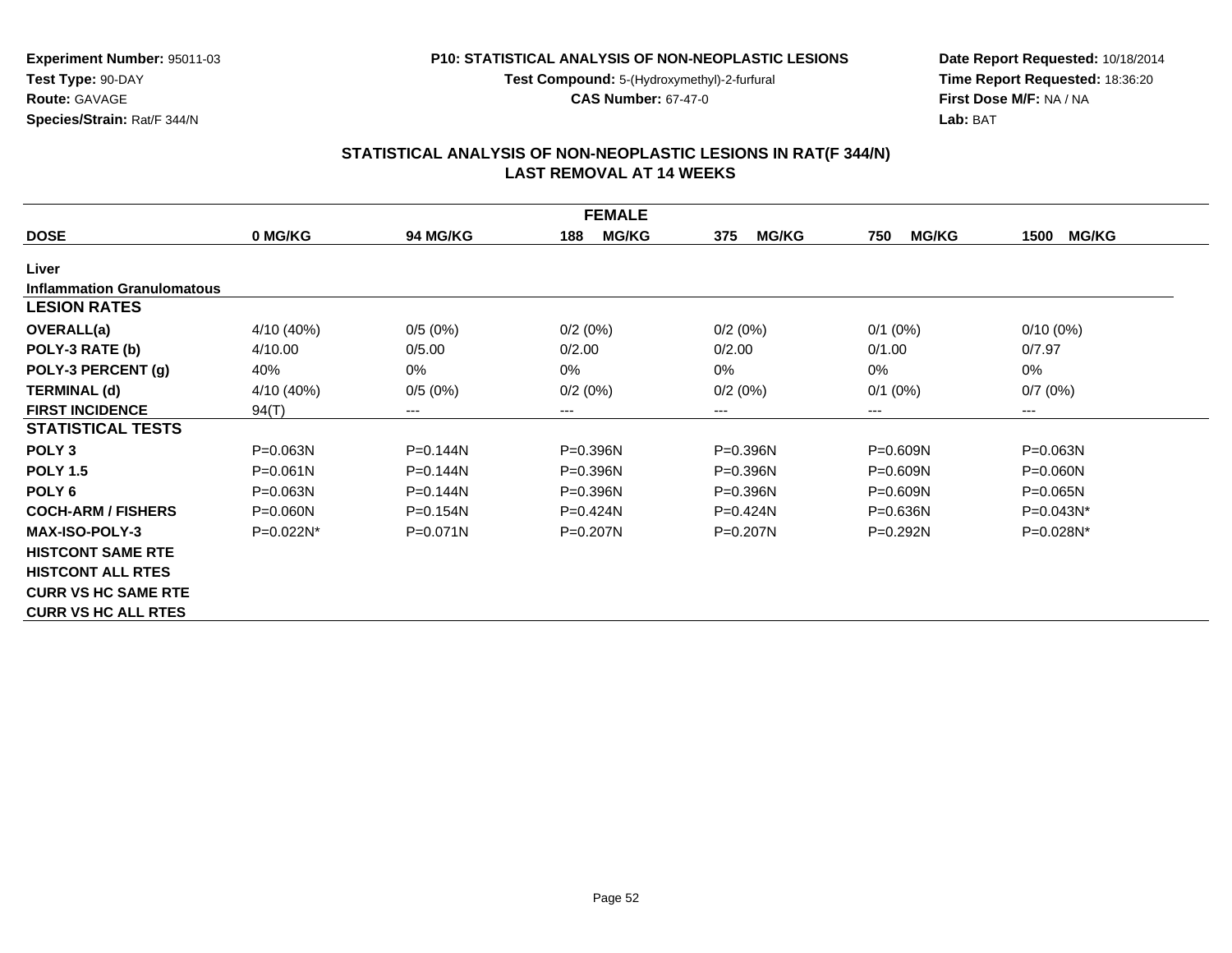**Test Compound:** 5-(Hydroxymethyl)-2-furfural

**CAS Number:** 67-47-0

**Date Report Requested:** 10/18/2014 **Time Report Requested:** 18:36:20**First Dose M/F:** NA / NA**Lab:** BAT

#### **STATISTICAL ANALYSIS OF NON-NEOPLASTIC LESIONS IN RAT(F 344/N) LAST REMOVAL AT 14 WEEKS**

| <b>FEMALE</b>              |             |                 |                     |                     |                     |                      |  |
|----------------------------|-------------|-----------------|---------------------|---------------------|---------------------|----------------------|--|
| <b>DOSE</b>                | 0 MG/KG     | <b>94 MG/KG</b> | <b>MG/KG</b><br>188 | <b>MG/KG</b><br>375 | <b>MG/KG</b><br>750 | <b>MG/KG</b><br>1500 |  |
| Liver: Centrilobular       |             |                 |                     |                     |                     |                      |  |
| <b>Fatty Change</b>        |             |                 |                     |                     |                     |                      |  |
| <b>LESION RATES</b>        |             |                 |                     |                     |                     |                      |  |
| <b>OVERALL(a)</b>          | $0/10(0\%)$ | 0/5(0%)         | 0/2(0%)             | 0/2(0%)             | $0/1$ (0%)          | $0/10(0\%)$          |  |
| POLY-3 RATE (b)            | 0/10.00     | 0/5.00          | 0/2.00              | 0/2.00              | 0/1.00              | 0/7.97               |  |
| POLY-3 PERCENT (g)         | 0%          | 0%              | 0%                  | 0%                  | 0%                  | $0\%$                |  |
| <b>TERMINAL (d)</b>        | $0/10(0\%)$ | 0/5(0%)         | 0/2(0%)             | 0/2(0%)             | $0/1$ (0%)          | 0/7(0%)              |  |
| <b>FIRST INCIDENCE</b>     | ---         | $---$           | $---$               | ---                 | $---$               | ---                  |  |
| <b>STATISTICAL TESTS</b>   |             |                 |                     |                     |                     |                      |  |
| POLY <sub>3</sub>          | (n)         | (n)             | (n)                 | (n)                 | (n)                 | (n)                  |  |
| <b>POLY 1.5</b>            | (n)         | (n)             | (n)                 | (n)                 | (n)                 | (n)                  |  |
| POLY <sub>6</sub>          | (n)         | (n)             | (n)                 | (n)                 | (n)                 | (n)                  |  |
| <b>COCH-ARM / FISHERS</b>  | (n)         | (n)             | (n)                 | (n)                 | (n)                 | (n)                  |  |
| <b>MAX-ISO-POLY-3</b>      | (n)         | (n)             | (n)                 | (n)                 | (n)                 | (n)                  |  |
| <b>HISTCONT SAME RTE</b>   |             |                 |                     |                     |                     |                      |  |
| <b>HISTCONT ALL RTES</b>   |             |                 |                     |                     |                     |                      |  |
| <b>CURR VS HC SAME RTE</b> |             |                 |                     |                     |                     |                      |  |
| <b>CURR VS HC ALL RTES</b> |             |                 |                     |                     |                     |                      |  |

**Experiment Number:** 95011-03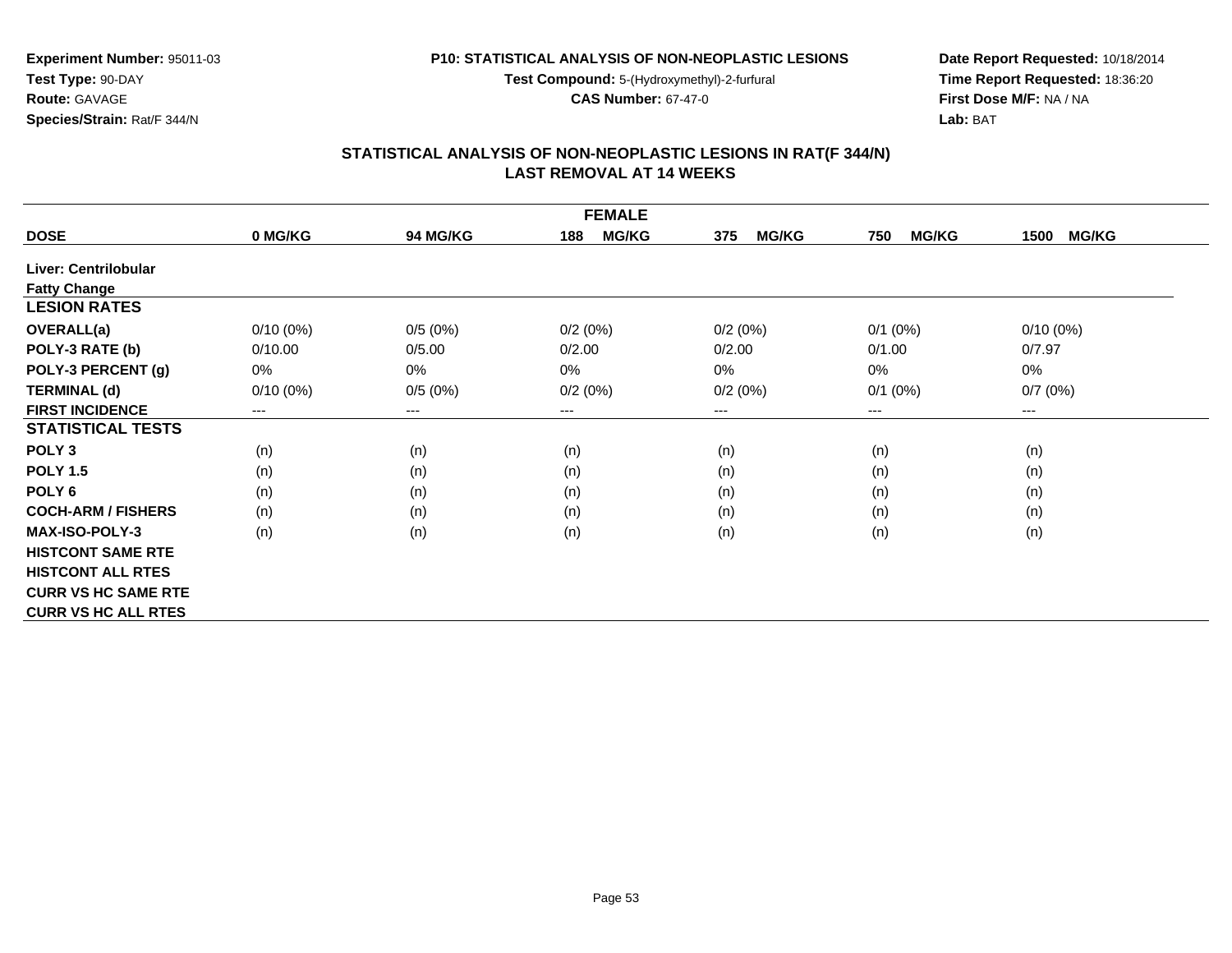**Test Compound:** 5-(Hydroxymethyl)-2-furfural

**CAS Number:** 67-47-0

**Date Report Requested:** 10/18/2014 **Time Report Requested:** 18:36:20**First Dose M/F:** NA / NA**Lab:** BAT

#### **STATISTICAL ANALYSIS OF NON-NEOPLASTIC LESIONS IN RAT(F 344/N) LAST REMOVAL AT 14 WEEKS**

| <b>FEMALE</b>              |             |                 |                     |                     |                     |                      |  |
|----------------------------|-------------|-----------------|---------------------|---------------------|---------------------|----------------------|--|
| <b>DOSE</b>                | 0 MG/KG     | <b>94 MG/KG</b> | <b>MG/KG</b><br>188 | <b>MG/KG</b><br>375 | <b>MG/KG</b><br>750 | <b>MG/KG</b><br>1500 |  |
| Lung                       |             |                 |                     |                     |                     |                      |  |
| <b>Congestion</b>          |             |                 |                     |                     |                     |                      |  |
| <b>LESION RATES</b>        |             |                 |                     |                     |                     |                      |  |
| <b>OVERALL(a)</b>          | $0/10(0\%)$ | $0/0 (0\%)$     | $0/0 (0\%)$         | $0/0 (0\%)$         | $0/0 (0\%)$         | 2/10(20%)            |  |
| POLY-3 RATE (b)            | 0/10.00     | 0/0.00          | 0/0.00              | 0/0.00              | 0/0.00              | 2/9.94               |  |
| POLY-3 PERCENT (g)         | 0%          | $0\%$           | 0%                  | 0%                  | 0%                  | 20.1%                |  |
| <b>TERMINAL (d)</b>        | $0/10(0\%)$ | $0/0 (0\%)$     | $0/0 (0\%)$         | $0/0 (0\%)$         | $0/0 (0\%)$         | 0/7(0%)              |  |
| <b>FIRST INCIDENCE</b>     | $--$        | $---$           | $---$               | ---                 | $---$               | 4                    |  |
| <b>STATISTICAL TESTS</b>   |             |                 |                     |                     |                     |                      |  |
| POLY <sub>3</sub>          | (e)         | (e)             | (e)                 | (e)                 | (e)                 | $P=0.225$            |  |
| <b>POLY 1.5</b>            | (e)         | (e)             | (e)                 | (e)                 | (e)                 | $P=0.226$            |  |
| POLY <sub>6</sub>          | (e)         | (e)             | (e)                 | (e)                 | (e)                 | $P=0.224$            |  |
| <b>COCH-ARM / FISHERS</b>  | $P=0.132$   | (e)             | (e)                 | (e)                 | (e)                 | $P=0.237$            |  |
| <b>MAX-ISO-POLY-3</b>      | (e)         | (e)             | (e)                 | (e)                 | (e)                 | $P=0.067$            |  |
| <b>HISTCONT SAME RTE</b>   |             |                 |                     |                     |                     |                      |  |
| <b>HISTCONT ALL RTES</b>   |             |                 |                     |                     |                     |                      |  |
| <b>CURR VS HC SAME RTE</b> |             |                 |                     |                     |                     |                      |  |
| <b>CURR VS HC ALL RTES</b> |             |                 |                     |                     |                     |                      |  |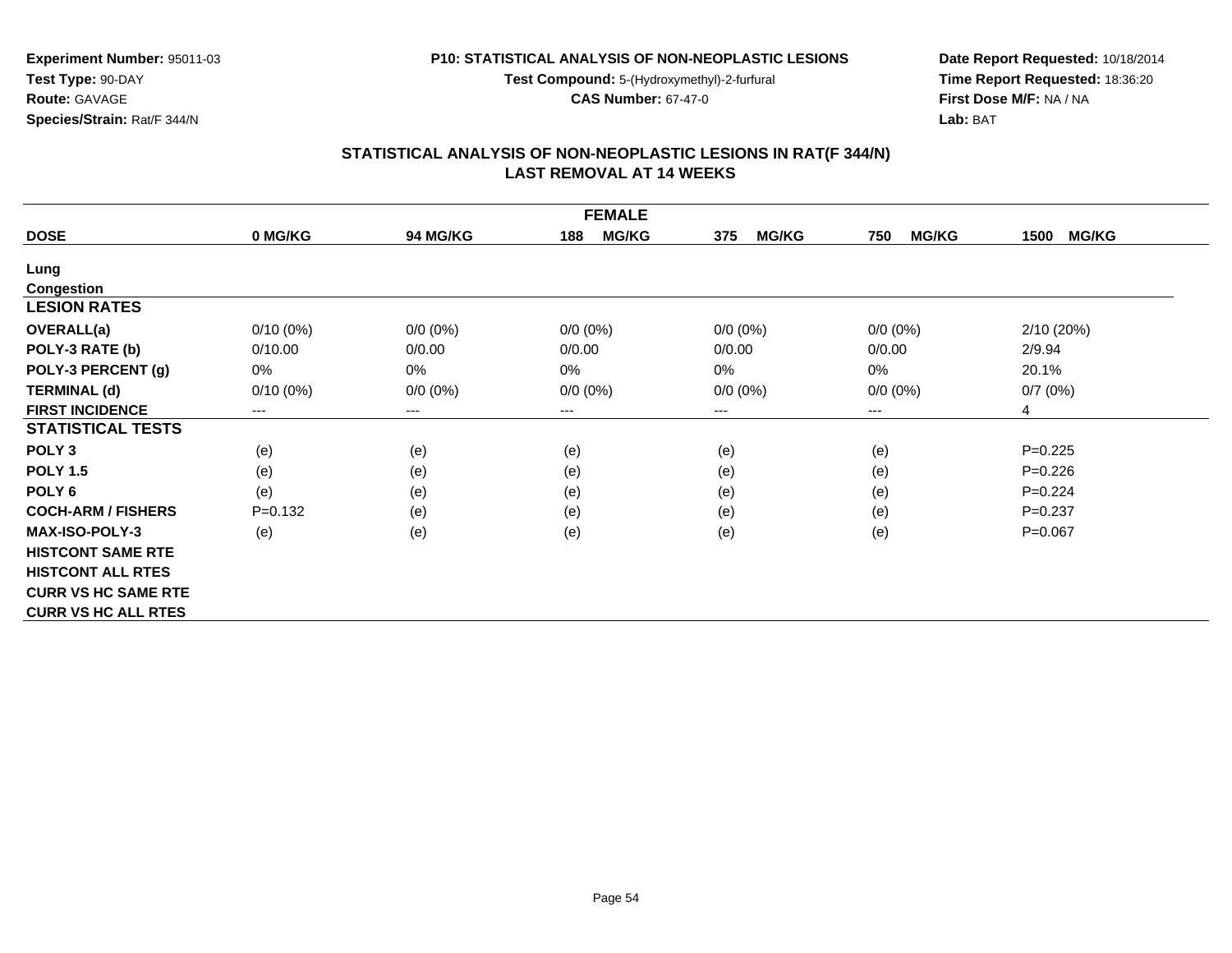**Test Compound:** 5-(Hydroxymethyl)-2-furfural

**CAS Number:** 67-47-0

**Date Report Requested:** 10/18/2014 **Time Report Requested:** 18:36:20**First Dose M/F:** NA / NA**Lab:** BAT

#### **STATISTICAL ANALYSIS OF NON-NEOPLASTIC LESIONS IN RAT(F 344/N) LAST REMOVAL AT 14 WEEKS**

| <b>FEMALE</b>                           |             |                 |                     |                     |                     |                      |  |  |
|-----------------------------------------|-------------|-----------------|---------------------|---------------------|---------------------|----------------------|--|--|
| <b>DOSE</b>                             | 0 MG/KG     | <b>94 MG/KG</b> | <b>MG/KG</b><br>188 | <b>MG/KG</b><br>375 | <b>MG/KG</b><br>750 | <b>MG/KG</b><br>1500 |  |  |
| Lung                                    |             |                 |                     |                     |                     |                      |  |  |
| <b>Hematopoietic Cell Proliferation</b> |             |                 |                     |                     |                     |                      |  |  |
| <b>LESION RATES</b>                     |             |                 |                     |                     |                     |                      |  |  |
| <b>OVERALL(a)</b>                       | $0/10(0\%)$ | $0/0 (0\%)$     | $0/0 (0\%)$         | $0/0 (0\%)$         | $0/0 (0\%)$         | $0/10(0\%)$          |  |  |
| POLY-3 RATE (b)                         | 0/10.00     | 0/0.00          | 0/0.00              | 0/0.00              | 0/0.00              | 0/7.97               |  |  |
| POLY-3 PERCENT (g)                      | 0%          | 0%              | 0%                  | 0%                  | 0%                  | 0%                   |  |  |
| <b>TERMINAL (d)</b>                     | $0/10(0\%)$ | $0/0 (0\%)$     | $0/0 (0\%)$         | $0/0 (0\%)$         | $0/0 (0\%)$         | 0/7(0%)              |  |  |
| <b>FIRST INCIDENCE</b>                  | ---         | ---             | ---                 | ---                 | $---$               | $--$                 |  |  |
| <b>STATISTICAL TESTS</b>                |             |                 |                     |                     |                     |                      |  |  |
| POLY <sub>3</sub>                       | (n)         | (n)             | (n)                 | (n)                 | (n)                 | (n)                  |  |  |
| <b>POLY 1.5</b>                         | (n)         | (n)             | (n)                 | (n)                 | (n)                 | (n)                  |  |  |
| POLY <sub>6</sub>                       | (n)         | (n)             | (n)                 | (n)                 | (n)                 | (n)                  |  |  |
| <b>COCH-ARM / FISHERS</b>               | (n)         | (n)             | (n)                 | (n)                 | (n)                 | (n)                  |  |  |
| <b>MAX-ISO-POLY-3</b>                   | (n)         | (n)             | (n)                 | (n)                 | (n)                 | (n)                  |  |  |
| <b>HISTCONT SAME RTE</b>                |             |                 |                     |                     |                     |                      |  |  |
| <b>HISTCONT ALL RTES</b>                |             |                 |                     |                     |                     |                      |  |  |
| <b>CURR VS HC SAME RTE</b>              |             |                 |                     |                     |                     |                      |  |  |
| <b>CURR VS HC ALL RTES</b>              |             |                 |                     |                     |                     |                      |  |  |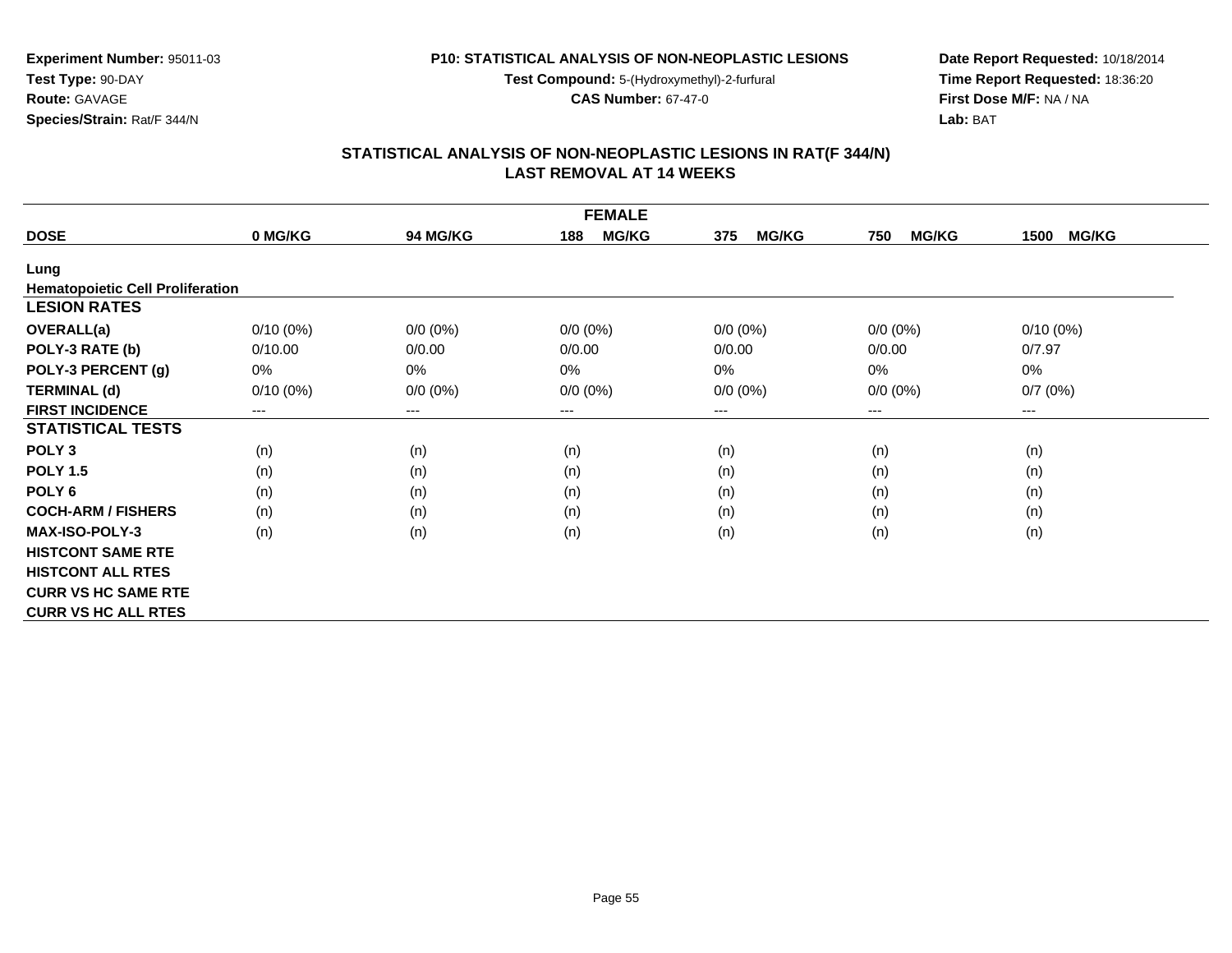**Test Compound:** 5-(Hydroxymethyl)-2-furfural

**CAS Number:** 67-47-0

**Date Report Requested:** 10/18/2014 **Time Report Requested:** 18:36:20**First Dose M/F:** NA / NA**Lab:** BAT

| <b>FEMALE</b>              |             |                 |                     |                     |                     |                      |  |
|----------------------------|-------------|-----------------|---------------------|---------------------|---------------------|----------------------|--|
| <b>DOSE</b>                | 0 MG/KG     | <b>94 MG/KG</b> | <b>MG/KG</b><br>188 | <b>MG/KG</b><br>375 | <b>MG/KG</b><br>750 | <b>MG/KG</b><br>1500 |  |
| Lung                       |             |                 |                     |                     |                     |                      |  |
| Hemorrhage                 |             |                 |                     |                     |                     |                      |  |
| <b>LESION RATES</b>        |             |                 |                     |                     |                     |                      |  |
| OVERALL(a)                 | $0/10(0\%)$ | $0/0 (0\%)$     | $0/0 (0\%)$         | $0/0 (0\%)$         | $0/0$ $(0%)$        | 1/10 (10%)           |  |
| POLY-3 RATE (b)            | 0/10.00     | 0/0.00          | 0/0.00              | 0/0.00              | 0/0.00              | 1/8.94               |  |
| POLY-3 PERCENT (g)         | 0%          | $0\%$           | 0%                  | 0%                  | $0\%$               | 11.2%                |  |
| <b>TERMINAL (d)</b>        | $0/10(0\%)$ | $0/0 (0\%)$     | $0/0 (0\%)$         | $0/0 (0\%)$         | $0/0 (0\%)$         | 0/7(0%)              |  |
| <b>FIRST INCIDENCE</b>     | $---$       | $---$           | $---$               | $---$               | ---                 | 29                   |  |
| <b>STATISTICAL TESTS</b>   |             |                 |                     |                     |                     |                      |  |
| POLY <sub>3</sub>          | (e)         | (e)             | (e)                 | (e)                 | (e)                 | $P=0.478$            |  |
| <b>POLY 1.5</b>            | (e)         | (e)             | (e)                 | (e)                 | (e)                 | $P=0.478$            |  |
| POLY <sub>6</sub>          | (e)         | (e)             | (e)                 | (e)                 | (e)                 | $P=0.476$            |  |
| <b>COCH-ARM / FISHERS</b>  | $P = 0.304$ | (e)             | (e)                 | (e)                 | (e)                 | $P = 0.500$          |  |
| <b>MAX-ISO-POLY-3</b>      | (e)         | (e)             | (e)                 | (e)                 | (e)                 | $P = 0.158$          |  |
| <b>HISTCONT SAME RTE</b>   |             |                 |                     |                     |                     |                      |  |
| <b>HISTCONT ALL RTES</b>   |             |                 |                     |                     |                     |                      |  |
| <b>CURR VS HC SAME RTE</b> |             |                 |                     |                     |                     |                      |  |
| <b>CURR VS HC ALL RTES</b> |             |                 |                     |                     |                     |                      |  |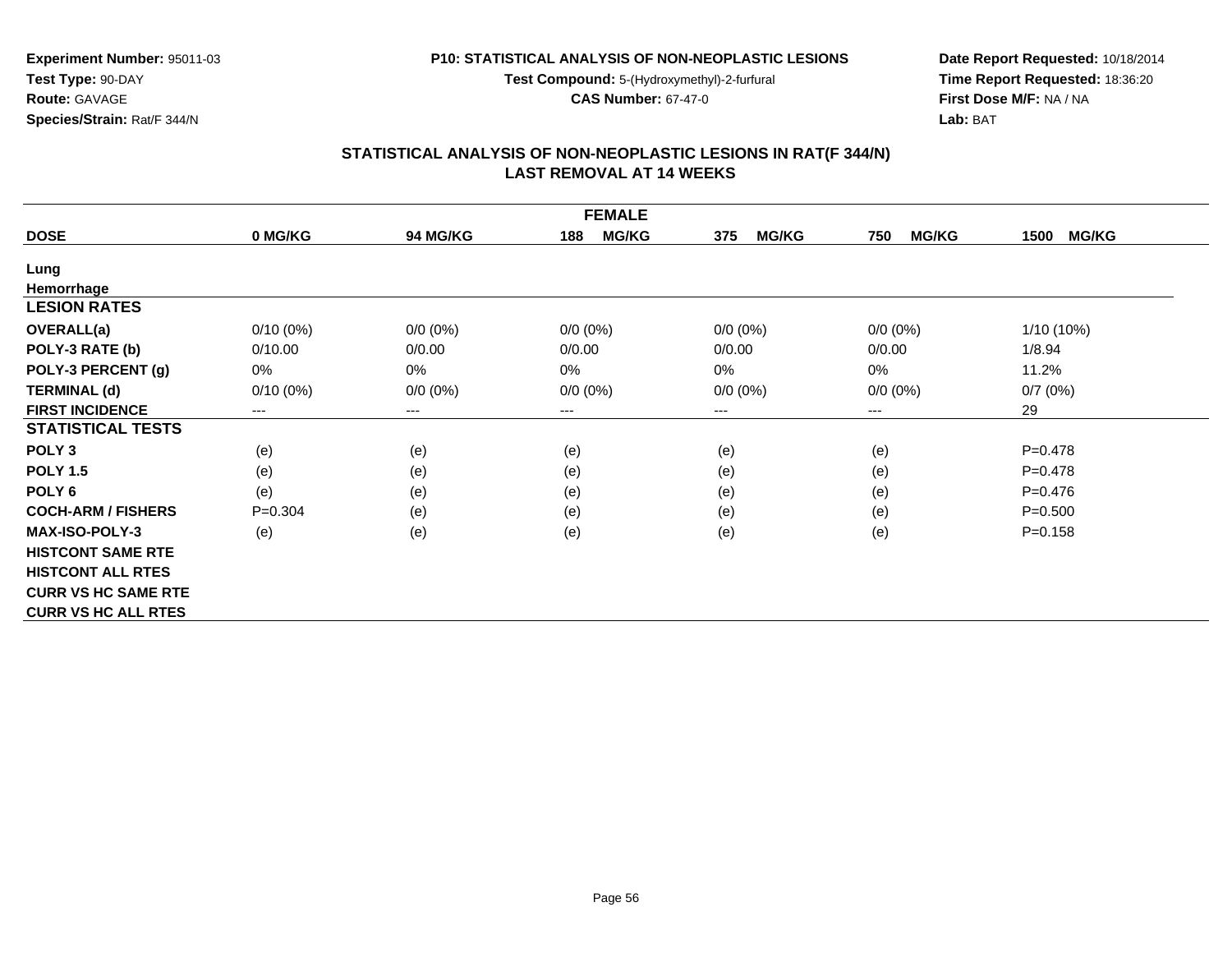**Test Compound:** 5-(Hydroxymethyl)-2-furfural

**CAS Number:** 67-47-0

**Date Report Requested:** 10/18/2014 **Time Report Requested:** 18:36:20**First Dose M/F:** NA / NA**Lab:** BAT

| <b>FEMALE</b>              |             |                 |                     |                     |                     |                      |  |
|----------------------------|-------------|-----------------|---------------------|---------------------|---------------------|----------------------|--|
| <b>DOSE</b>                | 0 MG/KG     | <b>94 MG/KG</b> | <b>MG/KG</b><br>188 | <b>MG/KG</b><br>375 | <b>MG/KG</b><br>750 | <b>MG/KG</b><br>1500 |  |
| Lung                       |             |                 |                     |                     |                     |                      |  |
| <b>Hemorrhage Acute</b>    |             |                 |                     |                     |                     |                      |  |
| <b>LESION RATES</b>        |             |                 |                     |                     |                     |                      |  |
| <b>OVERALL(a)</b>          | $0/10(0\%)$ | $0/0 (0\%)$     | $0/0 (0\%)$         | $0/0 (0\%)$         | $0/0 (0\%)$         | $0/10(0\%)$          |  |
| POLY-3 RATE (b)            | 0/10.00     | 0/0.00          | 0/0.00              | 0/0.00              | 0/0.00              | 0/7.97               |  |
| POLY-3 PERCENT (g)         | 0%          | 0%              | 0%                  | 0%                  | 0%                  | 0%                   |  |
| <b>TERMINAL (d)</b>        | $0/10(0\%)$ | $0/0 (0\%)$     | $0/0 (0\%)$         | $0/0 (0\%)$         | $0/0 (0\%)$         | 0/7(0%)              |  |
| <b>FIRST INCIDENCE</b>     | $---$       | $---$           | $---$               | ---                 | $---$               | ---                  |  |
| <b>STATISTICAL TESTS</b>   |             |                 |                     |                     |                     |                      |  |
| POLY <sub>3</sub>          | (n)         | (n)             | (n)                 | (n)                 | (n)                 | (n)                  |  |
| <b>POLY 1.5</b>            | (n)         | (n)             | (n)                 | (n)                 | (n)                 | (n)                  |  |
| POLY <sub>6</sub>          | (n)         | (n)             | (n)                 | (n)                 | (n)                 | (n)                  |  |
| <b>COCH-ARM / FISHERS</b>  | (n)         | (n)             | (n)                 | (n)                 | (n)                 | (n)                  |  |
| <b>MAX-ISO-POLY-3</b>      | (n)         | (n)             | (n)                 | (n)                 | (n)                 | (n)                  |  |
| <b>HISTCONT SAME RTE</b>   |             |                 |                     |                     |                     |                      |  |
| <b>HISTCONT ALL RTES</b>   |             |                 |                     |                     |                     |                      |  |
| <b>CURR VS HC SAME RTE</b> |             |                 |                     |                     |                     |                      |  |
| <b>CURR VS HC ALL RTES</b> |             |                 |                     |                     |                     |                      |  |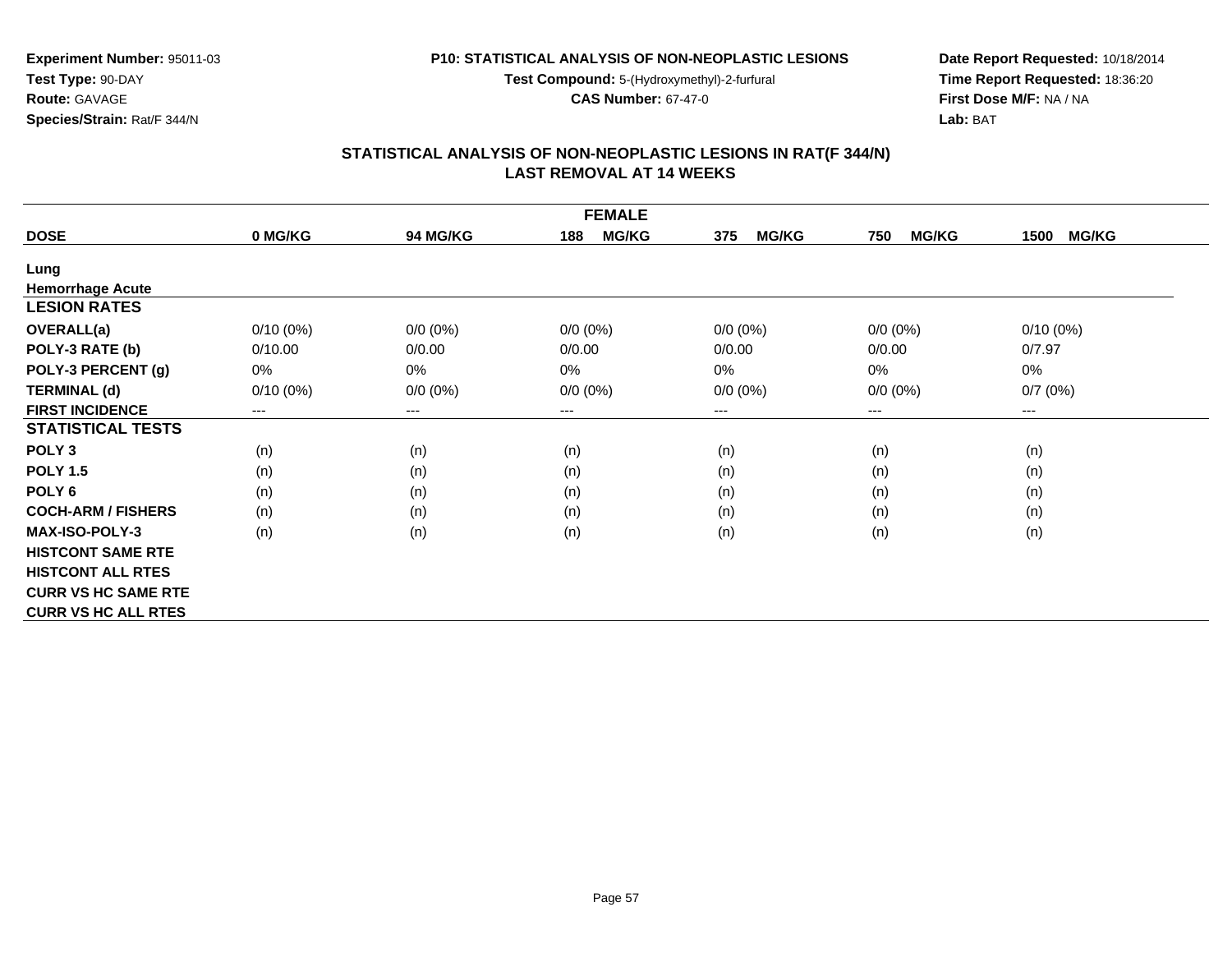**Test Compound:** 5-(Hydroxymethyl)-2-furfural

**CAS Number:** 67-47-0

**Date Report Requested:** 10/18/2014 **Time Report Requested:** 18:36:20**First Dose M/F:** NA / NA**Lab:** BAT

#### **STATISTICAL ANALYSIS OF NON-NEOPLASTIC LESIONS IN RAT(F 344/N) LAST REMOVAL AT 14 WEEKS**

| <b>FEMALE</b>                           |                            |                 |                     |                     |                     |                      |  |  |
|-----------------------------------------|----------------------------|-----------------|---------------------|---------------------|---------------------|----------------------|--|--|
| <b>DOSE</b>                             | 0 MG/KG                    | <b>94 MG/KG</b> | <b>MG/KG</b><br>188 | 375<br><b>MG/KG</b> | <b>MG/KG</b><br>750 | <b>MG/KG</b><br>1500 |  |  |
| <b>Lung: Alveolus</b>                   |                            |                 |                     |                     |                     |                      |  |  |
| <b>Infiltration Cellular Histiocyte</b> |                            |                 |                     |                     |                     |                      |  |  |
| <b>LESION RATES</b>                     |                            |                 |                     |                     |                     |                      |  |  |
| <b>OVERALL(a)</b>                       | $0/10(0\%)$                | $0/0 (0\%)$     | $0/0 (0\%)$         | $0/0 (0\%)$         | $0/0 (0\%)$         | $0/10(0\%)$          |  |  |
| POLY-3 RATE (b)                         | 0/10.00                    | 0/0.00          | 0/0.00              | 0/0.00              | 0/0.00              | 0/7.97               |  |  |
| POLY-3 PERCENT (g)                      | 0%                         | 0%              | 0%                  | 0%                  | $0\%$               | 0%                   |  |  |
| <b>TERMINAL (d)</b>                     | $0/10(0\%)$                | $0/0 (0\%)$     | $0/0 (0\%)$         | $0/0 (0\%)$         | $0/0 (0\%)$         | 0/7(0%)              |  |  |
| <b>FIRST INCIDENCE</b>                  | $\qquad \qquad - \qquad -$ | $---$           | $---$               | ---                 | ---                 | ---                  |  |  |
| <b>STATISTICAL TESTS</b>                |                            |                 |                     |                     |                     |                      |  |  |
| POLY <sub>3</sub>                       | (n)                        | (n)             | (n)                 | (n)                 | (n)                 | (n)                  |  |  |
| <b>POLY 1.5</b>                         | (n)                        | (n)             | (n)                 | (n)                 | (n)                 | (n)                  |  |  |
| POLY <sub>6</sub>                       | (n)                        | (n)             | (n)                 | (n)                 | (n)                 | (n)                  |  |  |
| <b>COCH-ARM / FISHERS</b>               | (n)                        | (n)             | (n)                 | (n)                 | (n)                 | (n)                  |  |  |
| <b>MAX-ISO-POLY-3</b>                   | (n)                        | (n)             | (n)                 | (n)                 | (n)                 | (n)                  |  |  |
| <b>HISTCONT SAME RTE</b>                |                            |                 |                     |                     |                     |                      |  |  |
| <b>HISTCONT ALL RTES</b>                |                            |                 |                     |                     |                     |                      |  |  |
| <b>CURR VS HC SAME RTE</b>              |                            |                 |                     |                     |                     |                      |  |  |
| <b>CURR VS HC ALL RTES</b>              |                            |                 |                     |                     |                     |                      |  |  |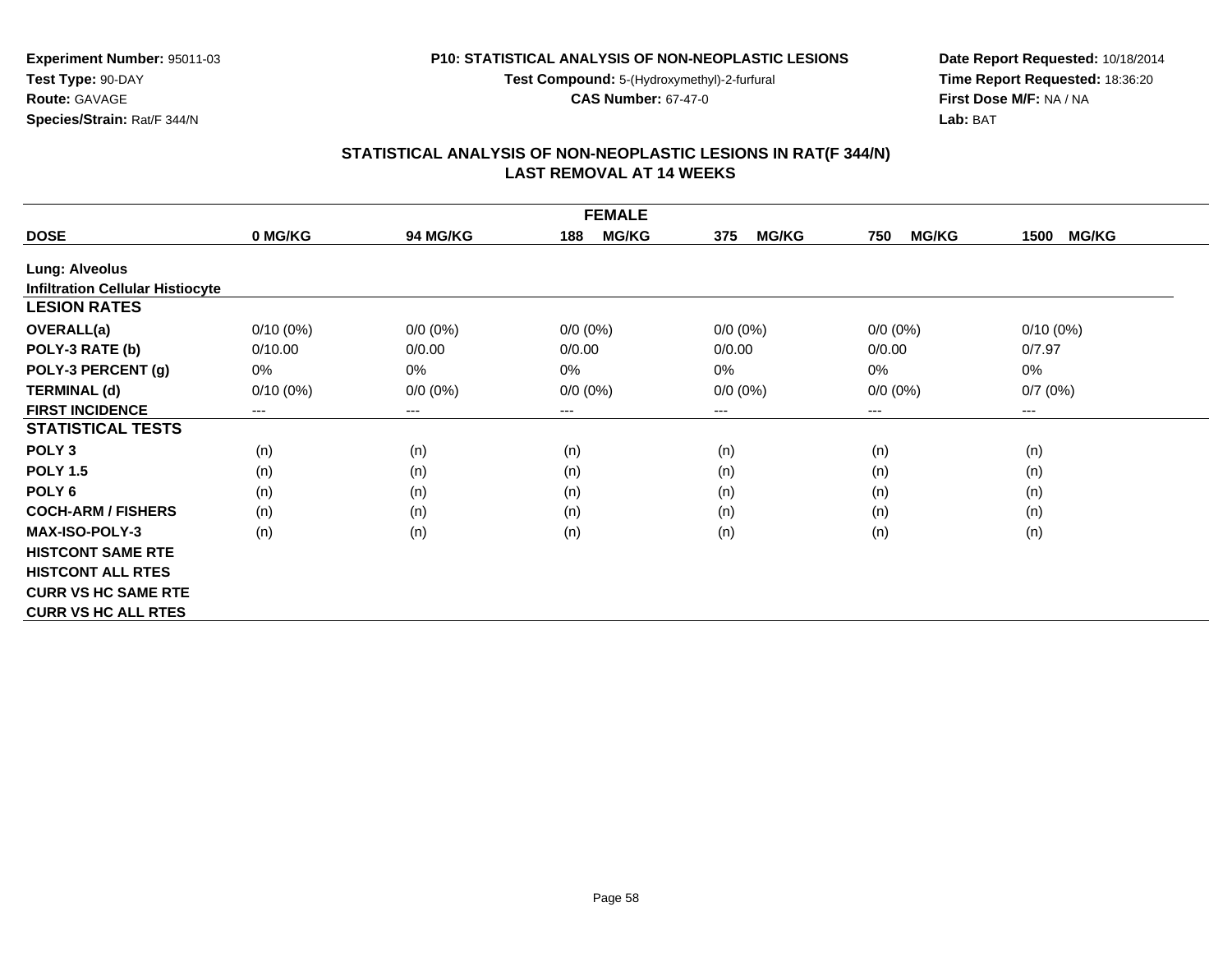**Test Compound:** 5-(Hydroxymethyl)-2-furfural

**CAS Number:** 67-47-0

**Experiment Number:** 95011-03

**Species/Strain:** Rat/F 344/N

**Test Type:** 90-DAY**Route:** GAVAGE

**Date Report Requested:** 10/18/2014 **Time Report Requested:** 18:36:20**First Dose M/F:** NA / NA**Lab:** BAT

| <b>FEMALE</b>               |             |                 |                     |                     |                     |                      |  |  |
|-----------------------------|-------------|-----------------|---------------------|---------------------|---------------------|----------------------|--|--|
| <b>DOSE</b>                 | 0 MG/KG     | <b>94 MG/KG</b> | <b>MG/KG</b><br>188 | <b>MG/KG</b><br>375 | <b>MG/KG</b><br>750 | <b>MG/KG</b><br>1500 |  |  |
| Lung: Alveolus              |             |                 |                     |                     |                     |                      |  |  |
| <b>Inflammation Chronic</b> |             |                 |                     |                     |                     |                      |  |  |
| <b>LESION RATES</b>         |             |                 |                     |                     |                     |                      |  |  |
| <b>OVERALL(a)</b>           | $0/10(0\%)$ | $0/0 (0\%)$     | $0/0 (0\%)$         | $0/0 (0\%)$         | $0/0 (0\%)$         | 1/10 (10%)           |  |  |
| POLY-3 RATE (b)             | 0/10.00     | 0/0.00          | 0/0.00              | 0/0.00              | 0/0.00              | 1/7.97               |  |  |
| POLY-3 PERCENT (g)          | 0%          | 0%              | 0%                  | 0%                  | 0%                  | 12.5%                |  |  |
| <b>TERMINAL (d)</b>         | $0/10(0\%)$ | $0/0 (0\%)$     | $0/0 (0\%)$         | $0/0 (0\%)$         | $0/0 (0\%)$         | 1/7(14%)             |  |  |
| <b>FIRST INCIDENCE</b>      | ---         | ---             | $---$               | ---                 | $--$                | 94(T)                |  |  |
| <b>STATISTICAL TESTS</b>    |             |                 |                     |                     |                     |                      |  |  |
| POLY <sub>3</sub>           | (e)         | (e)             | (e)                 | (e)                 | (e)                 | $P=0.455$            |  |  |
| <b>POLY 1.5</b>             | (e)         | (e)             | (e)                 | (e)                 | (e)                 | $P=0.459$            |  |  |
| POLY <sub>6</sub>           | (e)         | (e)             | (e)                 | (e)                 | (e)                 | $P = 0.453$          |  |  |
| <b>COCH-ARM / FISHERS</b>   | $P = 0.304$ | (e)             | (e)                 | (e)                 | (e)                 | $P = 0.500$          |  |  |
| <b>MAX-ISO-POLY-3</b>       | (e)         | (e)             | (e)                 | (e)                 | (e)                 | $P = 0.157$          |  |  |
| <b>HISTCONT SAME RTE</b>    |             |                 |                     |                     |                     |                      |  |  |
| <b>HISTCONT ALL RTES</b>    |             |                 |                     |                     |                     |                      |  |  |
| <b>CURR VS HC SAME RTE</b>  |             |                 |                     |                     |                     |                      |  |  |
| <b>CURR VS HC ALL RTES</b>  |             |                 |                     |                     |                     |                      |  |  |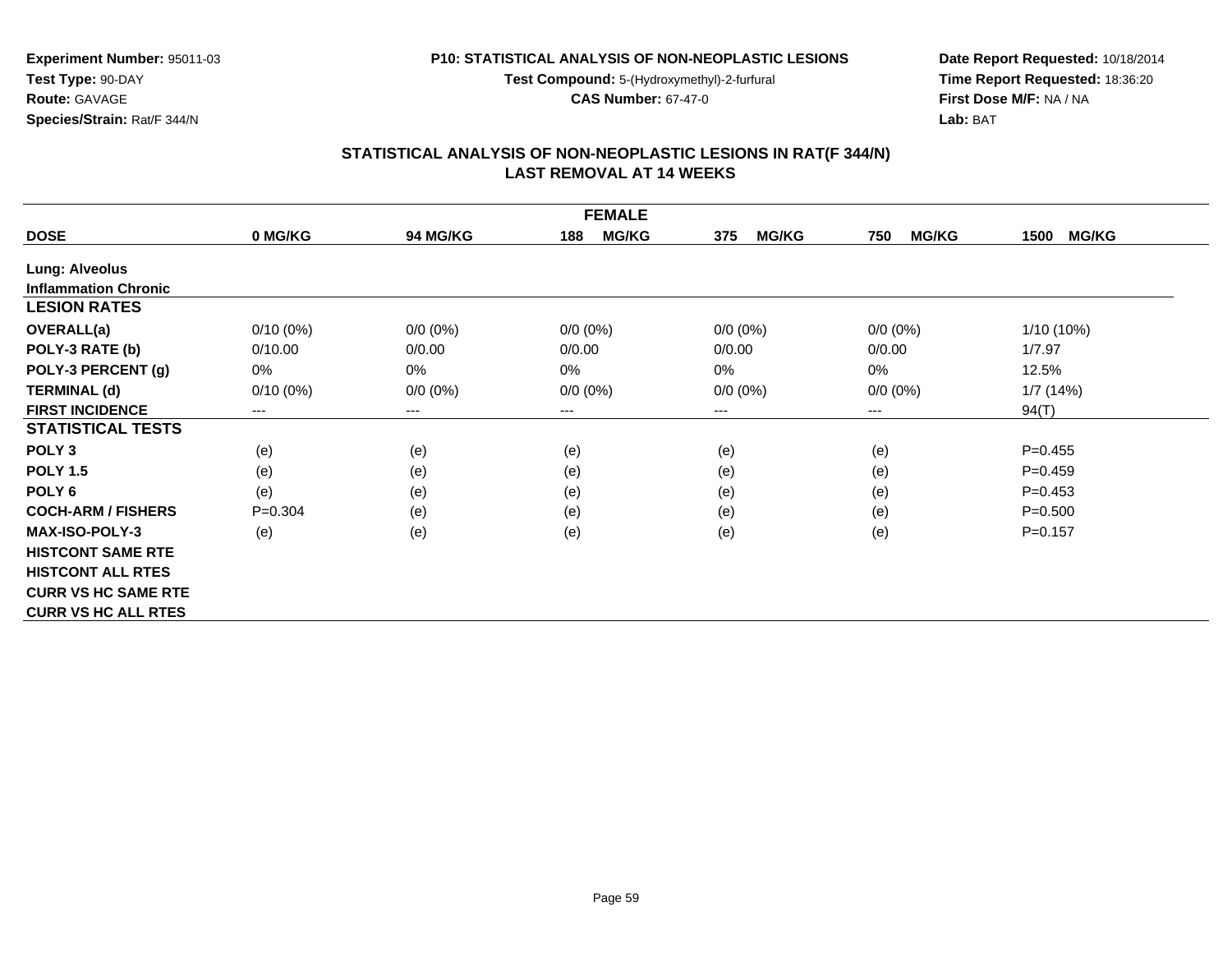**Test Compound:** 5-(Hydroxymethyl)-2-furfural

**CAS Number:** 67-47-0

**Experiment Number:** 95011-03**Test Type:** 90-DAY**Route:** GAVAGE**Species/Strain:** Rat/F 344/N

**Date Report Requested:** 10/18/2014 **Time Report Requested:** 18:36:20**First Dose M/F:** NA / NA**Lab:** BAT

| <b>FEMALE</b>              |             |                 |                     |                     |                     |                      |  |  |
|----------------------------|-------------|-----------------|---------------------|---------------------|---------------------|----------------------|--|--|
| <b>DOSE</b>                | 0 MG/KG     | <b>94 MG/KG</b> | <b>MG/KG</b><br>188 | <b>MG/KG</b><br>375 | <b>MG/KG</b><br>750 | <b>MG/KG</b><br>1500 |  |  |
| Lymph Node, Mesenteric     |             |                 |                     |                     |                     |                      |  |  |
| <b>Atrophy</b>             |             |                 |                     |                     |                     |                      |  |  |
| <b>LESION RATES</b>        |             |                 |                     |                     |                     |                      |  |  |
| <b>OVERALL(a)</b>          | $0/10(0\%)$ | $0/1$ (0%)      | $0/1$ (0%)          | $0/0 (0\%)$         | $0/0 (0\%)$         | $1/10(10\%)$         |  |  |
| POLY-3 RATE (b)            | 0/10.00     | 0/1.00          | 0/1.00              | 0/0.00              | 0/0.00              | 1/8.97               |  |  |
| POLY-3 PERCENT (g)         | 0%          | 0%              | 0%                  | $0\%$               | 0%                  | 11.1%                |  |  |
| <b>TERMINAL (d)</b>        | $0/10(0\%)$ | $0/1$ (0%)      | $0/1$ (0%)          | $0/0 (0\%)$         | $0/0 (0\%)$         | 0/7(0%)              |  |  |
| <b>FIRST INCIDENCE</b>     | ---         | ---             | $--$                | ---                 | ---                 | 4                    |  |  |
| <b>STATISTICAL TESTS</b>   |             |                 |                     |                     |                     |                      |  |  |
| POLY <sub>3</sub>          | (e)         | (e)             | (e)                 | (e)                 | (e)                 | $P = 0.478$          |  |  |
| <b>POLY 1.5</b>            | (e)         | (e)             | (e)                 | (e)                 | (e)                 | $P=0.482$            |  |  |
| POLY <sub>6</sub>          | (e)         | (e)             | (e)                 | (e)                 | (e)                 | $P=0.476$            |  |  |
| <b>COCH-ARM / FISHERS</b>  | $P=0.275$   | (e)             | (e)                 | (e)                 | (e)                 | $P = 0.500$          |  |  |
| <b>MAX-ISO-POLY-3</b>      | (e)         | (e)             | (e)                 | (e)                 | (e)                 | $P = 0.158$          |  |  |
| <b>HISTCONT SAME RTE</b>   |             |                 |                     |                     |                     |                      |  |  |
| <b>HISTCONT ALL RTES</b>   |             |                 |                     |                     |                     |                      |  |  |
| <b>CURR VS HC SAME RTE</b> |             |                 |                     |                     |                     |                      |  |  |
| <b>CURR VS HC ALL RTES</b> |             |                 |                     |                     |                     |                      |  |  |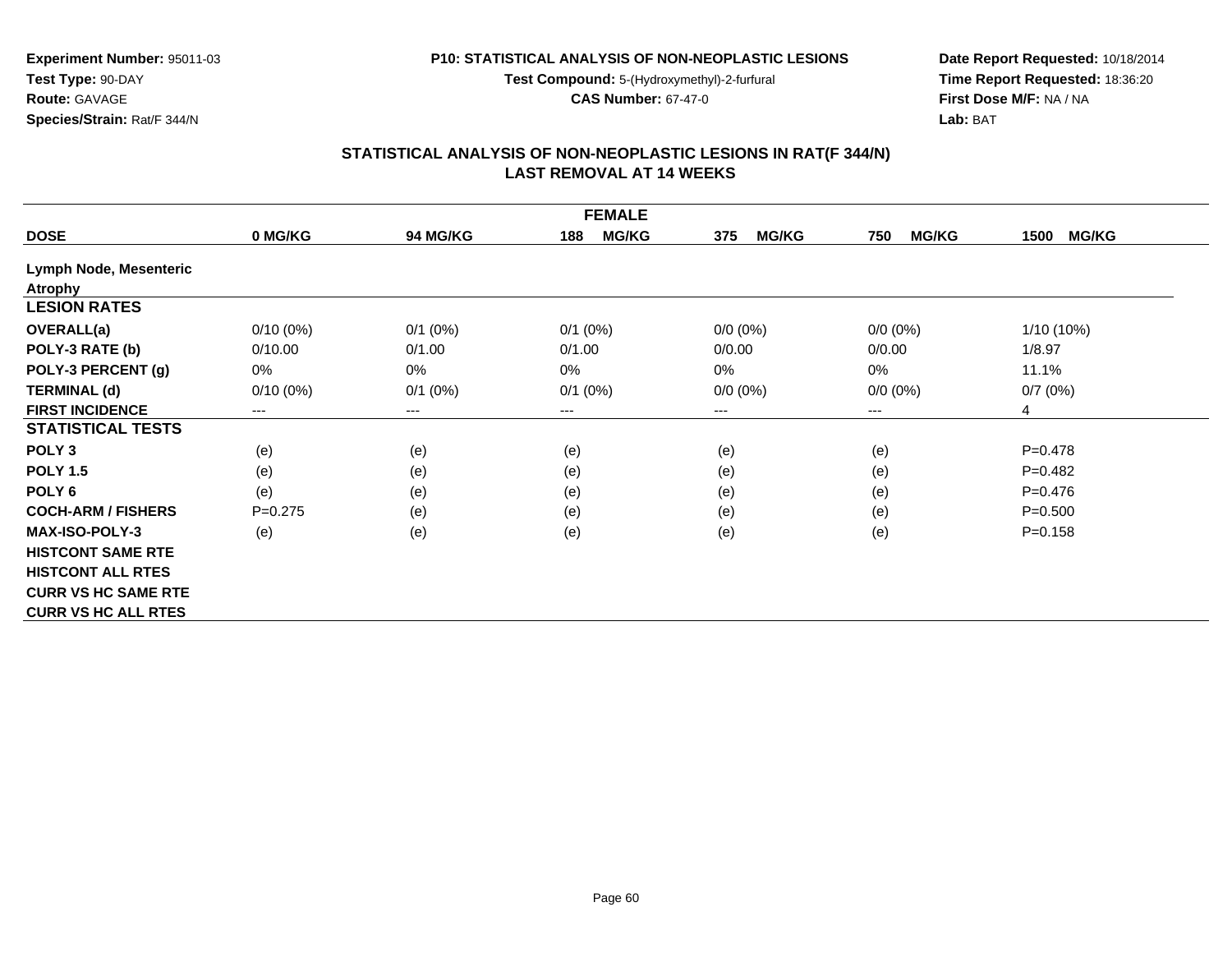**Test Compound:** 5-(Hydroxymethyl)-2-furfural

**CAS Number:** 67-47-0

**Date Report Requested:** 10/18/2014 **Time Report Requested:** 18:36:20**First Dose M/F:** NA / NA**Lab:** BAT

# **STATISTICAL ANALYSIS OF NON-NEOPLASTIC LESIONS IN RAT(F 344/N) LAST REMOVAL AT 14 WEEKS**

| <b>FEMALE</b>              |              |                 |                     |                     |                     |                      |  |  |
|----------------------------|--------------|-----------------|---------------------|---------------------|---------------------|----------------------|--|--|
| <b>DOSE</b>                | 0 MG/KG      | <b>94 MG/KG</b> | <b>MG/KG</b><br>188 | <b>MG/KG</b><br>375 | <b>MG/KG</b><br>750 | <b>MG/KG</b><br>1500 |  |  |
| Lymph Node, Mesenteric     |              |                 |                     |                     |                     |                      |  |  |
| Hyperplasia Lymphoid       |              |                 |                     |                     |                     |                      |  |  |
| <b>LESION RATES</b>        |              |                 |                     |                     |                     |                      |  |  |
| <b>OVERALL(a)</b>          | $0/10(0\%)$  | $1/1$ (100%)    | 1/1 (100%)          | $0/0 (0\%)$         | $0/0 (0\%)$         | $0/10(0\%)$          |  |  |
| POLY-3 RATE (b)            | 0/10.00      | 1/1.00          | 1/1.00              | 0/0.00              | 0/0.00              | 0/7.97               |  |  |
| POLY-3 PERCENT (g)         | 0%           | 100%            | 100%                | 0%                  | $0\%$               | 0%                   |  |  |
| <b>TERMINAL (d)</b>        | $0/10(0\%)$  | $1/1(100\%)$    | 1/1 (100%)          | $0/0 (0\%)$         | $0/0 (0\%)$         | 0/7(0%)              |  |  |
| <b>FIRST INCIDENCE</b>     | $---$        | 94(T)           | 94(T)               | ---                 | ---                 | ---                  |  |  |
| <b>STATISTICAL TESTS</b>   |              |                 |                     |                     |                     |                      |  |  |
| POLY <sub>3</sub>          | (e)          | $P = 0.091$     | $P = 0.091$         | (e)                 | (e)                 | (e)                  |  |  |
| <b>POLY 1.5</b>            | (e)          | $P = 0.091$     | $P=0.091$           | (e)                 | (e)                 | (e)                  |  |  |
| POLY <sub>6</sub>          | (e)          | $P = 0.091$     | $P = 0.091$         | (e)                 | (e)                 | (e)                  |  |  |
| <b>COCH-ARM / FISHERS</b>  | $P = 0.230N$ | $P = 0.091$     | $P=0.091$           | (e)                 | (e)                 | (e)                  |  |  |
| <b>MAX-ISO-POLY-3</b>      | (e)          | $P=0.000**$     | $P=0.000**$         | (e)                 | (e)                 | (e)                  |  |  |
| <b>HISTCONT SAME RTE</b>   |              |                 |                     |                     |                     |                      |  |  |
| <b>HISTCONT ALL RTES</b>   |              |                 |                     |                     |                     |                      |  |  |
| <b>CURR VS HC SAME RTE</b> |              |                 |                     |                     |                     |                      |  |  |
| <b>CURR VS HC ALL RTES</b> |              |                 |                     |                     |                     |                      |  |  |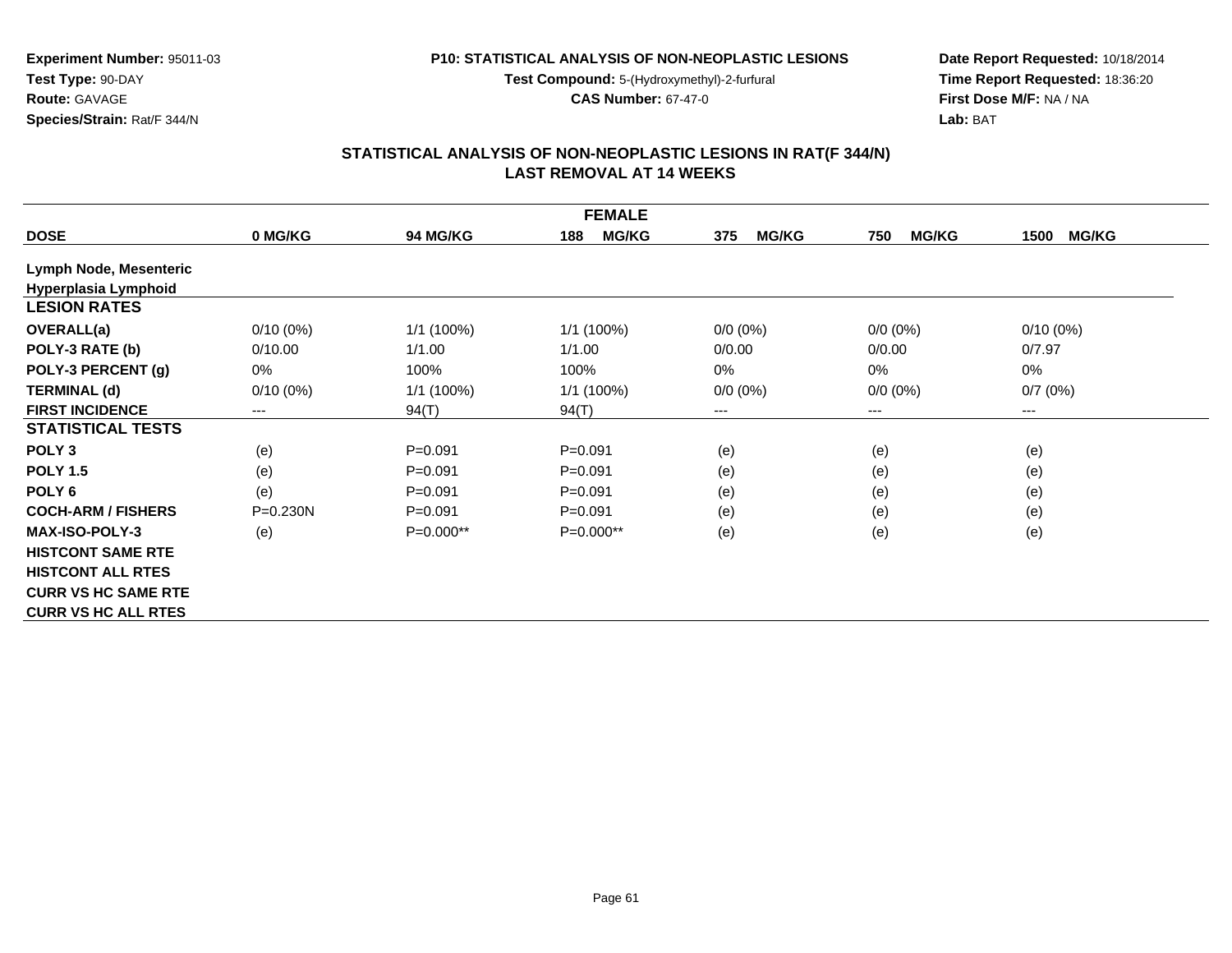**Test Compound:** 5-(Hydroxymethyl)-2-furfural

**CAS Number:** 67-47-0

**Date Report Requested:** 10/18/2014 **Time Report Requested:** 18:36:20**First Dose M/F:** NA / NA**Lab:** BAT

# **STATISTICAL ANALYSIS OF NON-NEOPLASTIC LESIONS IN RAT(F 344/N) LAST REMOVAL AT 14 WEEKS**

| <b>FEMALE</b>                           |              |                 |                        |                     |                     |                      |  |  |
|-----------------------------------------|--------------|-----------------|------------------------|---------------------|---------------------|----------------------|--|--|
| <b>DOSE</b>                             | 0 MG/KG      | <b>94 MG/KG</b> | <b>MG/KG</b><br>188    | <b>MG/KG</b><br>375 | <b>MG/KG</b><br>750 | <b>MG/KG</b><br>1500 |  |  |
| Lymph Node, Mesenteric                  |              |                 |                        |                     |                     |                      |  |  |
| <b>Infiltration Cellular Histiocyte</b> |              |                 |                        |                     |                     |                      |  |  |
| <b>LESION RATES</b>                     |              |                 |                        |                     |                     |                      |  |  |
| <b>OVERALL(a)</b>                       | $0/10(0\%)$  | $1/1$ (100%)    | $0/1$ (0%)             | $0/0 (0\%)$         | $0/0 (0\%)$         | $0/10(0\%)$          |  |  |
| POLY-3 RATE (b)                         | 0/10.00      | 1/1.00          | 0/1.00                 | 0/0.00              | 0/0.00              | 0/7.97               |  |  |
| POLY-3 PERCENT (g)                      | 0%           | 100%            | 0%                     | $0\%$               | $0\%$               | 0%                   |  |  |
| <b>TERMINAL (d)</b>                     | $0/10(0\%)$  | $1/1$ (100%)    | $0/1$ (0%)             | $0/0 (0\%)$         | $0/0 (0\%)$         | 0/7(0%)              |  |  |
| <b>FIRST INCIDENCE</b>                  | $---$        | 94(T)           | $\qquad \qquad \cdots$ | $---$               | ---                 | $---$                |  |  |
| <b>STATISTICAL TESTS</b>                |              |                 |                        |                     |                     |                      |  |  |
| POLY <sub>3</sub>                       | (e)          | $P = 0.091$     | (e)                    | (e)                 | (e)                 | (e)                  |  |  |
| <b>POLY 1.5</b>                         | (e)          | $P = 0.091$     | (e)                    | (e)                 | (e)                 | (e)                  |  |  |
| POLY <sub>6</sub>                       | (e)          | $P = 0.091$     | (e)                    | (e)                 | (e)                 | (e)                  |  |  |
| <b>COCH-ARM / FISHERS</b>               | $P = 0.377N$ | $P = 0.091$     | (e)                    | (e)                 | (e)                 | (e)                  |  |  |
| <b>MAX-ISO-POLY-3</b>                   | (e)          | $P=0.000**$     | (e)                    | (e)                 | (e)                 | (e)                  |  |  |
| <b>HISTCONT SAME RTE</b>                |              |                 |                        |                     |                     |                      |  |  |
| <b>HISTCONT ALL RTES</b>                |              |                 |                        |                     |                     |                      |  |  |
| <b>CURR VS HC SAME RTE</b>              |              |                 |                        |                     |                     |                      |  |  |
| <b>CURR VS HC ALL RTES</b>              |              |                 |                        |                     |                     |                      |  |  |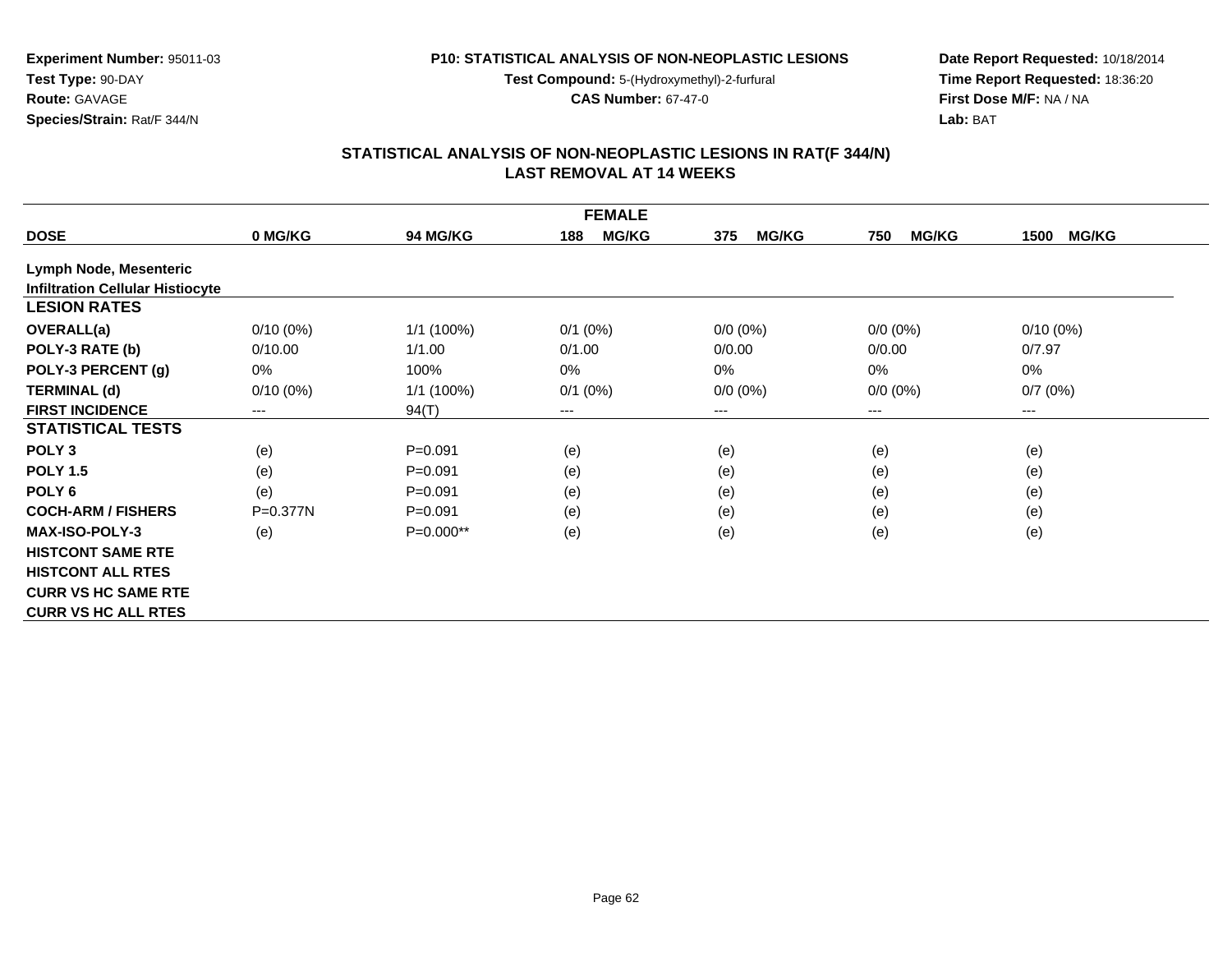**Test Compound:** 5-(Hydroxymethyl)-2-furfural

**CAS Number:** 67-47-0

**Date Report Requested:** 10/18/2014 **Time Report Requested:** 18:36:20**First Dose M/F:** NA / NA**Lab:** BAT

#### **STATISTICAL ANALYSIS OF NON-NEOPLASTIC LESIONS IN RAT(F 344/N) LAST REMOVAL AT 14 WEEKS**

| <b>FEMALE</b>              |            |             |                     |                     |                     |                      |  |  |
|----------------------------|------------|-------------|---------------------|---------------------|---------------------|----------------------|--|--|
| <b>DOSE</b>                | 0 MG/KG    | 94 MG/KG    | <b>MG/KG</b><br>188 | <b>MG/KG</b><br>375 | <b>MG/KG</b><br>750 | <b>MG/KG</b><br>1500 |  |  |
| <b>Mesentery: Fat</b>      |            |             |                     |                     |                     |                      |  |  |
| <b>Necrosis</b>            |            |             |                     |                     |                     |                      |  |  |
| <b>LESION RATES</b>        |            |             |                     |                     |                     |                      |  |  |
| <b>OVERALL(a)</b>          | 1/1(100%)  | $0/0 (0\%)$ | 1/1 (100%)          | $0/0 (0\%)$         | 1/1 (100%)          | $0/0 (0\%)$          |  |  |
| POLY-3 RATE (b)            | 1/1.00     | 0/0.00      | 1/1.00              | 0/0.00              | 1/1.00              | 0/0.00               |  |  |
| POLY-3 PERCENT (g)         | 100%       | 0%          | 100%                | 0%                  | 100%                | 0%                   |  |  |
| <b>TERMINAL (d)</b>        | 1/1 (100%) | $0/0 (0\%)$ | 1/1 (100%)          | $0/0 (0\%)$         | $1/1$ (100%)        | $0/0 (0\%)$          |  |  |
| <b>FIRST INCIDENCE</b>     | 94(T)      | $\cdots$    | 94(T)               | ---                 | 94(T)               | ---                  |  |  |
| <b>STATISTICAL TESTS</b>   |            |             |                     |                     |                     |                      |  |  |
| POLY <sub>3</sub>          | (e)        | (e)         | (e)                 | (e)                 | (e)                 | (e)                  |  |  |
| <b>POLY 1.5</b>            | (e)        | (e)         | (e)                 | (e)                 | (e)                 | (e)                  |  |  |
| POLY <sub>6</sub>          | (e)        | (e)         | (e)                 | (e)                 | (e)                 | (e)                  |  |  |
| <b>COCH-ARM / FISHERS</b>  | (e)        | (e)         | (e)                 | (e)                 | (e)                 | (e)                  |  |  |
| <b>MAX-ISO-POLY-3</b>      | (e)        | (e)         | (e)                 | (e)                 | (e)                 | (e)                  |  |  |
| <b>HISTCONT SAME RTE</b>   |            |             |                     |                     |                     |                      |  |  |
| <b>HISTCONT ALL RTES</b>   |            |             |                     |                     |                     |                      |  |  |
| <b>CURR VS HC SAME RTE</b> |            |             |                     |                     |                     |                      |  |  |
| <b>CURR VS HC ALL RTES</b> |            |             |                     |                     |                     |                      |  |  |

**Experiment Number:** 95011-03

**Route:** GAVAGE**Species/Strain:** Rat/F 344/N

**Test Type:** 90-DAY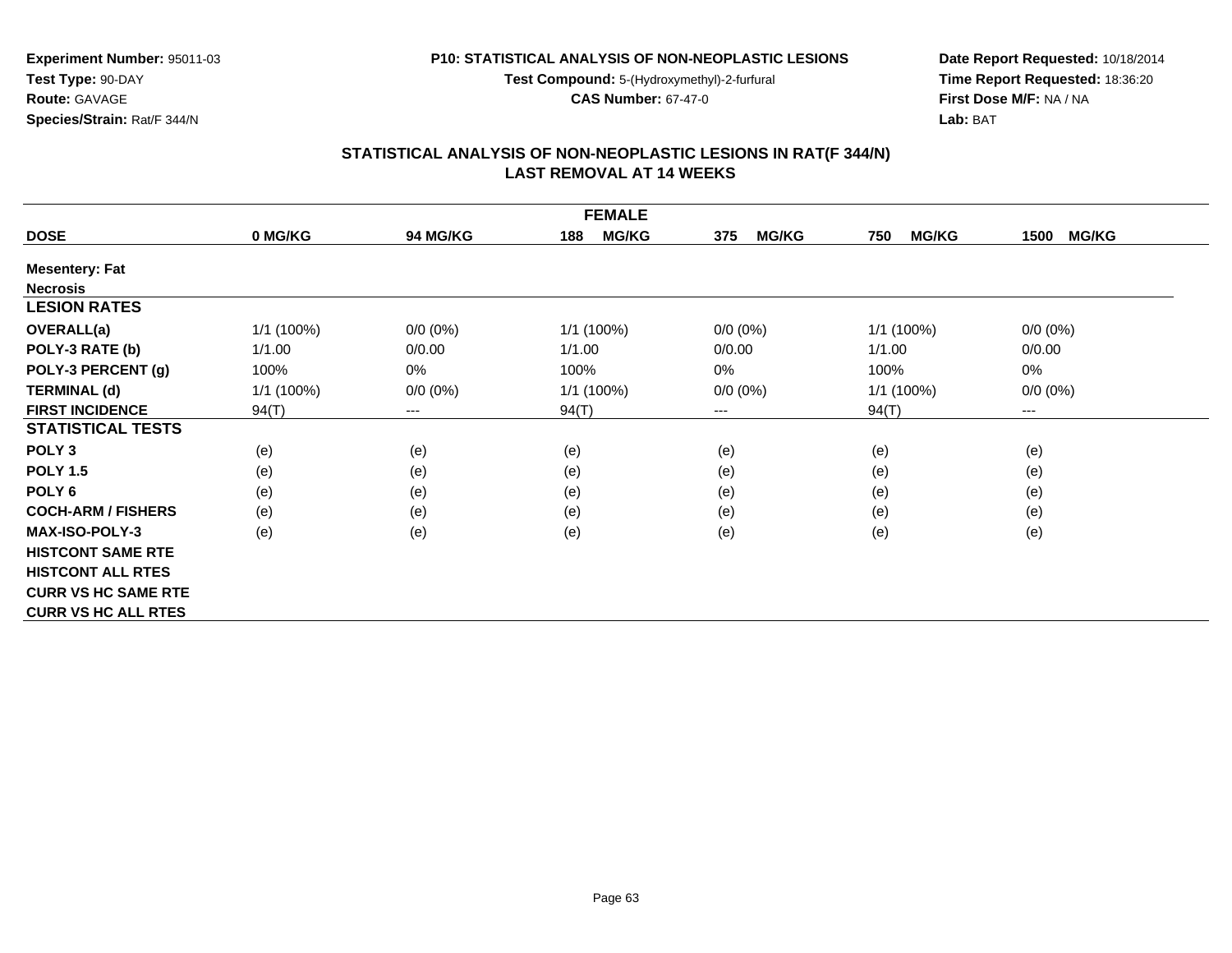**Test Compound:** 5-(Hydroxymethyl)-2-furfural

**CAS Number:** 67-47-0

**Date Report Requested:** 10/18/2014 **Time Report Requested:** 18:36:20**First Dose M/F:** NA / NA**Lab:** BAT

| <b>FEMALE</b>              |             |                 |                     |                     |                     |                      |  |  |
|----------------------------|-------------|-----------------|---------------------|---------------------|---------------------|----------------------|--|--|
| <b>DOSE</b>                | 0 MG/KG     | <b>94 MG/KG</b> | <b>MG/KG</b><br>188 | <b>MG/KG</b><br>375 | <b>MG/KG</b><br>750 | <b>MG/KG</b><br>1500 |  |  |
| <b>Nose</b>                |             |                 |                     |                     |                     |                      |  |  |
| <b>Congestion</b>          |             |                 |                     |                     |                     |                      |  |  |
| <b>LESION RATES</b>        |             |                 |                     |                     |                     |                      |  |  |
| <b>OVERALL(a)</b>          | $0/10(0\%)$ | $0/0 (0\%)$     | $0/0 (0\%)$         | $0/0 (0\%)$         | $0/0 (0\%)$         | $1/10(10\%)$         |  |  |
| POLY-3 RATE (b)            | 0/10.00     | 0/0.00          | 0/0.00              | 0/0.00              | 0/0.00              | 1/8.94               |  |  |
| POLY-3 PERCENT (g)         | 0%          | $0\%$           | 0%                  | $0\%$               | 0%                  | 11.2%                |  |  |
| <b>TERMINAL (d)</b>        | $0/10(0\%)$ | $0/0 (0\%)$     | $0/0 (0\%)$         | $0/0 (0\%)$         | $0/0 (0\%)$         | 0/7(0%)              |  |  |
| <b>FIRST INCIDENCE</b>     | $--$        | $---$           | $---$               | ---                 | $---$               | 29                   |  |  |
| <b>STATISTICAL TESTS</b>   |             |                 |                     |                     |                     |                      |  |  |
| POLY <sub>3</sub>          | (e)         | (e)             | (e)                 | (e)                 | (e)                 | $P=0.478$            |  |  |
| <b>POLY 1.5</b>            | (e)         | (e)             | (e)                 | (e)                 | (e)                 | $P=0.478$            |  |  |
| POLY <sub>6</sub>          | (e)         | (e)             | (e)                 | (e)                 | (e)                 | $P=0.476$            |  |  |
| <b>COCH-ARM / FISHERS</b>  | $P = 0.304$ | (e)             | (e)                 | (e)                 | (e)                 | $P = 0.500$          |  |  |
| <b>MAX-ISO-POLY-3</b>      | (e)         | (e)             | (e)                 | (e)                 | (e)                 | $P = 0.158$          |  |  |
| <b>HISTCONT SAME RTE</b>   |             |                 |                     |                     |                     |                      |  |  |
| <b>HISTCONT ALL RTES</b>   |             |                 |                     |                     |                     |                      |  |  |
| <b>CURR VS HC SAME RTE</b> |             |                 |                     |                     |                     |                      |  |  |
| <b>CURR VS HC ALL RTES</b> |             |                 |                     |                     |                     |                      |  |  |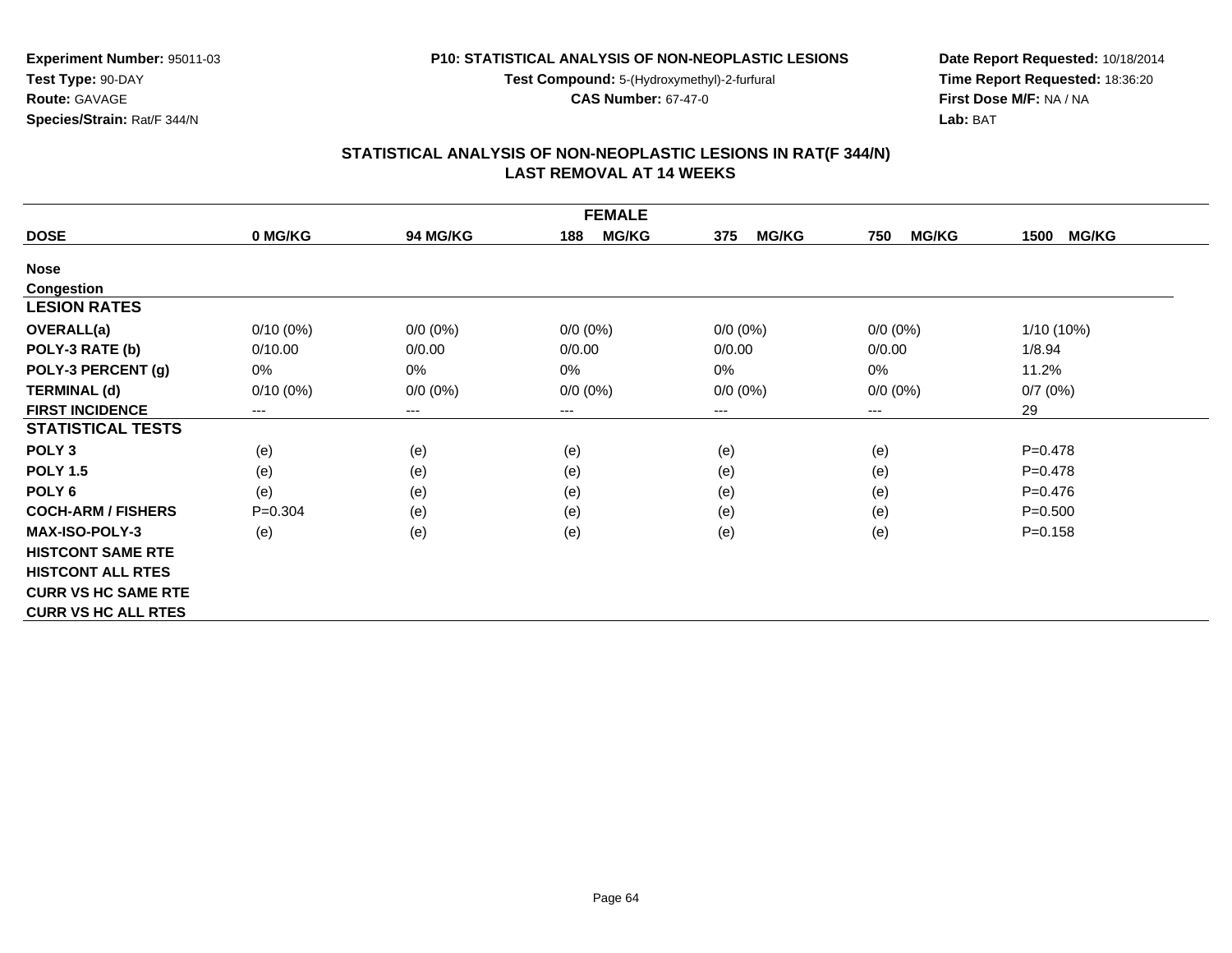**Test Compound:** 5-(Hydroxymethyl)-2-furfural

**CAS Number:** 67-47-0

**Date Report Requested:** 10/18/2014 **Time Report Requested:** 18:36:20**First Dose M/F:** NA / NA**Lab:** BAT

|                            |             |                 | <b>FEMALE</b>       |                     |                     |                      |
|----------------------------|-------------|-----------------|---------------------|---------------------|---------------------|----------------------|
| <b>DOSE</b>                | 0 MG/KG     | <b>94 MG/KG</b> | <b>MG/KG</b><br>188 | <b>MG/KG</b><br>375 | <b>MG/KG</b><br>750 | <b>MG/KG</b><br>1500 |
| <b>Nose</b>                |             |                 |                     |                     |                     |                      |
| <b>Inflammation</b>        |             |                 |                     |                     |                     |                      |
| <b>LESION RATES</b>        |             |                 |                     |                     |                     |                      |
| OVERALL(a)                 | $0/10(0\%)$ | $0/0 (0\%)$     | $0/0 (0\%)$         | $0/0 (0\%)$         | $0/0 (0\%)$         | 1/10 (10%)           |
| POLY-3 RATE (b)            | 0/10.00     | 0/0.00          | 0/0.00              | 0/0.00              | 0/0.00              | 1/8.94               |
| POLY-3 PERCENT (g)         | 0%          | 0%              | 0%                  | 0%                  | 0%                  | 11.2%                |
| <b>TERMINAL (d)</b>        | $0/10(0\%)$ | $0/0 (0\%)$     | $0/0 (0\%)$         | $0/0 (0\%)$         | $0/0 (0\%)$         | 0/7(0%)              |
| <b>FIRST INCIDENCE</b>     | ---         | $---$           | $---$               | ---                 | $---$               | 29                   |
| <b>STATISTICAL TESTS</b>   |             |                 |                     |                     |                     |                      |
| POLY <sub>3</sub>          | (e)         | (e)             | (e)                 | (e)                 | (e)                 | $P=0.478$            |
| <b>POLY 1.5</b>            | (e)         | (e)             | (e)                 | (e)                 | (e)                 | $P=0.478$            |
| POLY <sub>6</sub>          | (e)         | (e)             | (e)                 | (e)                 | (e)                 | $P=0.476$            |
| <b>COCH-ARM / FISHERS</b>  | $P = 0.304$ | (e)             | (e)                 | (e)                 | (e)                 | $P = 0.500$          |
| <b>MAX-ISO-POLY-3</b>      | (e)         | (e)             | (e)                 | (e)                 | (e)                 | $P = 0.158$          |
| <b>HISTCONT SAME RTE</b>   |             |                 |                     |                     |                     |                      |
| <b>HISTCONT ALL RTES</b>   |             |                 |                     |                     |                     |                      |
| <b>CURR VS HC SAME RTE</b> |             |                 |                     |                     |                     |                      |
| <b>CURR VS HC ALL RTES</b> |             |                 |                     |                     |                     |                      |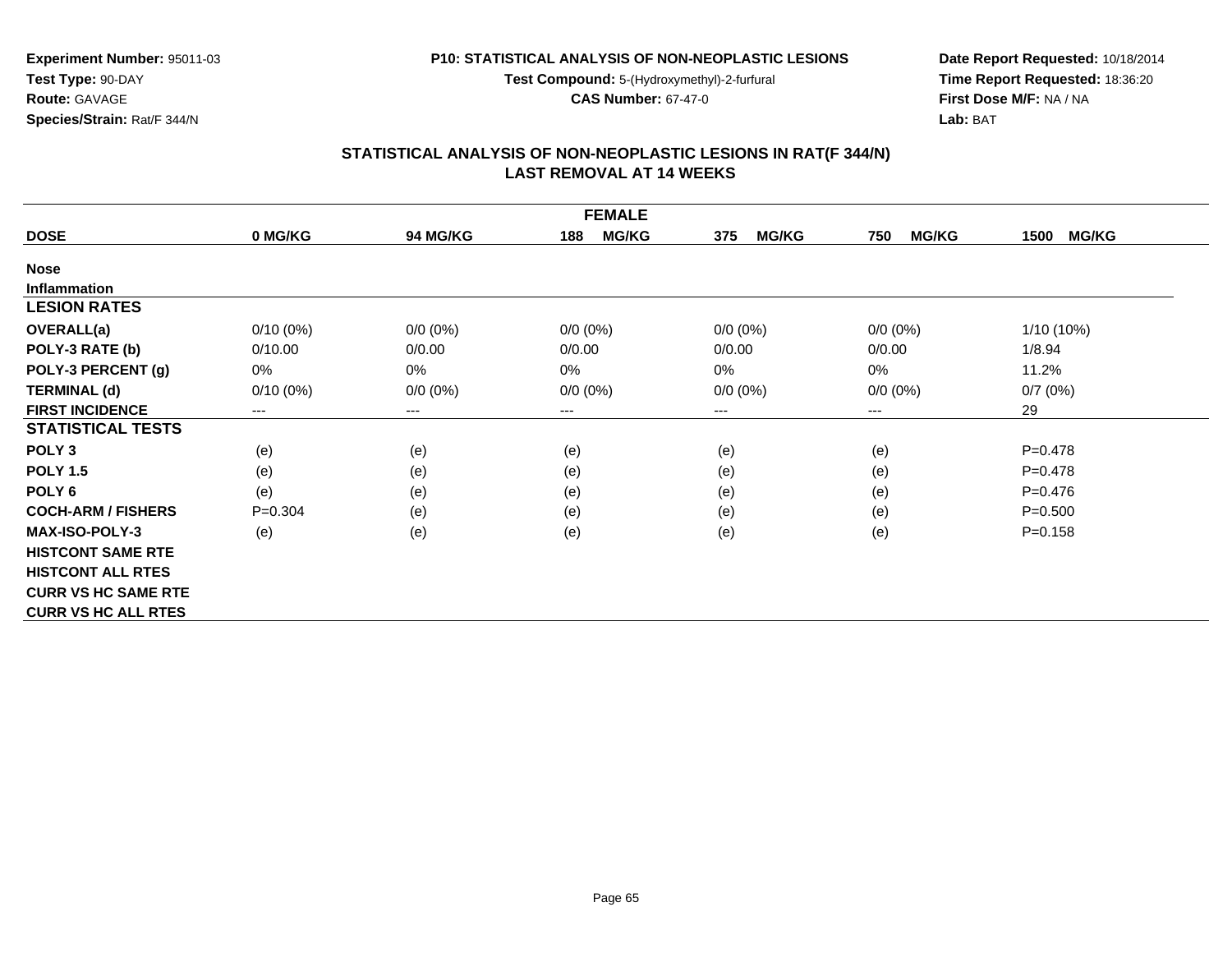**Test Compound:** 5-(Hydroxymethyl)-2-furfural

**CAS Number:** 67-47-0

**Date Report Requested:** 10/18/2014 **Time Report Requested:** 18:36:20**First Dose M/F:** NA / NA**Lab:** BAT

|                             |              |                 | <b>FEMALE</b>       |                     |                     |                      |
|-----------------------------|--------------|-----------------|---------------------|---------------------|---------------------|----------------------|
| <b>DOSE</b>                 | 0 MG/KG      | <b>94 MG/KG</b> | <b>MG/KG</b><br>188 | <b>MG/KG</b><br>375 | <b>MG/KG</b><br>750 | <b>MG/KG</b><br>1500 |
| <b>Nose</b>                 |              |                 |                     |                     |                     |                      |
| <b>Inflammation Chronic</b> |              |                 |                     |                     |                     |                      |
| <b>LESION RATES</b>         |              |                 |                     |                     |                     |                      |
| <b>OVERALL(a)</b>           | $1/10(10\%)$ | $0/0 (0\%)$     | $0/0 (0\%)$         | $0/0 (0\%)$         | $0/0 (0\%)$         | 2/10(20%)            |
| POLY-3 RATE (b)             | 1/10.00      | 0/0.00          | 0/0.00              | 0/0.00              | 0/0.00              | 2/7.97               |
| POLY-3 PERCENT (g)          | 10%          | $0\%$           | 0%                  | $0\%$               | 0%                  | 25.1%                |
| <b>TERMINAL (d)</b>         | $1/10(10\%)$ | $0/0 (0\%)$     | $0/0 (0\%)$         | $0/0 (0\%)$         | $0/0 (0\%)$         | 2/7(29%)             |
| <b>FIRST INCIDENCE</b>      | 94(T)        | $---$           | $---$               | ---                 | $---$               | 94(T)                |
| <b>STATISTICAL TESTS</b>    |              |                 |                     |                     |                     |                      |
| POLY <sub>3</sub>           | (e)          | (e)             | (e)                 | (e)                 | (e)                 | $P = 0.418$          |
| <b>POLY 1.5</b>             | (e)          | (e)             | (e)                 | (e)                 | (e)                 | $P=0.426$            |
| POLY <sub>6</sub>           | (e)          | (e)             | (e)                 | (e)                 | (e)                 | $P=0.414$            |
| <b>COCH-ARM / FISHERS</b>   | $P = 0.377$  | (e)             | (e)                 | (e)                 | (e)                 | $P = 0.500$          |
| <b>MAX-ISO-POLY-3</b>       | (e)          | (e)             | (e)                 | (e)                 | (e)                 | $P = 0.231$          |
| <b>HISTCONT SAME RTE</b>    |              |                 |                     |                     |                     |                      |
| <b>HISTCONT ALL RTES</b>    |              |                 |                     |                     |                     |                      |
| <b>CURR VS HC SAME RTE</b>  |              |                 |                     |                     |                     |                      |
| <b>CURR VS HC ALL RTES</b>  |              |                 |                     |                     |                     |                      |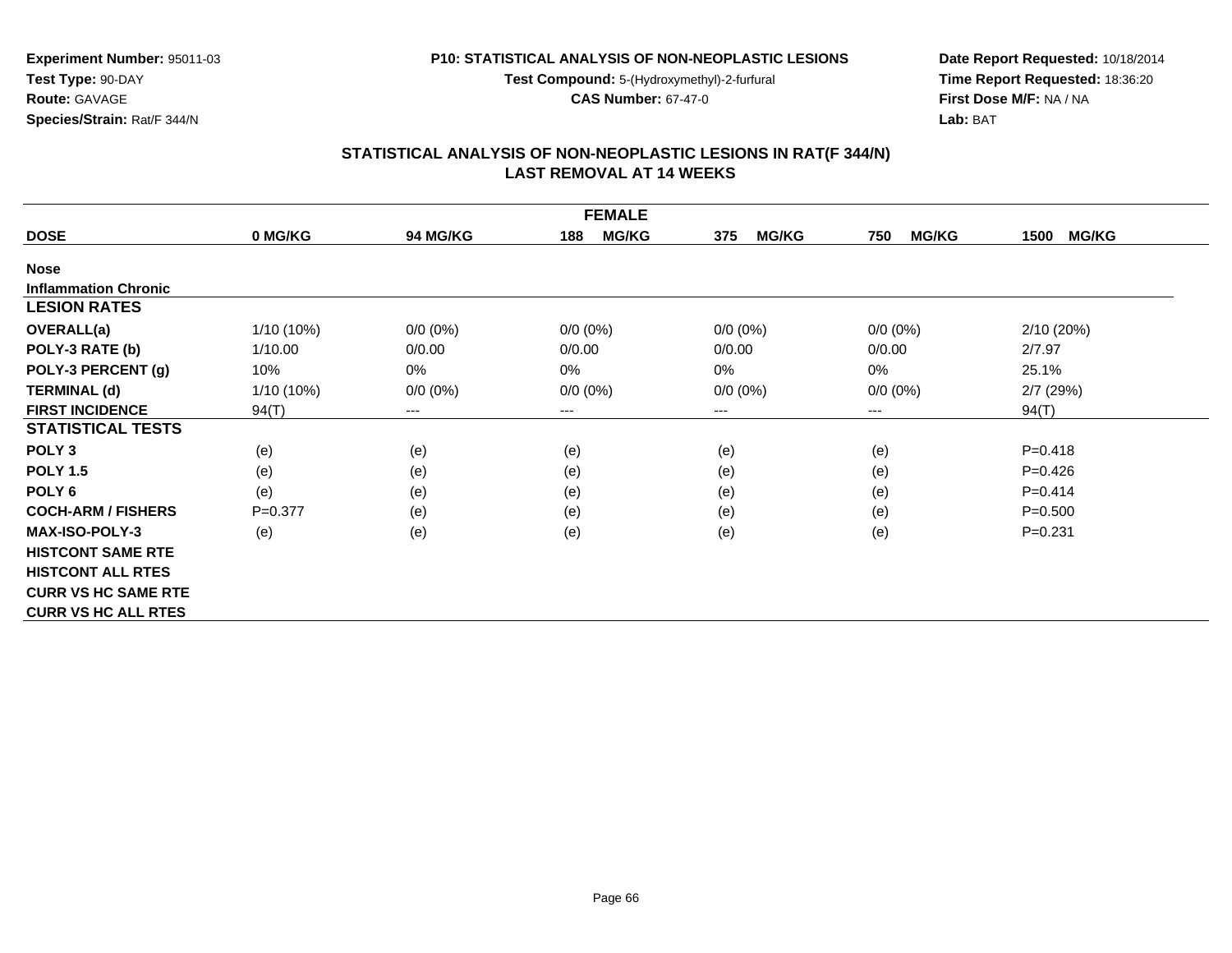**Test Compound:** 5-(Hydroxymethyl)-2-furfural

**CAS Number:** 67-47-0

**Date Report Requested:** 10/18/2014 **Time Report Requested:** 18:36:20**First Dose M/F:** NA / NA**Lab:** BAT

| <b>FEMALE</b>              |             |                 |                     |                     |                     |                      |  |
|----------------------------|-------------|-----------------|---------------------|---------------------|---------------------|----------------------|--|
| <b>DOSE</b>                | 0 MG/KG     | <b>94 MG/KG</b> | <b>MG/KG</b><br>188 | <b>MG/KG</b><br>375 | <b>MG/KG</b><br>750 | <b>MG/KG</b><br>1500 |  |
| <b>Pancreas: Acinus</b>    |             |                 |                     |                     |                     |                      |  |
| <b>Atrophy</b>             |             |                 |                     |                     |                     |                      |  |
| <b>LESION RATES</b>        |             |                 |                     |                     |                     |                      |  |
| <b>OVERALL(a)</b>          | $0/10(0\%)$ | $0/0 (0\%)$     | $0/0 (0\%)$         | $0/0 (0\%)$         | $0/0$ $(0%)$        | $0/10(0\%)$          |  |
| POLY-3 RATE (b)            | 0/10.00     | 0/0.00          | 0/0.00              | 0/0.00              | 0/0.00              | 0/7.97               |  |
| POLY-3 PERCENT (g)         | 0%          | 0%              | 0%                  | 0%                  | $0\%$               | 0%                   |  |
| <b>TERMINAL (d)</b>        | $0/10(0\%)$ | $0/0 (0\%)$     | $0/0 (0\%)$         | $0/0 (0\%)$         | $0/0 (0\%)$         | 0/7(0%)              |  |
| <b>FIRST INCIDENCE</b>     | $---$       | $--$            | $---$               | ---                 | ---                 | ---                  |  |
| <b>STATISTICAL TESTS</b>   |             |                 |                     |                     |                     |                      |  |
| POLY <sub>3</sub>          | (n)         | (n)             | (n)                 | (n)                 | (n)                 | (n)                  |  |
| <b>POLY 1.5</b>            | (n)         | (n)             | (n)                 | (n)                 | (n)                 | (n)                  |  |
| POLY <sub>6</sub>          | (n)         | (n)             | (n)                 | (n)                 | (n)                 | (n)                  |  |
| <b>COCH-ARM / FISHERS</b>  | (n)         | (n)             | (n)                 | (n)                 | (n)                 | (n)                  |  |
| <b>MAX-ISO-POLY-3</b>      | (n)         | (n)             | (n)                 | (n)                 | (n)                 | (n)                  |  |
| <b>HISTCONT SAME RTE</b>   |             |                 |                     |                     |                     |                      |  |
| <b>HISTCONT ALL RTES</b>   |             |                 |                     |                     |                     |                      |  |
| <b>CURR VS HC SAME RTE</b> |             |                 |                     |                     |                     |                      |  |
| <b>CURR VS HC ALL RTES</b> |             |                 |                     |                     |                     |                      |  |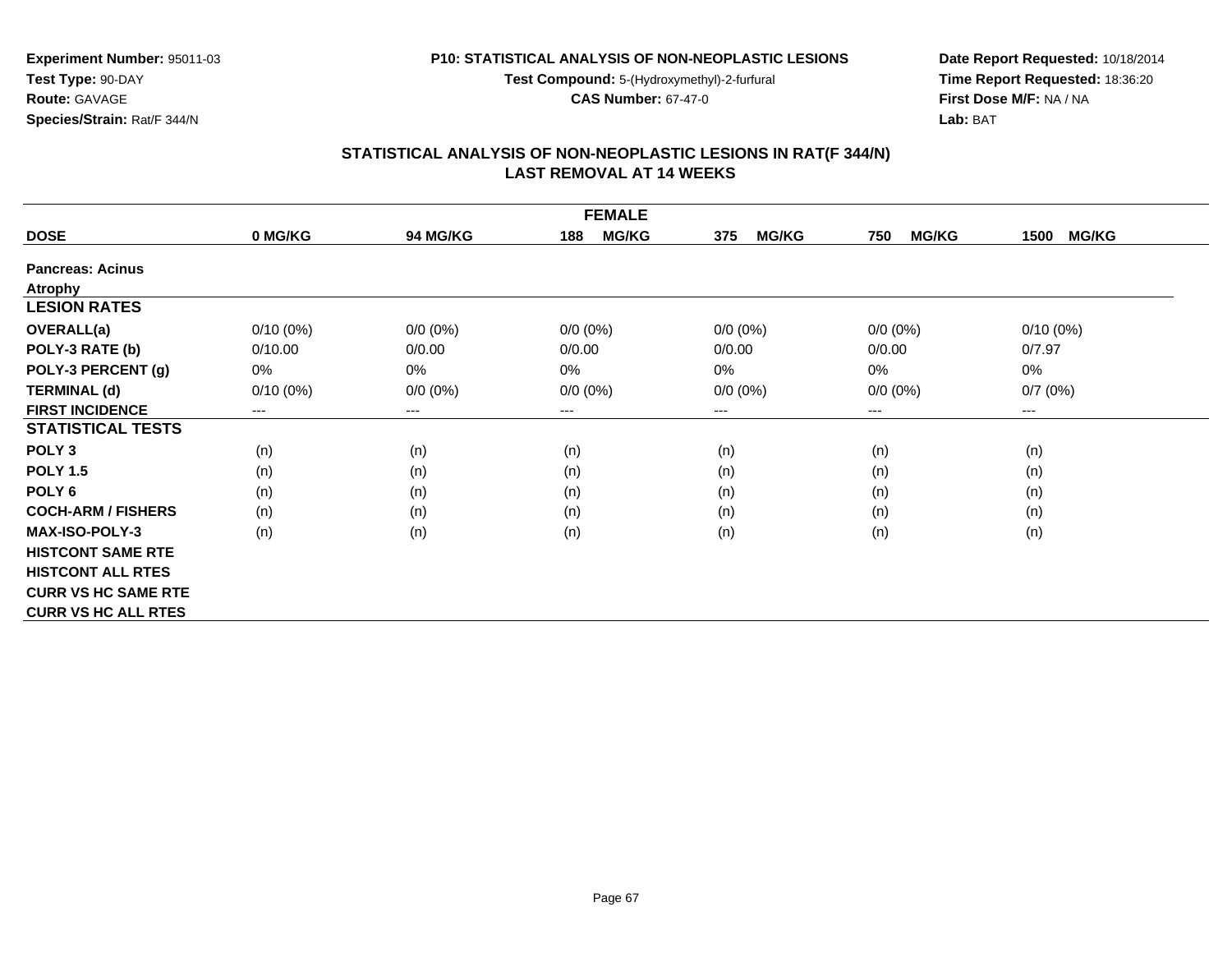**Test Compound:** 5-(Hydroxymethyl)-2-furfural

**CAS Number:** 67-47-0

**Date Report Requested:** 10/18/2014 **Time Report Requested:** 18:36:20**First Dose M/F:** NA / NA**Lab:** BAT

|                            |             |                 | <b>FEMALE</b>       |                     |                     |                      |
|----------------------------|-------------|-----------------|---------------------|---------------------|---------------------|----------------------|
| <b>DOSE</b>                | 0 MG/KG     | <b>94 MG/KG</b> | <b>MG/KG</b><br>188 | <b>MG/KG</b><br>375 | <b>MG/KG</b><br>750 | <b>MG/KG</b><br>1500 |
| <b>Pituitary Gland</b>     |             |                 |                     |                     |                     |                      |
| <b>Necrosis Acute</b>      |             |                 |                     |                     |                     |                      |
| <b>LESION RATES</b>        |             |                 |                     |                     |                     |                      |
| <b>OVERALL(a)</b>          | $0/10(0\%)$ | $0/0 (0\%)$     | $0/0 (0\%)$         | $0/0 (0\%)$         | $0/0 (0\%)$         | 1/10 (10%)           |
| POLY-3 RATE (b)            | 0/10.00     | 0/0.00          | 0/0.00              | 0/0.00              | 0/0.00              | 1/8.03               |
| POLY-3 PERCENT (g)         | 0%          | 0%              | 0%                  | 0%                  | 0%                  | 12.5%                |
| <b>TERMINAL (d)</b>        | $0/10(0\%)$ | $0/0 (0\%)$     | $0/0 (0\%)$         | $0/0 (0\%)$         | $0/0 (0\%)$         | 0/7(0%)              |
| <b>FIRST INCIDENCE</b>     | ---         | $---$           | $---$               | ---                 | $---$               | 92                   |
| <b>STATISTICAL TESTS</b>   |             |                 |                     |                     |                     |                      |
| POLY <sub>3</sub>          | (e)         | (e)             | (e)                 | (e)                 | (e)                 | $P=0.456$            |
| <b>POLY 1.5</b>            | (e)         | (e)             | (e)                 | (e)                 | (e)                 | $P = 0.460$          |
| POLY <sub>6</sub>          | (e)         | (e)             | (e)                 | (e)                 | (e)                 | $P=0.456$            |
| <b>COCH-ARM / FISHERS</b>  | $P = 0.304$ | (e)             | (e)                 | (e)                 | (e)                 | $P = 0.500$          |
| <b>MAX-ISO-POLY-3</b>      | (e)         | (e)             | (e)                 | (e)                 | (e)                 | $P = 0.157$          |
| <b>HISTCONT SAME RTE</b>   |             |                 |                     |                     |                     |                      |
| <b>HISTCONT ALL RTES</b>   |             |                 |                     |                     |                     |                      |
| <b>CURR VS HC SAME RTE</b> |             |                 |                     |                     |                     |                      |
| <b>CURR VS HC ALL RTES</b> |             |                 |                     |                     |                     |                      |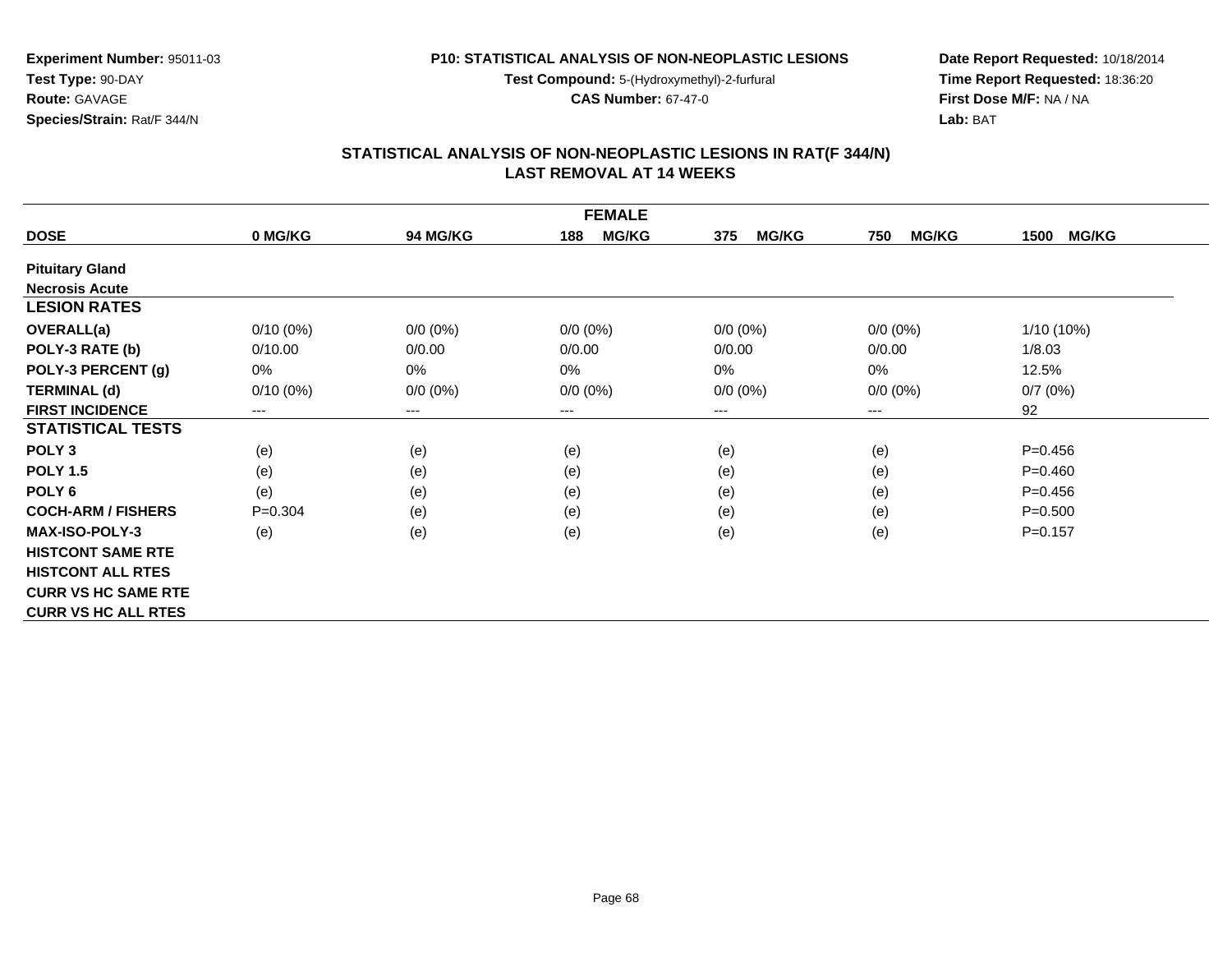**Test Compound:** 5-(Hydroxymethyl)-2-furfural

**CAS Number:** 67-47-0

**Date Report Requested:** 10/18/2014 **Time Report Requested:** 18:36:20**First Dose M/F:** NA / NA**Lab:** BAT

# **STATISTICAL ANALYSIS OF NON-NEOPLASTIC LESIONS IN RAT(F 344/N) LAST REMOVAL AT 14 WEEKS**

| <b>FEMALE</b>                         |             |                 |                            |                     |                     |                      |  |  |
|---------------------------------------|-------------|-----------------|----------------------------|---------------------|---------------------|----------------------|--|--|
| <b>DOSE</b>                           | 0 MG/KG     | <b>94 MG/KG</b> | <b>MG/KG</b><br>188        | <b>MG/KG</b><br>375 | <b>MG/KG</b><br>750 | <b>MG/KG</b><br>1500 |  |  |
| <b>Pituitary Gland: Pars Distalis</b> |             |                 |                            |                     |                     |                      |  |  |
| <b>Hyperplasia Focal</b>              |             |                 |                            |                     |                     |                      |  |  |
| <b>LESION RATES</b>                   |             |                 |                            |                     |                     |                      |  |  |
| <b>OVERALL(a)</b>                     | $0/10(0\%)$ | $0/0 (0\%)$     | $0/0 (0\%)$                | $0/0 (0\%)$         | $0/0 (0\%)$         | $0/10(0\%)$          |  |  |
| POLY-3 RATE (b)                       | 0/10.00     | 0/0.00          | 0/0.00                     | 0/0.00              | 0/0.00              | 0/7.97               |  |  |
| POLY-3 PERCENT (g)                    | 0%          | 0%              | 0%                         | $0\%$               | 0%                  | 0%                   |  |  |
| <b>TERMINAL (d)</b>                   | $0/10(0\%)$ | $0/0 (0\%)$     | $0/0 (0\%)$                | $0/0 (0\%)$         | $0/0 (0\%)$         | 0/7(0%)              |  |  |
| <b>FIRST INCIDENCE</b>                | $---$       | ---             | $\qquad \qquad - \qquad -$ | ---                 | ---                 | ---                  |  |  |
| <b>STATISTICAL TESTS</b>              |             |                 |                            |                     |                     |                      |  |  |
| POLY <sub>3</sub>                     | (n)         | (n)             | (n)                        | (n)                 | (n)                 | (n)                  |  |  |
| <b>POLY 1.5</b>                       | (n)         | (n)             | (n)                        | (n)                 | (n)                 | (n)                  |  |  |
| POLY <sub>6</sub>                     | (n)         | (n)             | (n)                        | (n)                 | (n)                 | (n)                  |  |  |
| <b>COCH-ARM / FISHERS</b>             | (n)         | (n)             | (n)                        | (n)                 | (n)                 | (n)                  |  |  |
| <b>MAX-ISO-POLY-3</b>                 | (n)         | (n)             | (n)                        | (n)                 | (n)                 | (n)                  |  |  |
| <b>HISTCONT SAME RTE</b>              |             |                 |                            |                     |                     |                      |  |  |
| <b>HISTCONT ALL RTES</b>              |             |                 |                            |                     |                     |                      |  |  |
| <b>CURR VS HC SAME RTE</b>            |             |                 |                            |                     |                     |                      |  |  |
| <b>CURR VS HC ALL RTES</b>            |             |                 |                            |                     |                     |                      |  |  |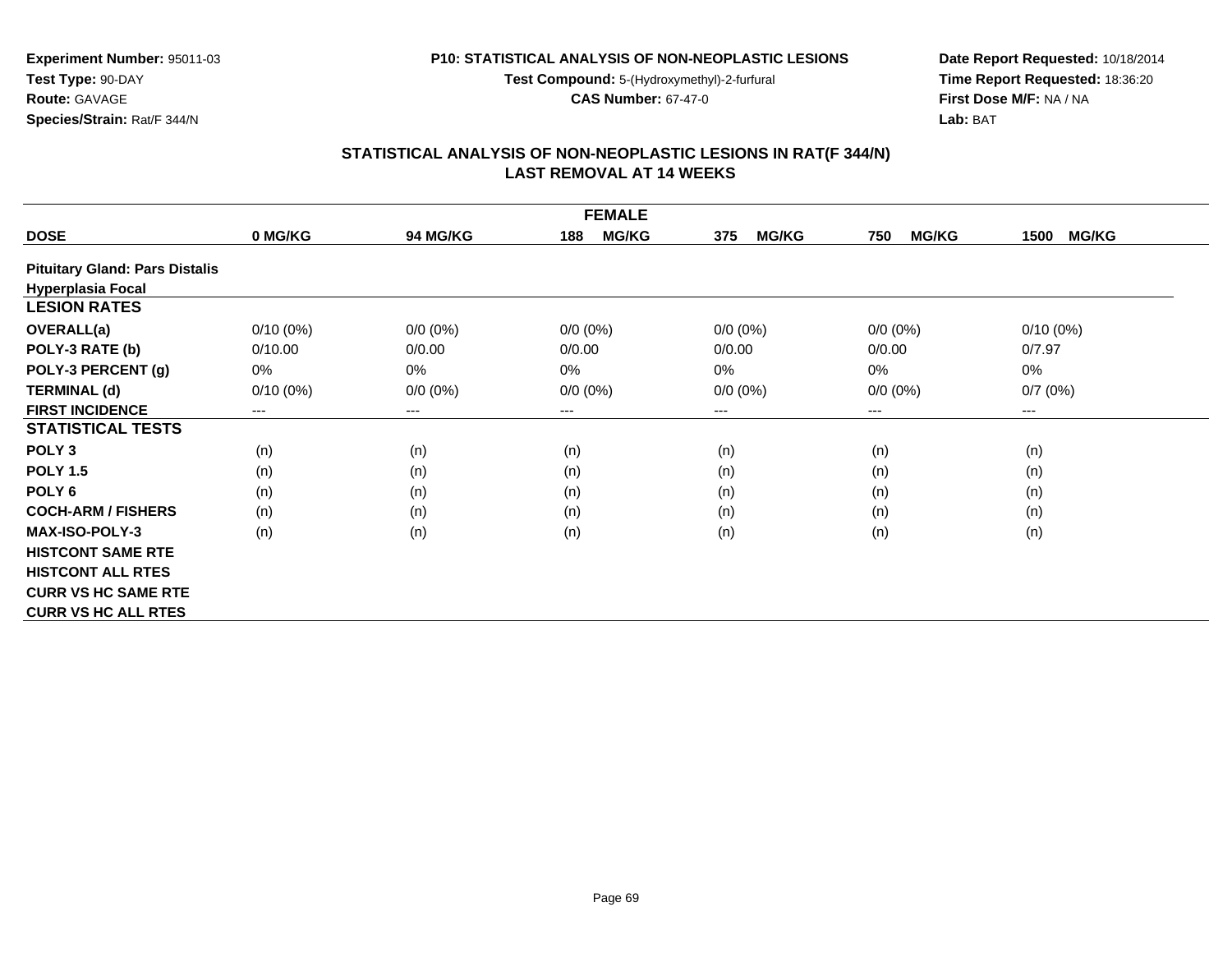**Test Compound:** 5-(Hydroxymethyl)-2-furfural

**CAS Number:** 67-47-0

**Date Report Requested:** 10/18/2014 **Time Report Requested:** 18:36:20**First Dose M/F:** NA / NA**Lab:** BAT

#### **STATISTICAL ANALYSIS OF NON-NEOPLASTIC LESIONS IN RAT(F 344/N) LAST REMOVAL AT 14 WEEKS**

| <b>FEMALE</b>              |             |                        |                     |                     |                     |                      |  |  |
|----------------------------|-------------|------------------------|---------------------|---------------------|---------------------|----------------------|--|--|
| <b>DOSE</b>                | 0 MG/KG     | 94 MG/KG               | <b>MG/KG</b><br>188 | <b>MG/KG</b><br>375 | <b>MG/KG</b><br>750 | <b>MG/KG</b><br>1500 |  |  |
| <b>Salivary Glands</b>     |             |                        |                     |                     |                     |                      |  |  |
| <b>Necrosis</b>            |             |                        |                     |                     |                     |                      |  |  |
| <b>LESION RATES</b>        |             |                        |                     |                     |                     |                      |  |  |
| <b>OVERALL(a)</b>          | $0/10(0\%)$ | $0/0 (0\%)$            | $0/0 (0\%)$         | $0/0 (0\%)$         | $0/0 (0\%)$         | $1/10(10\%)$         |  |  |
| POLY-3 RATE (b)            | 0/10.00     | 0/0.00                 | 0/0.00              | 0/0.00              | 0/0.00              | 1/8.03               |  |  |
| POLY-3 PERCENT (g)         | 0%          | 0%                     | $0\%$               | 0%                  | $0\%$               | 12.5%                |  |  |
| <b>TERMINAL (d)</b>        | $0/10(0\%)$ | $0/0 (0\%)$            | $0/0 (0\%)$         | $0/0 (0\%)$         | $0/0 (0\%)$         | 0/7(0%)              |  |  |
| <b>FIRST INCIDENCE</b>     | ---         | $\qquad \qquad \cdots$ | $---$               | ---                 | $---$               | 92                   |  |  |
| <b>STATISTICAL TESTS</b>   |             |                        |                     |                     |                     |                      |  |  |
| POLY <sub>3</sub>          | (e)         | (e)                    | (e)                 | (e)                 | (e)                 | $P=0.456$            |  |  |
| <b>POLY 1.5</b>            | (e)         | (e)                    | (e)                 | (e)                 | (e)                 | $P = 0.460$          |  |  |
| POLY <sub>6</sub>          | (e)         | (e)                    | (e)                 | (e)                 | (e)                 | $P=0.456$            |  |  |
| <b>COCH-ARM / FISHERS</b>  | $P = 0.304$ | (e)                    | (e)                 | (e)                 | (e)                 | $P = 0.500$          |  |  |
| <b>MAX-ISO-POLY-3</b>      | (e)         | (e)                    | (e)                 | (e)                 | (e)                 | $P = 0.157$          |  |  |
| <b>HISTCONT SAME RTE</b>   |             |                        |                     |                     |                     |                      |  |  |
| <b>HISTCONT ALL RTES</b>   |             |                        |                     |                     |                     |                      |  |  |
| <b>CURR VS HC SAME RTE</b> |             |                        |                     |                     |                     |                      |  |  |
| <b>CURR VS HC ALL RTES</b> |             |                        |                     |                     |                     |                      |  |  |

**Experiment Number:** 95011-03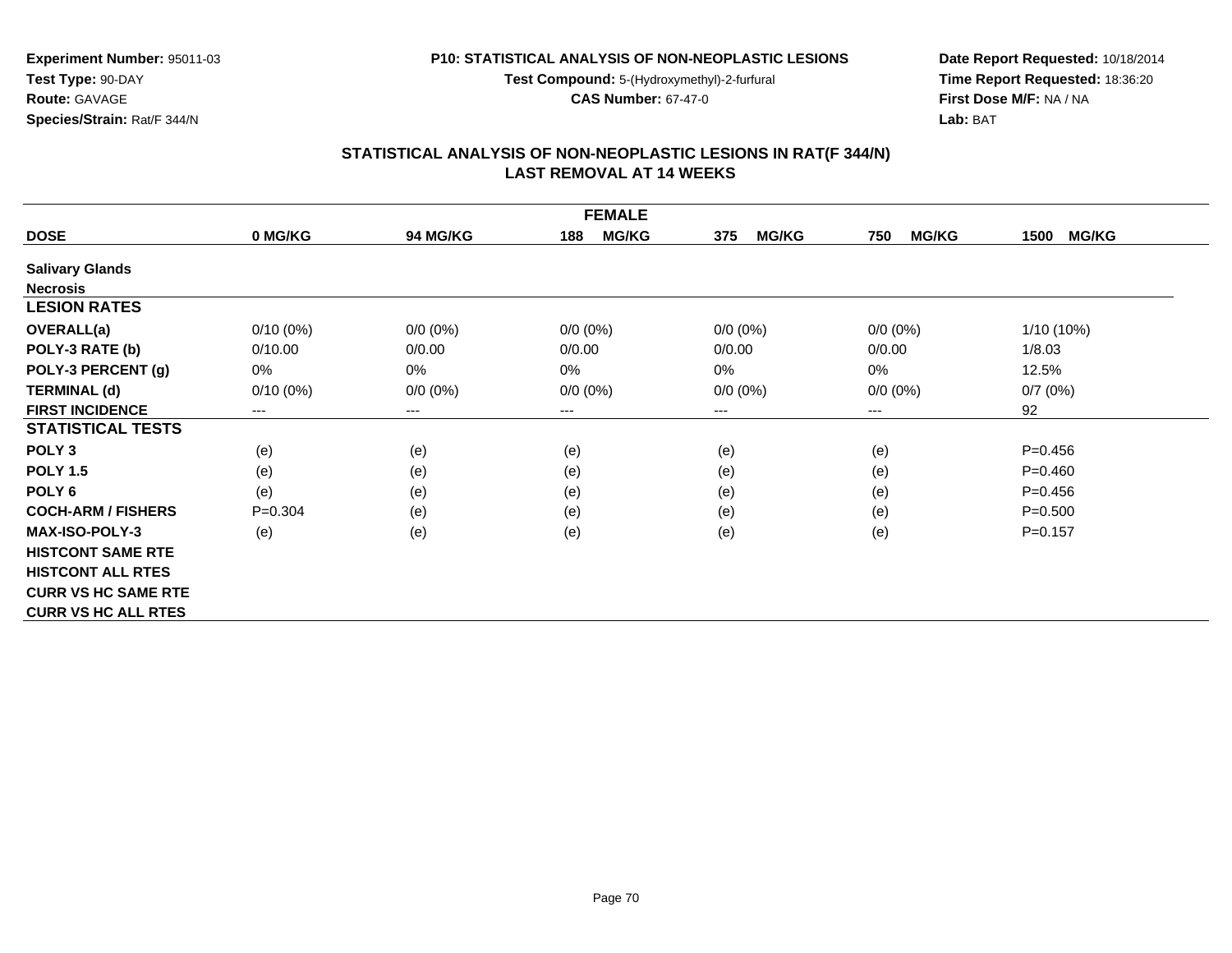**Test Compound:** 5-(Hydroxymethyl)-2-furfural

**CAS Number:** 67-47-0

**Date Report Requested:** 10/18/2014 **Time Report Requested:** 18:36:20**First Dose M/F:** NA / NA**Lab:** BAT

| <b>FEMALE</b>              |             |                 |                     |                     |                     |                      |  |  |
|----------------------------|-------------|-----------------|---------------------|---------------------|---------------------|----------------------|--|--|
| <b>DOSE</b>                | 0 MG/KG     | <b>94 MG/KG</b> | <b>MG/KG</b><br>188 | <b>MG/KG</b><br>375 | <b>MG/KG</b><br>750 | <b>MG/KG</b><br>1500 |  |  |
| <b>Spleen</b>              |             |                 |                     |                     |                     |                      |  |  |
| <b>Congestion</b>          |             |                 |                     |                     |                     |                      |  |  |
| <b>LESION RATES</b>        |             |                 |                     |                     |                     |                      |  |  |
| <b>OVERALL(a)</b>          | $0/10(0\%)$ | $0/1$ (0%)      | $0/0 (0\%)$         | $0/0 (0\%)$         | $0/0 (0\%)$         | $1/10(10\%)$         |  |  |
| POLY-3 RATE (b)            | 0/10.00     | 0/1.00          | 0/0.00              | 0/0.00              | 0/0.00              | 1/8.94               |  |  |
| POLY-3 PERCENT (g)         | 0%          | $0\%$           | 0%                  | 0%                  | 0%                  | 11.2%                |  |  |
| <b>TERMINAL (d)</b>        | $0/10(0\%)$ | $0/1$ (0%)      | $0/0 (0\%)$         | $0/0 (0\%)$         | $0/0 (0\%)$         | 0/7(0%)              |  |  |
| <b>FIRST INCIDENCE</b>     | $--$        | $---$           | $---$               | ---                 | $---$               | 29                   |  |  |
| <b>STATISTICAL TESTS</b>   |             |                 |                     |                     |                     |                      |  |  |
| POLY <sub>3</sub>          | (e)         | (e)             | (e)                 | (e)                 | (e)                 | $P=0.478$            |  |  |
| <b>POLY 1.5</b>            | (e)         | (e)             | (e)                 | (e)                 | (e)                 | $P=0.478$            |  |  |
| POLY <sub>6</sub>          | (e)         | (e)             | (e)                 | (e)                 | (e)                 | $P=0.476$            |  |  |
| <b>COCH-ARM / FISHERS</b>  | $P = 0.288$ | (e)             | (e)                 | (e)                 | (e)                 | $P = 0.500$          |  |  |
| <b>MAX-ISO-POLY-3</b>      | (e)         | (e)             | (e)                 | (e)                 | (e)                 | $P = 0.158$          |  |  |
| <b>HISTCONT SAME RTE</b>   |             |                 |                     |                     |                     |                      |  |  |
| <b>HISTCONT ALL RTES</b>   |             |                 |                     |                     |                     |                      |  |  |
| <b>CURR VS HC SAME RTE</b> |             |                 |                     |                     |                     |                      |  |  |
| <b>CURR VS HC ALL RTES</b> |             |                 |                     |                     |                     |                      |  |  |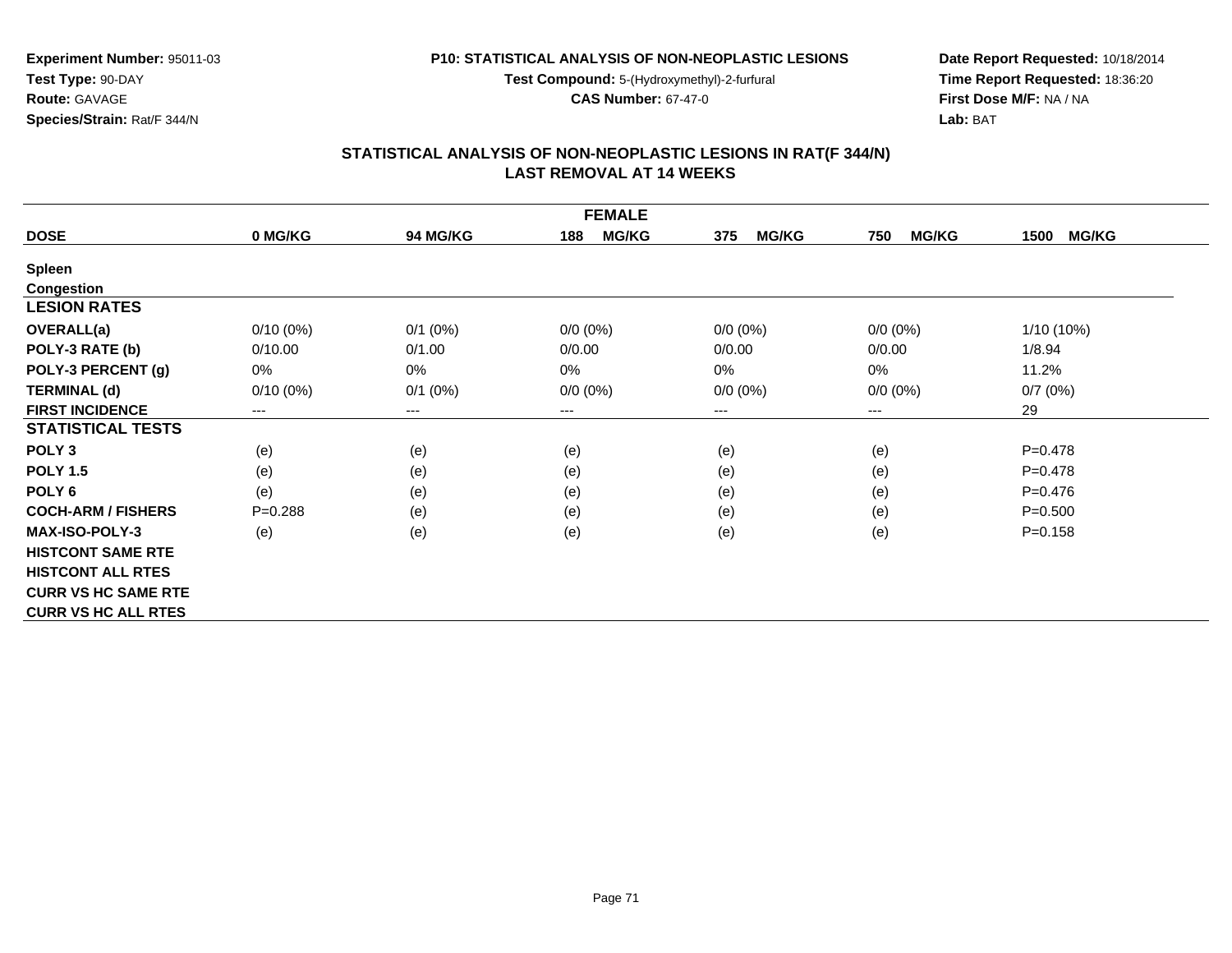**Test Compound:** 5-(Hydroxymethyl)-2-furfural

**CAS Number:** 67-47-0

**Date Report Requested:** 10/18/2014 **Time Report Requested:** 18:36:20**First Dose M/F:** NA / NA**Lab:** BAT

#### **STATISTICAL ANALYSIS OF NON-NEOPLASTIC LESIONS IN RAT(F 344/N) LAST REMOVAL AT 14 WEEKS**

| <b>FEMALE</b>              |                        |                 |                     |                     |                     |                      |  |
|----------------------------|------------------------|-----------------|---------------------|---------------------|---------------------|----------------------|--|
| <b>DOSE</b>                | 0 MG/KG                | <b>94 MG/KG</b> | <b>MG/KG</b><br>188 | <b>MG/KG</b><br>375 | <b>MG/KG</b><br>750 | <b>MG/KG</b><br>1500 |  |
| <b>Spleen</b>              |                        |                 |                     |                     |                     |                      |  |
| <b>Hyperplasia Stromal</b> |                        |                 |                     |                     |                     |                      |  |
| <b>LESION RATES</b>        |                        |                 |                     |                     |                     |                      |  |
| <b>OVERALL(a)</b>          | $0/10(0\%)$            | 1/1 (100%)      | $0/0 (0\%)$         | $0/0 (0\%)$         | $0/0 (0\%)$         | $0/10(0\%)$          |  |
| POLY-3 RATE (b)            | 0/10.00                | 1/1.00          | 0/0.00              | 0/0.00              | 0/0.00              | 0/7.97               |  |
| POLY-3 PERCENT (g)         | 0%                     | 100%            | 0%                  | 0%                  | 0%                  | 0%                   |  |
| <b>TERMINAL (d)</b>        | $0/10(0\%)$            | 1/1 (100%)      | $0/0 (0\%)$         | $0/0 (0\%)$         | $0/0 (0\%)$         | 0/7(0%)              |  |
| <b>FIRST INCIDENCE</b>     | $\qquad \qquad \cdots$ | 94(T)           | ---                 | ---                 | $---$               | ---                  |  |
| <b>STATISTICAL TESTS</b>   |                        |                 |                     |                     |                     |                      |  |
| POLY <sub>3</sub>          | (e)                    | $P = 0.091$     | (e)                 | (e)                 | (e)                 | (e)                  |  |
| <b>POLY 1.5</b>            | (e)                    | $P = 0.091$     | (e)                 | (e)                 | (e)                 | (e)                  |  |
| POLY <sub>6</sub>          | (e)                    | $P = 0.091$     | (e)                 | (e)                 | (e)                 | (e)                  |  |
| <b>COCH-ARM / FISHERS</b>  | $P = 0.366N$           | $P = 0.091$     | (e)                 | (e)                 | (e)                 | (e)                  |  |
| <b>MAX-ISO-POLY-3</b>      | (e)                    | P=0.000**       | (e)                 | (e)                 | (e)                 | (e)                  |  |
| <b>HISTCONT SAME RTE</b>   |                        |                 |                     |                     |                     |                      |  |
| <b>HISTCONT ALL RTES</b>   |                        |                 |                     |                     |                     |                      |  |
| <b>CURR VS HC SAME RTE</b> |                        |                 |                     |                     |                     |                      |  |
| <b>CURR VS HC ALL RTES</b> |                        |                 |                     |                     |                     |                      |  |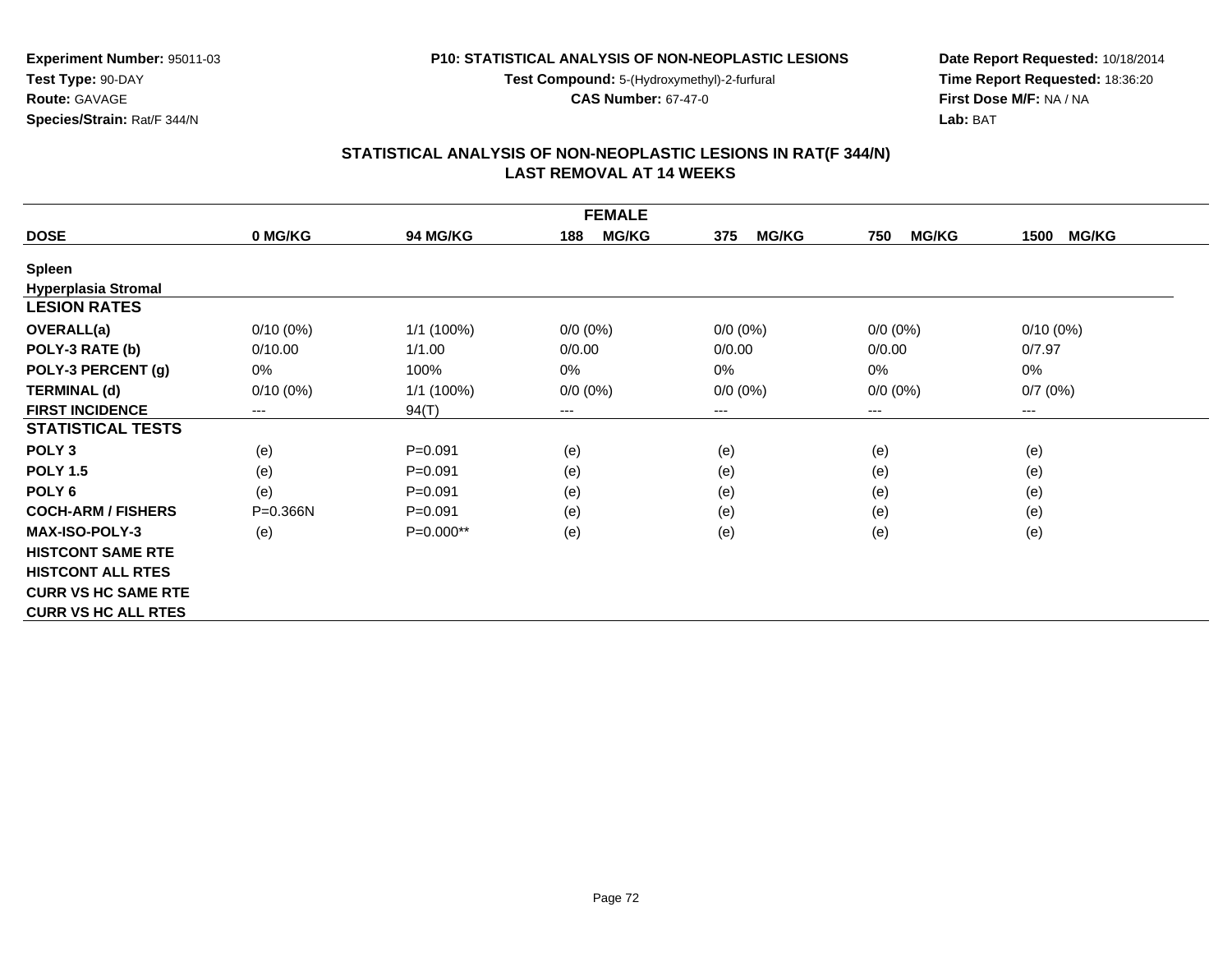**Test Compound:** 5-(Hydroxymethyl)-2-furfural

**CAS Number:** 67-47-0

**Date Report Requested:** 10/18/2014 **Time Report Requested:** 18:36:20**First Dose M/F:** NA / NA**Lab:** BAT

# **STATISTICAL ANALYSIS OF NON-NEOPLASTIC LESIONS IN RAT(F 344/N) LAST REMOVAL AT 14 WEEKS**

| <b>FEMALE</b>               |             |                 |                     |                     |                     |                      |
|-----------------------------|-------------|-----------------|---------------------|---------------------|---------------------|----------------------|
| <b>DOSE</b>                 | 0 MG/KG     | <b>94 MG/KG</b> | <b>MG/KG</b><br>188 | <b>MG/KG</b><br>375 | <b>MG/KG</b><br>750 | <b>MG/KG</b><br>1500 |
| <b>Spleen: Lymph Follic</b> |             |                 |                     |                     |                     |                      |
| <b>Atrophy</b>              |             |                 |                     |                     |                     |                      |
| <b>LESION RATES</b>         |             |                 |                     |                     |                     |                      |
| <b>OVERALL(a)</b>           | $0/10(0\%)$ | $0/1$ (0%)      | $0/0 (0\%)$         | $0/0 (0\%)$         | $0/0 (0\%)$         | 3/10 (30%)           |
| POLY-3 RATE (b)             | 0/10.00     | 0/1.00          | 0/0.00              | 0/0.00              | 0/0.00              | 3/10.00              |
| POLY-3 PERCENT (g)          | 0%          | $0\%$           | 0%                  | 0%                  | 0%                  | 30%                  |
| <b>TERMINAL (d)</b>         | $0/10(0\%)$ | $0/1$ (0%)      | $0/0 (0\%)$         | $0/0 (0\%)$         | $0/0 (0\%)$         | 0/7(0%)              |
| <b>FIRST INCIDENCE</b>      | $---$       | $--$            | ---                 | ---                 | ---                 | 4                    |
| <b>STATISTICAL TESTS</b>    |             |                 |                     |                     |                     |                      |
| POLY <sub>3</sub>           | (e)         | (e)             | (e)                 | (e)                 | (e)                 | $P = 0.095$          |
| <b>POLY 1.5</b>             | (e)         | (e)             | (e)                 | (e)                 | (e)                 | $P=0.095$            |
| POLY <sub>6</sub>           | (e)         | (e)             | (e)                 | (e)                 | (e)                 | $P=0.095$            |
| <b>COCH-ARM / FISHERS</b>   | $P=0.050*$  | (e)             | (e)                 | (e)                 | (e)                 | $P = 0.105$          |
| <b>MAX-ISO-POLY-3</b>       | (e)         | (e)             | (e)                 | (e)                 | (e)                 | $P=0.025*$           |
| <b>HISTCONT SAME RTE</b>    |             |                 |                     |                     |                     |                      |
| <b>HISTCONT ALL RTES</b>    |             |                 |                     |                     |                     |                      |
| <b>CURR VS HC SAME RTE</b>  |             |                 |                     |                     |                     |                      |
| <b>CURR VS HC ALL RTES</b>  |             |                 |                     |                     |                     |                      |

**Experiment Number:** 95011-03**Test Type:** 90-DAY**Route:** GAVAGE**Species/Strain:** Rat/F 344/N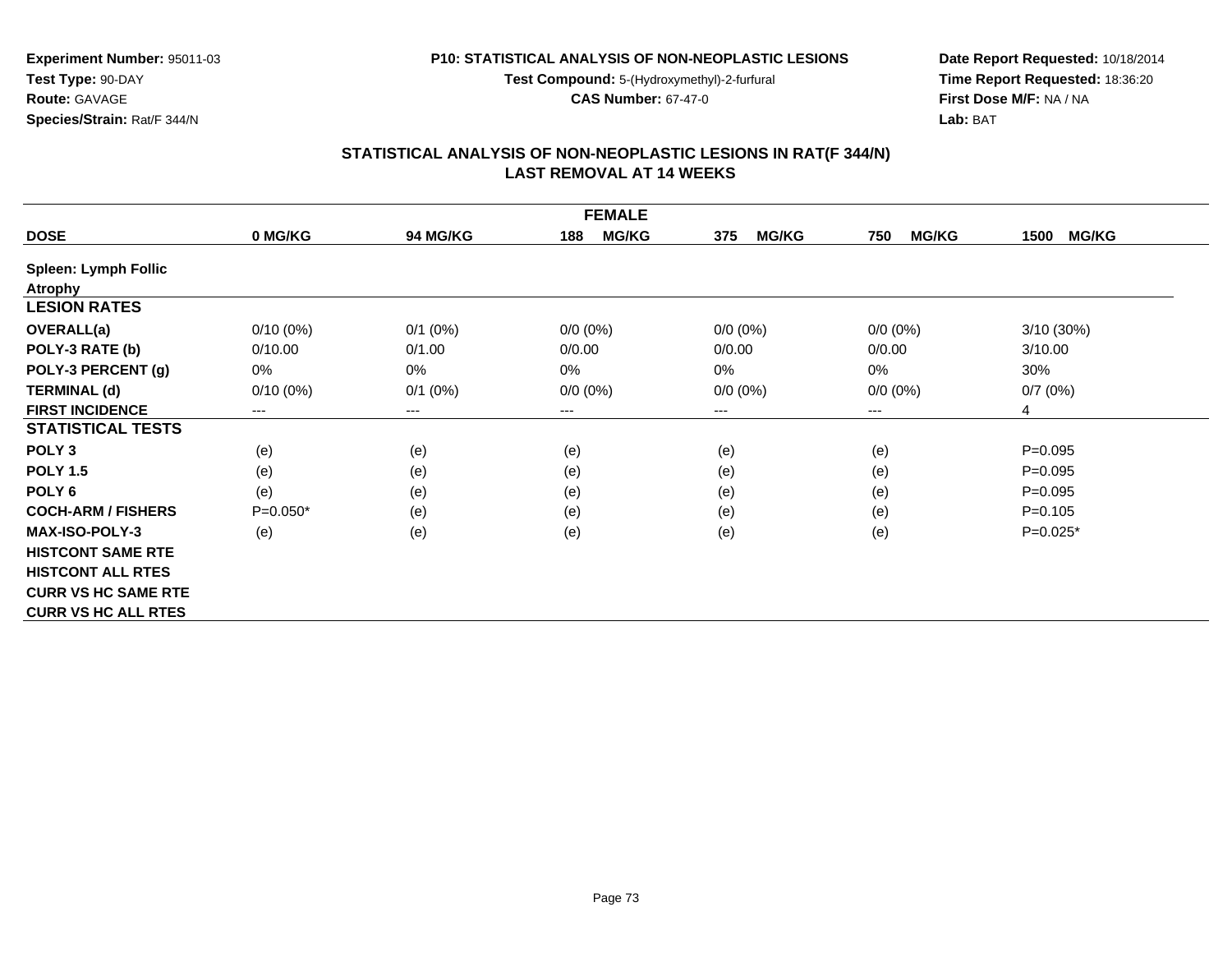**Test Compound:** 5-(Hydroxymethyl)-2-furfural

**CAS Number:** 67-47-0

**Date Report Requested:** 10/18/2014 **Time Report Requested:** 18:36:20**First Dose M/F:** NA / NA**Lab:** BAT

# **STATISTICAL ANALYSIS OF NON-NEOPLASTIC LESIONS IN RAT(F 344/N) LAST REMOVAL AT 14 WEEKS**

| <b>FEMALE</b>              |             |                 |                     |                     |                     |                      |
|----------------------------|-------------|-----------------|---------------------|---------------------|---------------------|----------------------|
| <b>DOSE</b>                | 0 MG/KG     | <b>94 MG/KG</b> | <b>MG/KG</b><br>188 | 375<br><b>MG/KG</b> | <b>MG/KG</b><br>750 | <b>MG/KG</b><br>1500 |
| Stomach, Glandular         |             |                 |                     |                     |                     |                      |
| <b>Ulcer</b>               |             |                 |                     |                     |                     |                      |
| <b>LESION RATES</b>        |             |                 |                     |                     |                     |                      |
| <b>OVERALL(a)</b>          | $0/10(0\%)$ | $0/0 (0\%)$     | $0/0 (0\%)$         | $0/0 (0\%)$         | $0/0 (0\%)$         | $1/10(10\%)$         |
| POLY-3 RATE (b)            | 0/10.00     | 0/0.00          | 0/0.00              | 0/0.00              | 0/0.00              | 1/8.03               |
| POLY-3 PERCENT (g)         | 0%          | 0%              | $0\%$               | $0\%$               | 0%                  | 12.5%                |
| <b>TERMINAL (d)</b>        | $0/10(0\%)$ | $0/0 (0\%)$     | $0/0 (0\%)$         | $0/0 (0\%)$         | $0/0 (0\%)$         | 0/7(0%)              |
| <b>FIRST INCIDENCE</b>     | $---$       | $\cdots$        | $---$               | ---                 | ---                 | 92                   |
| <b>STATISTICAL TESTS</b>   |             |                 |                     |                     |                     |                      |
| POLY <sub>3</sub>          | (e)         | (e)             | (e)                 | (e)                 | (e)                 | $P = 0.456$          |
| <b>POLY 1.5</b>            | (e)         | (e)             | (e)                 | (e)                 | (e)                 | $P=0.460$            |
| POLY <sub>6</sub>          | (e)         | (e)             | (e)                 | (e)                 | (e)                 | $P=0.456$            |
| <b>COCH-ARM / FISHERS</b>  | $P = 0.304$ | (e)             | (e)                 | (e)                 | (e)                 | $P = 0.500$          |
| <b>MAX-ISO-POLY-3</b>      | (e)         | (e)             | (e)                 | (e)                 | (e)                 | $P=0.157$            |
| <b>HISTCONT SAME RTE</b>   |             |                 |                     |                     |                     |                      |
| <b>HISTCONT ALL RTES</b>   |             |                 |                     |                     |                     |                      |
| <b>CURR VS HC SAME RTE</b> |             |                 |                     |                     |                     |                      |
| <b>CURR VS HC ALL RTES</b> |             |                 |                     |                     |                     |                      |

# **Experiment Number:** 95011-03**Test Type:** 90-DAY**Route:** GAVAGE**Species/Strain:** Rat/F 344/N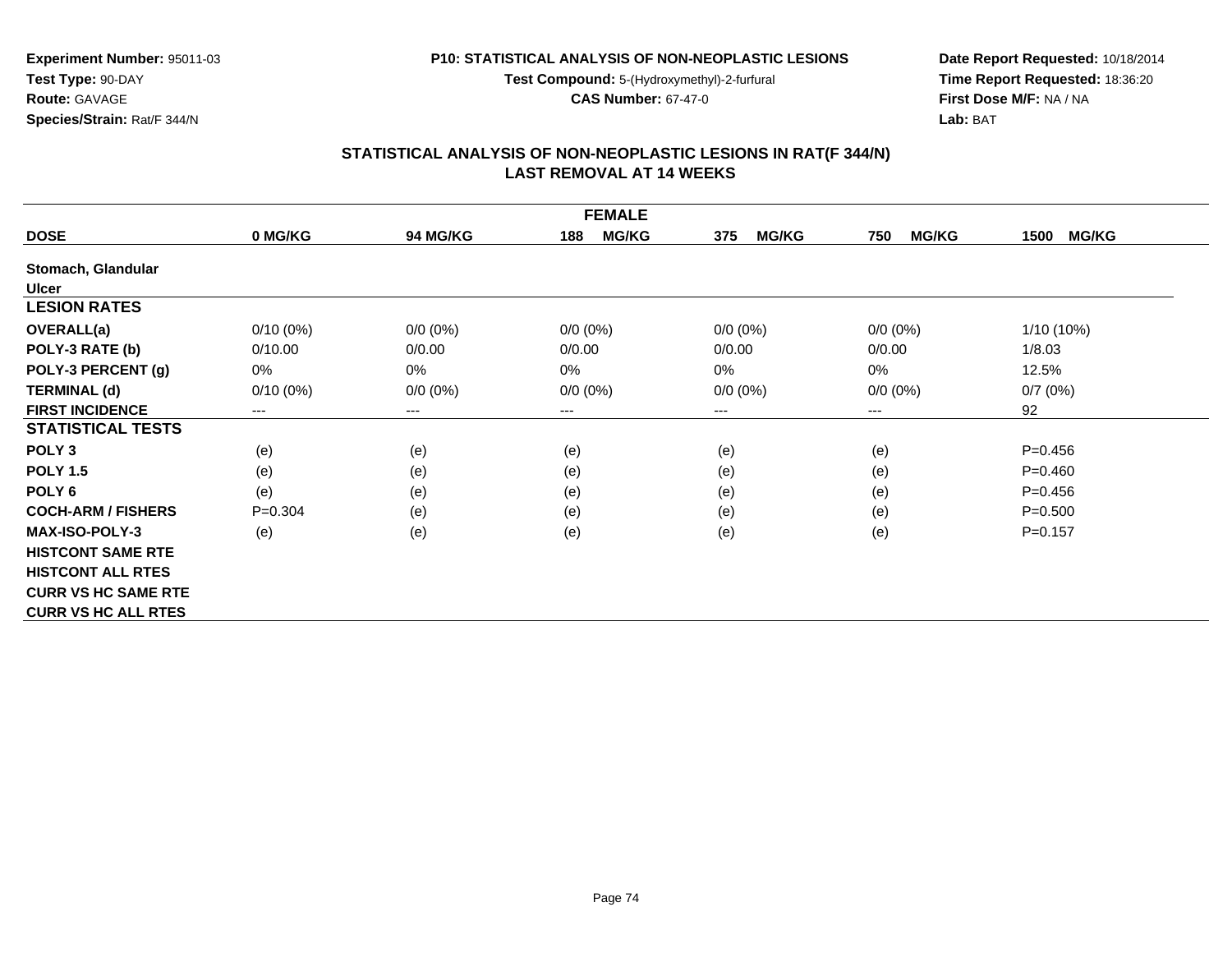**Test Compound:** 5-(Hydroxymethyl)-2-furfural

**CAS Number:** 67-47-0

**Date Report Requested:** 10/18/2014 **Time Report Requested:** 18:36:20**First Dose M/F:** NA / NA**Lab:** BAT

# **STATISTICAL ANALYSIS OF NON-NEOPLASTIC LESIONS IN RAT(F 344/N) LAST REMOVAL AT 14 WEEKS**

| <b>FEMALE</b>              |             |                            |                     |                     |                     |                      |
|----------------------------|-------------|----------------------------|---------------------|---------------------|---------------------|----------------------|
| <b>DOSE</b>                | 0 MG/KG     | <b>94 MG/KG</b>            | <b>MG/KG</b><br>188 | <b>MG/KG</b><br>375 | <b>MG/KG</b><br>750 | <b>MG/KG</b><br>1500 |
| <b>Trachea</b>             |             |                            |                     |                     |                     |                      |
| <b>Fibrosis</b>            |             |                            |                     |                     |                     |                      |
| <b>LESION RATES</b>        |             |                            |                     |                     |                     |                      |
| <b>OVERALL(a)</b>          | $0/10(0\%)$ | $0/0 (0\%)$                | $0/0 (0\%)$         | $0/0 (0\%)$         | $0/0 (0\%)$         | 1/10 (10%)           |
| POLY-3 RATE (b)            | 0/10.00     | 0/0.00                     | 0/0.00              | 0/0.00              | 0/0.00              | 1/8.94               |
| POLY-3 PERCENT (g)         | 0%          | 0%                         | 0%                  | 0%                  | 0%                  | 11.2%                |
| <b>TERMINAL (d)</b>        | $0/10(0\%)$ | $0/0 (0\%)$                | $0/0 (0\%)$         | $0/0 (0\%)$         | $0/0 (0\%)$         | 0/7(0%)              |
| <b>FIRST INCIDENCE</b>     | ---         | $\qquad \qquad - \qquad -$ | $---$               | ---                 | $---$               | 29                   |
| <b>STATISTICAL TESTS</b>   |             |                            |                     |                     |                     |                      |
| POLY <sub>3</sub>          | (e)         | (e)                        | (e)                 | (e)                 | (e)                 | $P=0.478$            |
| <b>POLY 1.5</b>            | (e)         | (e)                        | (e)                 | (e)                 | (e)                 | $P=0.478$            |
| POLY <sub>6</sub>          | (e)         | (e)                        | (e)                 | (e)                 | (e)                 | $P=0.476$            |
| <b>COCH-ARM / FISHERS</b>  | $P = 0.304$ | (e)                        | (e)                 | (e)                 | (e)                 | $P = 0.500$          |
| <b>MAX-ISO-POLY-3</b>      | (e)         | (e)                        | (e)                 | (e)                 | (e)                 | $P = 0.158$          |
| <b>HISTCONT SAME RTE</b>   |             |                            |                     |                     |                     |                      |
| <b>HISTCONT ALL RTES</b>   |             |                            |                     |                     |                     |                      |
| <b>CURR VS HC SAME RTE</b> |             |                            |                     |                     |                     |                      |
| <b>CURR VS HC ALL RTES</b> |             |                            |                     |                     |                     |                      |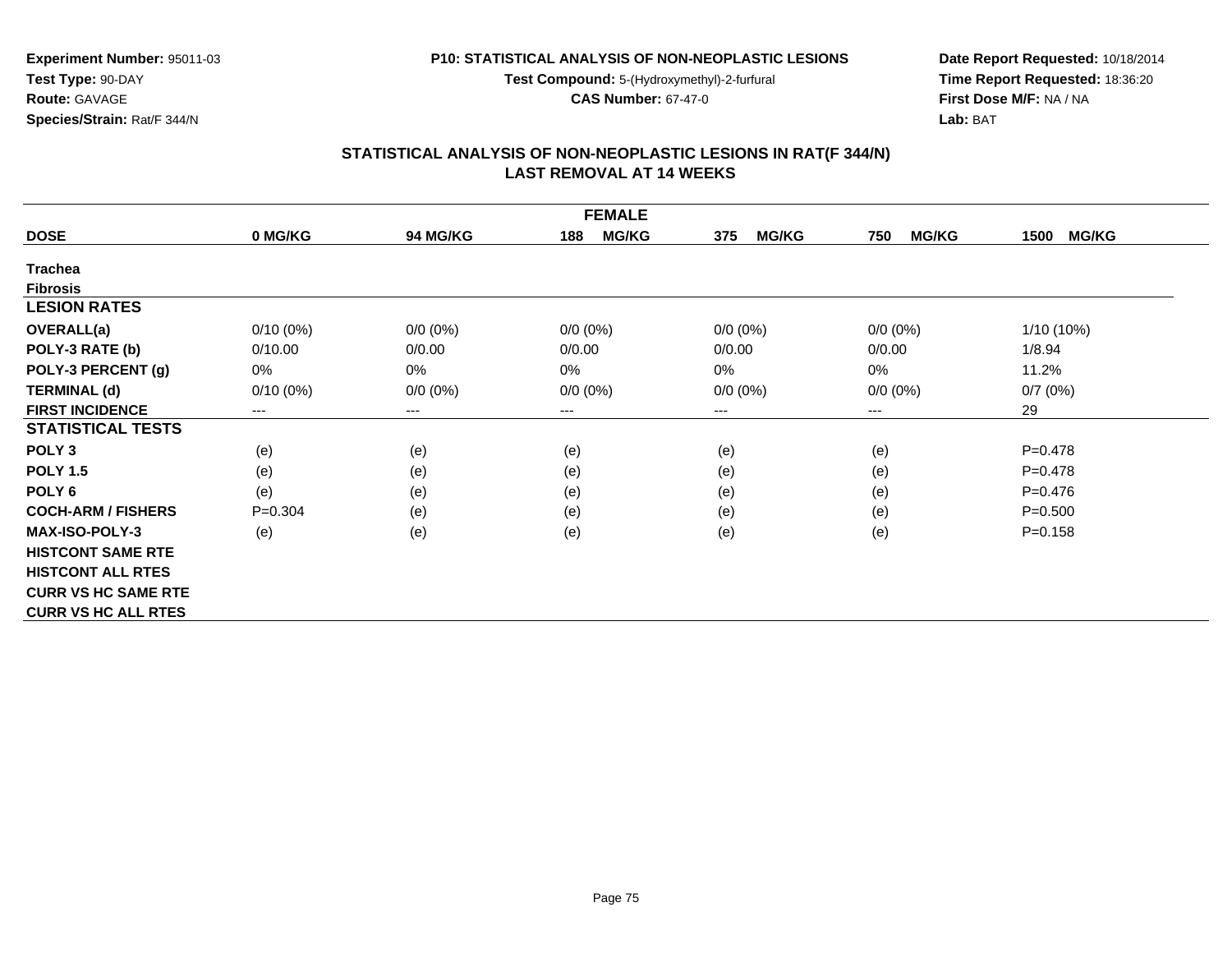**Test Compound:** 5-(Hydroxymethyl)-2-furfural

**CAS Number:** 67-47-0

**Date Report Requested:** 10/18/2014 **Time Report Requested:** 18:36:20**First Dose M/F:** NA / NA**Lab:** BAT

# **STATISTICAL ANALYSIS OF NON-NEOPLASTIC LESIONS IN RAT(F 344/N) LAST REMOVAL AT 14 WEEKS**

| <b>FEMALE</b>               |             |             |                     |                     |                     |                      |
|-----------------------------|-------------|-------------|---------------------|---------------------|---------------------|----------------------|
| <b>DOSE</b>                 | 0 MG/KG     | 94 MG/KG    | <b>MG/KG</b><br>188 | <b>MG/KG</b><br>375 | <b>MG/KG</b><br>750 | <b>MG/KG</b><br>1500 |
| <b>Trachea</b>              |             |             |                     |                     |                     |                      |
| <b>Inflammation Chronic</b> |             |             |                     |                     |                     |                      |
| <b>LESION RATES</b>         |             |             |                     |                     |                     |                      |
| <b>OVERALL(a)</b>           | $0/10(0\%)$ | $0/0 (0\%)$ | $0/0$ $(0%)$        | $0/0 (0\%)$         | $0/0 (0\%)$         | $1/10(10\%)$         |
| POLY-3 RATE (b)             | 0/10.00     | 0/0.00      | 0/0.00              | 0/0.00              | 0/0.00              | 1/8.94               |
| POLY-3 PERCENT (g)          | 0%          | 0%          | $0\%$               | 0%                  | $0\%$               | 11.2%                |
| <b>TERMINAL (d)</b>         | $0/10(0\%)$ | $0/0 (0\%)$ | $0/0 (0\%)$         | $0/0 (0\%)$         | $0/0 (0\%)$         | 0/7(0%)              |
| <b>FIRST INCIDENCE</b>      | $---$       | $---$       | ---                 | $---$               | ---                 | 29                   |
| <b>STATISTICAL TESTS</b>    |             |             |                     |                     |                     |                      |
| POLY <sub>3</sub>           | (e)         | (e)         | (e)                 | (e)                 | (e)                 | $P = 0.478$          |
| <b>POLY 1.5</b>             | (e)         | (e)         | (e)                 | (e)                 | (e)                 | $P = 0.478$          |
| POLY <sub>6</sub>           | (e)         | (e)         | (e)                 | (e)                 | (e)                 | $P=0.476$            |
| <b>COCH-ARM / FISHERS</b>   | $P=0.304$   | (e)         | (e)                 | (e)                 | (e)                 | $P = 0.500$          |
| <b>MAX-ISO-POLY-3</b>       | (e)         | (e)         | (e)                 | (e)                 | (e)                 | $P = 0.158$          |
| <b>HISTCONT SAME RTE</b>    |             |             |                     |                     |                     |                      |
| <b>HISTCONT ALL RTES</b>    |             |             |                     |                     |                     |                      |
| <b>CURR VS HC SAME RTE</b>  |             |             |                     |                     |                     |                      |
| <b>CURR VS HC ALL RTES</b>  |             |             |                     |                     |                     |                      |